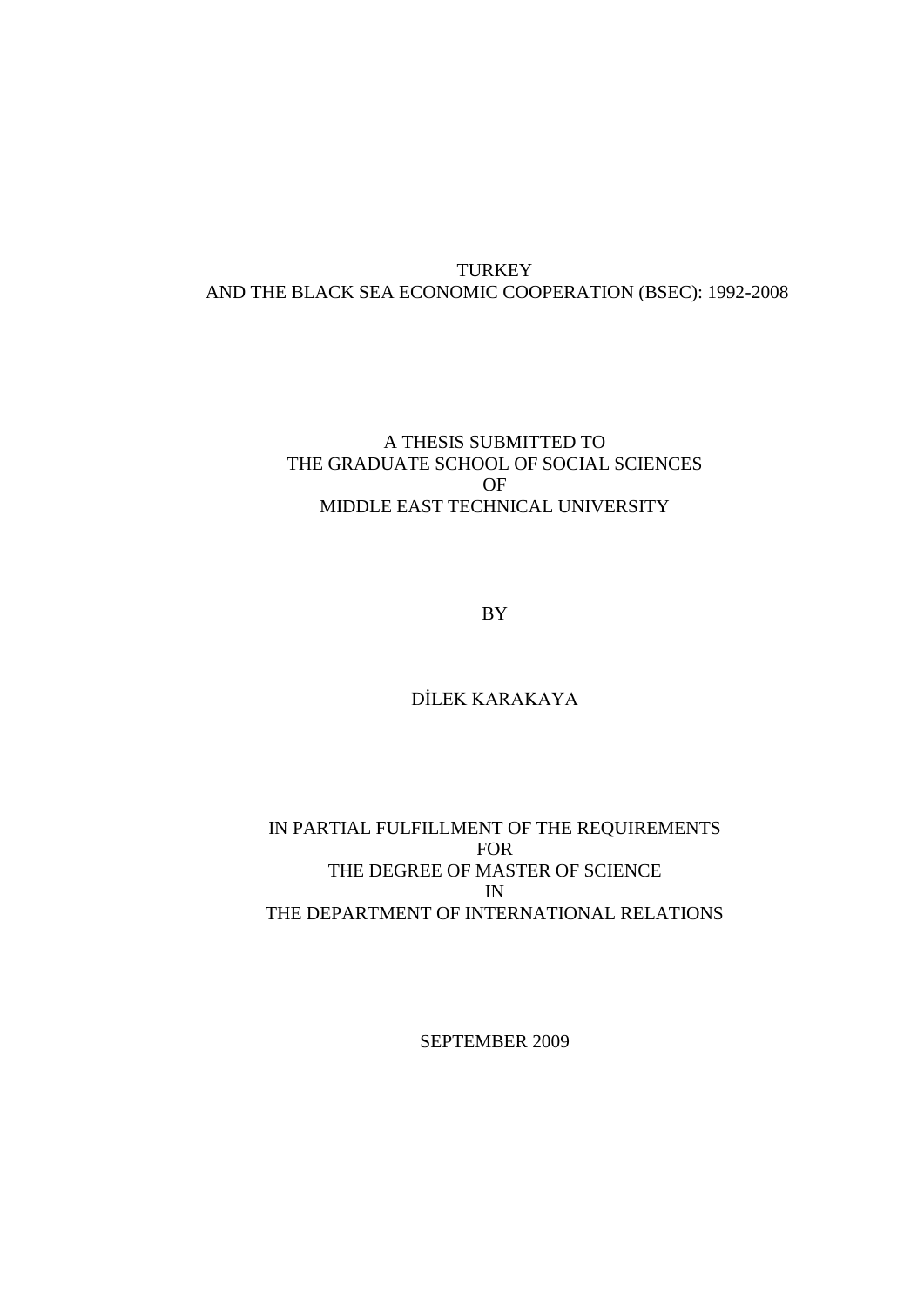Approval of the Graduate School of Social Sciences

 Prof. Dr. Sencer Ayata Director

I certify that this thesis satisfies all the requirements as a thesis for the degree of Master of Science.

> Prof. Dr.Meliha B.Altunışık Head of Department

This is to certify that we have read this thesis and that in our opinion it is fully adequate, in scope and quality, as a thesis for the degree of Master of Science.

> Assoc. Prof. Dr.Oktay F. Tanrısever Supervisor

# **Examining Committee Members**  Assoc. Prof. Dr. Çınar Özen (Ankara U., FPS) Assoc. Prof. Dr. Oktay F. Tanrısever (METU, IR) Assoc. Prof. Dr. Şule Güneş (METU, IR)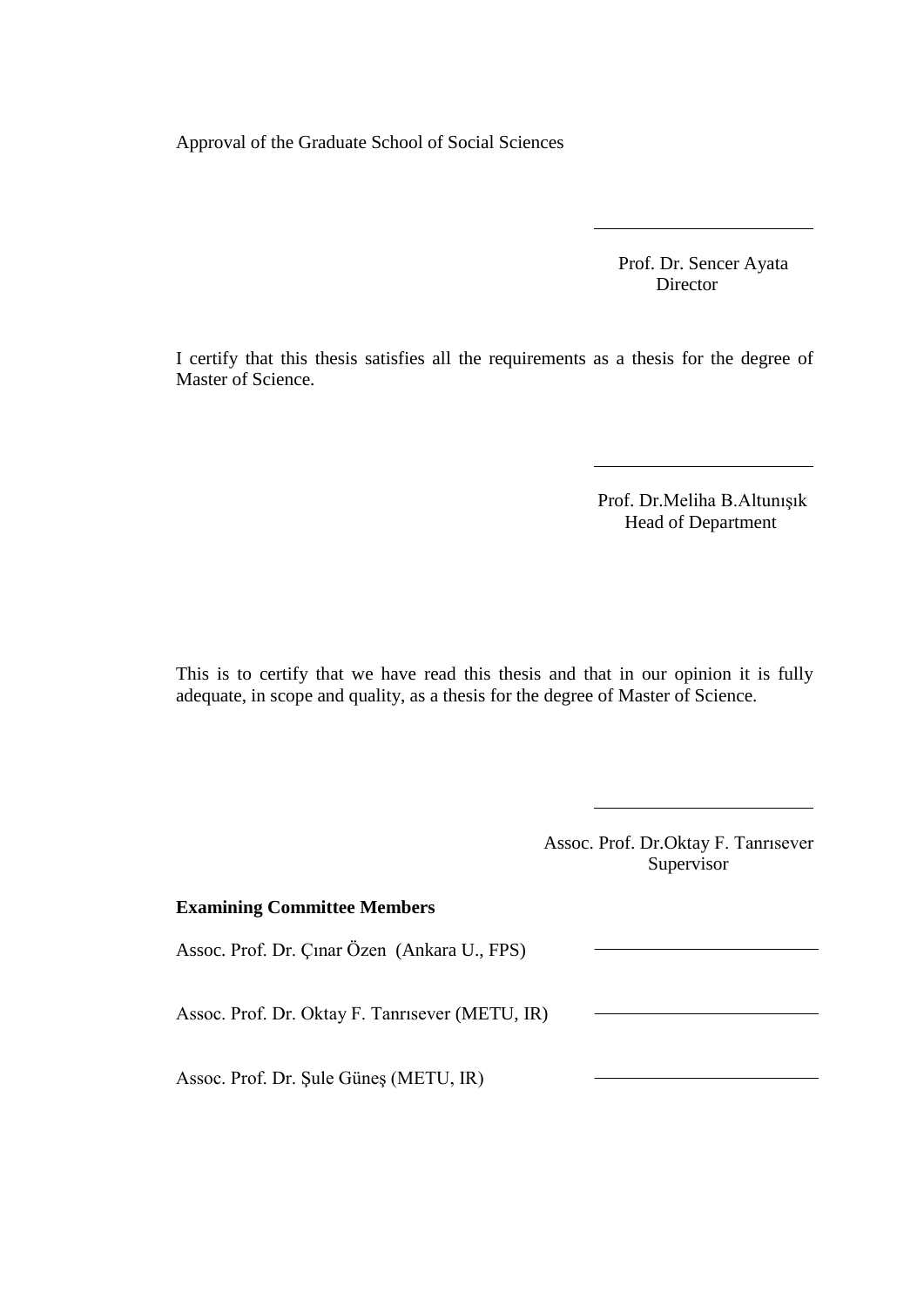<span id="page-2-0"></span>**I hereby declare that all information in this document has been obtained and presented in accordance with academic rules and ethical conduct. I also declare that, as required by these rules and conduct, I have fully cited and referenced all material and results that are not original to this work.**

| Name, Last name | : Dilek Karakaya |
|-----------------|------------------|
| Signature       | ٠                |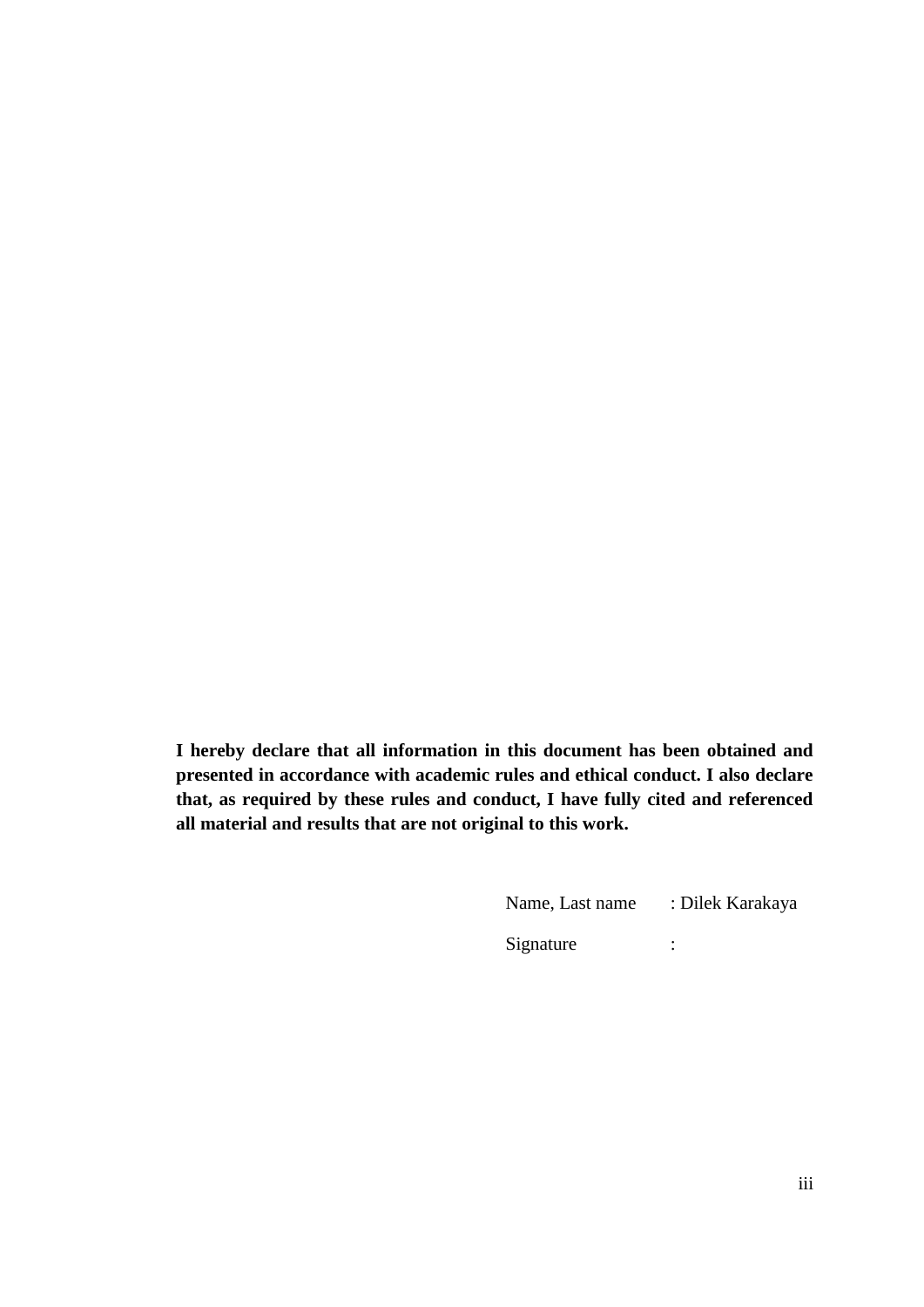## **ABSTRACT**

# <span id="page-3-0"></span>TURKEY AND THE BLACK SEA ECONOMIC COOPERATION (BSEC): 1992-2008

Karakaya, Dilek

M.S., International Relations Supervisor: Assoc. Prof. Dr. Oktay F. Tanrısever

September 2009, 115 pages

This thesis analyzes the Organization of Black Sea Economic Cooperation (BSEC) and Turkey"s role in this international organization. This thesis argues that contrary to scholars who view institutional weaknesses of BSEC as the main reason of its failure in achieving sufficient level of cooperation among its members, political problems emanating from member states constitute the main reason of BSEC"s ineffectiveness as an international organization.

There are six chapters of this thesis. Following the introductory first chapter, the second chapter of this thesis examines the factors behind establishment of BSEC and its formation process. In the following three chapters, BSEC"s institutional structure, its issue areas and problems are discussed in detail. The last chapter is conclusion.

Keywords: Black Sea Economic Cooperation (BSEC), Turkey, International Organization, Regional Economic Cooperation, Intergovernmentalism.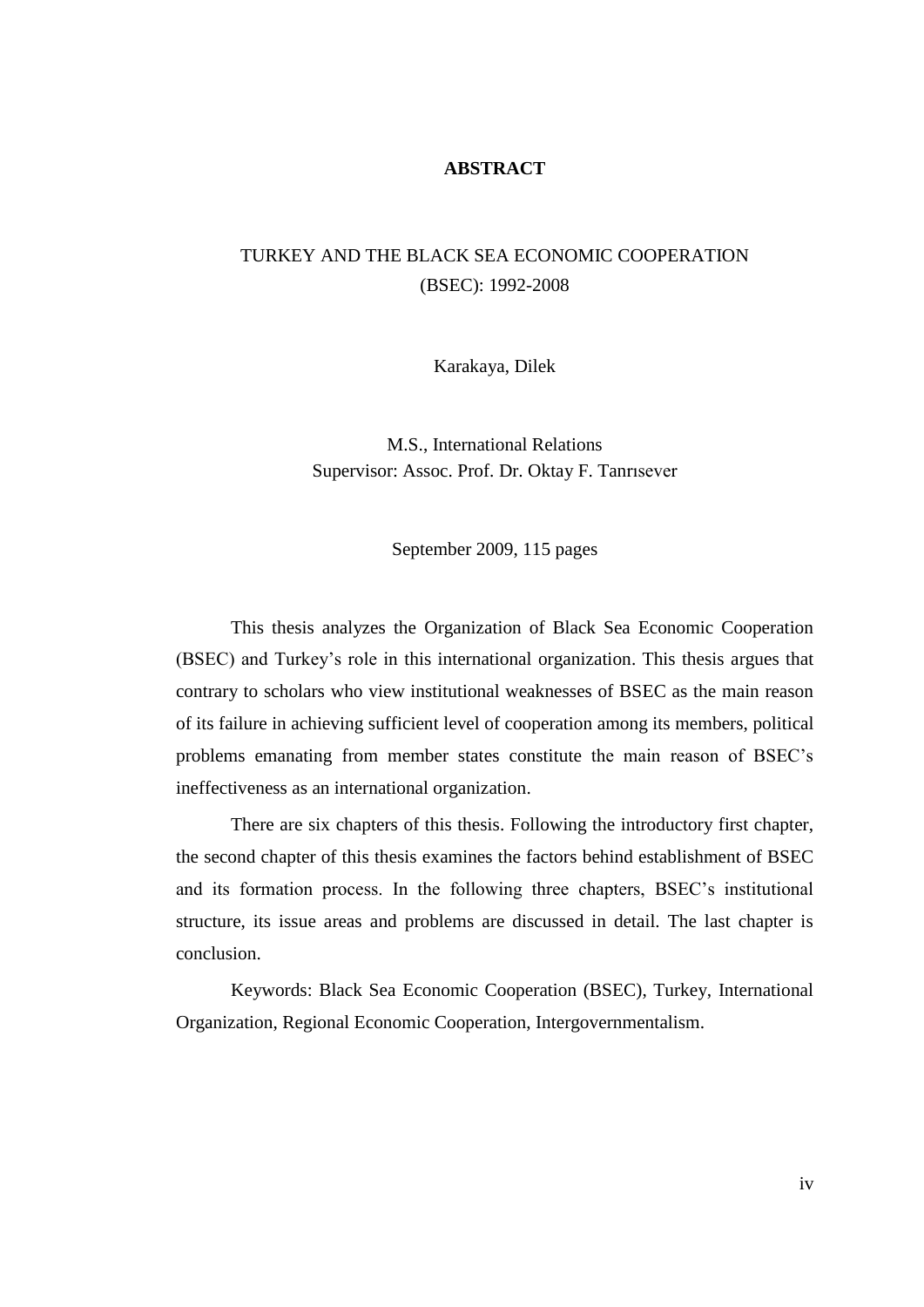## <span id="page-4-0"></span>TÜRKİYE VE KARADENİZ EKONOMİK İŞ BİRLİĞİ ÖRGÜTÜ: 1992-2008

Karakaya, Dilek

Yüksek Lisans, Uluslararası ilişkiler Tez yöneticisi: Doç. Dr. Oktay F. Tanrısever

Eylül 2009,115 sayfa

Bu tez Karadeniz Ekonomik İş Birliği Örgütünü (KEİÖ) ve Türkiye'nin bu uluslararası örgüt içindeki rolünü incelemektedir. Tezde, KEİÖ'nün üyeleri arasında yeterli düzeyde iş birliği sağlamada başarısız olmasının nedeni olarak kurumsal zayıflıklarını gören araştırmacıların aksine, KEİÖ'nün uluslararası bir örgüt olarak yetersizliğinin temel sebebinin üye ülkelerden kaynaklanan siyasi problemler olduğu savunulmaktadır.

Tezin altı bölümü bulunmaktadır. İlk, giriş bölümünü takiben ikinci bölümde KEİÖ'nün kurulmasında etkili olan faktörler ve kuruluş süreci anlatılacaktır. Sonraki üç bölümde KEĠÖ"nün kurumsal yapısı, konu alanları ve problemleri ayrıntılı olarak tartışılacaktır. Son bölüm ise sonuç kısmıdır.

Anahtar Kelimeler: Karadeniz Ekonomik İş Birliği Örgütü (KEİÖ), Türkiye, Uluslararası Organizasyon, Bölgesel Ekonomik İş Birliği, Hükümetlerarasıcılık.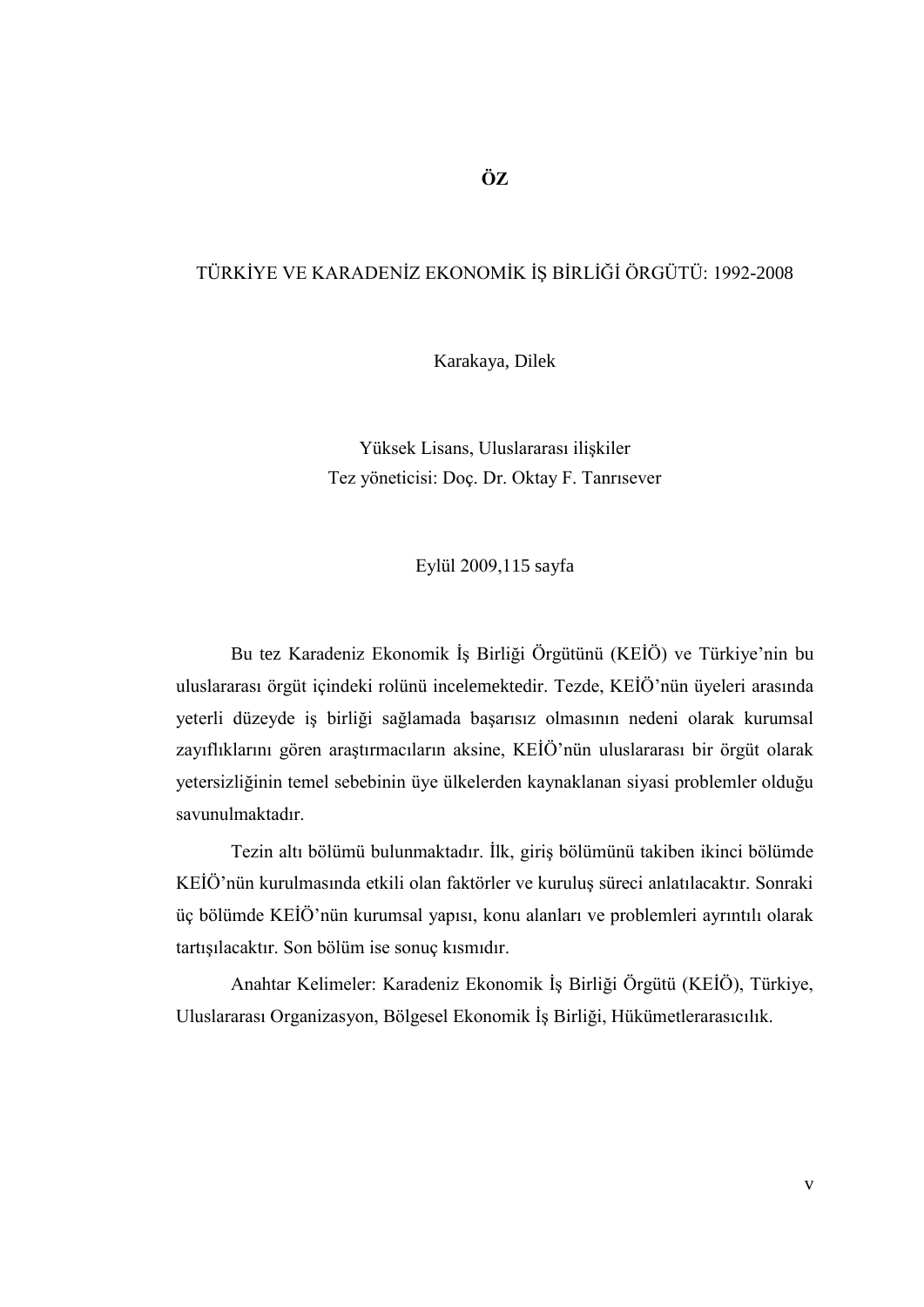<span id="page-5-0"></span>**In memory of my lovely father**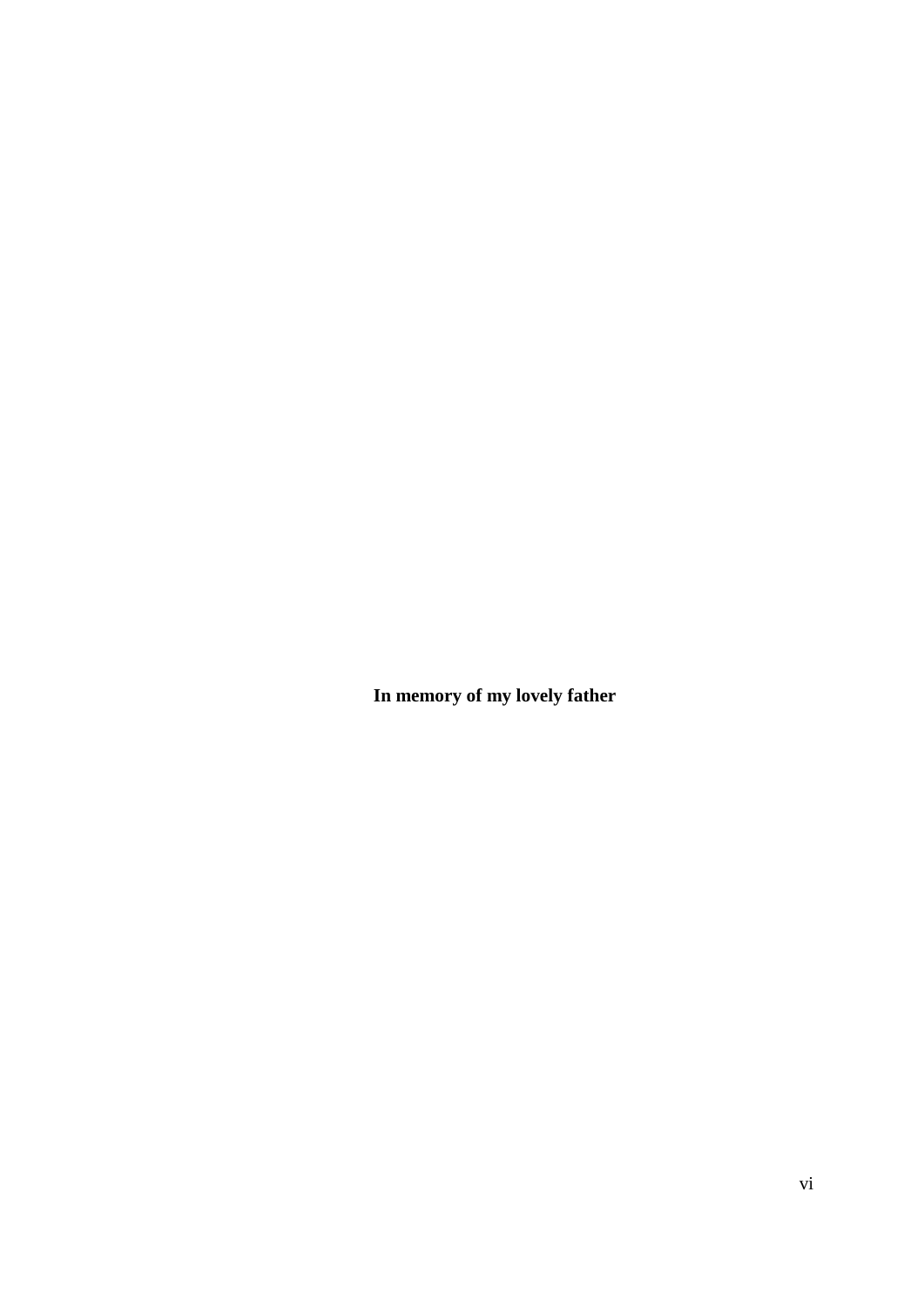## **ACKNOWLEDGEMENTS**

<span id="page-6-0"></span>I would like to express my deepest gratitude to my supervisor Assoc. Prof. Dr. Oktay F. Tanrısever for his valuable comments, advise, and support throughout my research. Without his encouragement and help, this thesis would be incomplete.

I would like to state that I am grateful to the examining committee members Assoc. Prof. Dr. Şule Güneş and Assoc. Prof. Dr. Çınar Özen for their valuable suggestions and contributions. Their great comments and contributions to the thesis are highly appreciated.

I would also like to thank to TÜBİTAK for its financial support during my graduate years.

Lastly, I would like to thank my mother, Meral Karakaya, for her patience and support during my thesis.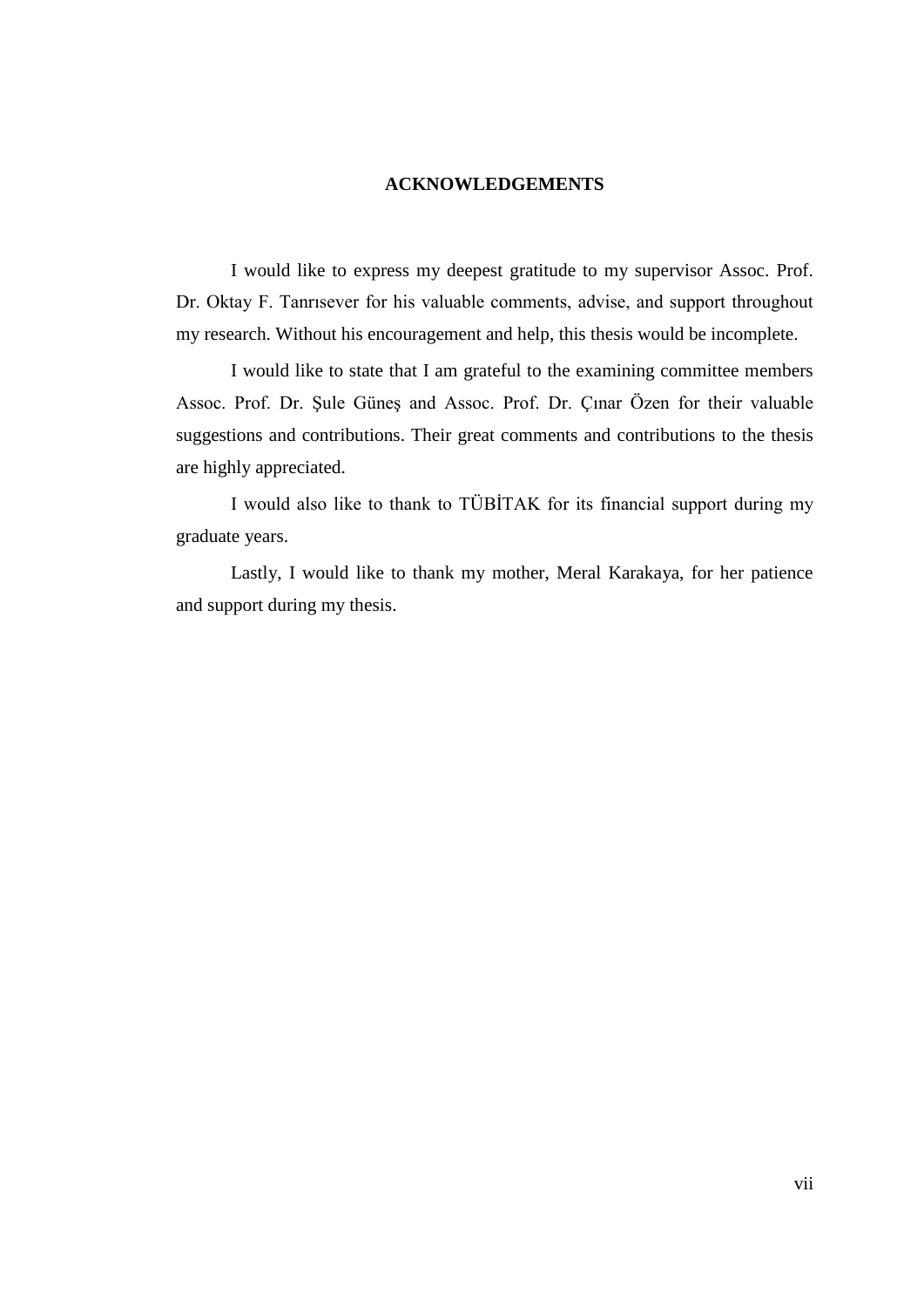# **TABLE OF CONTENTS**

<span id="page-7-0"></span>

| <b>CHAPTERS</b> |
|-----------------|
|                 |
|                 |
|                 |
|                 |
|                 |
|                 |
|                 |
|                 |
|                 |
|                 |
|                 |
|                 |
|                 |
| viii            |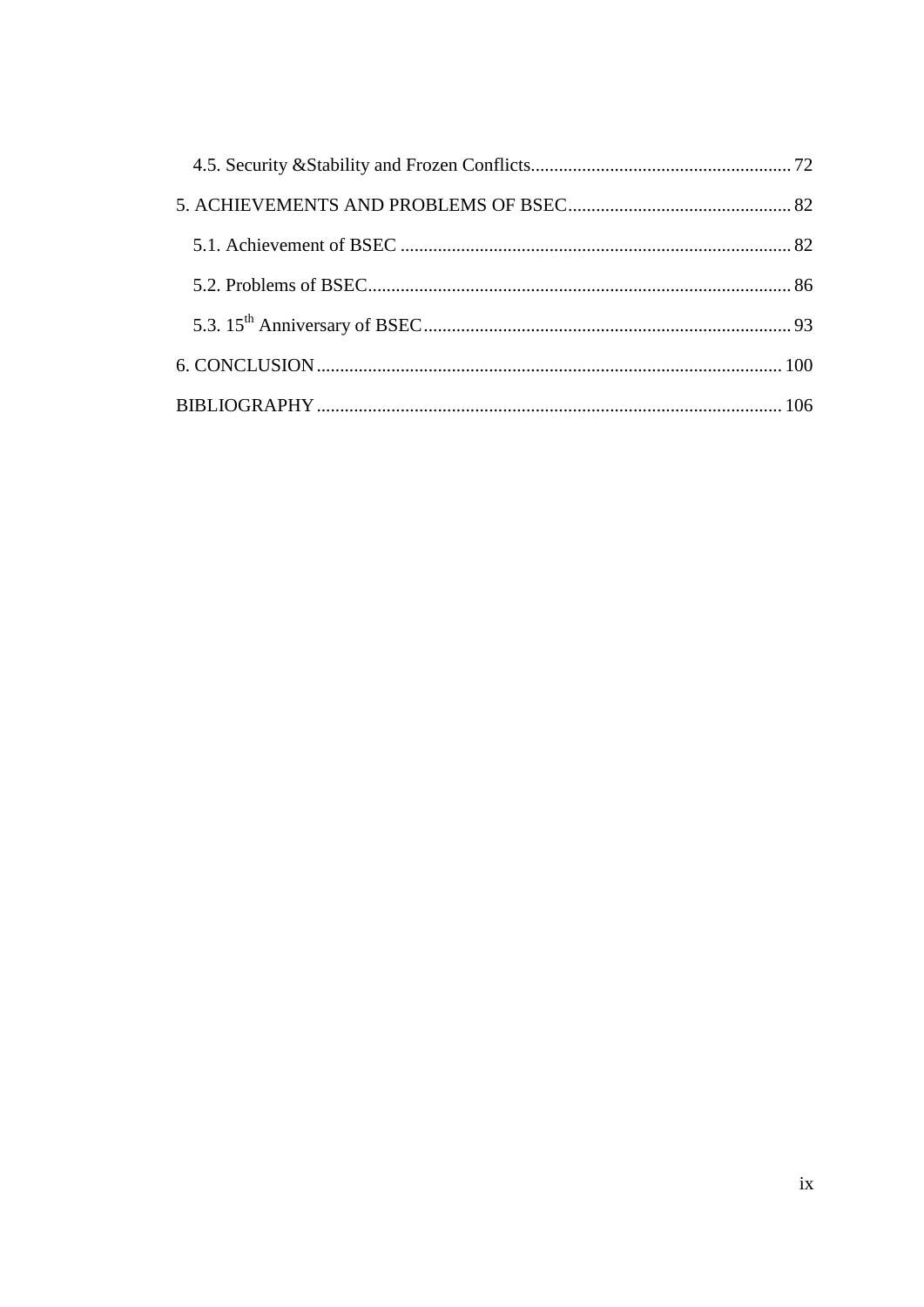# **LIST OF TABLES**

# <span id="page-9-0"></span>TABLES

| Table 4: Rate between Turkey's export to BSEC and Its General Export58   |  |
|--------------------------------------------------------------------------|--|
|                                                                          |  |
|                                                                          |  |
| Table 7: Rate between Turkey's import from BSEC and Its General Import60 |  |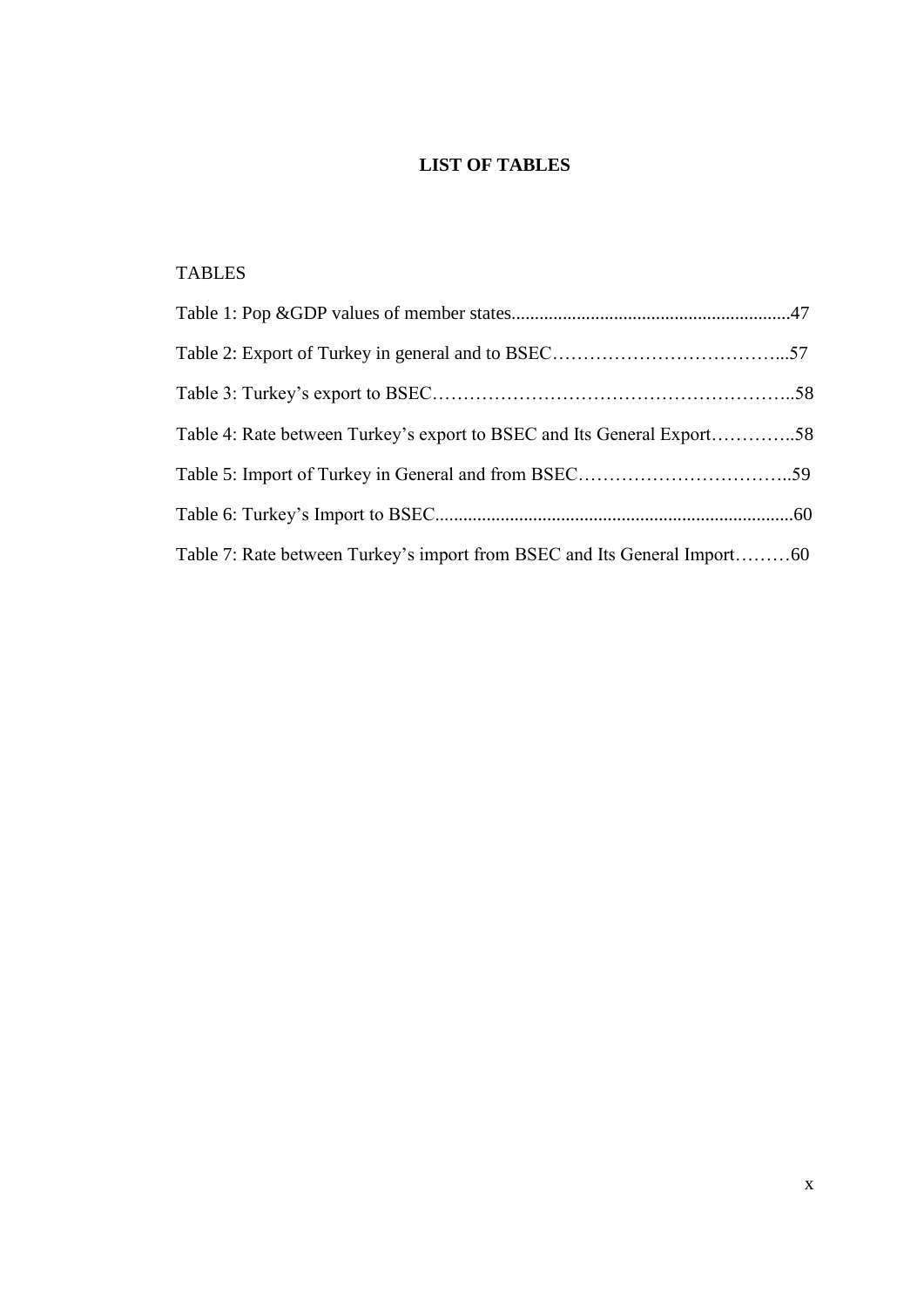# **LIST OF ABBREVIATIONS**

<span id="page-10-0"></span>

| <b>ACG</b>           | Azeri-Chiraq-Guneshli                                    |
|----------------------|----------------------------------------------------------|
| <b>BSEC BC</b>       | <b>Black Sea Economic Cooperation Business Council</b>   |
| <b>BSEC</b>          | <b>Black Sea Economic Cooperation</b>                    |
| <b>BSFOCS</b>        | <b>Black Sea Fiber Optic Cable System</b>                |
| <b>BSTDB</b>         | <b>Black Sea Trade and Development Bank</b>              |
| $\operatorname{BTC}$ | Baku-Tbilisi-Ceyhan                                      |
| <b>CPC</b>           | Caspian Pipeline Consortium                              |
| <b>DOKAP</b>         | <b>Eastern Black Sea Telecommunication Project</b>       |
| EC                   | <b>European Community</b>                                |
| EU                   | European Union                                           |
| <b>GDP</b>           | <b>Gross Domestic Product</b>                            |
| <b>GEF</b>           | <b>Global Environment Facility</b>                       |
| <b>ICBSS</b>         | <b>International Centre for Black Sea Studies</b>        |
| <b>ITUR</b>          | Italy-Turkey-Ukraine-Russia Fiber Optic Cable Backbone   |
| <b>KAFOS</b>         | Black Sea Fiber Optic Submarine Cable System             |
| <b>NATO</b>          | North Atlantic Treaty Organization                       |
| <b>PABSEC</b>        | Parliamentary Assembly of Black Sea Economic Cooperation |
| <b>PERMIS</b>        | <b>Permanent International Secretariat</b>               |
| <b>TAE</b>           | Trans Asia Europe Fiber Optic Cable System               |
| TET                  | <b>Trans Europe Telecommunication</b>                    |
| <b>UNEP</b>          | <b>United Nations Environmental Programme</b>            |
| <b>USSR</b>          | <b>United Soviet Socialist Republics</b>                 |
| <b>WTO</b>           | World Trade Organization                                 |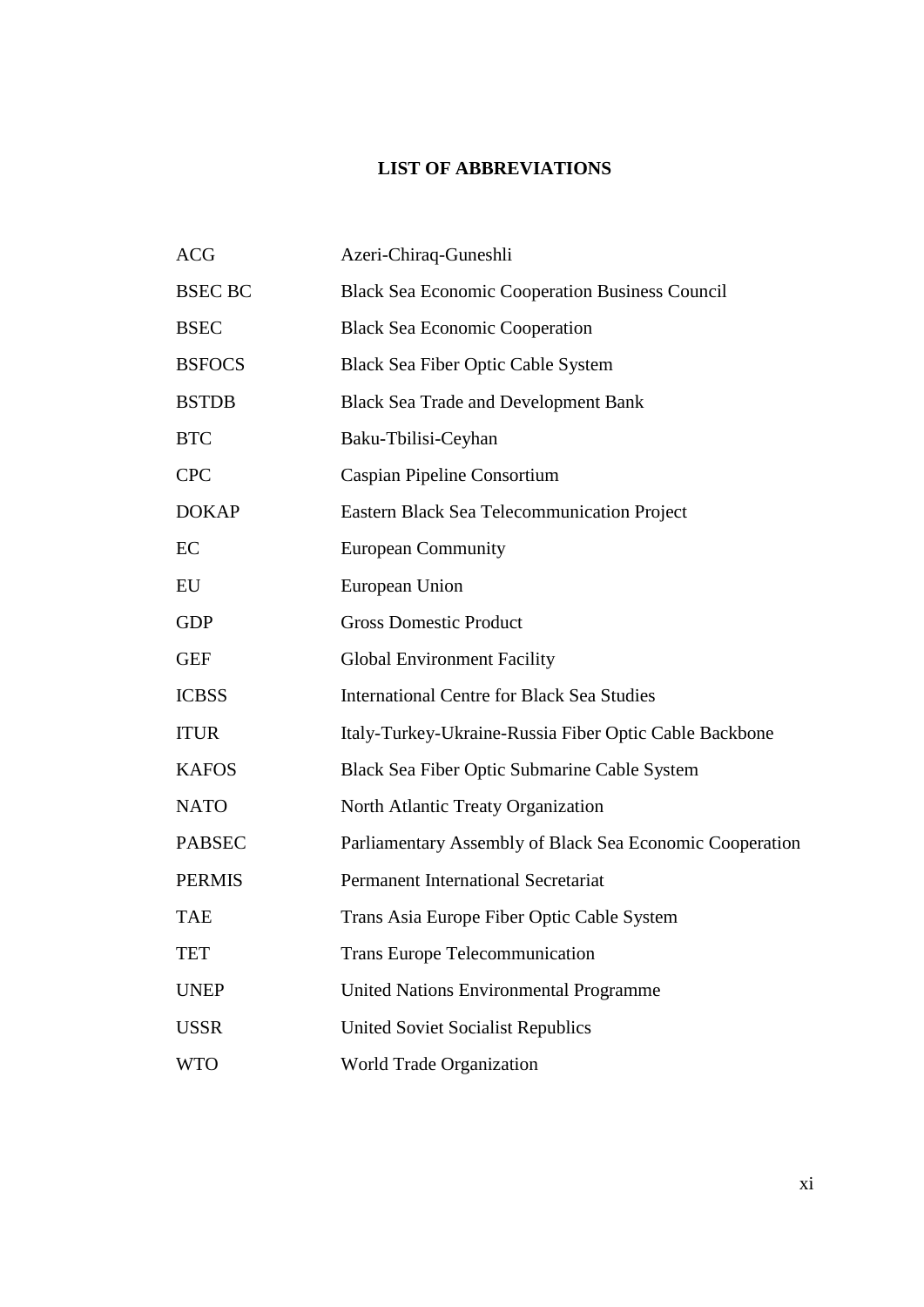### **CHAPTER I**

#### **INTRODUCTION**

<span id="page-11-0"></span>The idea of establishment of the Black Sea Economic Cooperation (BSEC) was suggested by a senior ambassador Şükrü Elekdağ and was put into practice by Turgut Özal, the President of the Republic of Turkey in office between 1989 and 1993. Finally, BSEC was established on the  $25<sup>th</sup>$  June 1992. Since the idea belongs completely to Turkey, BSEC is dubbed as "Child of Turkey"  $1$  or "Turkish" Creation"<sup>2</sup>. However, BSEC is not able to attract sufficient attention. It can even be said that BSEC is not well known. Different analyses are available upon BSEC, its performance and main challenges to its success. This thesis analyses BSEC and Turkey"s role in BSEC with the aim of evaluating its performance.

Turkey, the Russian Federation, Romania, Bulgaria, Azerbaijan, Armenia, Georgia, Moldova, Ukraine, Greece, Albania are founding member of BSEC. Serbia and Montenegro joined in 2004. Initially formed as an economic cooperation zone BSEC turned into an international organization in 1998 when Charter of the Organization of the Black Sea Economic Cooperation was signed.<sup>3</sup> As it is determined in the Charter, the main objectives are: to develop economic collaboration among member states, to act for improving business environment and promoting individual and collective initiatives involved in the process of economic cooperation, to further develop and diversify bilateral and multilateral cooperation on the basis of principles and rules of international law, to enhance mutual respect and confidence, dialogue and cooperation among member states, and to further

<sup>&</sup>lt;sup>1</sup> Interviews with Turkish Foregin Ministry officials, January 1999, cited in M.Fatih Tayfur, "Turkish Foreign Policy towards the Euro-Mediterranean Partnership and the Black Sea Economic Cooperation: A Comparative Analysis", *Foregin Policy (Dış politika),* (Issue 1-4 1999):p.59, www.ceeol.com (accessed on 24.09.2009).

<sup>2</sup> Serkan Kekevi, *Batı'nın Çöküşü ve Türk Dış Politikası*, (IQ Kültür Sanat Yayıncılık, İstanbul,2004):p.210

<sup>&</sup>lt;sup>3</sup> Although Black Sea Economic Cooperation was turned into an international organization in 1998 Yalta Summit in Ukraine, its generally accepted abbreviation continues to be BSEC. Therefore, throughout this thesis BSEC abbreviation is used for this organization before and after 1998.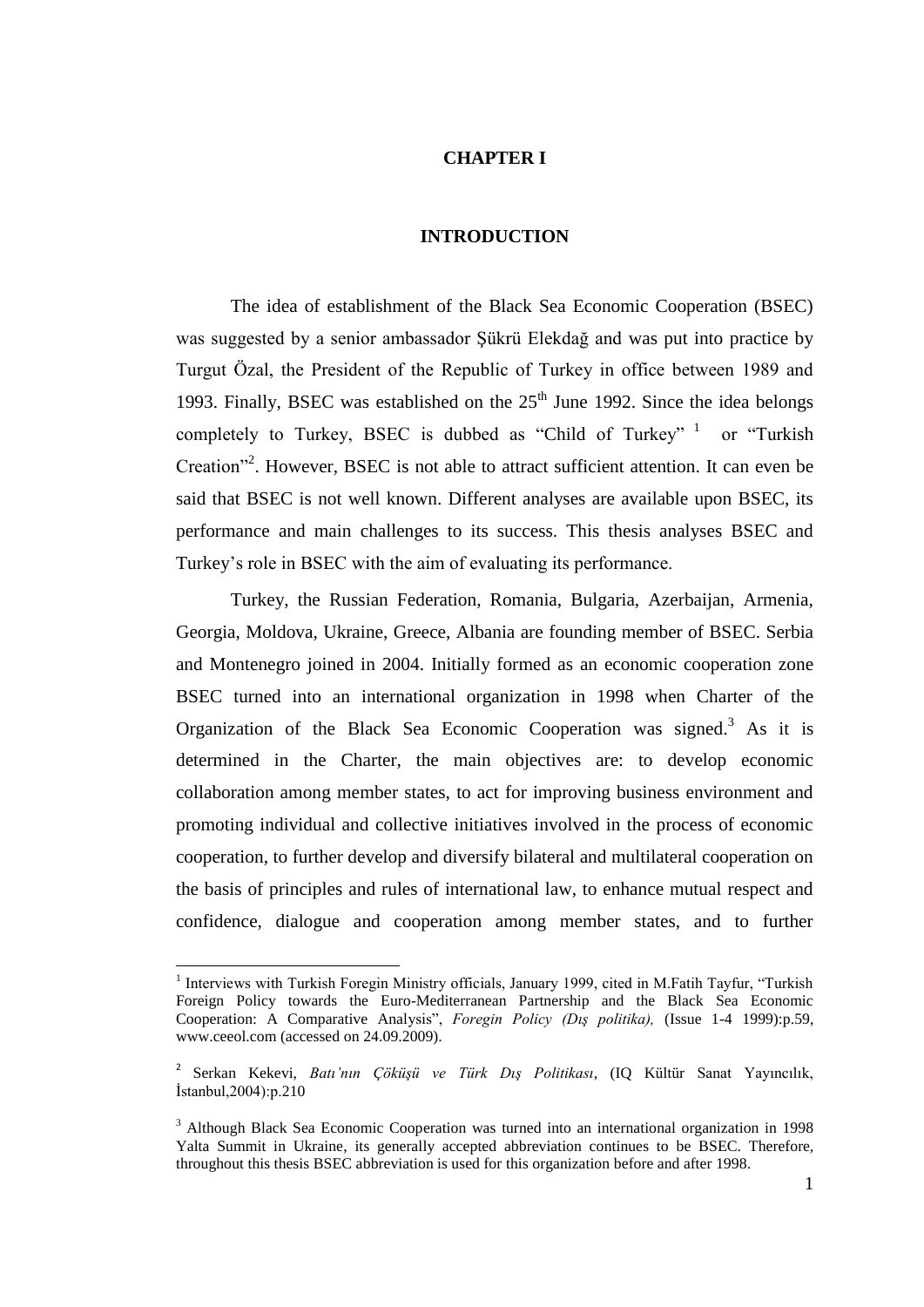encourage the participation in BSEC process of economic cooperation of other interested states, international economic and financial institutions. Also, trade and economic development, energy, communication and transportation, science and technology, banking and finance, exchange of statistical data are determined as areas of cooperation by the Charter. There are different analyses about BSEC, its success and main challenges to success. For one thing, there are positive analyses about BSEC. In other words, BSEC is viewed as a successful international organization by some scholars. However, optimistic evaluations of BSEC mostly belong to very beginning of 1990s. Especially, after signature process was completed, there were headlines in the newspapers meeting the formation of BSEC with a great excitement like "Reconciliation in the Black Sea"<sup>4</sup>, or "The leader in the Black Sea is Turkey".<sup>5</sup> Also, heads of state or governments of the member states made speeches filled with very promising words. For example, Azerbaijan"s President Ebulfez Elcibey said that BSEC would bring a life to the region and it might help to find solutions for longstanding problems of the region"s states. The President of Romania, Ion Iliescu, said that BSEC could contribute to peace and economic development of the region. Similarly, Albanian Prime Minister Sali Berisha said that long standing conflict in the region threatened all regional states. They wanted to have stability and BSEC would be a factor, which could bring stability to the region. Points made by state authorities show great expectations from BSEC. In addition, Nihat Gökyiğit who was a syndicated columnist in Cumhuriyet newspaper, evaluated BSEC as a realistic initiative and said:

Not only in the initial years after the establishment of BSEC, but also in the 15<sup>th</sup> anniversary of BSEC, newspapers were filled by positive evaluation of BSEC. In one of the newspapers, it was mentioned that Black Sea states could overcome

BSEC is established by voluntary participation of the member states. Desire showed by the member states and increasing mutual benefits among states make chance of success of BSEC high. That is why BSEC has attracted attention of the world.<sup>6</sup>

 4 "Karadeniz"de UzlaĢma", *Milliyet*, (25 Haziran 1992).

<sup>5</sup> "Karadeniz"de Lider Türkiye", *Tercüman*, (26 Haziran 1992).

<sup>&</sup>lt;sup>6</sup> Nihat Gökviğit, "Karadeniz Ekonomik İs Birliği", *Cumhuriyet*, (26 Haziran 1992).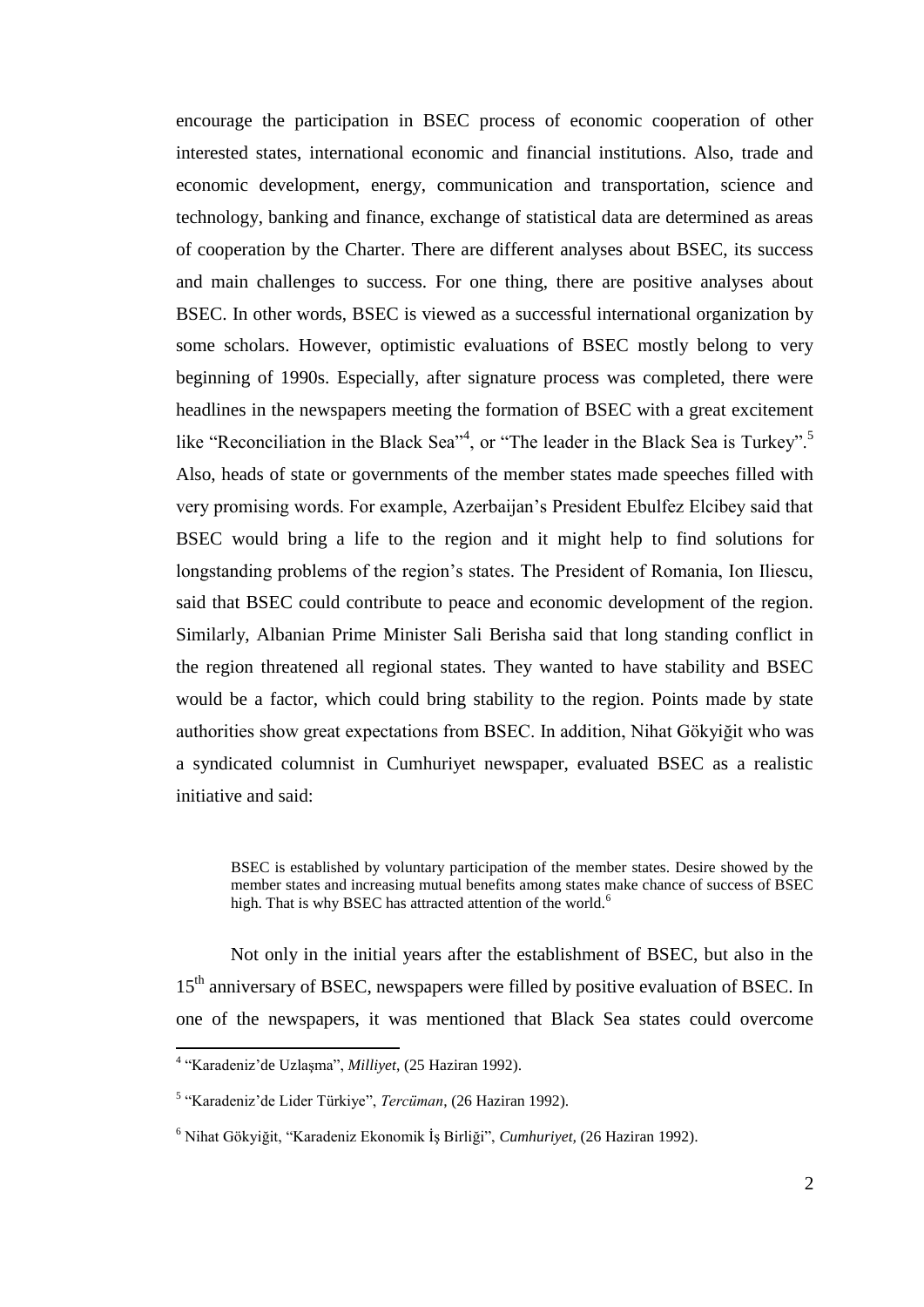negative impacts of dissolution of USSR thanks to BSEC. It is mentioned that BSEC contributes smooth transition of newly independent states to market economy. BSEC prevented emergence of serious conflict in the region. The Black Sea region became a safer region through BSEC.  $^7$ 

Despite of these positive comments about BSEC, in the mainstream literature BSEC is criticized for not providing sufficient level of cooperation in areas determined by the legal framework of BSEC. There are several scholars advocating BSEC"s failure in achieving its targets. For example, Emel Oktay mentions that BSEC failed to provide economic integration among its members and she says:

Despite of all institutional achievements and established infrastructure, BSEC cannot provide economic integration among member states at sufficient level. The Organization not only has limited value for the EU"s policies towards BSEC"s member states, but also it is disregarded. Specialist of USA evaluates BSEC as "muerte" organization in Spanish which means dead.<sup>8</sup>

Similarly Erhan Büyükakıncı mentions lack of concrete results in BSEC and he says:

BSEC can be seen as a framework for forging closer economic and political ties in a volatile and strategically important area. However, practical achievements have been minimal and that no concrete measures have been implemented for enhancing economic cooperation among its participating states. BSEC"s contribution to security building has also been seen as marginal.<sup>9</sup>

In short, it can be said there is a common view about BSEC that it has failed to achieve most of its original goals, to attain equal standing in the family of international organizations and to become a real leading force in its region.

When BSEC's insufficiency in achieving its target is taken for granted, reasons of this failure rises. In literature, there are two approaches about the reasons. On one hand, there are some scholars viewing BSEC"s failure as a result of problems

<sup>7</sup> Özlem Sanberk, Murat Sungur, *Karadeniz Ekonomik İşbirliği veya Barış Mantığı,* http://www.turkrus.com/content/view/4741/36/(accessed on 20.07.2009).

<sup>&</sup>lt;sup>8</sup> Emel Oktay, "Türkiye'nin Avrasya'da Çok Taraflı Girişimlerine Bir Örnek: Karadeniz Ekonomik ĠĢbirliği Örgütü" *Uluslararası İliskiler Dergisi*, (Cilt 3, Sayı 10, Yaz 2006):p.173.

<sup>9</sup> Erhan Büyükakıncı, "Security Issues and Patterns of Cooperation in the Black Sea Region", *The Turkish Yearbook*, (Vol.XXXV, No.35, 2004):p.31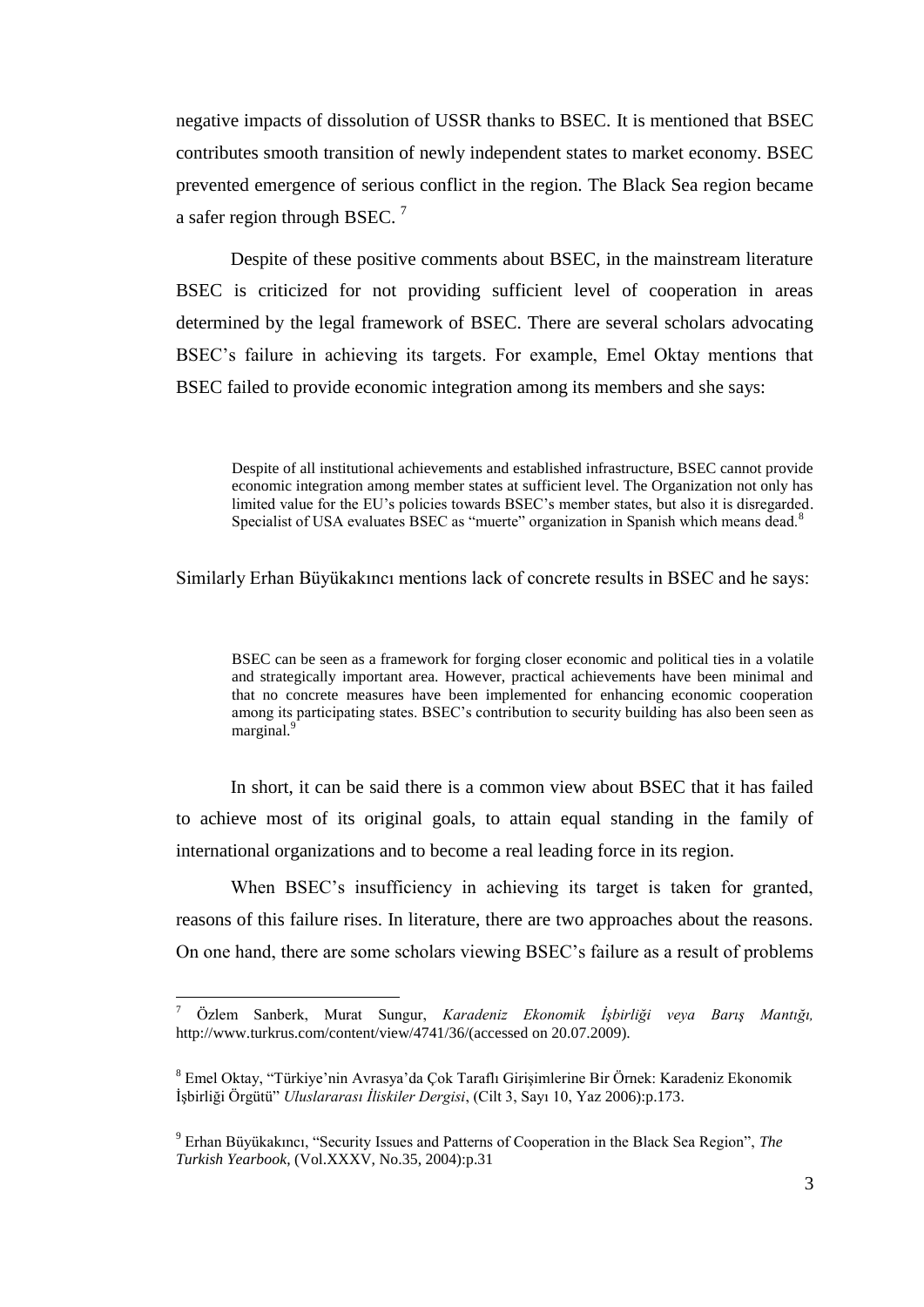coming from the very nature of BSEC as an international organization. On the other hand, some others advocate political problems sourced from the member states.<sup>10</sup> While the former includes decision making process in BSEC, lack of implementation power, lack of professionalism and budgetary problems, the latter represents lack of political will of the member states to create a healthy organization and frozen conflicts in the region. By admitting effects of the problems coming from the institutional structure of BSEC, this thesis argues that contrary to scholars who view institutional weaknesses of BSEC as the main reason of its failure in achieving sufficient level of cooperation among its members, political problems sourced from member states are the main reason of BSEC"s failure.

The first group of scholars argues that although BSEC has developed as a full-fledged international organization, it has administrative problems frustrating its development. For example, Burcu Gültekin and Krassimir Nikolov underlines requirement for some institutional reform in BSEC especially in decision making procedure. They say:

BSEC member states are aware of the gradual over-bureaucratization of the organization, which considerable diminishes the efficiency and effectiveness of its activities. Attempt at reform have not touch upon the consensus principle in decision-making. Top BSEC administrators have long been recommending the abandonment of unanimity decisions, but any official proposal in this direction is met with staunch opposition from BSEC member states…BSEC"s relatively unimpressive record until now necessitates further efforts to enhance the efficiency of its decision making mechanism and effectiveness of its policies and their implementation.

Panagiota Manoli mentions several challenges to BSEC capacity, but her emphases are mainly on the institutional problem of BSEC. She mentions that main critics towards international organizations are usually based on their inefficiency and delay in delivering responses. BSEC lacks effectiveness and efficiency. She says:

<sup>&</sup>lt;sup>10</sup> This discrimination is adopted from an article of Panagiota Manoli: "Reflecting on the BSEC: Achievements, limitations and the Way forward", *ICBSS Policy Brief#1*, ( July 2006):p.3.

<sup>&</sup>lt;sup>11</sup> Burcu Gültekin, and Nikolov Y. Krassimir., "European Union Approaches to Fostering Synergies of Cooperation and Integration Around the Black Sea", *Southeast European and Black Sea Studies*, (Vol.8 No.2, June 2008):p.122, 126.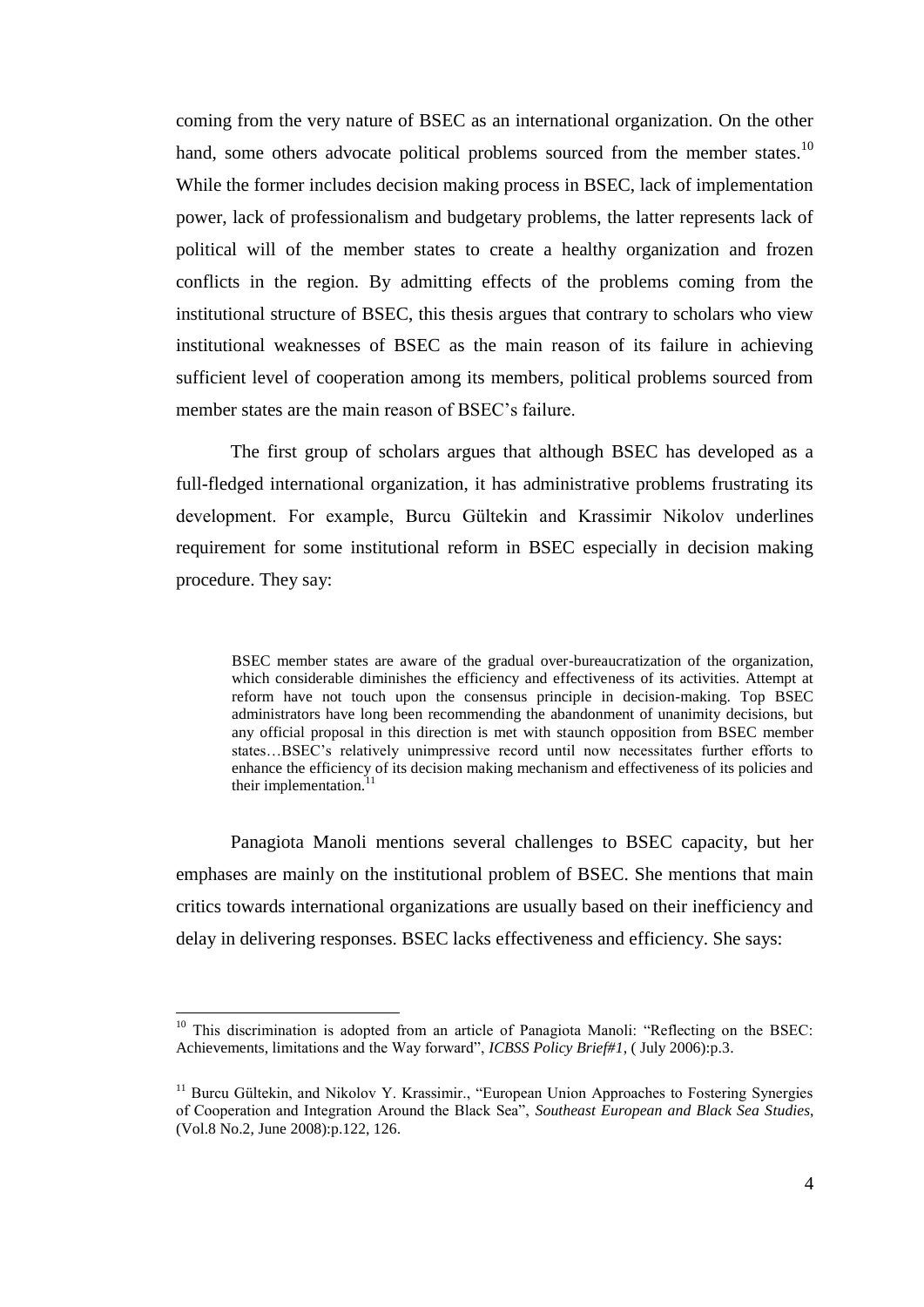The criticism is directed to several aspects of the Organization"s functioning: decision making, capacity, policy implementation, project implementation, visibility and coordination with other institutions and among its related bodies... In order to improve its effectiveness, BSEC requires substantial structural reform. A number of changes are necessary to address the issue of Organization"s profile and identity, its management and leadership, its decisionmaking processes and its capabilities.<sup>12</sup>

Nicolae Ecobescu is another scholar stressing on institutional problems and requirement for reform in order to make BSEC more efficient. He mentions institutional deficiencies of BSEC as an important obstacle in front of its improvement. He mainly underlines lack of implementation mechanism in BSEC and lack of professionals in its institutions. $^{13}$ 

However, quite an important numbers of scholars mention political problems outcoming from member states as the main reason of BSEC"s insufficiency. As it is mentioned, lack of political will or might, political and security problems of the member states, frozen conflicts are the main problems.

For example, İlhan Uzgel underlines that BSEC remained an initiative that is unable to reach its objectives, because member states are reluctant to carry obligations coming from BSEC. He says:

Although the member states struggled for not remaining outside of it, they have become reluctant in doing necessary job and adaptations in order to reach objectives. BSEC remained as a loose organization functioning as a political and economic platform without any practical result.<sup>14</sup>

Tunç Aybak, evaluates BSEC as a loose framework of cooperation that is regarded secondary to overwhelming European orientations and ambitious of most Black Sea countries. He says:

<sup>12</sup> Panagiota Manoli, "Reflecting on BSEC: Achievements, Limitations and the Way Forward", *ICBSS Policy Brief#1*, (July 2006):p. 2, 6.

<sup>&</sup>lt;sup>13</sup> Nicolae Ecobescu, "BSEC at Fifteen: Enhancing Effectiveness Through Better Performance and Meaninful Institutional Reform", *ICBSS Policy Brief#2*, (September 2006):p.3.

<sup>&</sup>lt;sup>14</sup> İlhan Uzgel, "Balkanlarla Iliskiler", *Türk Dıs Politikası Kurtulus Savasından Bugüne Olgular Belgeler, Yorumlar 1980-2001, ed.Baskin Oran, (İletisim, Istanbul , 2001):p.522.*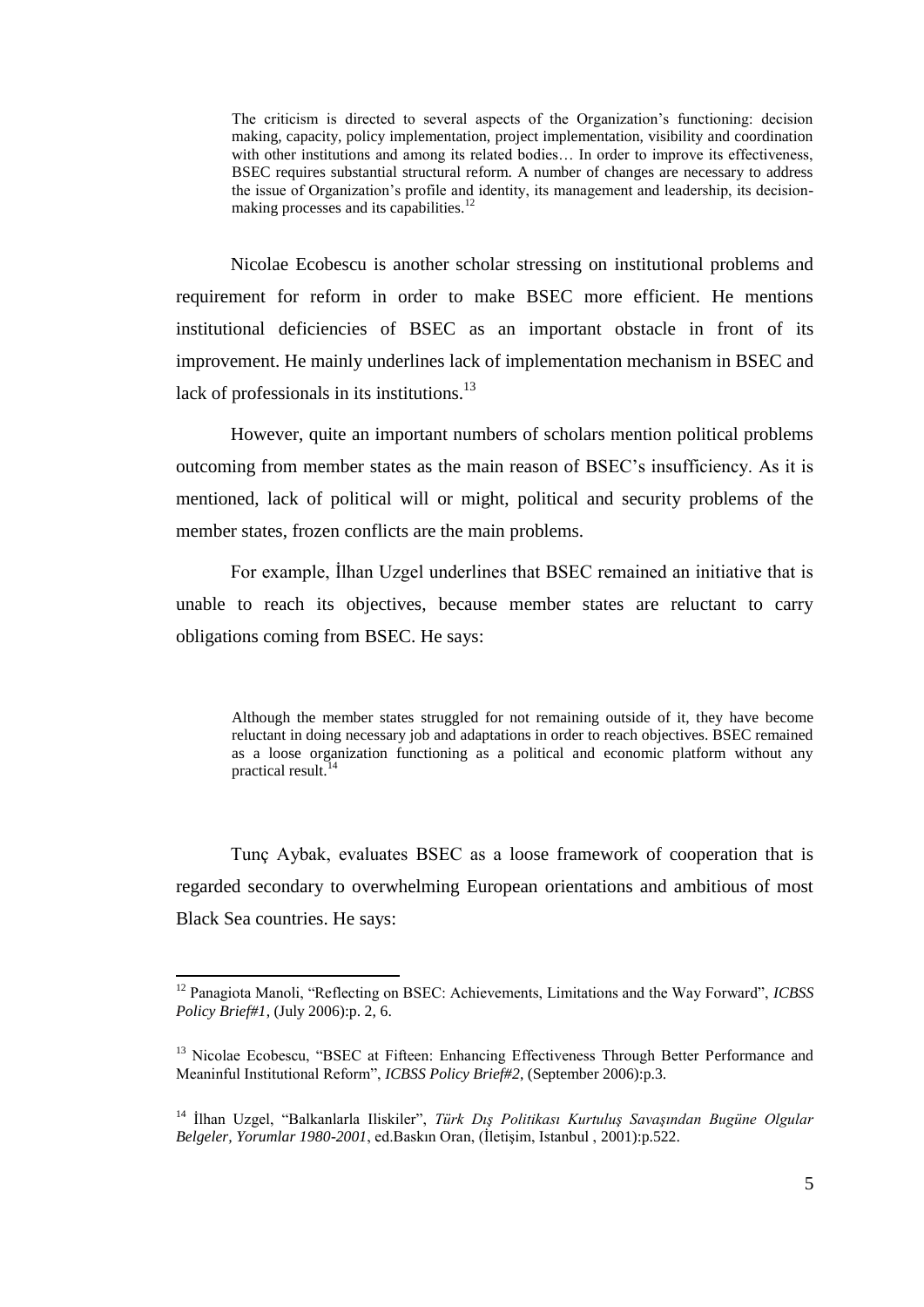Despite the initial optimism, for the most part of the 1990s BSEC remained a loose cooperation process. Greece, for instance joined BSEC to counter balance Turkey"s weight, and the initial optimism of Russia has given way to southern frontier. For Ukraine, a key Black Sea country, the Black Sea cooperation was secondary to its European aspirations. Indeed, the Black Sea as a loose framework of cooperation was regarded secondary to the overwhelming European orientations and ambitious of most Back Se counties".<sup>15</sup>

Similarly, Mustafa Aydın and Ömer Fazlıoğlu underline effect of political and security problems of the member states in BSEC"s failure. They says:

After an enthusiastic start, it became clear that the member states of BSEC lacked the necessary political will to create genuine regional political cooperation. Turgut Özal"s initial vision was never fully realized. BSEC was established right from the beginning as an organization aimed at increasing regional cooperation mainly in the economic field. From the early 1990s onwards, however armed conflicts and increasing political tension marked the region instead of expanding regional economic cooperation.<sup>16</sup>

By admitting the institutional weakness of BSEC, this thesis embraced the second approach about the reasons of BSEC"s insufficiency and argues that BSEC cannot provide sufficient level of cooperation in its issue areas because of political problems sourced from member states which are lack of political will and security problems of member states.

While analyzing BSEC and its insufficiency in providing proper level of cooperation, this thesis relies on realist critic of neo-functionalism. Neofunctionalism is an integration theory, which sought to explain theoretical account of the European Community (EC) since political and economic cooperation was best developed in Europe and it was most suited to theoretical and empirical study. In other words, Europe and European integration became the major focus of neofunctionalist during the 1960s and 1970s.<sup>17</sup> The main neo-functionalist is Ernst B.

<sup>15</sup> Tunç Aybak, "Interregional Cooperation Between The EU and BSEC", *Black Sea Politics Political Culture and Civil Society in an Unstable Region*, ed. AyĢe GüneĢ-ayata, Ayça Ergün, IĢıl Çelimli, (I.B.Tauris, London, 2005):p.28.

<sup>&</sup>lt;sup>16</sup> Mustafa Aydın and Ömer Fazlioğlu The Turkish Foreign Policy Towards The Wider Black Sea Region and Its Chairmanship of BSEC (May-October 2007)", *Unfolding the Black Sea Economic Cooperation Views from Region*, (Xenophon Paper, No 2): p.132.

<sup>17</sup> Carsten Stroby Jensen, "Neofunctionalism", *European Union Politics*, ed.Michelle Cini, (Oxford University Press, USA,2003):p.83.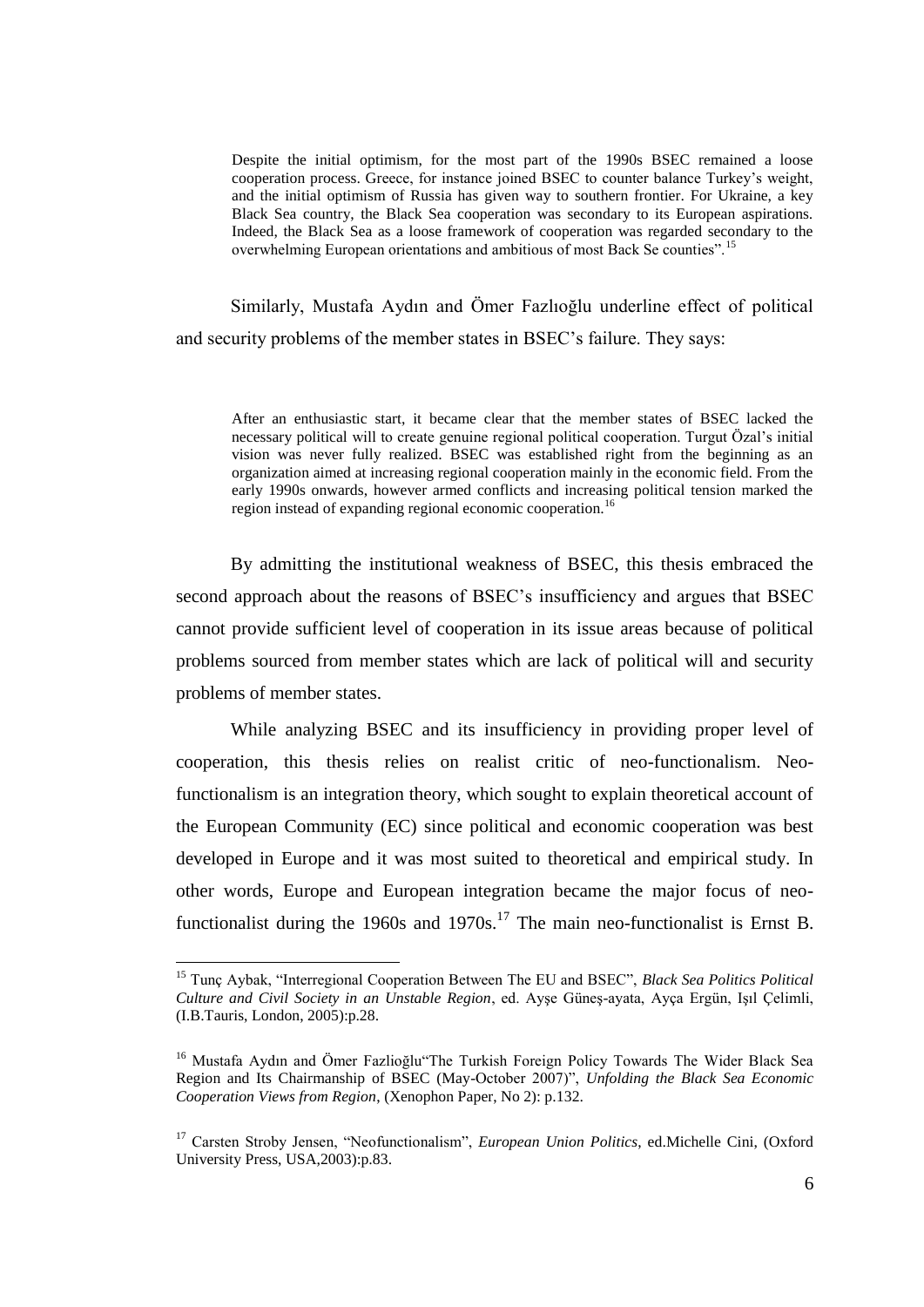Hass whose popular work is *the Uniting of Europe: Political, Social and Economic Forces 1950-1957.*

The key question of neo-functionalism is how economic integration leads to political integration. Neo-functionalism ignores realistic view that societies are straightforwardly and permanently adjusted to security necessities and international politics is based on interest of the nation-states. Before going into detail, six assumptions of neo-functionalism should be made. First, according to neofunctionalism integration is a process, which evolves over time and takes on its own dynamics. This means that outcome can be different from the one intended at the beginning by national decision makers. Second, neo-functionalism assumes prevalence of pluralist politics with multiple and diverse actors who are not restricted to their national states" realm. Third, although neo-functionalism does not ignore importance of nation-state, it relies on collective actors like interest groups, social groups or institutions taking utilitarian approach to fulfillment of their objective. In other words, actors are elites rather than mass public and their target is utility maximization. Fourth, according to neo-functionalism interest in cooperation is not constant, but rather it carries tendency to change and also increase during integration as actors learn benefits of cooperation. Fifth, once cooperation is established it can take control of its life and controlling of borders or direction of cooperation by those who created it becomes difficult. Last, interdependence between economies as well as between sectors provokes and fosters integration.<sup>18</sup>

Neo-functionalism is centered on three theses. These are spill over thesis, elite socialization thesis and thesis on supranational interest groups.

To begin with, spill over is defined by Leon N. Lindberg as a

 $\overline{a}$ 

Situation in which a given action, related to a specific goal, creates a situation in which the original goal can be assured only by taking further actions, which in turn create a further condition and a need for more action, and o forth. <sup>19</sup>

<sup>&</sup>lt;sup>18</sup> Arne Niemann, "The PHARE Programme And The Concept Of Spillover: Neofunctionalism In The Making", *Journal of European Public Policy*, (Vol.5, No.3, September 1998):p.429-430.

<sup>19</sup>Leon N. Linberg, *The political Dynamics f European Integration*, (London, 1963) :p.10, cited in Çınar Özen, "Neofunctionalism and Change in Dynamics of Turkey-EU Relations", *Perceptions,* (Vol. 3, No.3, September-November 1998):p.3.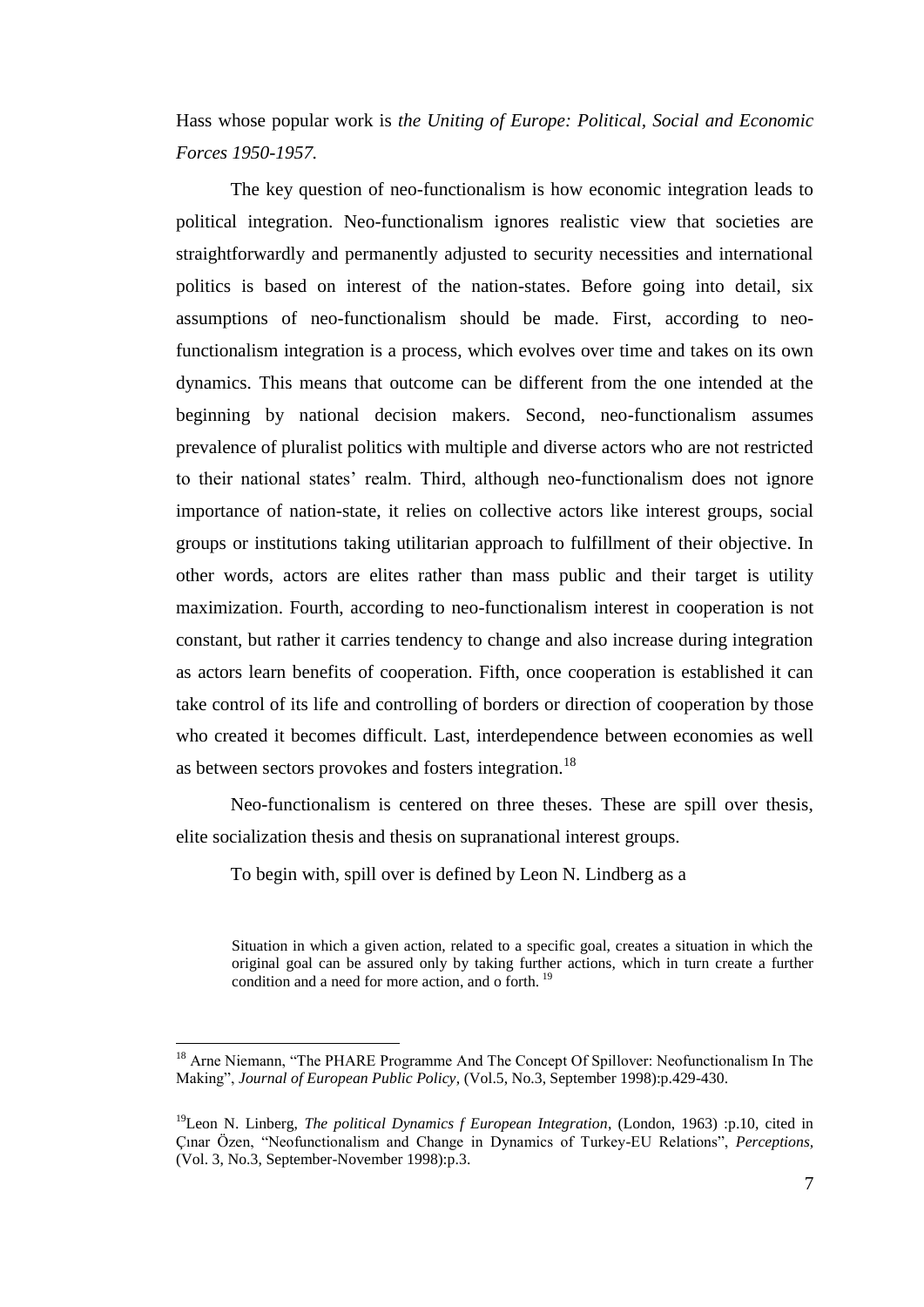There are three types of spillover mentioned by neo-functionalists. The first is *functional spillover.* Owing to the interdependence of some sectors in advanced economies, integration in one area would work only if followed by the integration of other related areas. *Political spillover* refers to situation where policy areas are deliberately linked together because of political or ideological reasons. *Cultivated spillover* may be observed in situations where supranational actors try to push forward a supranational or transnational agenda, even where member states are reluctant to accept further integration. In sum, there is no place for political and economic areas discrimination in neo-functionalism. Political integration is not a goal in cooperation process, but rather it is unintended or automatic conclusion of cooperation. <sup>20</sup>

Furthermore, neo-functionalism focuses on elite socialization. Hass mentions:

Political integration is the process whereby political actors in several distinct national settings are persuaded to shift their loyalties, expectations and political activities toward a new center, whose institutions possess or demand jurisdiction over pre-existing national states.<sup>21</sup>

Neo-functionalists argue that integration process would lead to establishment of elite group loyal to supranational institutions and holding norms and ideas of their cooperation. These elite will try to conceive national elites of the advantages of cooperation.

Lastly, neo-functionalists advocate formation of supranational interest groups. Accordingly, as economic and political integration develops through cooperation, interest groups will try to match these developments through a process of reorganization, to form their supranational organization. Also, neo-functionalist believes that interest groups would put pressure on governments to force them to speed up the integration process since they experiences benefits of cooperation.<sup>22</sup>

To sum up, neo-functionalism explains cooperation by using concepts of spillover and loyalty transfer. States are expected to cooperate on economic issues in

 $20$  Jensen, "Neofunctionalism", p.85.

<sup>21</sup> Ernst B. Hass, "The Uniting of Europe", *The European Union Readinds on the Theory and practice of European Integration*, ed. Brent F. Nelsen and Alexander Stubb, (Palgrave, UK, 2003):p.145.

<sup>22</sup> Jensen, "Neofunctionalism", p.87.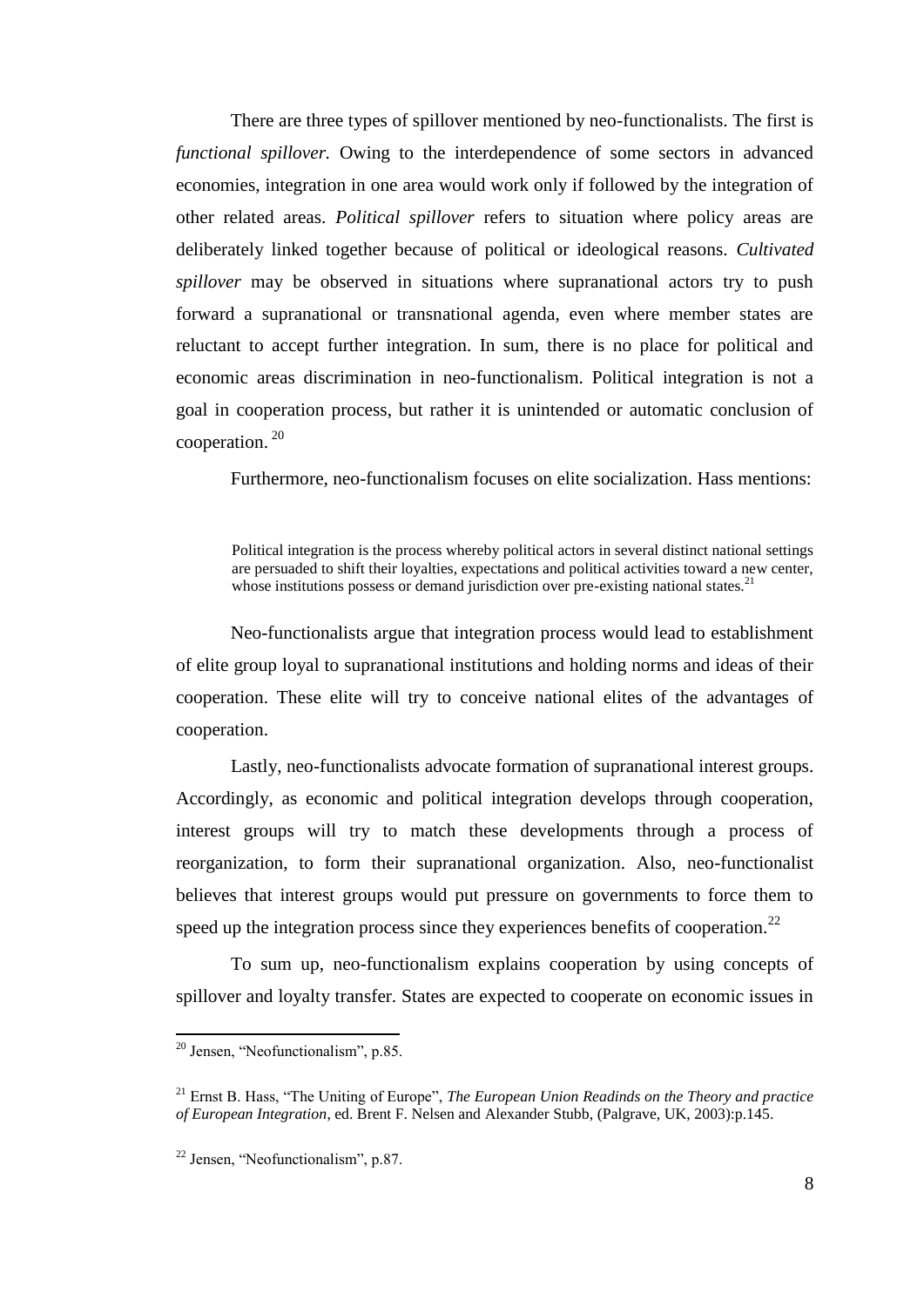order to have economic advantages occurring as a result of intensive trade relations. This cooperation would lead demands for political coordination and in some cases to establishment of supranational institutions. Cooperation in one area would involve cooperation in new areas that automatically would bring political integration.

However, neo-functionalism is criticized on both empirical and theoretical grounds. At empirical level neo-functionalism is criticized for being remote to explain state of political integration in the Europe. In other words, pattern of development characterized by a gradual intensification of political integration did not take place in Europe in the 1970s. Stanley Hoffman whose theory is intergovernmentalism carrying realist underpinnings criticizes a theoretical base of neo-functionalism.

Intergovernmentalism, as a theory of European integration emerged in the mid-1960s, out of a critique of neo-functionalist theory.<sup>23</sup> Intergovernmentalists see international organizations as intergovernmental bodies including forums in which states can meet to discuss common issues, share ideas and negotiate agreements. International organizations are usually based on international treaties and membership is voluntary. In other words, according to intergovernmentalists international organizations are rational conduct of governments. Contrary to neofunctionalists, intergovernmentalists see cooperation occurring in fits and starts and not as a trend towards political community or federal state.<sup>24</sup>

Contrary to neo-functionalism focusing on societal groups as actors, there is sovereign state at the heart of intergovernmentalism. According to intergovernmentalists national sovereignty and nation state were altered, but they were not superseded. Despite the fact that societal changes are basic challenges to nation states, state governments remained powerful since they hold sovereignty over their territory and they possess political legitimacy. Hoffman continues:

There is currently no agreement on what such a formula will be; as a result, nation statesoften inchoate, economically absurd, administratively ramshackle, and impotent yet

<sup>23</sup> Michelle Cini, "Intergovernmentalism", *European Union Politics*, ed. Michelle Cini, (Oxford,USA, 2003):p.97.

 $^{24}$  Cini, "Intergovernmentalism", p.95.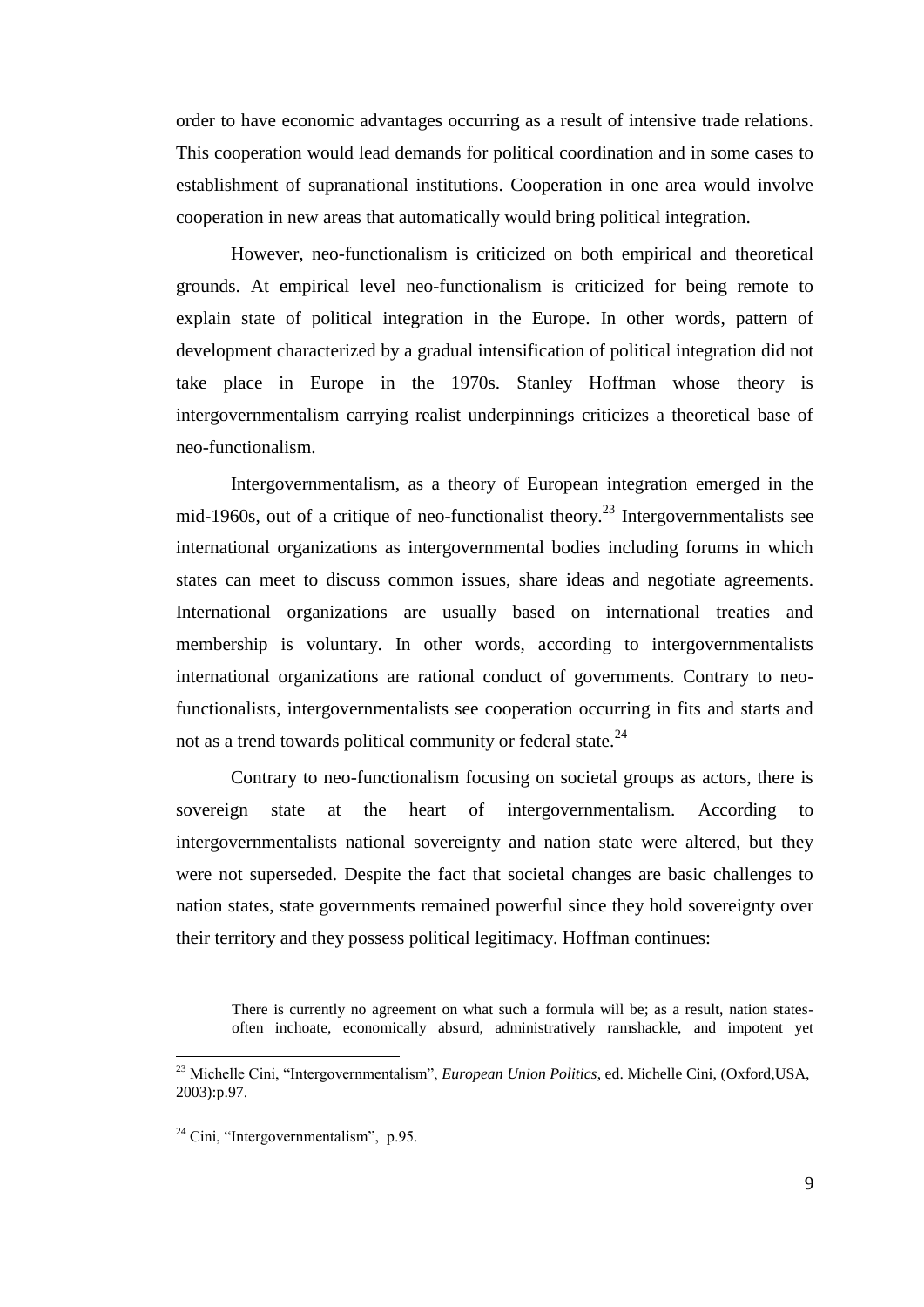dangerous in international politics-remain the basic units in spite of all the remonstrations and exhortations….The nation-state is still here, and new Jerusalem has been postponed because the nations in Western Europe have not been able to stop time and to fragment space.<sup>25</sup>

In relation with the role of nation state, intergovernmentalists argue that control of the cooperation is in the hands of states. There can be share of sovereignty in some areas to some degree, but there cannot be transfer of sovereignty to a supranational body. Also, contrary to neo-functionalists arguing loyalty transfer and pressure on nation state put by elites, intergovernmentalists argue that member of supranational institutions of cooperation are civil servants of the member states. They are permitted to act in less controversial policy areas. However, when subject becomes sensitive policy domains their functions are seriously curtailed.<sup>26</sup>

In addition, contrary to neo-functionalists who does not make differentiation between high and low politics and argue economic cooperation would spillover to political area, intergovernmentalists make this distinction. Accordingly, while high politics touch on national sovereignty and issues of national identity, low politics are more technocratic and less controversial. There are clear borders between less dramatic economic integration possible in areas of low politics and impermeable high politics where integration cannot occur. In other words, according to intergovernmentalists functional spillover can happen in low politics area such as economy, but states will not allow it to be transferred to the high politics area.  $27$ Hoffman says:

In the areas of key importance to national interest, nations prefer to certainty, or selfcontrolled uncertainty, of national self-reliance, to the uncontrolled uncertainty.<sup>28</sup>

<sup>&</sup>lt;sup>25</sup> Stanley Hoffmann, "Obstinate or Obsolete? The Fate of the Nation-State and the Case of Western Europe", *The European Union Readinds on the Theory and practice of European Integration*, ed. Brent F. Nelsen and Alexander Stubb, (Palgrave, UK, 2003):p.165

<sup>26</sup> Cini, "Intergovernmentalism", p.96-97

 $27$  Cini, "Intergovernmentalism", p.98.

<sup>&</sup>lt;sup>28</sup> Hoffmann, "Obstinate or Obsolete", p.170.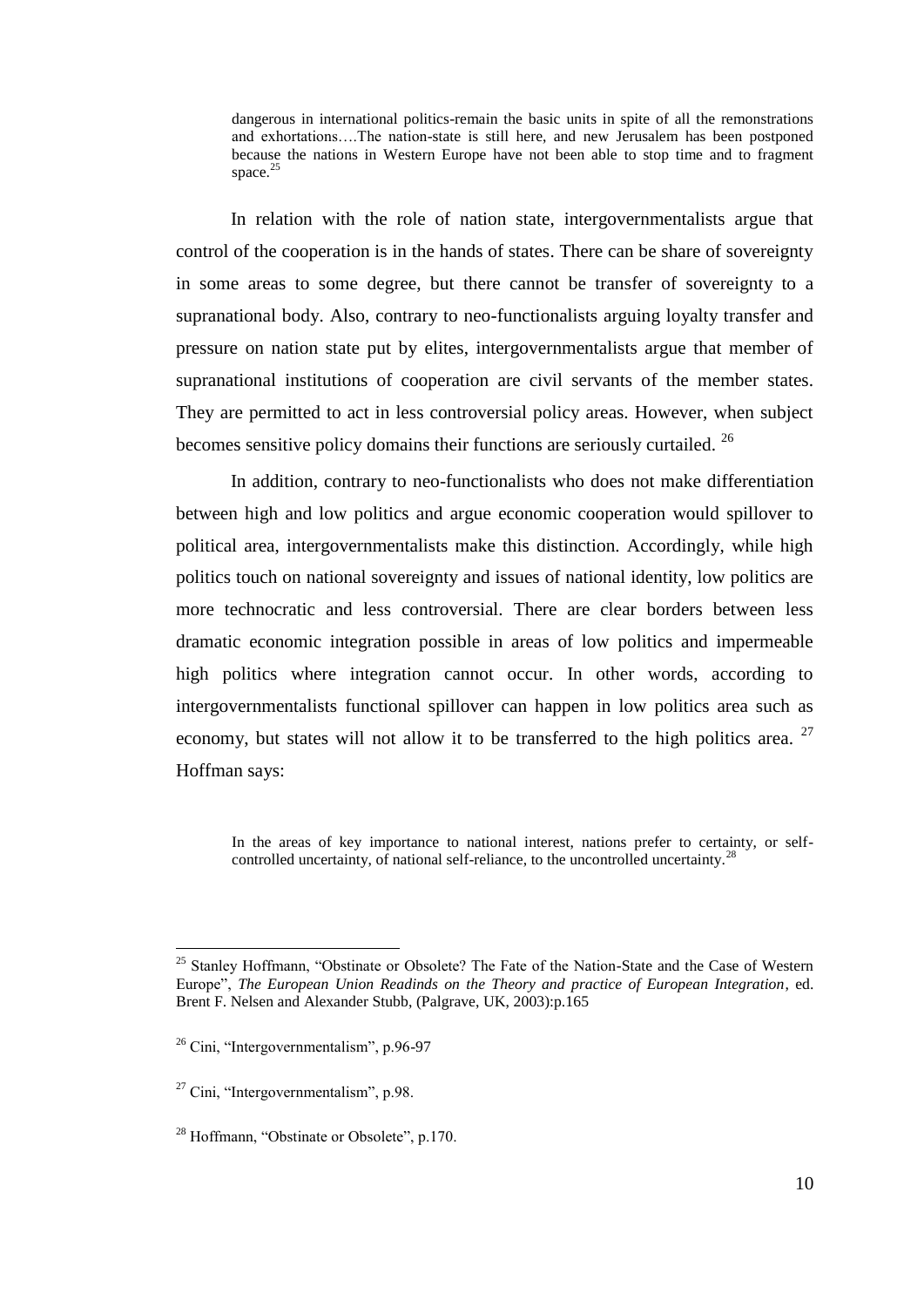In addition, intergovernmentalists advocate importance of absolute in cooperation contrary to neo-functionalist assuming satisfaction coming from relative gain. Hoffman says:

Logic of integration, neo-functionalism, assumes that it is possible to fool each one of the associates some of the time because his over-all gain will still exceed his occasional losses. The logic of diversity, intergovernmentalism, implies that, on the vital issues losses are not compensated by gains on other issues: nobody wants to be fooled.<sup>29</sup>

Furthermore, intergovernmentalists do not give credit to political unification since there are a lot of differences between states. They criticize neo-functionalists for neglecting this point. According to intergovernmentalists, states even locating in the same region come from different pasts, moved by diverse tempers, differently subjected and attracted to the outside world. Hoffman mentions that states have different internal circumstances and outside legacies. Domestic differences and different world views supply diverging foreign policies and therefore unification movement becomes victim and survival of nation state is the outcome. <sup>30</sup>

To sum up, realist critique of neo-functionalism embodies in intergovernmentalism. Intergovernmentalists evaluate international organization as a rational conduct of states. They do not agree with neo-functionalist arguing economic cooperation would bring political cooperation. Intergovernmentalists evaluate international organization as fits and starts, so there is no room for political unification by cooperation provided under the umbrella of international organization. Also, intergovernmentalists criticize neo-functionalism for ignoring authority of nation sate on cooperation and differences between high and low politics and relative and absolute gains. While cooperation and integration can be provided in less controversial areas, it is not possible for high politics areas since national interests and sovereignty are at stake. Similarly, it is not possible to tolerate unequal profits in some sensitive areas.

When BSEC is the subject, it is seen that there is neo-functionalist understanding in the formation of BSEC. Also, it will not be wrong to mention that it has some neo-functionalist claims. BSEC is established for economic cooperation

<sup>&</sup>lt;sup>29</sup> Hoffmann, "Obstinate or Obsolete", p.170.

<sup>&</sup>lt;sup>30</sup> Hoffmann, "Obstinate or Obsolete", p.166.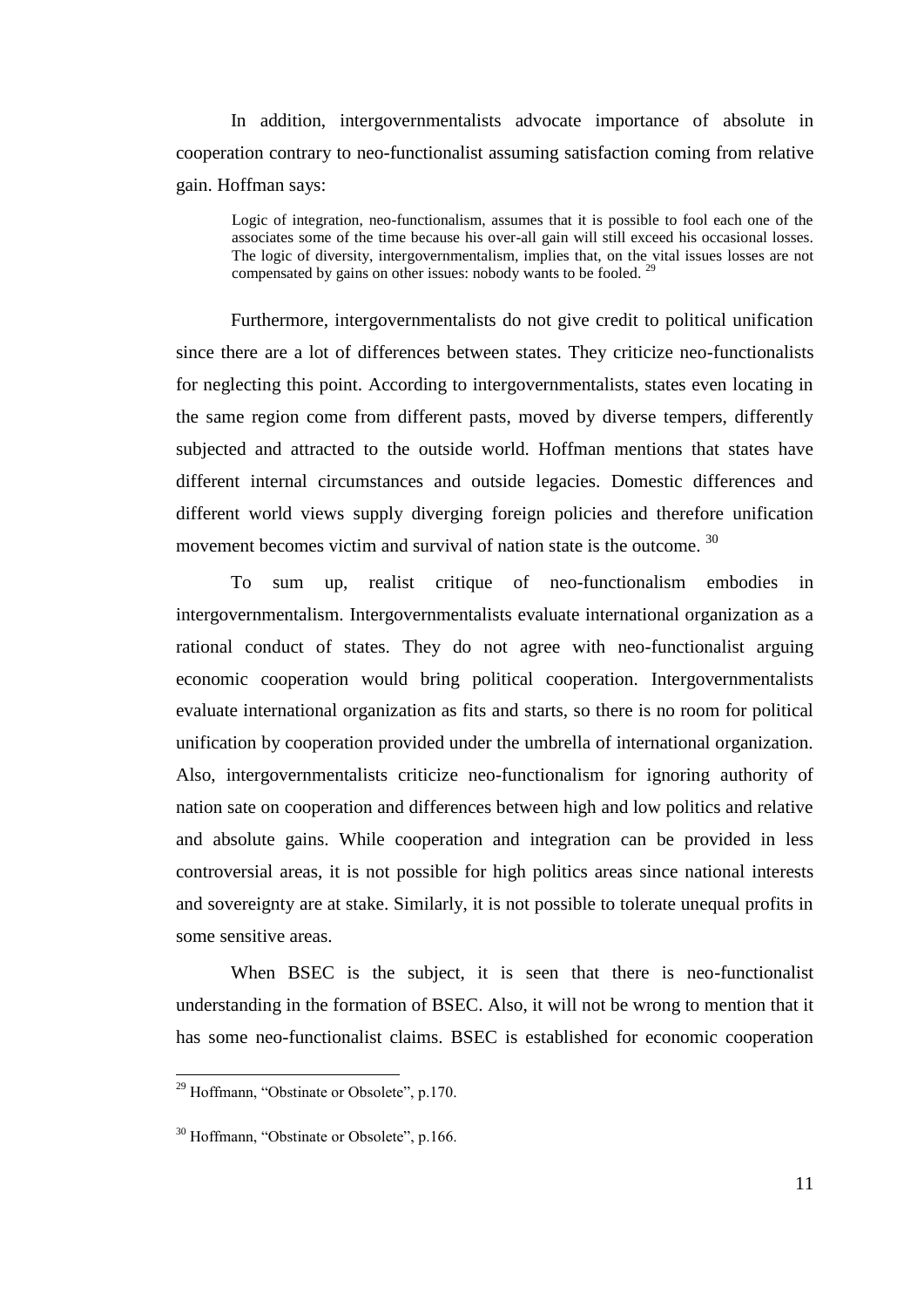among regional states, which would provide regional development. Increase in trade relations, development of transportation and communication, cooperation in energy and environmental sectors are the basic aims of BSEC. However, above all, it is expected that cooperation in those areas would promote friendly and goodneighborly relations and at the end the Black Sea would become a sea of peace, stability and prosperity.  $31$  In this respect, it is evaluated that BSEC has a kind of target of neo-functionalism, which generally advocates occur of political cooperation and political community as a result of cooperation. In addition, it is possible to see neo-functionalist methods under the umbrella of BSEC. For example, there is BSEC Business Council that was established for effective engagement of small and medium size companies of the region and for awareness about business opportunities of the region. There is Black Sea Trade and Development Bank whose aim is to financially support projects of public and private sector of the member states. In other words, there are institutions in BSEC where elite socialization could develop.

However, thesis examines how realist critiques of neo-functionalism materialize for BSEC. During this thesis besides article about BSEC written by both academicians and authorities of BSEC and member states, books and article related to Turkish foreign policy, newspapers belong to the beginning of the 1990s, official documents of BSEC, economic data of member states are used in order to have a proper study on BSEC.

The first chapter is introduction. In the second chapter, origins of BSEC and its establishment are analyzed. The end of the Cold War, globalization, Turkey"s relations with the EC at the beginning of 1990s, priorities of the European states and the US in the beginning of the 1990s, economic transformation experienced by both Turkey and the USSR during the 1980s, and economic oriented foreign policy approach of the President Turgut Özal are factors providing establishment of BSEC. In the second part of the chapter, development of the idea, the process completed by signing of Summit Declaration on Black Sea Economic Cooperation and Bosphorus Statement on  $25<sup>th</sup>$  June 1992 is given. In order to provide direction to third and fourth chapter, the second chapter is concluded with the objectives of BSEC. To help transformation of member state"s economies toward free market economy; to bring

<sup>31</sup> *Summit Declaration on Black Sea Economic Cooperation*, Istanbul, 25 June 1992, http://www.bsecorganization.org/documents/declaration/summit/Pages/summit.aspx, (accessed on 16.08.2009).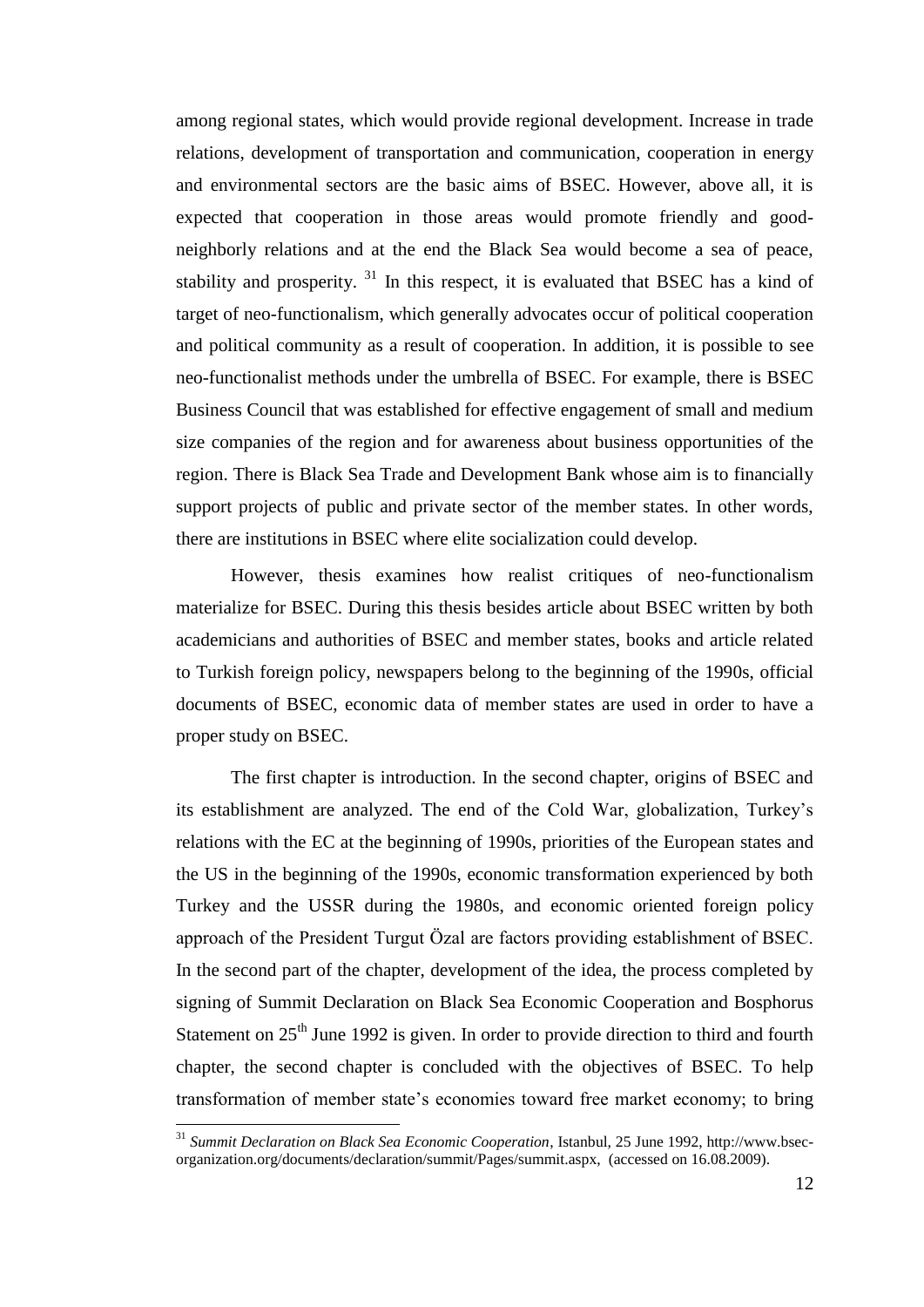stability to the region; to help to solve conflicts between member states; to establish commercial, economic, scientific and technologic cooperation among member states are some of the main objectives of BSEC.

In the third chapter legal framework and institutional structure of BSEC are analyzed. General features and points made in the Istanbul Summit Declaration (1992), Bosphorus Statement (1992), Bucharest Summit Declaration (1995), Moscow Summit Declaration (1996), Yalta Summit Declaration (1998) are given in that chapter. Moreover, under the title of institutional structure of BSEC, its principal and affiliated organs are examined. In this part of the thesis, problems in functioning of the organs of BSEC are given which verifies intergovernmentalism"s argument that is institutions in the cooperation and members of those institutions do not have authority apart from their national states. In other words, in this chapter lack of executive power of BSEC"s institutions, financial and bureaucratic problems of BSEC are underlined.

Issue areas of BSEC are the subjects of the fourth chapter. As it is mentioned before, cooperation areas of BSEC is determined as trade and economic development, energy, communication and transportation, science and technology, banking and finance, exchange of statistical data are determined as areas of cooperation by the Charter. Although security and stability is not defined as area of cooperation, in several official documents the issue of security and stability is examined under a separate title. Also later on in 1998 security issues with respect to organized crime was considered as an area of cooperation. Herewith, trade and investment, transport and communication, energy, environment and lastly security and stability issues are examined as issue areas of BSEC. For the each issue, how much cooperation is provided is questioned.

Through this chapter, the aim is to emphasis that while member states show their aspiration for cooperation in transportation, environment and trade fields that can be considered as low politics areas, they show reluctance for cooperation in energy and security field that are high politics. Further more, it is underlined that even in low politics areas, sufficient level of cooperation cannot be reached, because of different foreign policy priorities of member states and different economic, social and politic standards of them.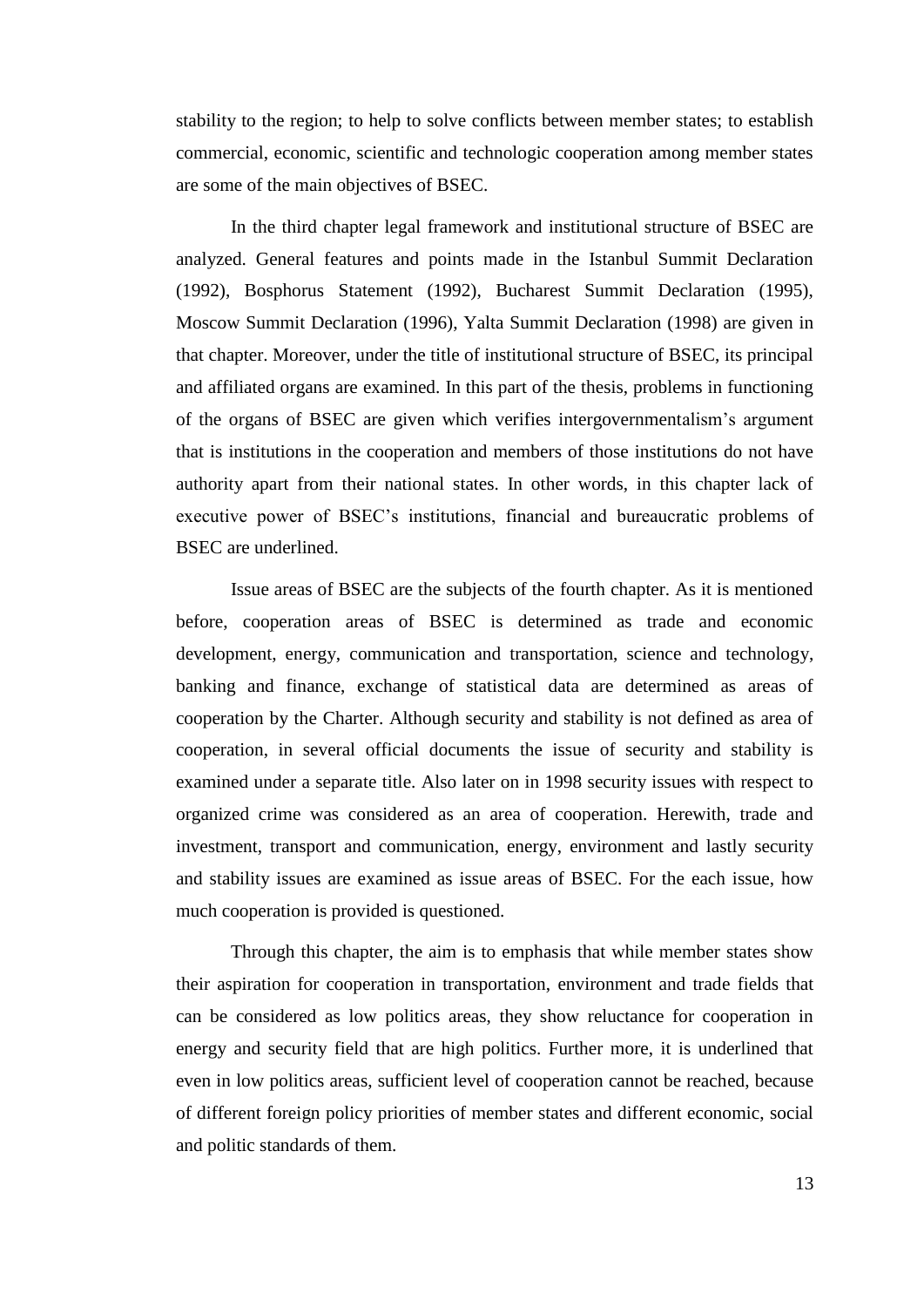In the fifth chapter, achievements and problems of BSEC are given. The meaning of achievement here is outside of practical results. In other words, under the title of achievements, the importance of BSEC as an international organization and for Turkey without questioning its practical results is given. In this chapter, factors halting the success of BSEC are mentioned under two groups: institutional weakness of BSEC and political problems sourced from the member states. Lastly, reforms underlined in the  $15<sup>th</sup>$  anniversary of BSEC are given.

The last chapter is the conclusion.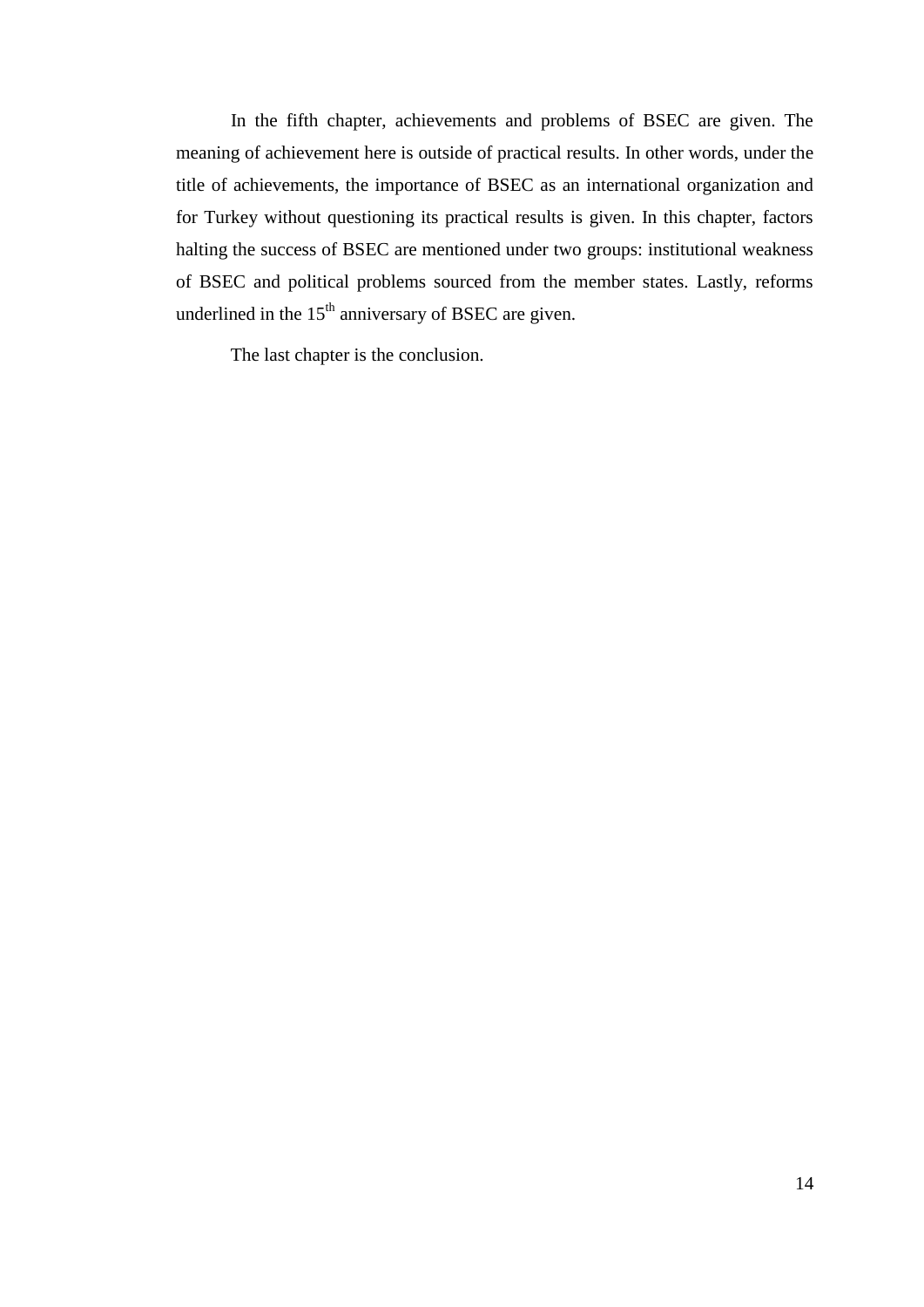## **CHAPTER 2**

#### **TURKEY AND FORMATION OF BSEC**

<span id="page-25-0"></span>The subject of this chapter is factors behind establishment of BSEC and its establishment process. Establishment of BSEC mostly relates to changes in the world politics happened in late 1980s and in early 1990s. However, besides the end of the Cold War, some other origins should be bared in mind. Therefore, six factors including the end of the Cold War are mentioned in this chapter. These are; end of the Cold War, effects of globalization, Turkey"s disappointment by the European Community (EC), Omnipotence of the Black Sea by the United States of America (US) and the European countries at the beginning of 1990s; Turkey"s and Soviet Union"s economic transformation realized in 1980s; Personality of Turgut Özal. It is important to analyze the origins of BSEC since they indicate how its establishment became possible at the very beginning of 1990s.

Not only the origins, but also establishment process of BSEC; adaptation the idea, membership process, reflections of the establishment of BSE will be examined in the following part of this chapter.

### <span id="page-25-1"></span>**2. 1. Factors Behind BSEC**

To begin with, as it is mentioned above, atmosphere occurred towards the end of the Cold War was the most effective factor leading establishment of BSEC. During the Cold War states had to direct their policies according to ideology and political purposes of the bloc that they were inside. A lot of states determined their policies according to support or threat coming from the USSR or US. It can be said that Turkey who was an ally of the West particularly US, directed her foreign policy according to needs of the US and the NATO. However, moderation of rigidity of relations started towards the end of the Cold War. The end of the Cold War referred a new era for the whole world. This change created possibility for Turkey to follow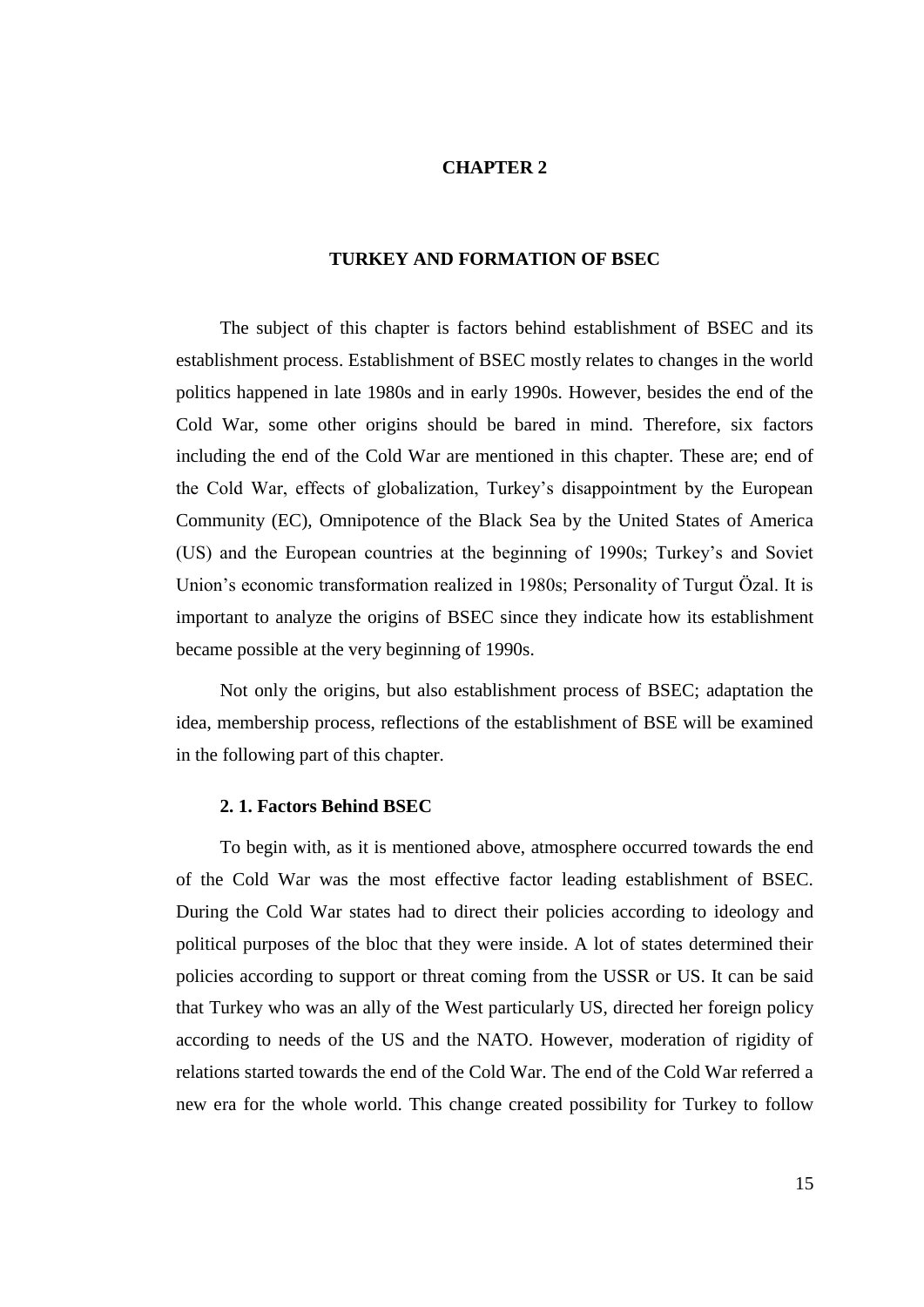assertive, reactive and activist foreign policy pattern in her region.  $32$  Serdar Sayan and Osman Zaim draw attention to this point. They advocate that Turkey had to be remote from her neighbors to the north as a party to NATO"s containment policy fostered under the Cold War arrangements. Disintegration of the Soviet Bloc provided opportunity for Turkey to improve "long damaged" relations with newly independent states $^{33}$ . Similarly, Mustafa Aydın argues that the end of the Cold War brought an environment proper for cooperation. He says:

The demise of the Soviet Union, has on the one hand, liberated ancient sources of tension and grievances that the Cold War suppressed and masked, but on the other, allowed for the first time an emergence of truly cooperative environment around the Black Sea.<sup>34</sup>

In addition, Oral Sander evaluates the end of the Cold war as an encouraging factor, which brought hopes for more pluralistic web of relationships.<sup>35</sup>

In short, all the Black Sea coastal states except Turkey were the East Bloc states during the Cold War. In such a system, Turkey"s foreign policy towards her neighbors had to be in the context of systemic policies determined according to rivalry between two super powers. Although, end of bipolar system brought some new worries, it also referred opportunity for new initiatives especially for members of the region.

In relation with the end of Cold War, globalization process had important effect on establishment of BSEC. Mainly, globalization is defined as stretching of social, political and economic activities across national frontiers and deepening interdependency on economic, political, social and environmental issues. There is common understanding that states respond globalization by showing similar trends as

 $32$  Gamze Güngörmüş Kona, "The Black Sea Economic Cooperation Organization (BSECO) and Turkey, in *Kocaeli Üniversitesi Sosyal Bilimler Enstitüsü Dergisi,* (2003/1):p.42.

<sup>33</sup> Serdar Sayan and Osman Zaim, "The Black Sea Economic Cooperation Project", *The Political Economy of Turkey in the Post-Soviet Era Going West and Looking East*, ed. Libby Rittenberg, (Praeger, London,1998): p.116.

<sup>34</sup> Mustafa Aydın, "Regional Cooperation in the Black Sea and the Role of Institutions", *Perceptions*, (Vol. X, Autumn 2005): p. 57.

<sup>35</sup> Oral Sander, "Turkey and the Organization for Black Sea Economic Cooperation", *Turkish Foregin Policy*, ed. Kemal Karpat, (Madison, Winconsin, 1996):p.62.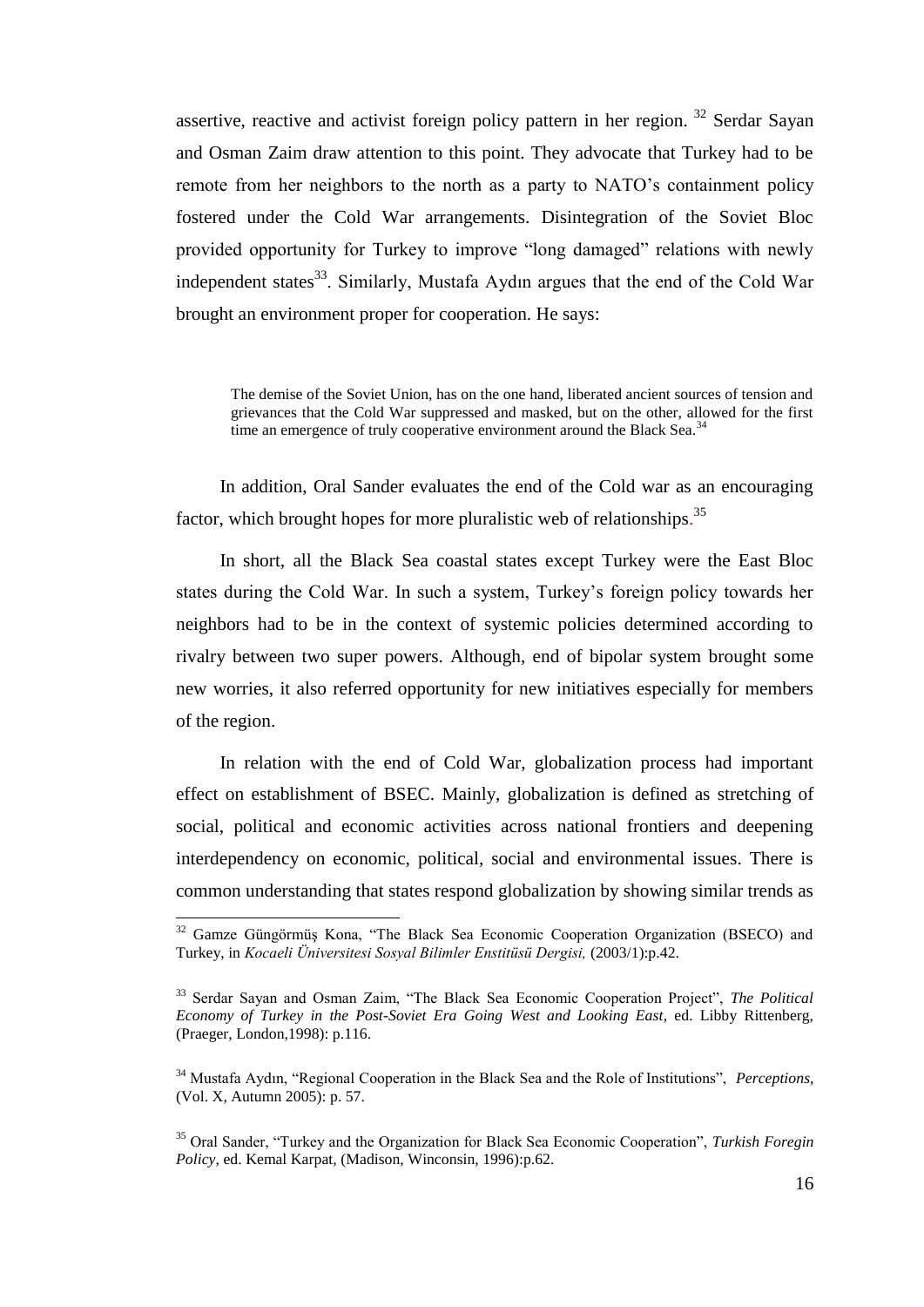a result of pressure caused by intensive relations especially in economic terms. When remaining outside of this new mood of relations and trend is not possible, states choose to harmonize themselves with globalization. The similar trend with the globalization adopted in order to meet its effect is regionalization, because of some reasons. Basically, trade among states locating in the same region has low transportation costs. Also, there are usually similar consumption habits and income levels among states locating in the same region. These two reasons encourage commercial relations in a region. In this respect, regionalization became a respond economic pressure of globalization.<sup>36</sup> Therefore, to interpret BSEC as a regionalization movement against effects of globalization would be beneficial.

According to Tunç Aybak, there is EU at the core of globalization, since it manifests a supranational deepening and widening process towards a post Westphalian order. Although Black Sea states are geographically close to the Europe, they can not take place in the process, because they have different structural, cultural, economic situation and their level of modernization are different from those of European states. According to Aybak, initiative of BSEC is a kind of Black Sea states' positioning themselves in response to global changes in Europe.<sup>37</sup> In addition, Gülten Kazgan mentions similar point in her study and argues that, regional cooperation agreements outspread in parallel with globalization in order to meet negative effects of globalization. Turkey, who started to be subject negative effects of globalization earlier than the other Black Sea states, initiated establishment of  $BSEC^{38}$ .

Apart from economic pressures caused by globalization, there were also security and political factors encouraging regionalization. One of the factors leading regionalization was need for confidence building among states. During the Cold War, there were strict lines between states. They were able to know possible sources of threat more or less. In new political environment all states need to have security

<sup>36</sup>Gülten Kazgan, *Küreselleme ve Ulus-Devlet*, (Ġstanbul, Ġstanbul Bilgi Üniversitesi Yayınları,2000):p.142, 143.

 $37$ Aybak, "Interregional Cooperation Between The EU and BSEC", p.24.

<sup>&</sup>lt;sup>38</sup>Gülten Kazgan, "Günümüzde Türkiye ile Rusya Arasındaki Politik İlişkiler", in *Dünden Bugüne Türkiye ve Rusya Politik Ekonomik veKültürel İlişkiler*, der. Gulten Kazgan, Natalya Ulçenko, (Bilgi Üniversitesi Yayınları, İstanbul, 2003):p.166.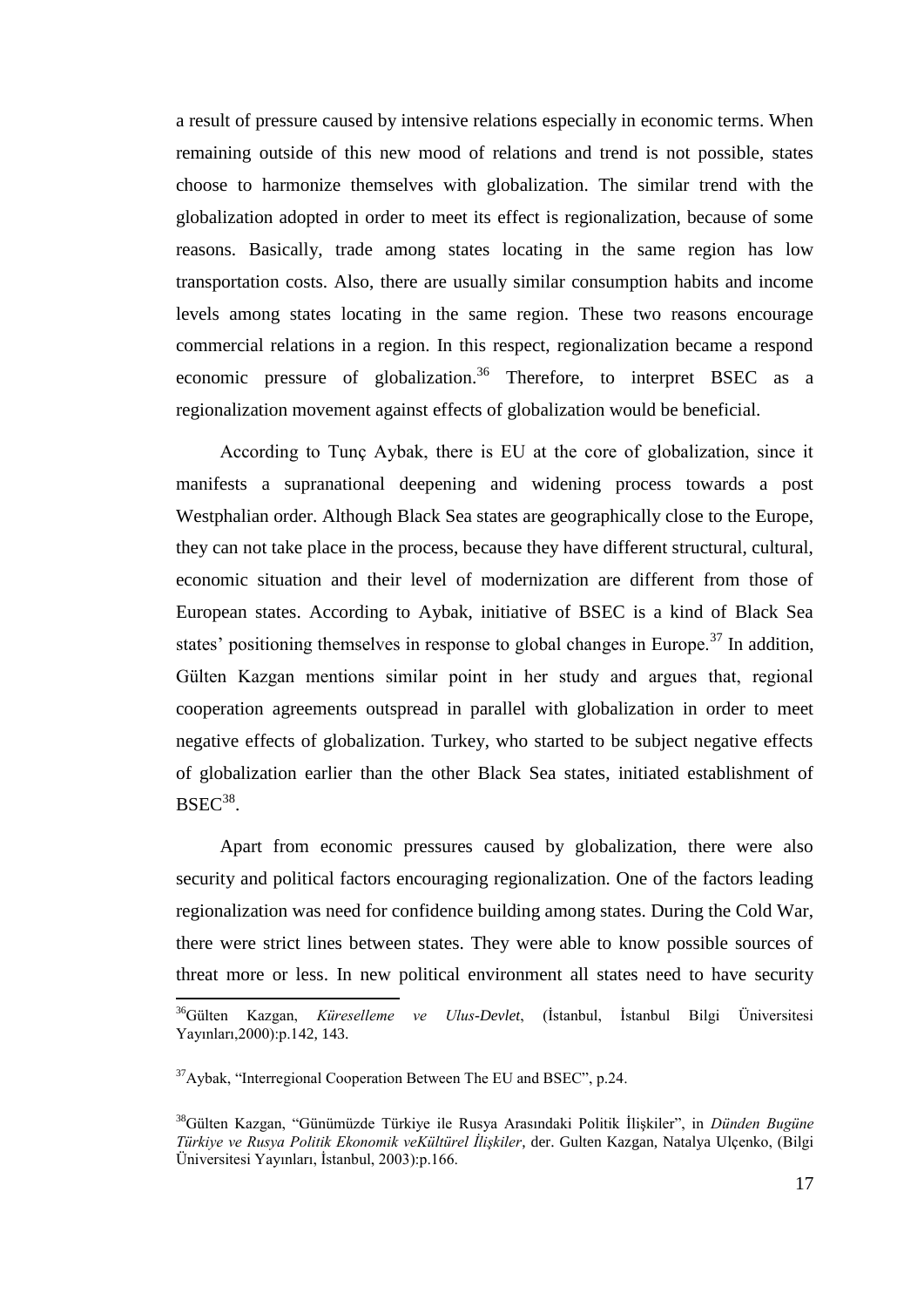around their borders and to know possible threats. The most popular way to assure security after the end of the Cold War became regionalization. The Black Sea, which is one of the most conflicting regions of the world, needed a confidence building measure in the new political environment. In this sense, BSEC represented a kind of confidence building measure in the Black Sea.

Another factor encouraging regionalization in the Black Sea was European support for regionalization movements. The Europe, which relatively had assured its security in itself, was also interested in stability and security level around its borders. What is happening around its border always contributes situation inside the Europe positively or negatively. Because of possible positive effect of regionalization in preventing conflicts, Europe has supported regionalization movements. Also, Europe supports regional grouping because of economic reasons. Since the European states completed their economic transformation, they want to have neighbors, who are potential partners for trade. The last factor encouraging regionalization was need for political maturity whose adoption could be provided in regional grouping. Basically, there was a common view that regional grouping should be supported because of the assumption that these groupings would remove negative political rivalries, political hatred and extreme nationalist aims. Also, powerful actors of the new system believed that politically, economically and socially developed states would play a model role in the region for others. In this sense, it can be said that the West supported Turkey for establishment of BSEC in which Turkey would be a positive model for newly independent states.<sup>39</sup>

In sum, when BSEC is seen as a kind of regionalization, there are three factors effective in establishment of it. First, globalization whose effect was intensively felt economically pushed Turkey and the other member states to have a regional deal by which they can have similar economic relations as it was realized in Europe. Second, security and confidence requirement of states in new international system that would be totally different from the system during the Cold War was effective in establishment of BSEC. Third, support coming from the Europe for regional grouping was another encouraging factor.

<sup>&</sup>lt;sup>39</sup> Kona, "The Black Sea Economic Cooperation Organization": p.40,41.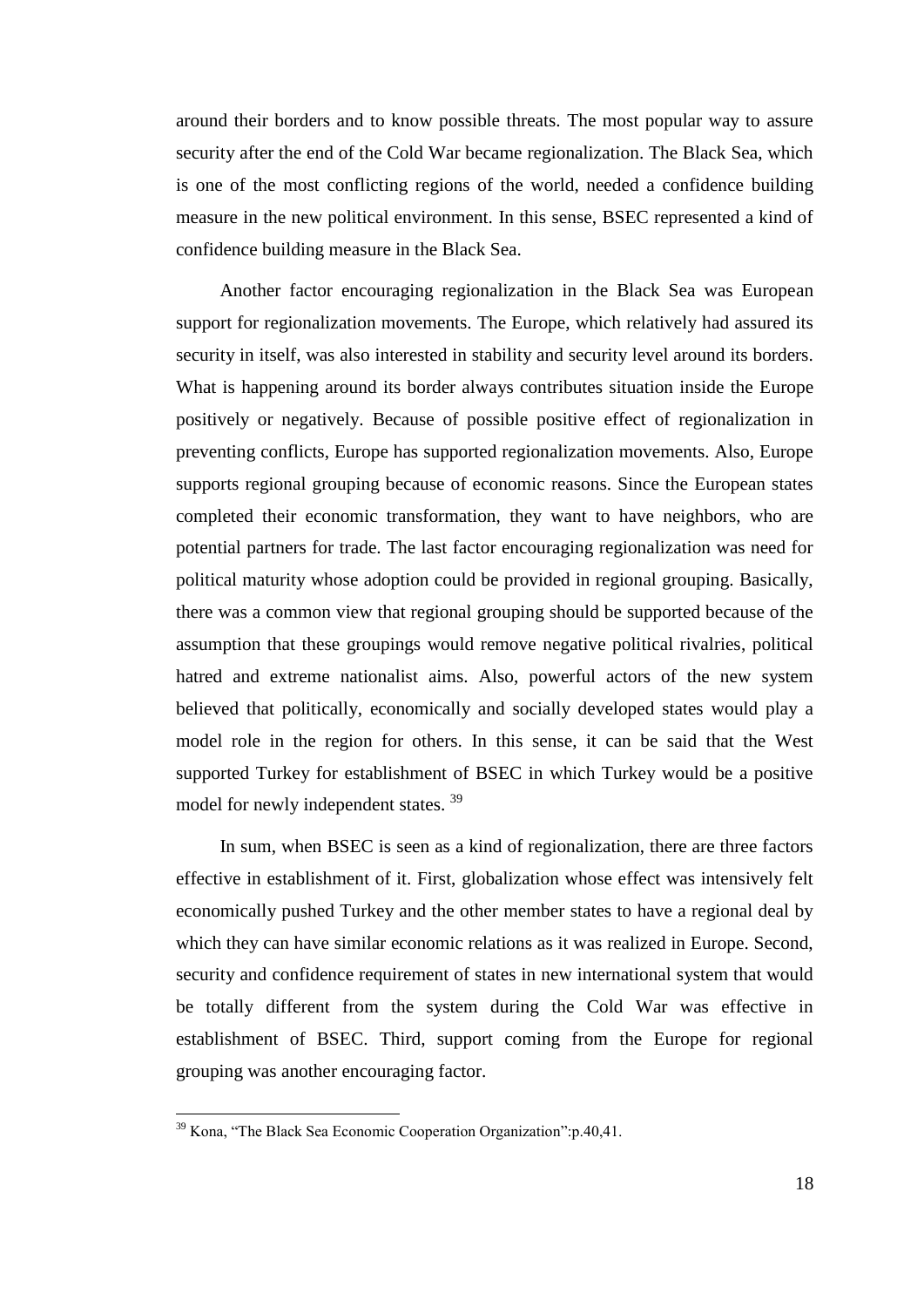Another important dynamic behind the establishment of BSEC was Turkey"s disappointment by EC in 1987. As it is known 1980s were tense years for Turkey with respect to both domestic problems and foreign relations. Although, general course of Turkey"s political and economic life were not so encouraging for membership application to EC, she applied for membership on  $14<sup>th</sup>$  April 1987. Some basic reasons directed Turkey membership application can be given. Firstly, Turkey"s general Westernist foreign policy was effective in this application. To integrate with the EC would help Turkey to reach democracy and stability. Secondly, Greece became an EC member on  $1<sup>st</sup>$  January 1980 that was a big loss for Turkey with respect to rivalry between two countries. Greece caught possibility to bring problems between the two countries to agenda of the EC and to provide solutions in favor of it. Lastly, Turkey was the only country that was not a member of the EC although she was a member of North Atlantic Treaty Organization (NATO). Naturally this situation was upsetting Turkey. Finally, Turkey applied for the EC membership with effects of these factors. Turkey"s eligibility for membership was underlined in the respond of European Commission. However, it was determined negotiation should not start with Turkey before the end of 1992, since EC was undergoing major changes following adoption of the Single Act. Shortly, it was declared that it would be inappropriate to become involved in new accession negotiation at that stage. Moreover, Turkey"s economic, democratic and human rights problem and especially Kurdish problem were shown as reasons for rejection of Turkey's application.<sup>40</sup> The official answer to Turkey's application was not derogatory, but European media evaluate Turkey"s application as "ill-timed and hopeless attempt".<sup>41</sup>

Although rejection was tried to be compensated by the Custom Union Treaty, Turkey"s disappointment and vexation as a factor pushing to Turkey show of strength cannot be denied. In this direction, Ahmet Davutoğlu evaluates EC-Turkey relations towards the end of 1980s (EU suspended Turkey"s application for

<sup>40</sup> Edgar Lenski, "Turkey and the EU: On the Road to Nowhere" *in WHI\_Paper* 10/03, www.whiberlin.de/turkey.htm, accessed on 14.06.2009.

<sup>&</sup>lt;sup>41</sup> Çağrı Erhan, Tuğrul Arat, "AT'yle İlişkiler", in *Türk Dış Politikası Kurtuluş Savaşından Bugüne Olgular, Belgeler, Yorumlar, Cilt II 1980-2001, ed. Baskın Oran, (İletişim Yayıncılık, İstanbul, 2004):* p.97.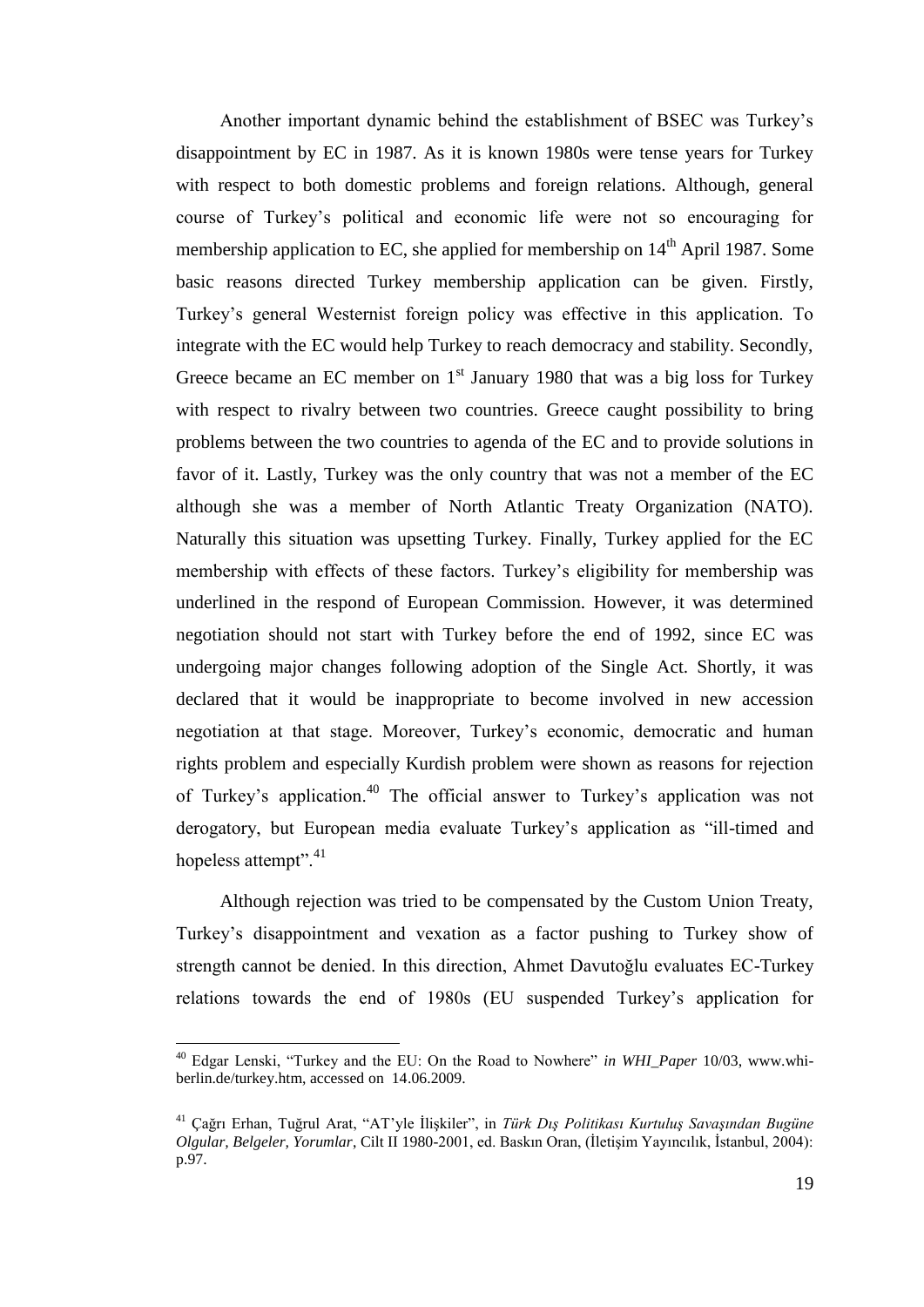membership) as a catalyst encouraging establishment of BSEC.<sup>42</sup> However, Turkey's initiative for BSEC was not evaluated as a deviation of Turkish pro European foreign policy. Sander argues that although some quarters saw the initiative for BSEC as a reaction to her exclusion from the EC, to become a member of European society has been one of the fundamental aims of Turkey and this situation does not seem to be changed in the foreseeable future. Under this way of thinking, he evaluates BSEC for Turkey as a mean by which she could achieve her goal that is integration into the EU  $^{43}$ 

In several resources it is mentioned that BSEC is not an alternative to the EU. There is a common understanding that, BSEC is an initiative "related" to the EU. For instance, when Aydın analyzes whether the Black Sea is a region or not, or what kind of region it is, he says *"*What is happening in the Black Sea area with BSEC for example, can be considered a side-effect of European integration<sup>344</sup> Similarly, Aybak assesses BSEC as "natural stepping stone" in Turkey's march to the EU.  $45$  Also, Panagiota Manoli claims that BSEC is regarded as a "stepping stone" towards integration with the Europe by participating states. <sup>46</sup>

To sum up, Turkey"s disappointment by the EC has impact on establishment of BSEC. However, not only BSEC has never been reflected as an alternative initiative to the EU, but also this is clearly emphasized in the Summit Declaration on the Black Sea Economic Cooperation dated 1992, that economic cooperation targeted by BSEC

<sup>42</sup> Ahmet Davutoğlu, *Stratejik Derinlik Türkiye'nin Uluslararası Konumu*, (Küre Yayınları, Ġstanbul, 2007): p.227

<sup>&</sup>lt;sup>43</sup> Sander, "Turkey and the Organization for Black Sea Economic Cooperation":p. 61,62.

<sup>44</sup> Aydın, "Regional Cooperation in the Black Sea": p.59.

<sup>&</sup>lt;sup>45</sup> Tunç Aybak, "Black Sea Economic Cooperation (BSEC) and Turkey: Extending European Integration to the East", Politics of the Black Sea dynamics of Cooperation and Conflicts, ed. Tunç Aybak,(I.B.Taurish, London,2001): p.33.

<sup>46</sup> Panagiota Manoli, "Bringing the Black Sea Economic Cooperation and the European Union Closer", in *Southeast European and the Black Sea Studies*, (Vol.5, No.2, May 2005): p.167.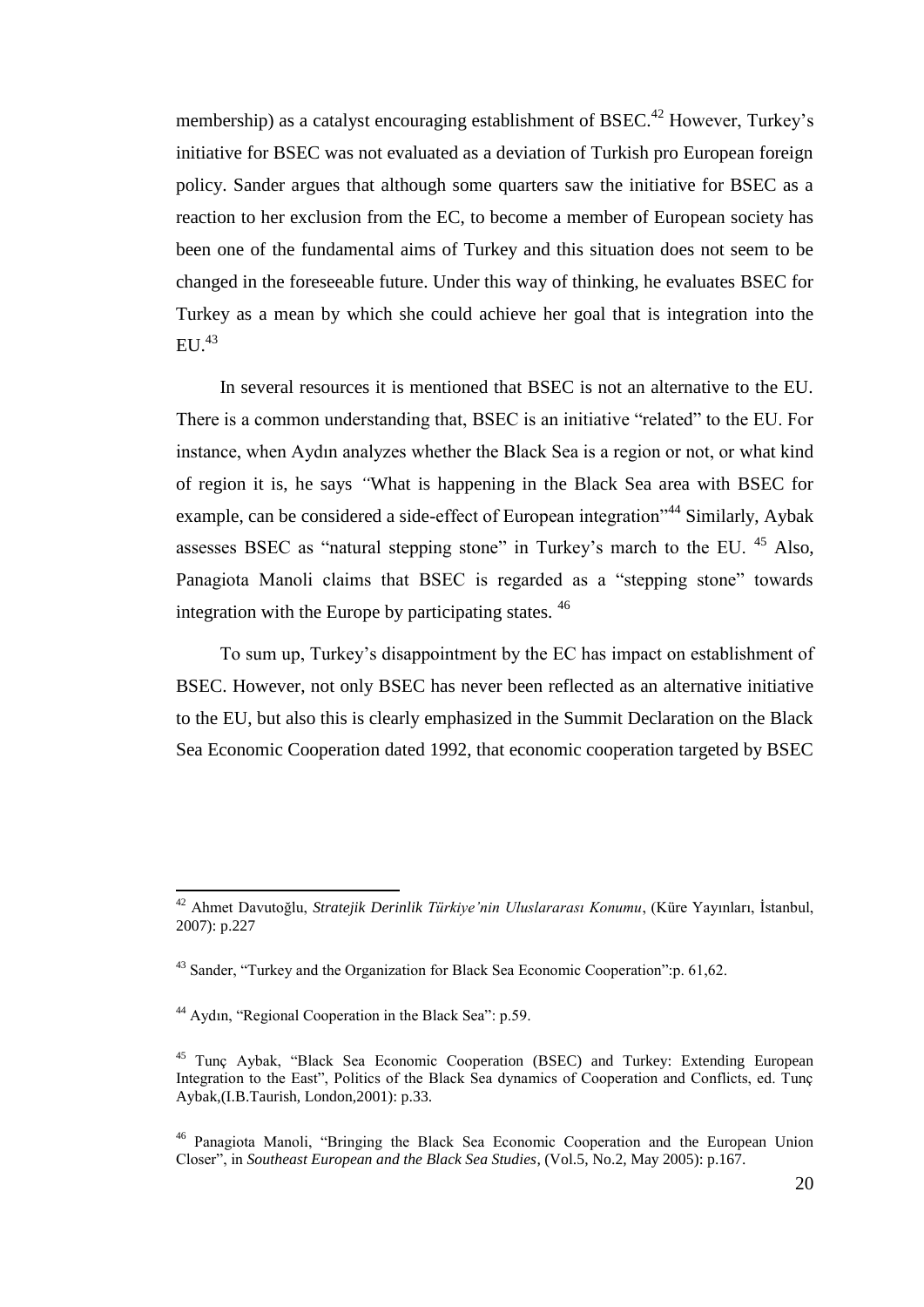does not prevent promotion of relations with third parties including international organization as well as the  $EC^{47}$ .

Another dynamic providing proper atmosphere for establishment of BSEC was priorities of the US and European states at the beginning of 1990s. Just after the end of the Cold War, the US gave priority to Russia in its foreign policy and European states preferred to engage with their neighbor Balkans. 1990s are evaluated as "years of Euro-Atlantic neglect" toward the Black Sea region.<sup>48</sup> Oleksandr Pavliuk stresses on this point in his work and mentions that, despite huge size and population of the Black Sea, the region has rarely been able muster attention. He says that international attention was towards Balkans and Middle East during  $1990s<sup>49</sup>$  In short, this situation provided space to follow active policy in the Black Sea region for Turkey.

The emergence of BSEC also attached to economic transformation happened in both Turkey and USSR during 1980s. Turkey had left strategy of import substitution for industrialization and had embraced strategy of export dependence for industrialization by adopting Stability Programme in  $24<sup>th</sup>$  January 1980. On the other hand, the USSR started to transfer to market economy and develop relation with Euro-Atlantic world between 1985 and 1990. According to Hasan Kanbolat, BSEC initiative represents, in economic terms, a seeking for outside market for Turkey who had just changed her economic strategy. Transformation in the USSR provided proper atmosphere for the realization of the initiative.<sup>50</sup> In addition, change towards economic liberalization occurred in the same direction in both Turkey and the USSR that provides opportunity to develop economic relations between two states. The natural gas treaty signed in 1984, agreement about contractor services in 1987, and

<sup>&</sup>lt;sup>47</sup> Summit Declaration on the Black Sea Economic Cooperation, 25th June 1992, http://www.bsecorganization.org/documents/declaration/summit/Pages/summit.aspx , (accessed on 16.08.2009).

<sup>48</sup> Aydın and Fazlıoğlu"The Turkish Foreign Policy Towards The Wider Black Sea Region", p.131.

<sup>49</sup> Oleksandr Pavliuk, "Introduction", *The Black Sea Region Cooperation and Security Building*, ed. Oleksandr Pavliuk and Ivanna Klympush-Tsintsadze, (East West Institute, Newyork, 2004):p.9.

<sup>&</sup>lt;sup>50</sup> Hasan Kanbolat, "Türkiye Karadeniz Ekonomik İsbirliği'nin Dönem Başkanlığı'na Hazırlanıyor, *Stratejik Analiz*, (Cilt.7, No.74, Haziran 2006):p.62.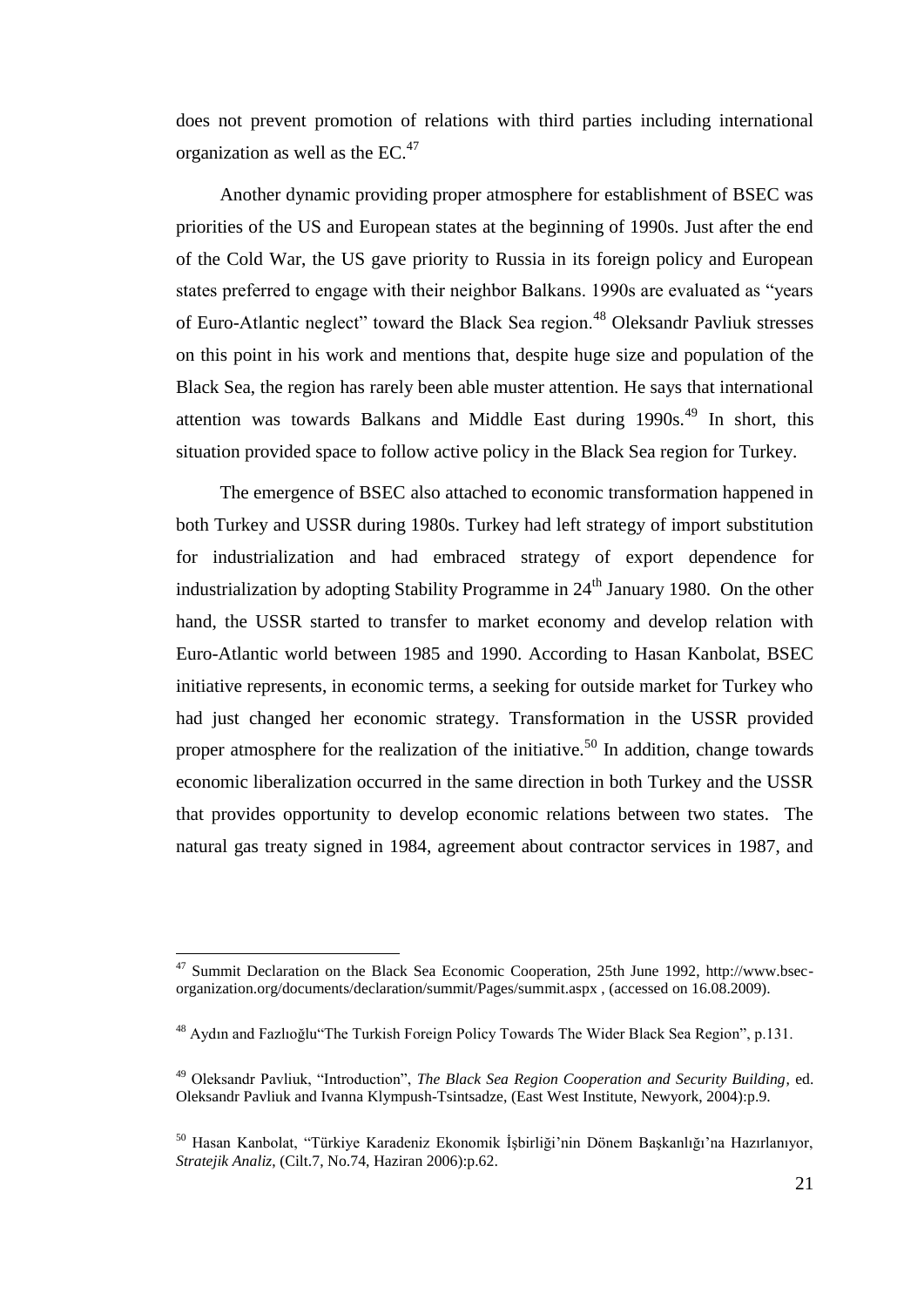Turkey"s proposal for establishment of BSEC and USSR"s positive attitude towards it were all result of this economic change realized in both countries. <sup>51</sup>

Lastly, personality of Turgut Özal should be mentioned as an important factor in establishment of BSEC. The significant characteristic of Özal was his economic centered foreign policy understanding because of his close ties with international finance centers and institutions. For example, he was undersecretary of Turkish Republic State Planning Organization between 1967 and 1971. Also, he was a consultant of the World Bank between 1971 and 1973. During his prime ministry and presidency, he focused on economic solutions almost for all problems. According to Sedat Laçiner, foreign policy was a toll serving Özal's economic aims. According to Özal"s foreign policy, Turkey should develop economic relations with her neighbors and increase interdependency. She should decrease risks for conflict by increasing interdependence with her neighbors. In other words, Turkey should follow an active foreign policy towards her neighbors and create domination area around her borders. To increase economic relations is the main tool to realize this aim. In this framework, BSEC was a natural result of foreign policy perspective of Özal.<sup>52</sup>

BSEC initiative can be realized thanks to these six factors mentioned above. The international atmosphere occurred towards the end of Cold War provided structural opportunity for Turkey to courage such an initiative, because otherwise she could not suggest Soviet Union such a cooperation while the two states were in different polars. Globalization and its economic pressure were highly felt during 1980s and 1990s. Economic pressure produced requirement for similar free and gainful economic relation. Regionalization became basic respond to pressures of globalization. In this sense establishment of BSEC is evaluated as a regionalization movement by which Black Sea states who cannot take part in European globalization positions themselves to globalization. Economic transformation realized in Turkey

<sup>1&</sup>lt;br><sup>51</sup> Kazgan, "Günümüzde Türkiye ile Rusya Arasındaki Politik İlişkiler": p.151,152.

<sup>52</sup> Sedat Laçiner, Özal dönemi Türk DıĢ Politikası, *Türkiye'nin Dış, Ekonomik, Sosyal ve İdari*  Politikaları, ed. Turgut Göksu, Hasan Hüseyin Çevik, Abdülkadir Baharçiçek ve Ali Şen, (Siyasal kitabevi, Ankara, 2003):p.29.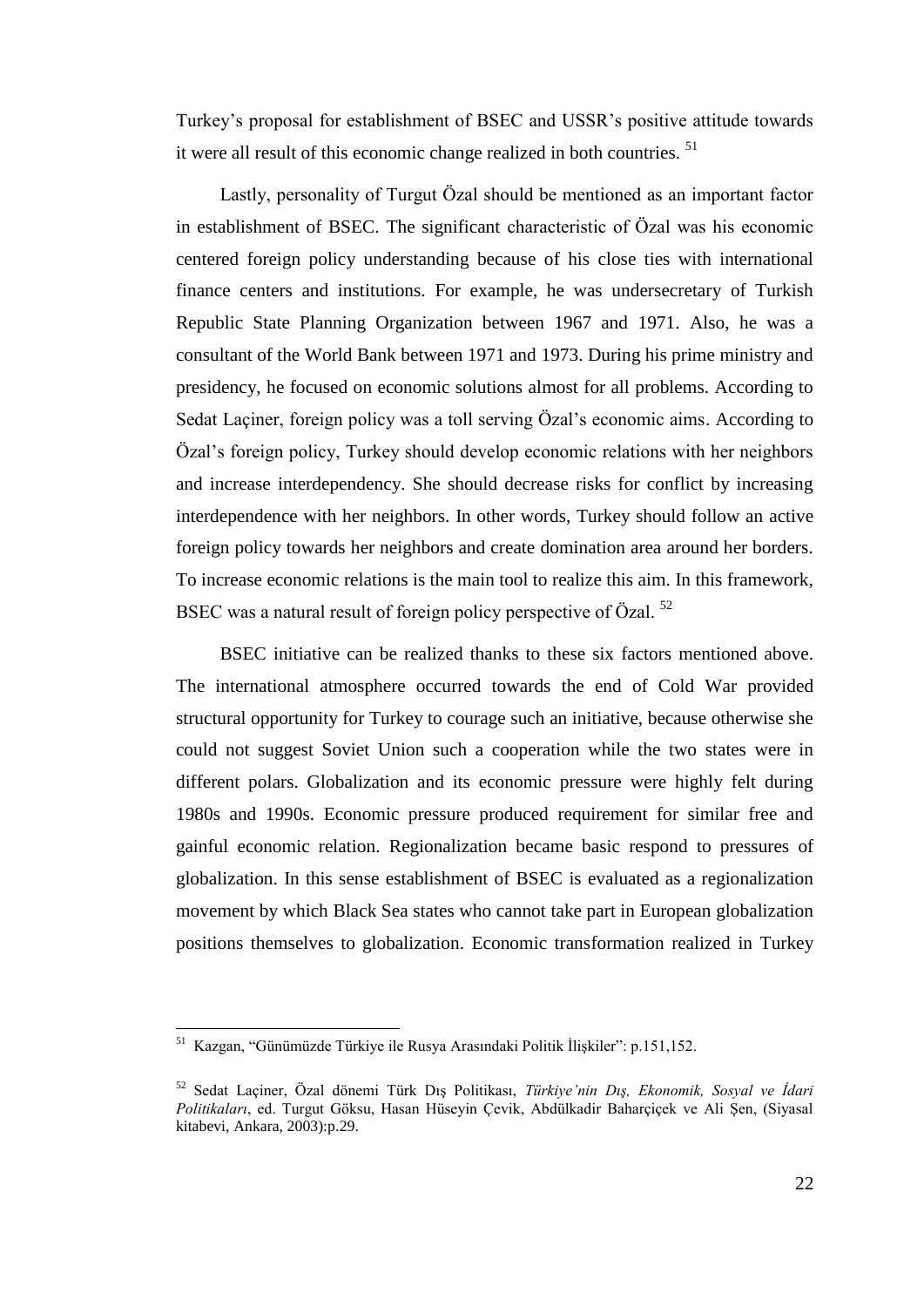and USSR and Özal"s perspective in Turkish foreign policy were other important factors that enabled establishment of BSEC.

#### **2.2 Turkey and BSEC**

<span id="page-33-0"></span>Turkey"s relations with the Black Sea region are determined according to USSR factor from the end of the Second World War until the dissolution of USSR. During that years Turkey avoided showing any kind of interest towards the region in order not to disturb the USSR. However, dissolution of the USSR refers a new era for Turkey and also for the whole world. Generally, the end of Cold War referred end of balance of power that had been evaluated as the best way of providing stability in the international arena. In other words bipolarity was replaced by multipolarity, which shelters more risk of conflict since there are more actors and their clashing interests. However, while the end of the Cold War brought new risk, it also provided opportunity for cooperation. Remaining under the authority of USSR, former East Bloc states showed their desire to engage the rest of the world when restrictions coming from bipolarity vanished. In the same way, the other states started to feel comfortable for having contact with the former East Bloc states. In other words, the end of Cold War facilitated initiation for cooperation.

Turkey who is one of the most important member of the Black Sea region, met directly two consequences of the end of the Cold War. Turkey has been surrounded by conflicting neighbors in the new international era. Also, Turkey who was used to define herself as a "strategically important state" lost this privilege when USSR threat abolished. Turkey found itself in requirement of defining a new role for herself. When this situation combined with the positive side of the end of the Cold War, Turkey started to follow activist policies towards its new neighbors. In other words, Turkey left its Moscow oriented foreign policy and started to develop active relations with the Soviet successor states in the beginning of 1990s. Turkey embraced a new role for herself that was to help newly independent states in integration with the world. The Prime Minister in office, Süleyman Demirel said "Regional and international responsibilities of Turkey increased and Turkey cannot avoid to fulfill the responsibilities". It is implied by Demirel that Turkey should play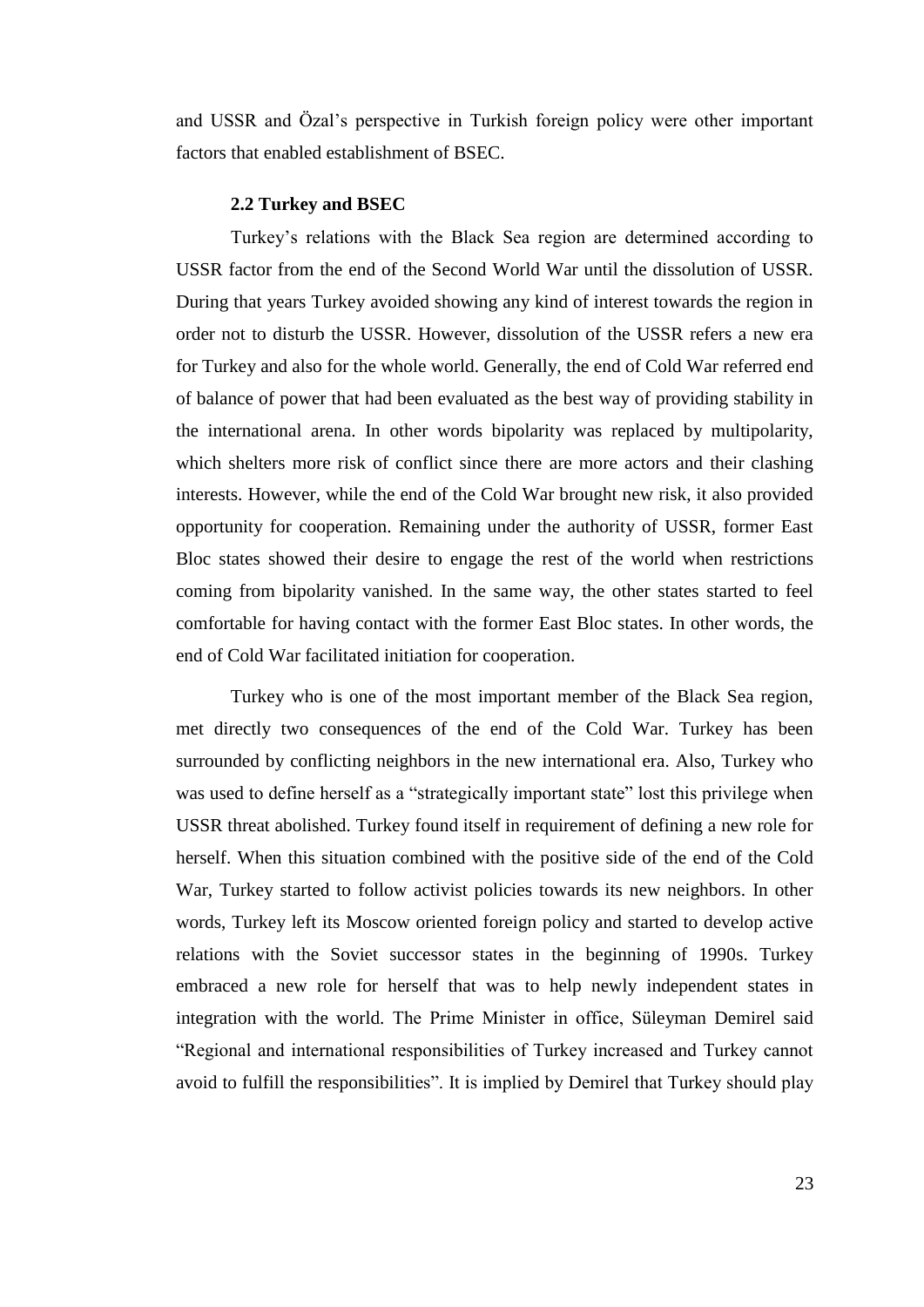an active role in integration of newly independent states to the world and help them while they are questioning their place and identity in the new international system.<sup>53</sup>

This policy of Turkey was supported by the West and especially by the US. Since the Western states did not want that extremist Islam supported by Iran fill power vacuum occurred as a result of dissolution of USSR, they supported Turkey who has secular and democratic state structure. As Demirel said, in eyes of the Western states "Turkey is an example proving that Islam, democracy, human rights and market economy can peacefully coexist". In other words, Turkey who had accomplished its economic and political transformation could be a model for the newly independent states. <sup>54</sup>

Establishment of the BSEC in 1992 should be evaluated in this context. BSEC represents for Turkey a tool of its active foreign policy towards newly independent states. Also, BSEC was evaluated as an opportunity to extend Turkish soft power into a region opening up to the rest of the world following the collapse of the USSR.

#### <span id="page-34-0"></span>**2.3 Establishment of BSEC**

As it is mentioned, the idea of establishment such a cooperation belongs Şükrü Elekdağ. The first article of Elekdağ including the idea for cooperation was published on 20<sup>th</sup> February 1990. According to Elekdağ, the idea was not embraced immediately, because the Warshaw Pact was still alive at that time. Dissolution of the USSR was not completed yet and peaceful unification of Germany could not be presumed. The major threat for Turkey was still thought to be USSR. Elekdağ summarizes:

Ministry of Foreign Affairs and state bureaucracy did not accept BSEC. This situation came to light at a meeting realized in March of 1990. The meeting was arranged in order to inform Turkish businessmen about business ways in East Europe…I mentioned the idea of BSEC, but no body showed a positive reaction. Academicians supported the idea, but there was need for political support. Required support for BSEC came from the president Turgut Özal. Özal

<sup>53</sup> Mustafa Aydın, "Kafkasya ve Orta Asya"yla iliĢkiler", *Türk Dış Politikası Kurtuluş Savaşından*  Bugüne Olgular, Belgeler, Yorumlar Cilt II 1980-2001, ed. Baskın Oran, (İletişim, İstanbul, 2001):p.381

<sup>&</sup>lt;sup>54</sup> Aydın, "Kafkasya ve Orta Asya'yla ilişkiler", p.383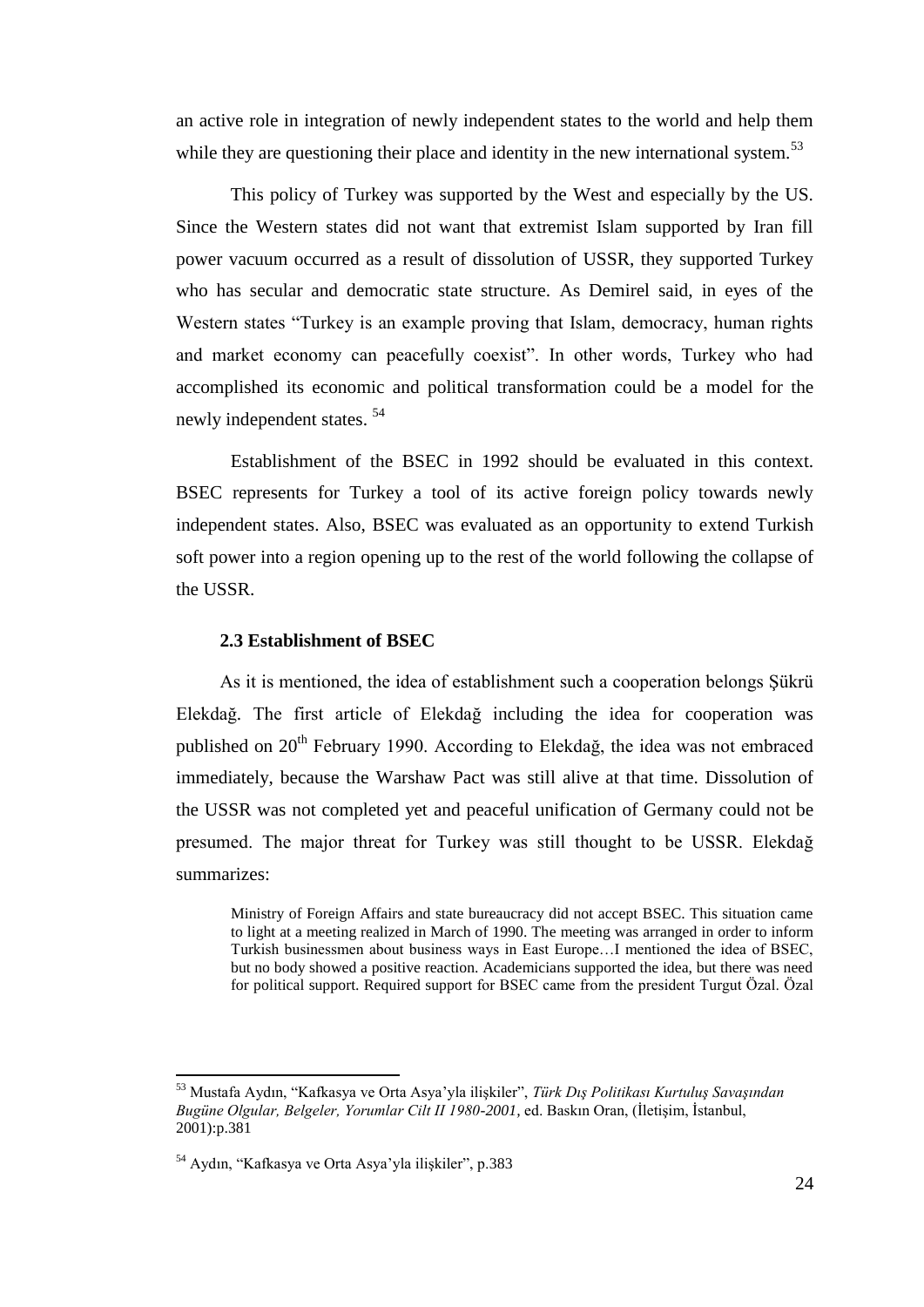whom with I met at a graduation ceremony, told me that he was interested in the idea and asked for a detailed report. After he got the report, things developed rapidly.<sup>5</sup>

After two preparatory meetings, the first meeting was held in Ankara on  $19<sup>th</sup>$ December 1990 between USSR, Bulgaria, Romania and Turkey. The parties worked on basic principles of cooperation in this first meeting lasting four days. At the end of the meeting, they declared that they had agreed on the establishment of the Black Sea Economic Cooperation Zone. It should be mentioned that although USSR participated the meeting there were delegations from Azerbaijan, Armenia, Georgia, Ukraine, Moldovia, Russian Federation as observers beside Greece and Yugoslavia. Also, they wanted to sign the Declaration separately from USSR, but it was not possible at that time<sup>56</sup>. The Ankara meeting was followed by two technical meetings. (Bucharest meeting between  $12<sup>th</sup>$  and  $13<sup>th</sup>$  March 1991 and the Sofia meeting between  $23<sup>rd</sup>$  and  $24<sup>rd</sup>$  April). BSEC agreement got ready in Moscow meeting convened between  $11<sup>th</sup>$  and  $12<sup>th</sup>$  July 1991.

However, dissolution of Soviet Union caused adjournment of signing of the declaration. After ambiguity in international area disappeared, Istanbul meeting was realized with initiative of Turkey on  $3<sup>rd</sup>$  February 1992. In this meeting participation of newly independent states was provided. Turkey, Russian Federation, Romania, Bulgaria, Azerbaijan, Armenia, Georgia, Moldova and Ukraine initialized the declaration. Later on 25<sup>th</sup> June 1992, 'Summit Declaration on Black Sea Economic Cooperation" and "Bosphorus Statement" were signed by heads of state or government, of Greece, Albania and the nine states mentioned above. Membership of Albania and especially Greece is a little interesting point. According to Hasan Kanbolat, although Turkey tried to show EC as a model for BSEC, Romania and Bulgaria had some doubts about whether BSEC would represent a kind of alternative to the EC. Also Greece, who had hampered Turkey"s relations with the EC, had tried to dissuade Bulgaria and Romania from participation to BSEC. The reason of this attitude of Greece was that BSEC, which would be Istanbul centered a regional cooperation, could be against interest of Greece. In order to eliminate possible negative effects of Grecee, Turkey accepted Greece application. Elekdağ criticizes

<sup>&</sup>lt;sup>55</sup> Şükrü Elekdağ, "Karadeniz Ekonomik İşbirliği", *Yeni Dünya Düzeni ve Türkiye*, ed. Sabahattin Şen,  $(Ba\nu)$ rak Matbaası, İstanbul, 1994): p.205.

<sup>&</sup>lt;sup>56</sup> Elekdağ, "Karadeniz Ekonomik İşbirliği": p.206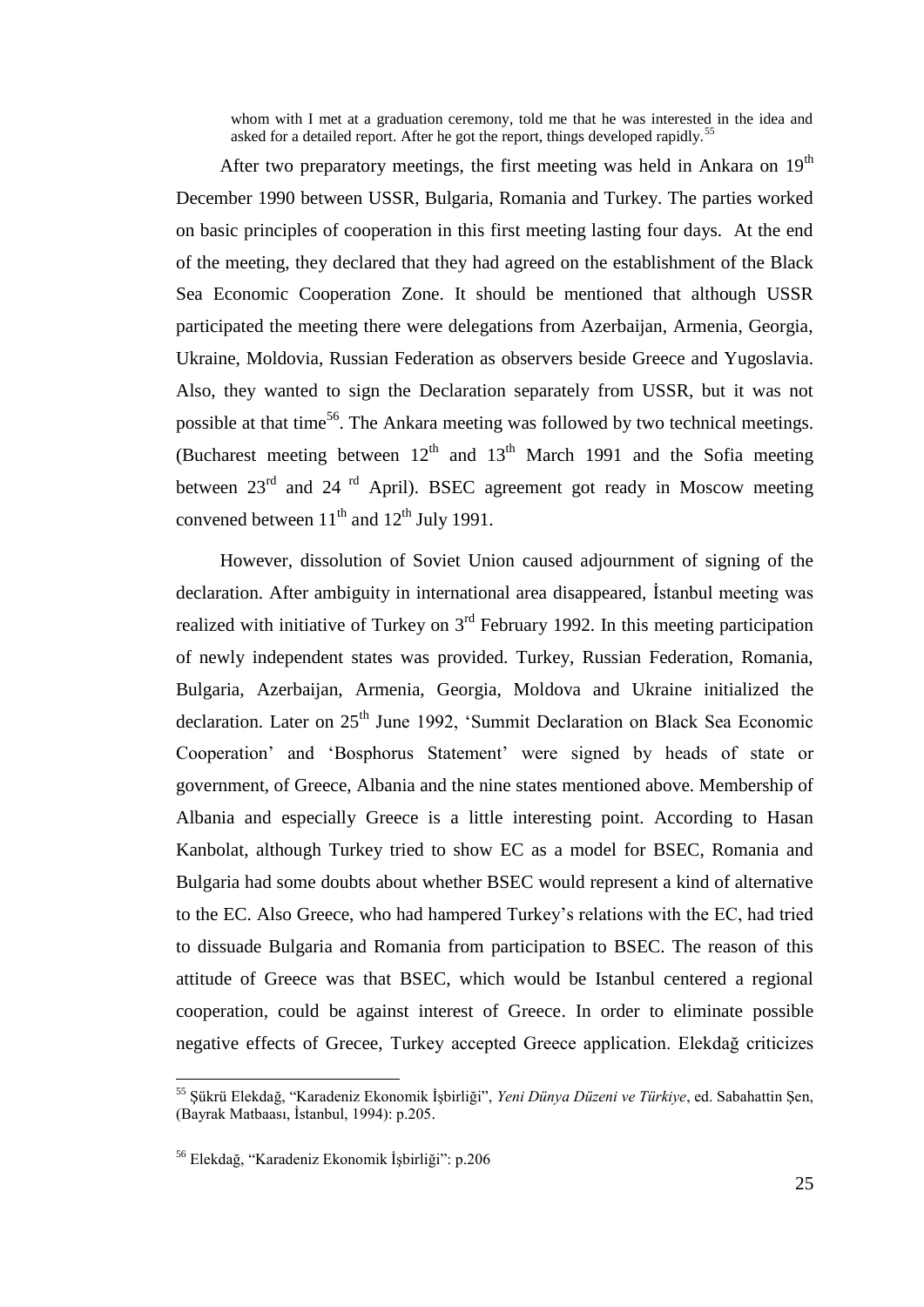Özal for granting Greece membership while Greece was blocking Turkey"s accession to EC. Özal"s decision was seen as a goodwill gesture to Athens. In addition, Albania was accepted as a member, since Özal desired a comprehensive cooperation.<sup>57</sup> Consequently, beside Turkey, Russian Federation, Romania, Bulgaria, Azerbaijan, Armenia, Georgia, Moldova, Ukraine, also Albania and Greece became founding members of BSEC by signing Declaration on the Black Sea Economic Cooperation.

It must be said that establishment of BSEC had great value for Turkey and there were big expectations from it. Reflections of establishment of the BSEC in the media are worth to mention. In the Tercüman newspaper of  $26<sup>th</sup>$  June 1992, establishment of BSEC was announced with headline of "The Leader in the Black Sea is Turkey". The Milliyet newspaper of  $25<sup>th</sup>$  June 1992 used "Reconciliation in the Black Sea" headline. Also, the Cumhurivet newspaper of  $26<sup>th</sup>$  June 1992 had headline of "Bosphorous Declaration: The beginning of a new Partnership".

What were the initial attitudes towards BSEC and expectations from it is an important question that should be answered in order to see atmosphere at the establishment level of BSEC. The positive atmosphere is clearly understood from the newspapers belonging to the ends of June in 1992. According to Nihat Gökyiğit writing a column in Cumhuriyet newspaper, BSEC initiative was envisaged rapidly by member states. It also attracted attention of developed countries, because it is a realistic initiative. There are two reasons of this, mentioned by Gökyiğit. Fist reason is Turkey"s role and importance for BSEC. He says Turkey had advanced in her transformation to market economy. She has good relation with EC and European Free Trade Association (EFTA). Also, Turkey is the unique state integrated to the world economy by many perspectives. Turkey is a proper country for foreign investment and she is seen as a base or channel for developed countries in developing relations with other states in the region. In short, Turkey undertakes a leader role in the region. Second reason is about the geography covered by BSEC members. Gökyiğit mentions that, member states have huge population and markets. The Black Sea in the middle of these markets provides limitless convenience for transportation with its harbors and airports. He says that BSEC member states could transfer goods and services to each other with little costs. Also, he underlines

<sup>&</sup>lt;sup>57</sup> Kanbolat, "Türkiye Karadeniz Ekonomik iş birliği'nin Dönem Başkanlığı'na Hazırlanıyor": p.62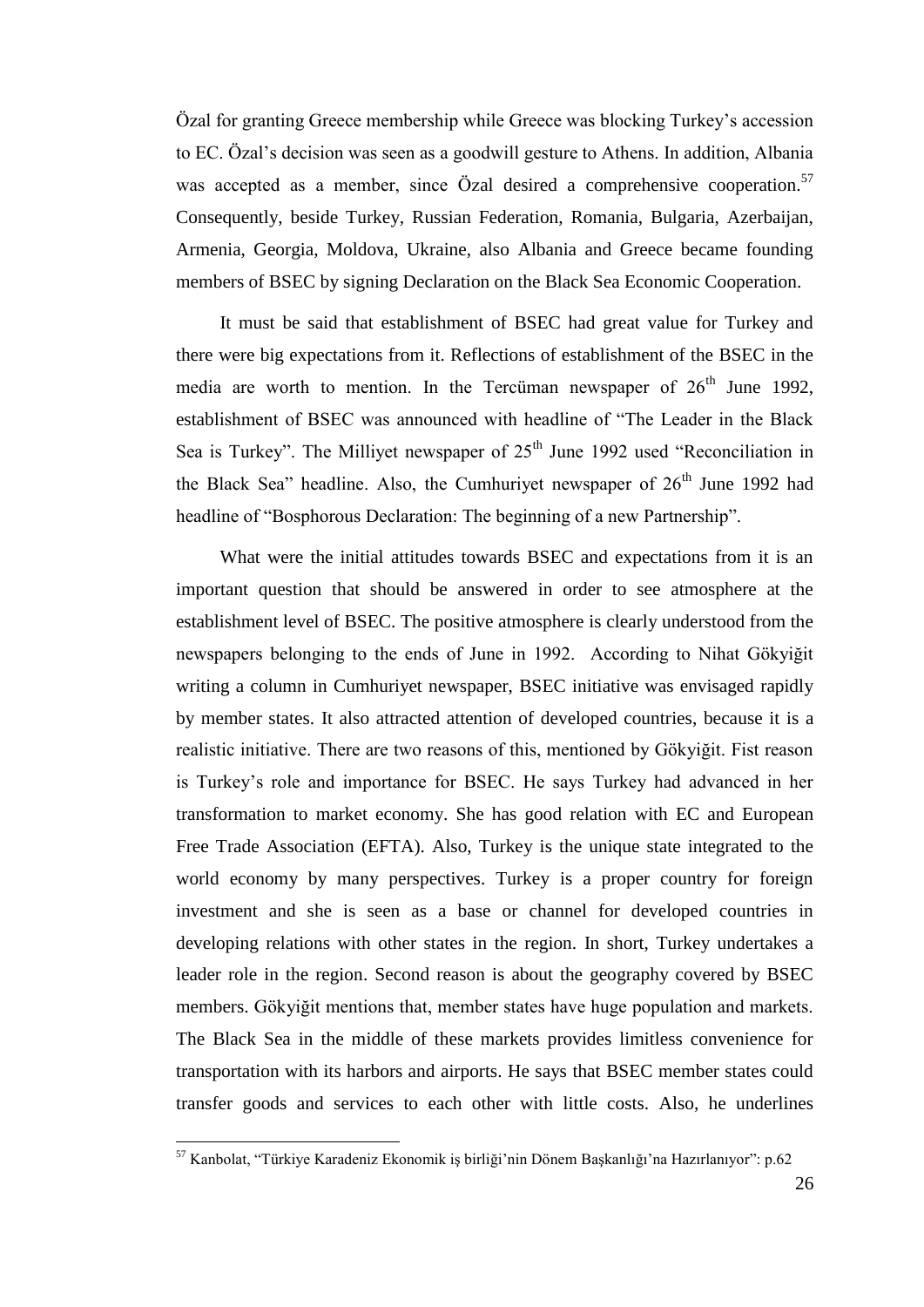importance of shared values and cultures between BSEC members that is again an encouraging factor for possible successful businesses in the framework of BSEC.<sup>58</sup>

Initial attitudes and expectations also can be mentioned from by looking an interview an interview given by Şükrü Elekdağ on 25<sup>th</sup> June 1992. When he was asked what BSEC would bring, he had very promising answer. Accordingly, basic role of BSEC is to create atmosphere required for doing business. When limitations over trade are abolished, there will be great economic and commercial wins. Elekdağ also mentions that BSEC member states except Turkey see BSEC as a bridge toward the West. In other words, according to Elekdağ, the member states see BSEC as a tool by which they could integrate with the West.<sup>59</sup>

Also, it is mentioned in a new in Cumhuriyet newspaper that BSEC is expected to be successful because of two reasons. First, BSEC is signed at a time when member states started to transfer system of market economy. In this transformation process states are searching regional cooperation. That makes BSEC functional and important. Second, BSEC emerged when regionalization movement are popular all around the world as a respond to globalization. Since BSEC itself is a kind of regionalization movement, it has chance for success like all others. However, BSEC is not an alternative to any other regionalization movement especially to EC; on the contrary it is seen as a contributing movement to European integrity.<sup>60</sup>

The words of member states' leaders at the meeting are also important, since they show value attributed to BSEC and expectations from it. Albanian Prime Minister Sali Berişha said that long standing conflicts in the region threaten all regional states. They want to have stability and BSEC will be a factor, which can bring stability to the region. Armenian president Levon Ter Petrosyan mentioned that BSEC is an event that could create historical result and he underlined importance of BSEC for Armenia. Also, he mentioned that the other republics in the region should not miss BSEC. Similarly, Azerbaijan"s president Ebulfez Elçibey said that the Black Sea region had been closed for a long time, but BSEC will bring a life to the region

<sup>&</sup>lt;sup>58</sup> Nihat Gökyiğit, "Karadeniz Ekonomik İş Birliği", *Cumhuriyet*, (26 Haziran 1992):p.7.

<sup>&</sup>lt;sup>59</sup> Sibel Günes, "Sükrü Elekdağ'a Ayıp Ettiler", *Günaydın,(25 Haziran 1992):p7.* 

<sup>60</sup> "KEĠB Türkiye için Yeni Fırsat", *Cumhuriyet*, (24 Haziran 1992):p.8.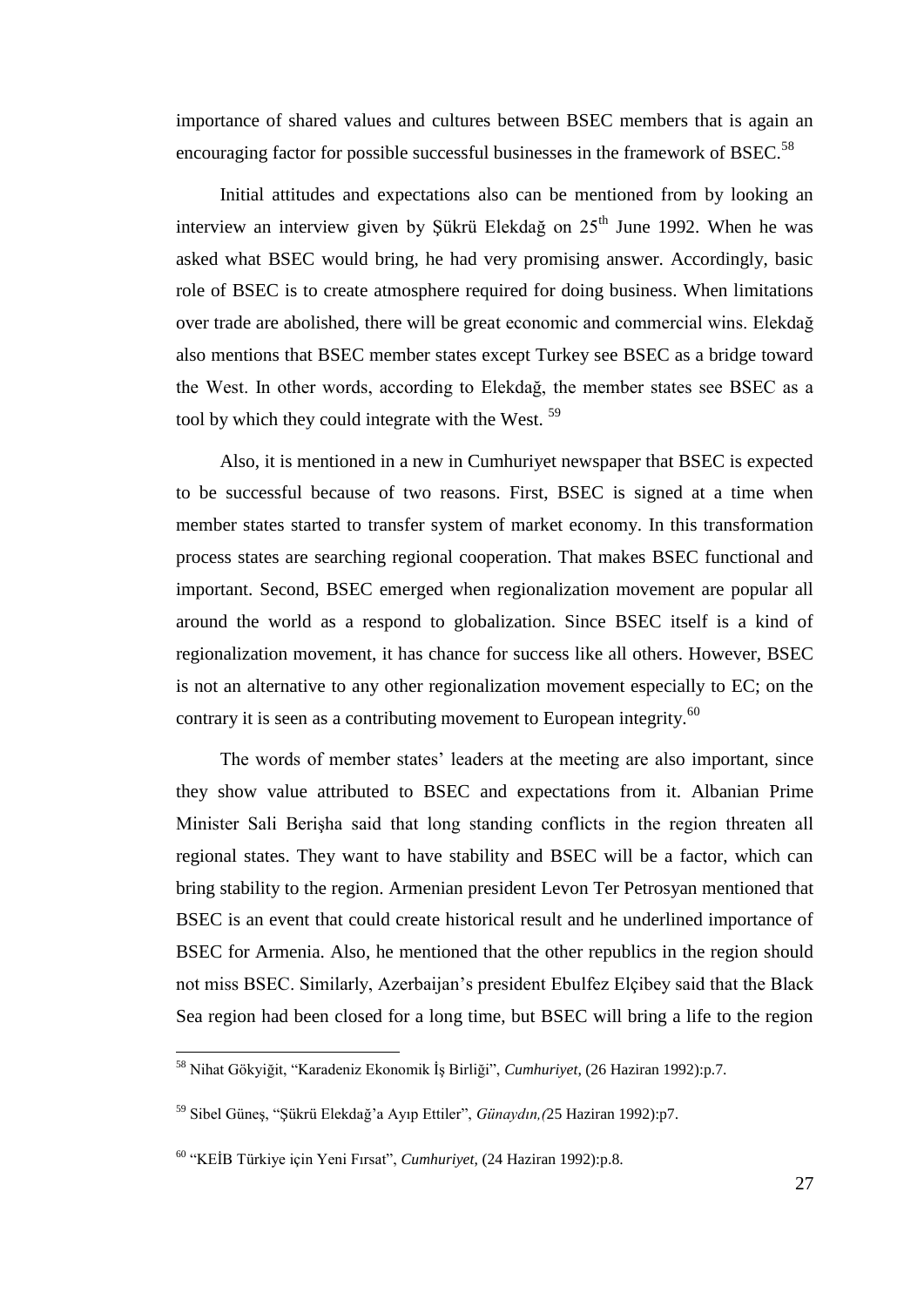and it may help to find solutions for longstanding problems in the region. He also emphasized that they, as Azerbaijan, will correspond all obligations that they signed. President of Bulgaria, Jelyu Jelev, said that they have problems in transferring to free market economy and they expect that BSEC will be helpful for solving this kind of problems. He also mentions that they support enlargement of BSEC. Eduard Shevardnadze, President of Georgia, talk about BSEC by calling it "Özal"s Plan". He told that the center of BSEC should be in Istanbul and they should form a secretariat. The Prime Minister of Greece, Konstantin Mitsotakis denoted that Greece, as an EC member state, will assume a bridge role between BSEC and the EC. After rendering thanks to Özal, the President of the Moldovia, Mirca Snegur mentioned that they want to benefit from experiences of the region's state especially those of Turkey. The President of Romania, Ion Iliescu, said that BSEC can contribute to peace and economic development of the region after mentioning that BSEC was suggested and developed by Turkey. Boris Yeltsin, the President of Russian Federation, suggested cooperating firstly in agriculture, telecommunication and transportation and he said Russia will do a lot for realization of aims of BSEC. The president of Ukraine Lenoid Makarovic Kravcuk said that BSEC provides opportunity for acceleration of economic reform process.<sup>61</sup> Lastly, Turkey's Prime Minister Demirel evaluated BSEC in a press conference and said:

Conflicts always happen. While one finishes, the other starts. If this kind of many people can come together, this means that all of them have good wills. BSEC will help to solve problems between these eleven states signed the agreement. <sup>62</sup>

To conclude, BSEC was established in 1992 as a result of mentioned origins such as end of the Cold War, regionalization requirement brought by globalization, economic transformation experienced during 1980s, EC"s rejection of Turkey"s membership application, foreign policy understanding of Turgut Özal and omnipotence of the Black Sea region by the Western states and the US. It is understood that BSEC was formed with aspirations of eleven states. They expected that BSEC would help transformation of member state's economies toward free

 $\overline{a}$ 

<sup>61</sup> Karadeniz"de Lider Türkiye", *Tercüman*, (26 Haziran 1992):p. 11.

<sup>62</sup> Karadeniz"de Lider Türkiye", p. 11.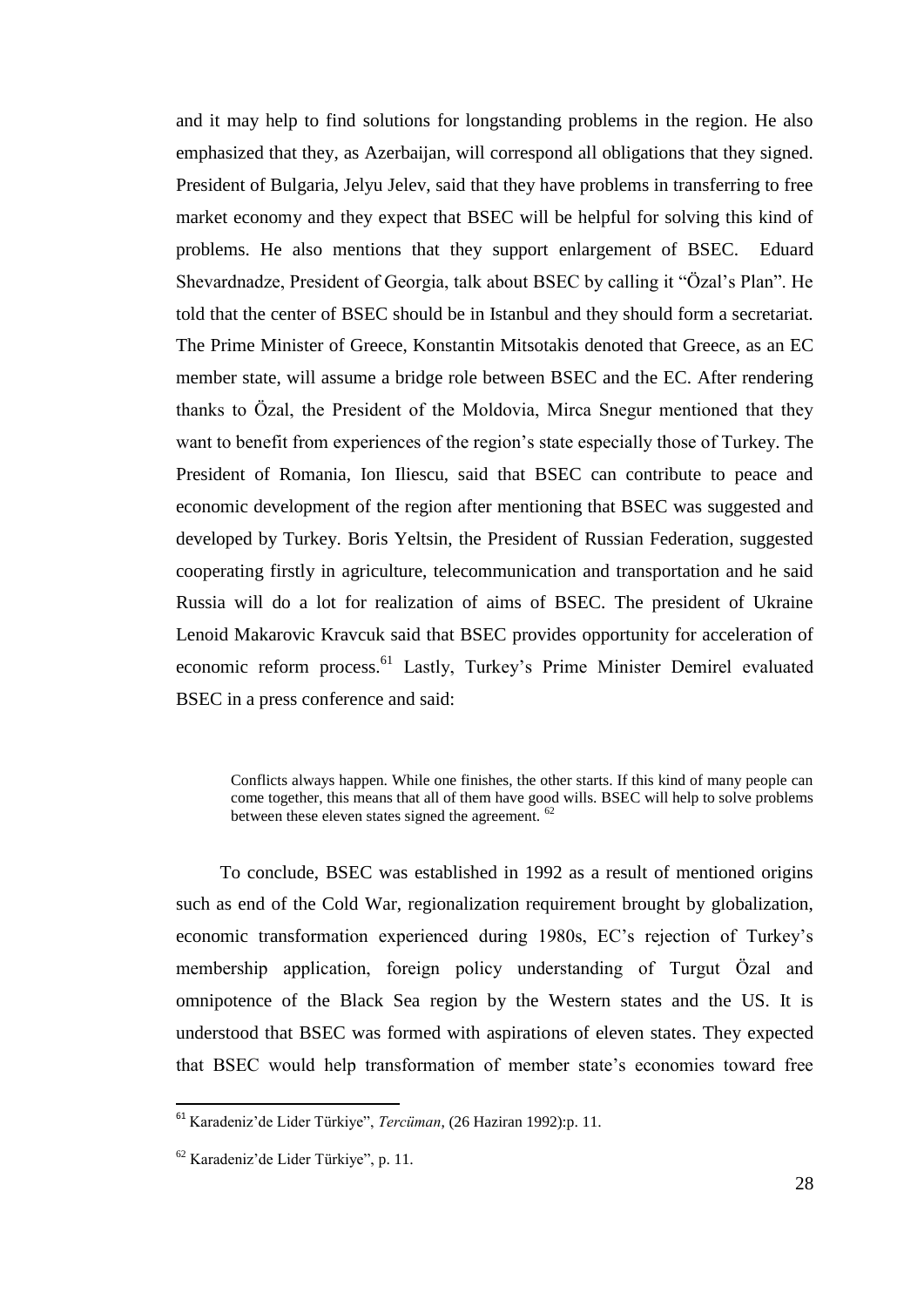market economy; it would bring stability to the region; it would provide opportunity to use natural resources of the region efficiently for economic and political gains; it would help to solve conflicts between member states; it would provide commercial, economic, scientific and technologic cooperation among member states; it would be the first platform where former Soviet Union states would enjoy and confirm their independence and capacity to act freely, it would help member states to integrate with the West world. In addition, reflection of BSEC in Turkey was influential. It was evaluated that with BSEC, Turkey would become the leader in the Black Sea region. In short, BSEC is the result of combination of many origins brought big expectations. The Black Sea would be a sea of peace and prosperity.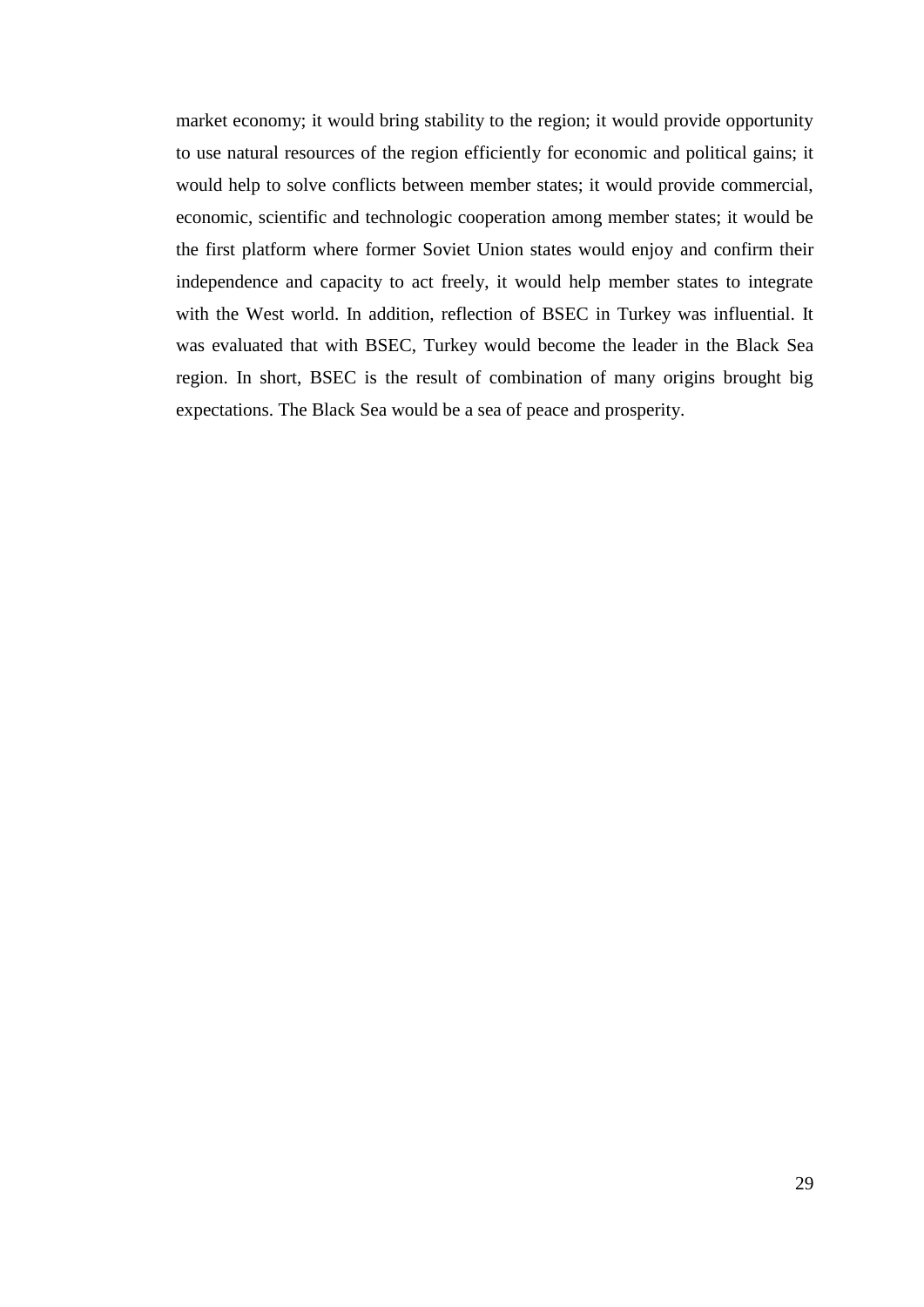# **CHAPTER 3**

# **INSTITUTIONAL STRUCTURE OF BSEC**

This chapter analyzes basic official documents of BSEC and institutional structure of it. Declarations released after the Summit Meetings, Istanbul in 1992, Bucharest in 1995, Moscow in 1996, Yalta in 1998, are examined. In the following part of the chapter, institutional structure of BSEC is explored. Institutional structure of BSEC is composed of principal organs and affiliated organs.<sup>63</sup> The difference between them is that affiliated organs of BSEC have their own budget and agenda. According to Charter on Organization of Black Sea Economic Cooperation, although they can perform their function separately from BSEC, they have to function according to Summit Declaration on the Black Sea Economic Cooperation that was signed in  $25<sup>th</sup>$  June 1992 and the Charter.<sup>64</sup>

The aim of this chapter is to underline shortcomings of institutional structure of BSEC, while analyzing it. However, in this thesis although negative effects of institutional problems on cooperation is admitted, it is argued that political problems are the main damaging factor on cooperation.

#### **3.1. Legal Framework**

 $\overline{a}$ 

BSEC was initially established as a forum in which participating states would develop relations mainly in economic sphere. To start examining its institutional structure by looking principal documents that has provided the character to BSEC would be beneficial. As it is mentioned in the first chapter, after dissolution of Soviet Union, BSEC member states got chance to meet in a "clearer" atmosphere and signed Declaration on the Black Sea Economic Cooperation and Bosphorus

<sup>63</sup> BSEC Organs refered as Affiliated Organs in this thesis, are determined as *Related Bodies* in the Charter of the Organization of Black Sea Economic Cooperation.

<sup>64</sup> *Charter of the Organization of the Black Sea Economic Cooperation,* http://www(.bsecorganization.org/documents/LegalDocuments/statutory/charter/Pages/charter.aspx, accessed on 14.06.2009).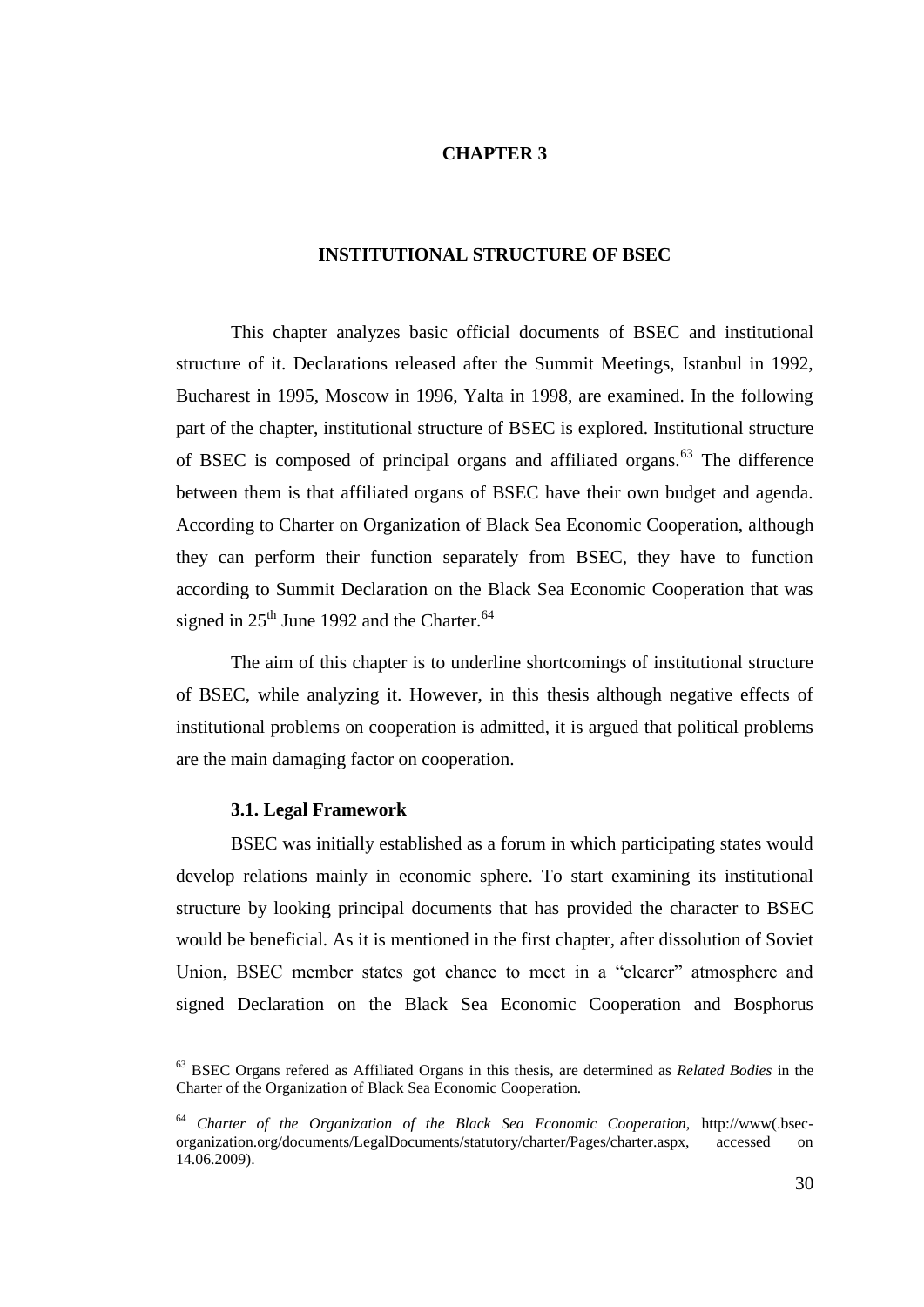Statement in June 1992. After Istanbul Summit, heads of state or governments met seven times on unregular basis. These Summits have considerable degree importance in history of BSEC since several fundamental decisions were made in those Summits. Some important emphasis and decisions made in the Summits will be given.

**In Summit Declaration on Black Sea Economic Cooperation** dated 1992 participating states clarify their main aims, by using general words. To develop economic relations, to have peace, stability and prosperity, good neighbor relations in the region are the main objectives determined in Article 8. As it is mentioned before, position of BSEC toward the EC was a subject to discussion. The basic principles on which the cooperation is established determined as Helsinki Final Act, Charter of Paris and CSCE documents in the first article of the Declaration. However, although Turkey's disappointment by the EC at the end of 1980s was an encouraging factor in establishment of BSEC, BSEC has been never reflected as a potential alternative to EC. This situation can be seen in the Declaration. In the articles 2, 5 and 7 position of BSEC towards the Europe and EC is determined. It is said in the Declaration that economic cooperation targeted by BSEC does not prevent promotion of relations with third parties including international organization as well as the EC. Also, cooperation areas are determined in the Declaration as transport and communication, informatics, exchange of economic and commercial information, standardization of products, mining, energy, agriculture, pharmaceutics, science and technology.<sup>65</sup> Environmental protection was not counted as a cooperation area in Istanbul Summit, but in the Charter it is determined as an area of cooperation.

In **the Bosphorus Statement** signed in June 1992, participating states mention their focus on freedom, democracy and human rights as main principles on which BSEC would function. Also, there is acknowledgement of member states that the region had serious conflict that has still potential to rise again. They emphasized requirement for peaceful settlement of disputes. <sup>66</sup>

<sup>65</sup> <sup>65</sup> *Summit Declaration on Black Sea Economic Cooperation,* (Istanbul, 25 June 1992), http://www.bsec-organization.org/documents/declaration/summit/Pages/summit.aspx, (accessed on 14.06.2009).

<sup>66</sup> *The Bosphorus Statement,* (Istanbul, 25 June 1992), http://www.bsecorganization.org/documents/declaration/summit/Pages/summit.aspx, (accessed on 14.06.2009).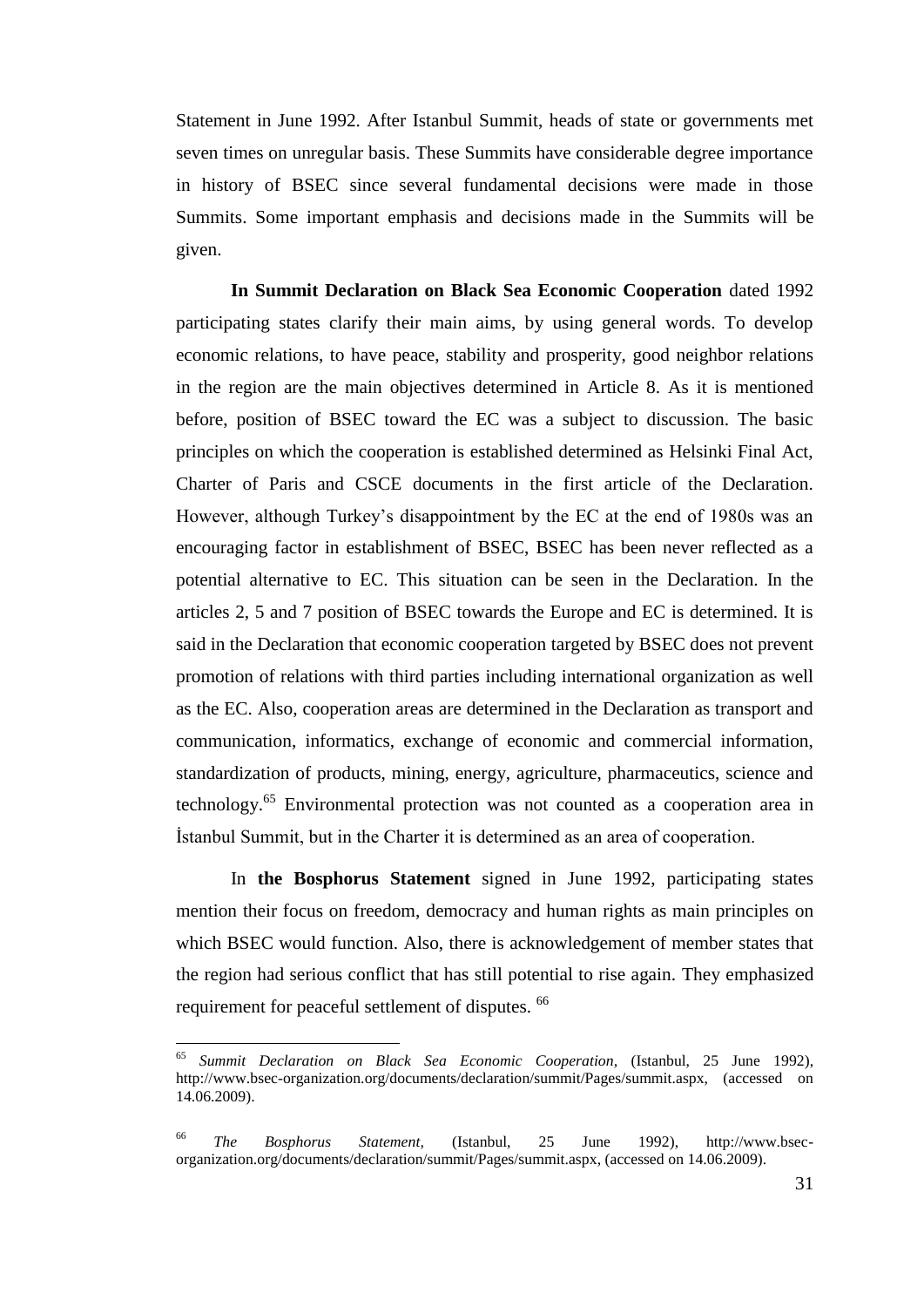Three years later, member states gathered in Romania and at the end of the meeting they released **Bucharest Summit Declaration.** The main important point about the Bucharest Summit is that member states calls private sector and business circles for engaging economic activities that would help realization of BSEC"s objectives. It is said in the Declaration that, participating states stress the importance of dynamics of private sector for development and diversification of cooperation. They underline requirement for a proper environment in which business community could initiate businesses. In order to reach this aim, it is said in the Declaration that cooperation between small and medium-seized enterprises, investors, entrepreneurs and industrialist on national and international level should be stimulated.<sup>67</sup>

The member states realized Moscow Summit Meeting on 25<sup>th</sup> October 1996 in which they uttered enthusiasm for more active and stronger cooperation as they did in previous summit meetings and as they will in future ones. One of the important features of the Moscow Summit that heads of state or government of BSEC member states, declare their commitment for transformation of BSEC into an international organization. They declared that:

The Heads of State or Government agree that one of the priorities at present is the strengthening of the institutional and legal basis of BSEC which will contribute to enhancing effectiveness of the Black Sea economic cooperation and ensuring better interaction in al its dimensions including intergovernmental, interparliamentary, business, finance, academic and public ones. For this purpose they consider it appropriate that the process of transformation of BSEC into regional economic organization b continued in accordance with mandate given by the Eight Ministers of Foreign Affairs.<sup>68</sup>

Heads of states or governments of member states met in Ukraine in June 1998 and released **Yalta Summit Declaration**, which is a turning point in history of BSEC. In Yalta Summit, BSEC member states actualized transformation of BSEC into a fully-fledged regional economic organization by signing the Charter of the Organization of Black Sea Economic Cooperation. In the first article of the

<sup>67</sup> *Statement of the High Level Meeting of BSEC Participating States*, (Bucharest, 30 June 1995), http://www.bsec-organization.org/documents/declaration/summit/Pages/summit.aspx, (accessed on 14.06.2009).

<sup>68</sup> *Moscow Summit Declaration*, (Moscow, 25 October 1996), http://www.bsecorganization.org/documents/declaration/summit/Pages/summit.aspx, (accessed on 16.08.2009).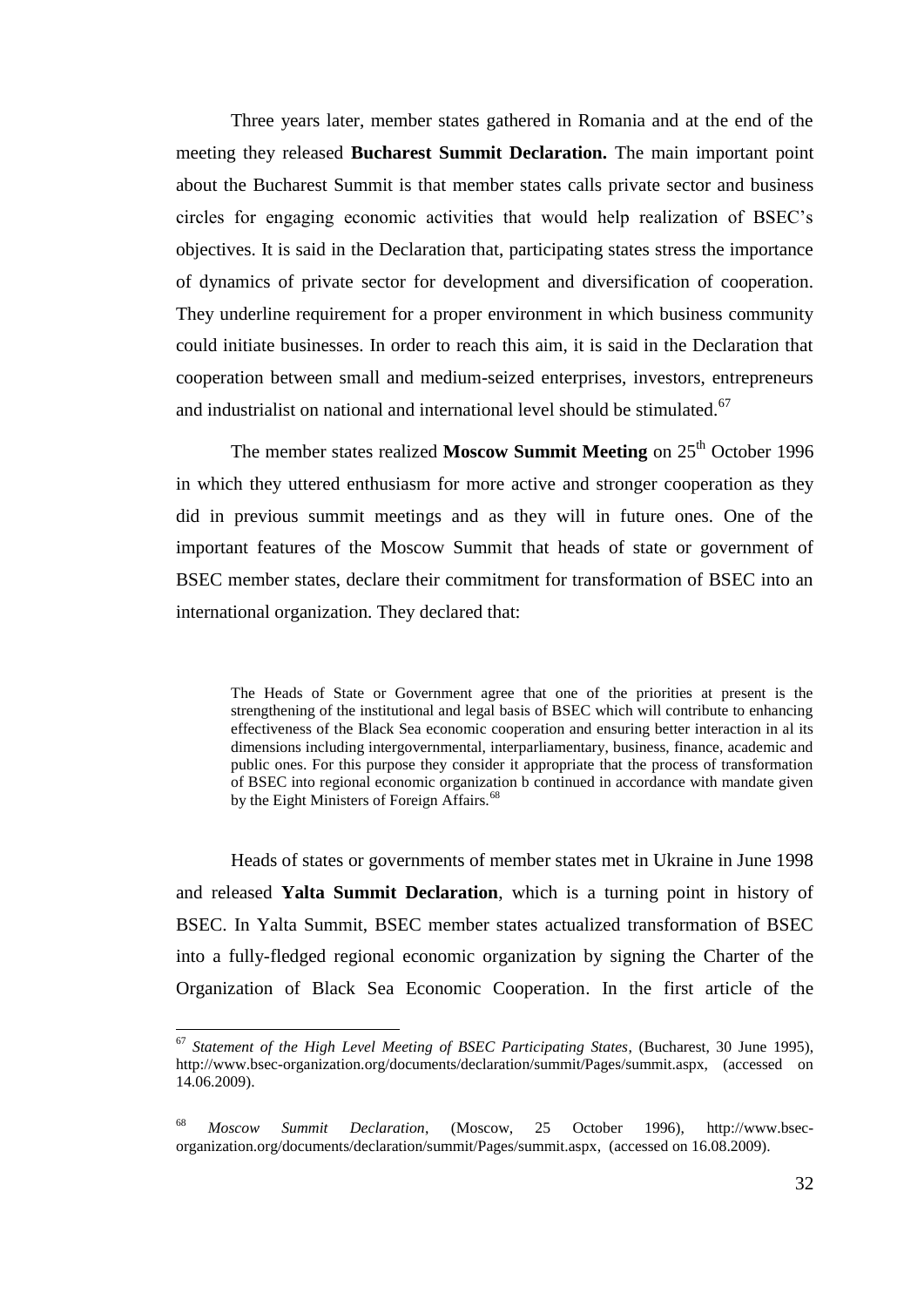Declaration it is said that member states all believe and appreciate progress achieved with economic cooperation that also contributes to peace and stability of the region. Time has come to consolidate international personality of BSEC by signing the Charter of the Organization of the Black Sea Economic Cooperation. <sup>69</sup>

Beside these four initial summit meetings, member states authorities met three times in Istanbul in 1999, 2002 and 2007.

### **3.2. Principal Organs of BSEC**

 $\overline{a}$ 

The institutional structure of BSEC, which is a bit complex, can be analyzed in two categories. There are principle and affiliated organs of BSEC.

**The Chairman-in-office** of BSEC is responsible for coordinating all activities carried out in the framework of BSEC and providing proper conduct of BSEC proceeding. Also, implementation of adopted resolutions or decisions is under responsibility of the chairman-in-office. According to the Charter, the Chairmanship shall rotate every six months according to the English alphabetical order. It seems that, every member states of BSEC define their priorities, according to their capabilities, geographical or political strength or weaknesses. For example, when the chairmanship is belong to Greece between  $1<sup>st</sup>$  November 2004 and 30<sup>th</sup> April 2005, their priority was bringing EU and BSEC closer.  $\frac{70}{2}$  Another example can be given from the Armenian chairmanship, which covers between  $1<sup>st</sup>$  November 2008 and 30<sup>th</sup> April 2009. Armenia has defined its priority as to develop transportation roads, besides working against global economic crisis.<sup>71</sup>

The body conducting secretarial services of BSEC, is **Permanent International Secretariat (PERMIS)**. The PERMIS is located in Istanbul and it is under the authority of the Chairman-in-office. Doing their duties, staffs of the

<sup>69</sup> *Yalta Summit Declaration,* (Yalta, 5 June 1998), http://www.bsecorganization.org/documents/declaration/summit/Pages/summit.aspx, (accessed on 14.06.2009).

<sup>70</sup> *The Organization of the Black Sea Economic Cooperation (BSEC),* [http://www.greekembassy.org/embassy/content/en/Article.aspx?office=1&folder=904&article=21032,](http://www.greekembassy.org/embassy/content/en/Article.aspx?office=1&folder=904&article=21032) (accessed on 14.06.2009).

<sup>71</sup> Speech by Armenian Minister of Foreign Affairs, [http://www.bsec](http://www.bsec-urta.org/modules.php?op=modload&name=News&file=article&sid=242&mode=thread&order=0&thold=0)[urta.org/modules.php?op=modload&name=News&file=article&sid=242&mode=thread&order=0&tho](http://www.bsec-urta.org/modules.php?op=modload&name=News&file=article&sid=242&mode=thread&order=0&thold=0) [ld=0,](http://www.bsec-urta.org/modules.php?op=modload&name=News&file=article&sid=242&mode=thread&order=0&thold=0) (accessed on 14.06.2009).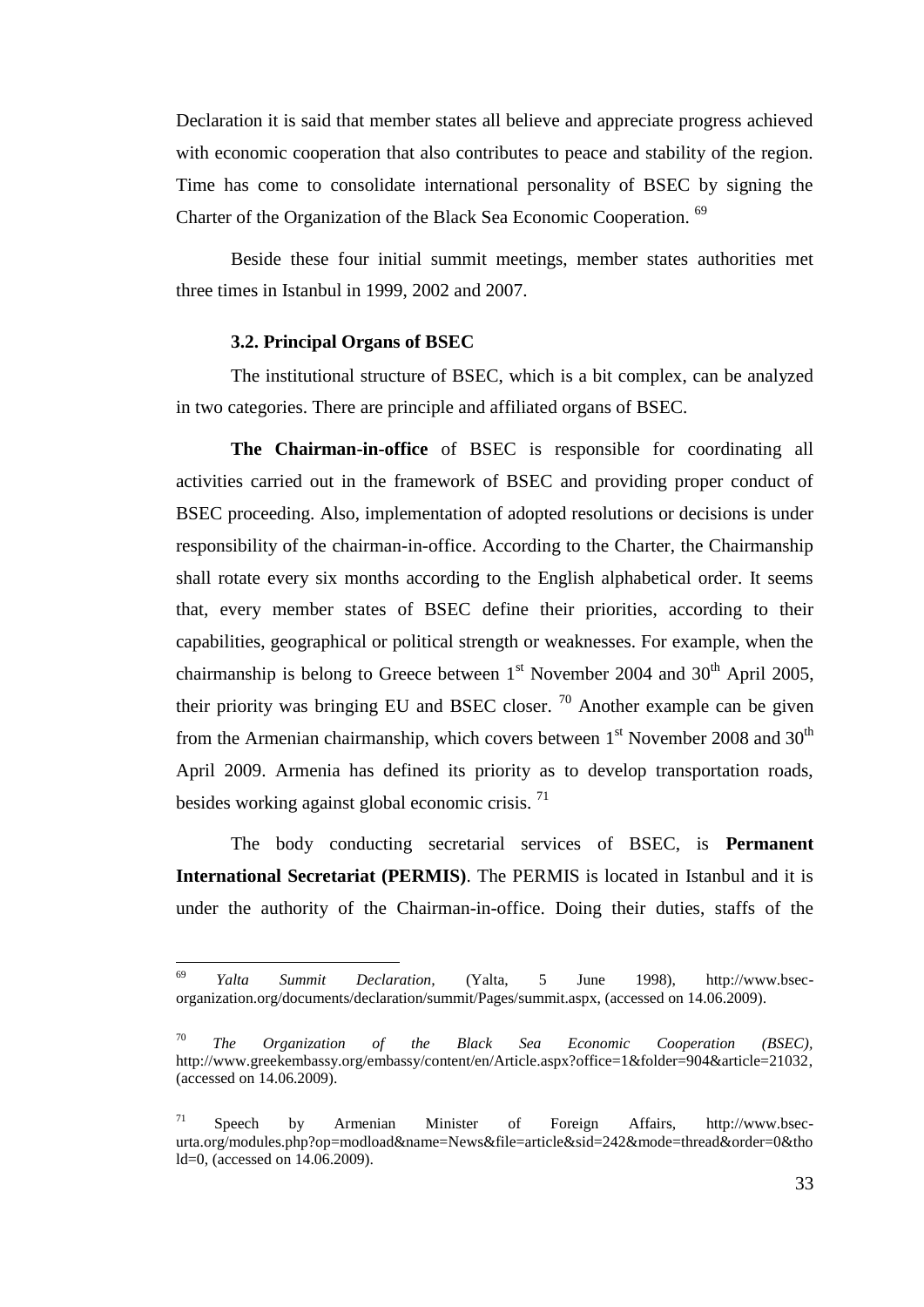PERMIS do not take instructions from any government or external authority. It should be totally a technical and administrative body.

**Troika system** was established in 1995. It consists of current Chairman, the former and the next chairman. The main aim of the Troika is to deal with emergence situation and decisions separately from the Council of Ministers of Foreign Affairs and Committee of Senior Officials.<sup>72</sup> According to the Charter, Troika convenes upon the request of the Chairman-in-Office in order to exchange views on current and prospective activities of BSEC and on its relations with other institutions or organizations.<sup>73</sup>

In the Charter, it is clarified that heads of state or government of the member states may meet when the need arises.  $74$  In this framework eight summit meetings were realized so far. Although, meeting of heads of state or government does not take part in regular decision making structure of BSEC, the meetings have great importance since they reflect the member states intention to further cooperation. Also, it seems that important decisions were made and new dimension was gained to BSEC after these summit meeting. One of the interesting points about summit meetings is that four of the eight meetings were realized in Istanbul, Turkey. It seems that, ownership feelings of Turkey is much more than the others".

**The Council of Ministers of Foreign Affairs** is defined in the Charter as the principal regular decision making organ of BSEC. According to the Charter the Council is responsible for deciding on all issues about functioning of BSEC; considering all matters submitted by Subsidiary Organs<sup>75</sup>; taking the decisions on

<sup>&</sup>lt;sup>72</sup> Bahadır Şengün, *Karadeniz Havzasının Stratejik Geleceği ve Türkiye*, T.C.Genkur.Bşk.lığı Harp Akademileri Komutanlığı Stratejik Arastırmalar Enstitüsü Ululslararası İlişkiler Ana Bilim Dalına Sunulmuş Yayınlanmamış Yüksek Lisans Tezi (İstanbul, 2006):p.164

<sup>73</sup> *Charter of the Organization of the Black Sea Economic Cooperation,* http://www.bsecorganization.org/documents/LegalDocuments/statutory/charter/Pages/charter.aspx, accessed on 14.06.2009.

<sup>74</sup> *Charter of the Organization of the Black Sea Economic Cooperation,* http://www.bsecorganization.org/documents/LegalDocuments/statutory/charter/Pages/charter.aspx, accessed on 14.06.2009.

 $<sup>75</sup>$  Subsidiary Organs are Working Groups that are established with the mandate of the Council. They</sup> usually differentiate with respect to their subject of focus, they summit reports of meeting to the Council.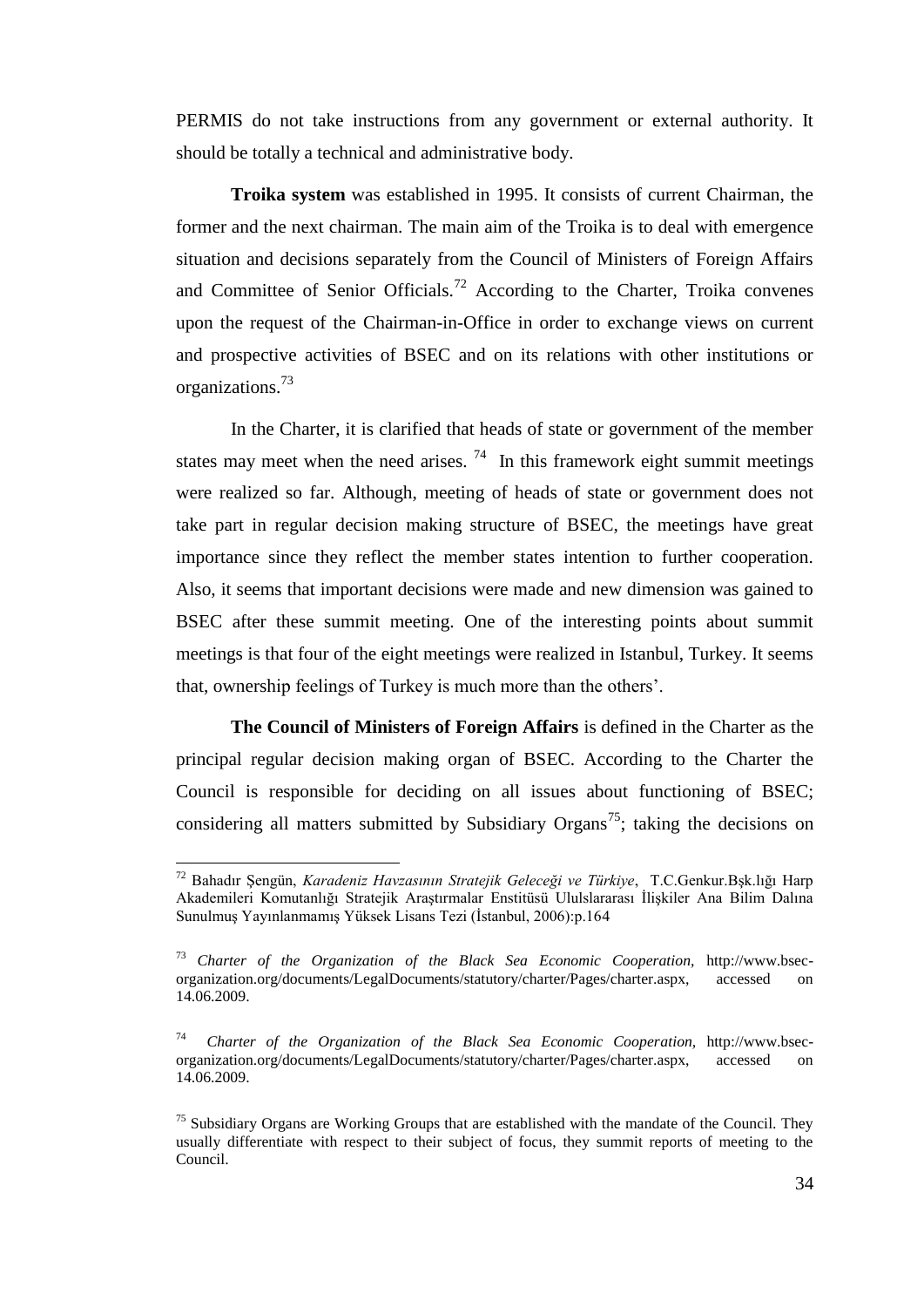membership and observer status; adopt and modify the Rules of Procedures<sup>76</sup>; establishing Subsidiary Organs within BSEC and employing and controlling them.<sup>77</sup>

Regularly, the Council meets twice a year. The chairmanship of the Council rotates among member states in English alphabetical order every six months. In the Council, consensus is required for adoption of resolutions, but decisions or recommendations can be adopted by two-thirds majority. The method of consensus is used for substantive issues like admission of new members to BSEC; granting observer status to third countries or international organizations; creation of new organs in the framework of BSEC; defining, changing and terminating the mandates of Subsidiary Organs; adoption and modification on the Rules of Procedures; financial commitments affecting the member states. On specific issues considered as technical matters or functioning of BSEC, the Council decides according to twothirds majority. <sup>78</sup>

The Council has its own subsidiary organs. These are Working Groups, Committee of Senior officials and Project Development Fund.

a. *The Working Groups:* The Council has almost 20 Working Groups as subsidiary organs. The working groups formed by experts are assigned to explore different components of regional cooperation such as banking, education energy, technology, tourism, and transportation. Working groups form their own agendas and rules. Working groups meet on a non-regular basis in different places depending on which country is willing to host their meeting.

*b. Committee of Senior Officials:* The Committee is created with a decision of Foreign Ministers as a coordinator body between working group and the Council of Foreign Ministers. According to the Charter, the Committee is responsible

<sup>&</sup>lt;sup>76</sup> Rules of Procedure is the document approved in  $22<sup>nd</sup>$  October 1997. All rules and procedures, which the Council function accordingly is determined.

<sup>77</sup> *Charter of the Organization of Black Sea Economic Cooperation,* http://www.bsecorganization.org/documents/LegalDocuments/statutory/charter/Pages/charter.aspx, (accessed on 14.06.2009).

<sup>78</sup> Article 11, Article 12 of *Rules of Procedure of the Organization of Black Sea Economic Cooperation*, (22 October 2007), http://www.bsecorganization.org/documents/LegalDocuments/statutory/rules/Pages/rules.aspx, (accessed on 24.09.2009).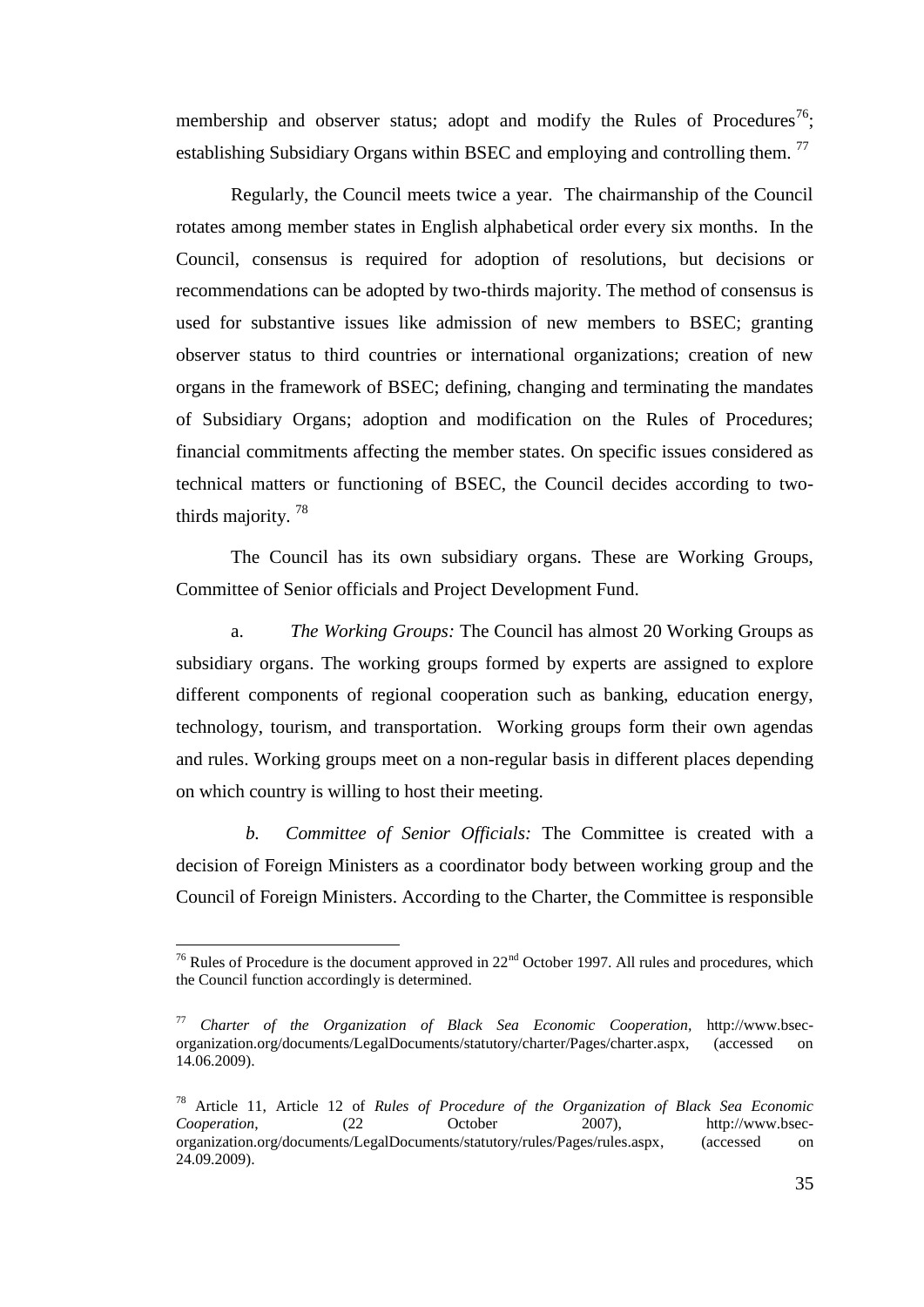for reviewing activities of the subsidiary organs and elaborates the recommendations that will be submitted to the Council.<sup>79</sup>

As it can be understood from above, the bodies of BSEC evaluated as in intergovernmental level, are main decision-making bodies of BSEC. Meetings of Council of Ministers of Foreign Affairs and irregular meetings of heads of state are vital components of BSEC decision making function. These two components give political dimension or impetus to BSEC.

However, there are some critics directed toward functioning of components of intergovernmental level. Firstly, when the subject is summit meetings of heads of state, it must be said that the destiny or development of an organization should not be bind to such unregular meetings, which is done for BSEC. As it can be seen, several important decision or steps are negotiated in this unregular meeting whose realization is not easy among the states that have several problems inside and with each other. Secondly, there are some critics about the Council of Ministers of Foreign Affairs as the main decision making body of BSEC. The voting system including consensus principle for a lot of subject is criticized for blocking dynamism of the Organization, because it is hard to provide consensus.<sup>80</sup> It is said that decision making procedure of BSEC is established on veto system, which operates on the "everybody against everybody principal". This situation is evaluated also as a power play among the member states challenging efficiency of the Cooperation.<sup>81</sup> Thirdly, there is a critic about working groups that are the subsidiary organs of the Council of Ministers of Foreign Affair. It is claimed that tasks of the working groups are not always defined accurately, thus there have been overlaps among working groups. The lack of interaction among working groups is subject to criticism. In addition, it is said that realization of working groups' meetings are not easy, because participating states are often reluctant to host the meetings. Also, experts participating meetings are

<sup>79</sup> *Charter of the Organization of the Black Sea Economic Cooperation,* http://www.bsecorganization.org/documents/LegalDocuments/statutory/charter/Pages/charter.aspx, (accessed on 14.06.2009).

<sup>80</sup> Gültekin and Nikolov, "European Union Approaches", p.122.

<sup>81</sup> Tedo Japaridze, "BSEC: A Road Map To Relevance", *Turkish Policy Quarterly,* (Vol.5, No.2, 2006):p.5, http://www.esiweb.org/index.php?lang=tr&id=198, (accessed on 14.06.2009).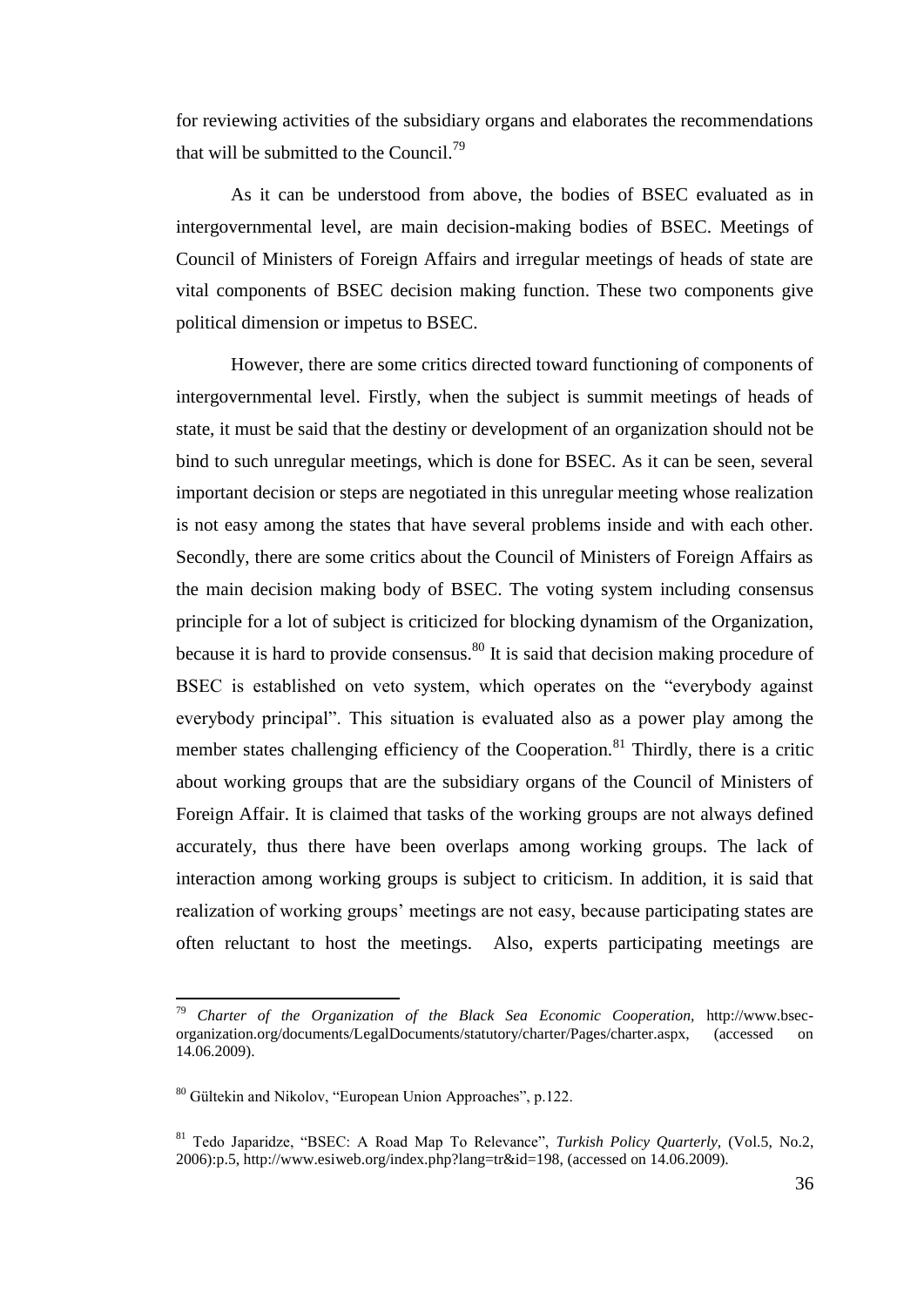criticized for not being well prepared. <sup>82</sup> Lastly, there are questions about PERMIS. PERMIS is criticized for not having capability to function as an active promoter of cooperation and coordination body since it has a restricted human format and limited financial resources.<sup>83</sup>

### **3.3. Affiliated Organs of BSEC**

 $\overline{\phantom{a}}$ 

One of the affiliated organ of BSEC is Parliamentary Assembly of Black Sea Economic Cooperation (PABSEC). The formation of PABSEC was decided on  $26<sup>th</sup>$ February 1993 in Istanbul by adoption of Declaration on the establishment of PABSEC by parliamentary representatives of nine BSEC members.

It is said in the Declaration that, the speakers of the parliaments of Albania, Armenia, Azerbaijan, Georgia, Republic of Moldova, Romania, Russian Federation, Turkey and Ukraine have agreed to establish a Parliamentary Assembly composed of the parliamentarians of the participating states. They expressed their commitment for pluralistic democracy and determination to make use of all possibilities and opportunities for expanding and diversification cooperation among their countries. The aims of PABSEC are mentioned in the declaration and also clarified in the Rules of Procedures. Accordingly, main aims are to provide legal ground for economic, commercial, social, cultural and political cooperation among member states, to assist national parliaments of the member states for strengthening parliamentary democracy in their states, to provide coordination among national parliaments and governments of member states, to promote cooperation with other international and regional organizations. <sup>84</sup>

Initially PABSEC was formed among the nine BSEC members. However, in June 1995 Greece, in June 1997 Bulgaria and lastly Serbia and Montenegro joined

<sup>82</sup> Ines Hartwig, "The Black SeaEconomic Cooperation Process", EIPASCOPE 1997(1): p.4, www.eipa.nl/cms/repository/eipascope/scop97\_1\_2.pdf, (accessed on 14.06.2009).

<sup>83</sup> Nicolae Ecobescu, "Prospect for the Future Developmet of BSEC", *Southest European and Black Sea Studies,* (Vol.I, No.3, September 2001): p.172

<sup>84</sup> *Rules of Procedure,* (June 1993), http://www.pabsec.org/documents.asp?islem=Detay&ID=1, (accessed on 14.06.2009).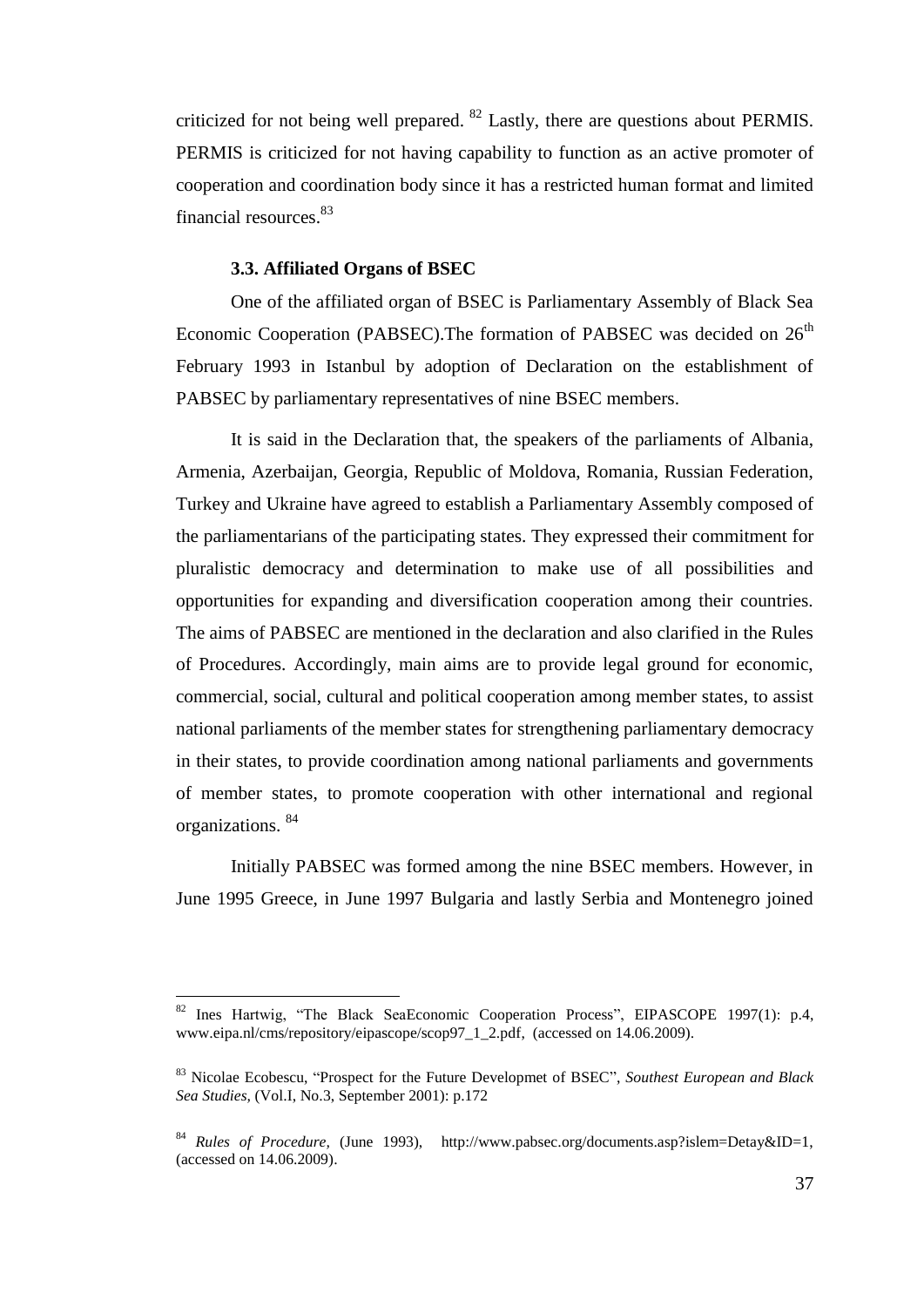the Assembly in 2004. Thus all BSEC members became members of the Assembly.<sup>85</sup> Also, the People"s Assembly of Egypt, the French Parliament, the German Bundestag, the Knesset of the State of Israel, the National Council of the Slovak Republic and the National Assembly of the Republic Belarus, have observer status within PABSEC. The observer status was granted to some parliamentary groups such as the Parliamentary Assembly of the Council of Europe, (inter) parliamentary Assembly of the CIS, the Parliamentary Assembly of the Belarus-Russia Union, and the (inter) parliamentary Assembly of the Eurasian Economic Community and European Parliament. <sup>86</sup>

PABSEC works similar to national parliaments. Parliamentarians discuss subjects and prepare recommendations and vote on them. The documents voted in the Assembly are transmitted to the Council of the Ministers of Foreign Affairs, national parliaments and governments of the member countries. In other words, the Assembly is not directly effective in implementation part of the decision or recommendations voted in the Assembly.

The main activity of PABSEC is meetings realized twice a year in the country that has the presidency for six months. In each meeting, parliamentarians discussed subject determined by Standing Committee in the light of studies of Committees. However, all subjects that are discussed in the Assembly should be relevant the subjects or the projects on the agenda of BSEC. Accordingly, it has addressed issues ranging from legislative harmonization among BSEC states to improvement of customs regulations, fight against organized crime or improvement in education. Development of tourism, environmental problems of the Black Sea, transportation, banking and finance are the sample subjects discussed in the Assembly so far.

Generally, voting procedure in platforms like assembly is determined as simple majority or qualified majority depending on subjects. Beside this general voting procedure, for PABSEC there is differentiation between subjects on which everyone has one vote and subject on which each national delegation has one vote.

<sup>&</sup>lt;sup>85</sup> When Montenegro declared its independence from Serbia, Serbia started to maintain membership behalf of Montenegro.

<sup>86</sup> Panagiota Manoli, Stelios Stavridis, An emerging Euro-Black Sea Parliamentary Dimension? Contributing to the Black Sea Synergy, *ICBSS Policy Brief 9*, (December 2008):p.7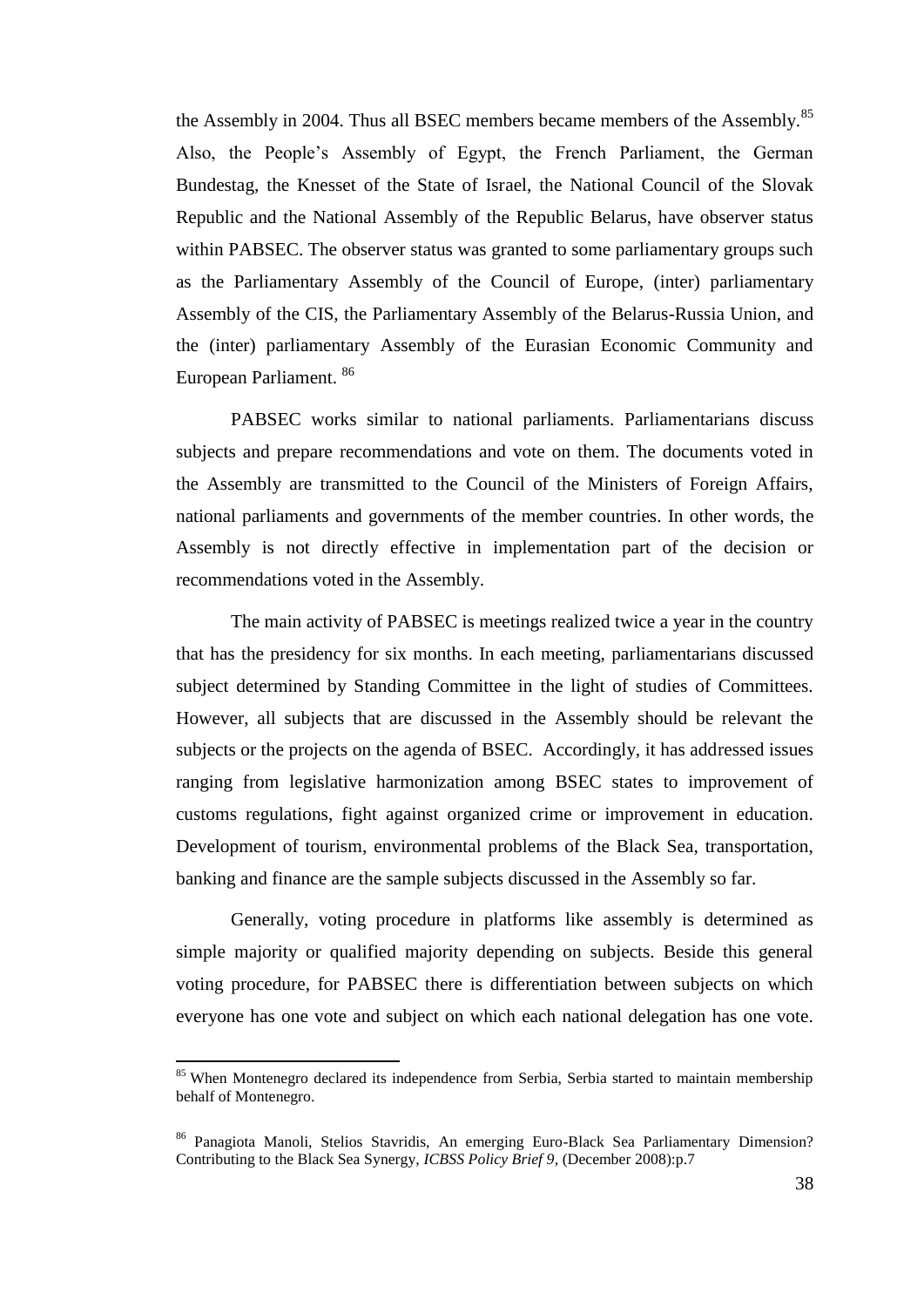PABSEC tries to insert itself more effectively into the decision making process of BSEC. However, power of the Assembly is limited clearly by the Charter. In the Charter of BSEC, PABSEC is categorized under the title of related bodies. The Article 20 of the Charter shortly clarifies relations between BSEC and PABSEC. Accordingly, PABSEC formed by national parliament of the member states, provides consistent support to Black Sea cooperation process on consultative basis*.* It is also mentioned in the Article that relations between BSEC and PABSEC should be based on principles determined in the Summit Declaration signed in 1992 and Declaration on the establishment of PABSEC. $87$  In short, inclusion of PABSEC in decisionmaking function of BSEC is on consultative basis.

The establishment of PABSEC is evaluated as a result of cooperation on strengthening democracy and democratic institutions in the framework of BSEC. In other words, existence of such an assembly brings democratic dimension and pluralistic perspective to BSEC. According to Aybak, BSEC countries have different political traditions and cultures with different level of democratization. Despite these differences among member states, PABSEC provides a platform for opinion exchange. Also, Aybak gives importance to existence of PABSEC since it provides regular contacts among member states. He says that bilateral contacts can be frustrated by conflicts and problems between states, but multilateral forums play an important role in maintaining social and political engagement. In other words, multilateral forums like PABSEC represent an alternative channel of communication. In addition, PABSEC is seen as a respond to challenges of globalization. According to Aybak, globalization somehow undermines democracy at the nation state level as a result of creating trans-governmental decision making systems that are nor under control of a single nation state. In such a situation, formation of a parliament at international level provides effectiveness of citizens in decision making process. Thus, essence of PABSEC provides both harmonization with globalization and elimination of questions about democratic legitimacy of BSEC. <sup>88</sup>

<sup>87</sup> *Charter of the Organization of the Black Sea Economic Cooperation,* http://www.bsecorganization.org/documents/LegalDocuments/statutory/charter/Pages/charter.aspx, (accessed on 14.06.2009).

<sup>88</sup> Aybak, "Interregional Cooperation", p. 32.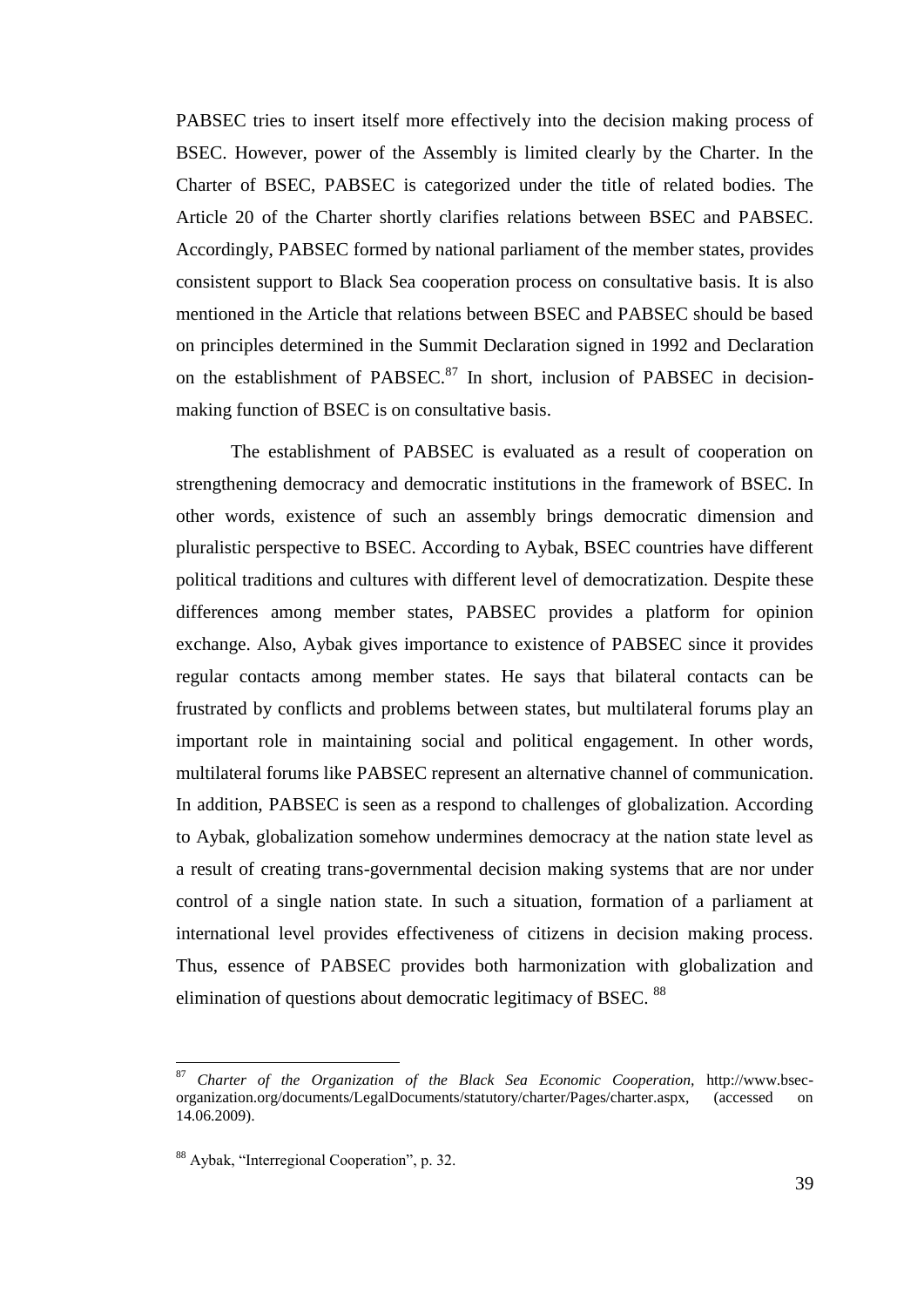However, there are three critics mentioned about PABSEC. Firstly, PABSEC as an assembly do not have any executive power. To realize recommendations of PABSEC in the framework of BSEC remained authority to Council of Ministers of Foreign Affairs, which is the main decision making body of BSEC. In addition, accepted recommendations are transmitted to national parliaments of the member states, but adaptation or application remains national authorities of the state. Shortly, lack of executive power causes critics about functionality of PABSEC. Secondly, voting procedure applied in PABSEC is subject to criticism. As it is mentioned before, votes on subject matters are realized on the national delegation basis. It is advocated by some parties inside PABSEC that this procedure ignores different size of delegation and violates to act and vote individually.<sup>89</sup>

Establishment of the **Black Sea Trade and Development Bank (BSTDB),**  defined in the Charter as a BSEC related body, was first mentioned in the Istanbul Summit in 1992. However, signing of agreement realized in June 1994 and the Bank could be operational just in 1999. The Bank is located in Thessaloniki, Greece. According to Establishing Agreement, purpose of the Bank is contributing to transition process of BSEC member sates towards economic prosperity of the region; financing and promoting regional projects; providing other banking services to projects of the public and private sectors in the member states and trade activities among the member states.<sup>90</sup> The Bank supports sustainable development and regional integration by providing financial and technical assistance to eligible projects, programs and trade transactions initiated by private sector as well as public sector. In practice the Bank is established to serve medium sized companies that are very common in most of BSEC member states such as Albania, Armenia, Georgia and Moldova. Generally, it is not difficult for large-scale projects having government support to find financial source from local commercial banks or international financial institutions. Therefore, the BSTDB aiming to fill this vacuum undertakes role of providing support for small-and medium-seized enterprises.

<sup>89</sup> Hartwig, "The Black Sea", p.6.

<sup>90</sup> *Agreement Establishing The Black Sea Trade and Development Bank*, http://www.bstdb.org/statutes.htm , (accessed on 14.06.2009).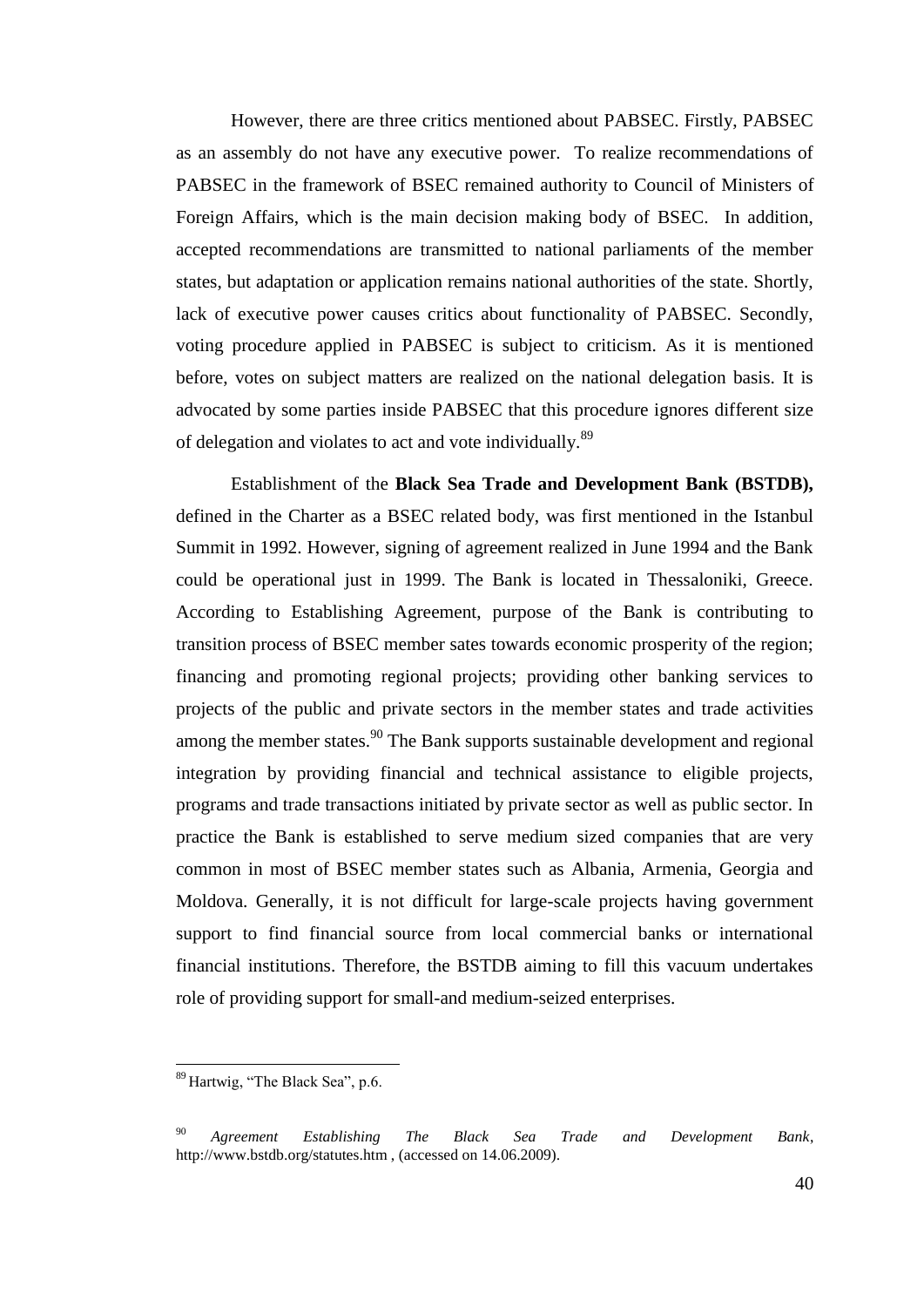The Bank realizes its function by two mainstream lines of business. It provides either finance for projects, programs or for commercial activities. Initially BSTDB began financing trade for short term revolving facilities. Financing longterm works started later. Also, the Bank has been involved project financing activity. However, it must be mentioned that before giving financial support any project or trade activity the Bank applies a multi-stage approval process. Also, there is monitoring mechanism in the framework of the Bank questioning eligibility of the projects or trade activities and consequences of them.

The Bank"s authorized capital is approximately USD 4,5 billion, and the eleven member states are shareholders of the Bank. The shares as of  $5<sup>th</sup>$  October 2008 are such: Armenia 1%; Albania 2%; Azerbaijan 5%; Georgia 0,5%; Bulgaria 13,5%; Ukraine 13,5%; Romania 14%; Moldova 1%; Turkey 16,5%; Russia 16,5%; Greece  $16,5%$ <sup>91</sup>

When the latest released annual report of the Bank belonging 2007 is looked, type of project financed and sectoral distribution can be seen. Accordingly, the BSTDB extended USD 36 million corporate loans to Seventh Continent, a Russian super market chain for modernization of market networks and upgrading information technology and store equipment. Similarly, the Bank gave USD 5 million to JSC Lomisi, a Georgian beer manufacturer, for financing its investment program including expanding production capacity and having better quality. Also, in 2007 the Bank contributed USD 21 million to Turkey for transport system. The loan would be used for expansion of metro and light rail transport system in Istanbul. These are some examples from 83 operations signed in 2007. When sectoral distribution of financial support is observed, the highest rate belongs to manufacturing sector and financial institutions. The Bank"s loan portfolio for 2007 is such: telecommunication 7.55%; transport and public utilities 11,85%; Agriculture, forestry and fishing 1%; energy 15,78%; manufacturing 31,43%; financial institution 32,39%. Also it must be said that for 2007 Ukraine (27,44%), Russia (21,55) and Turkey (17,44) are the first three states getting the highest rate of the Bank's loans. <sup>92</sup>

<sup>91</sup> *BSTDB in Brief*, http://www.bstdb.org/bank.htm, (accessed on 14.06.2009).

<sup>92</sup> *Black Sea Trade and Development Bank Annual Report 2007*, http://www.bstdb.org/annual.htm, (accessed on 14.06.2009).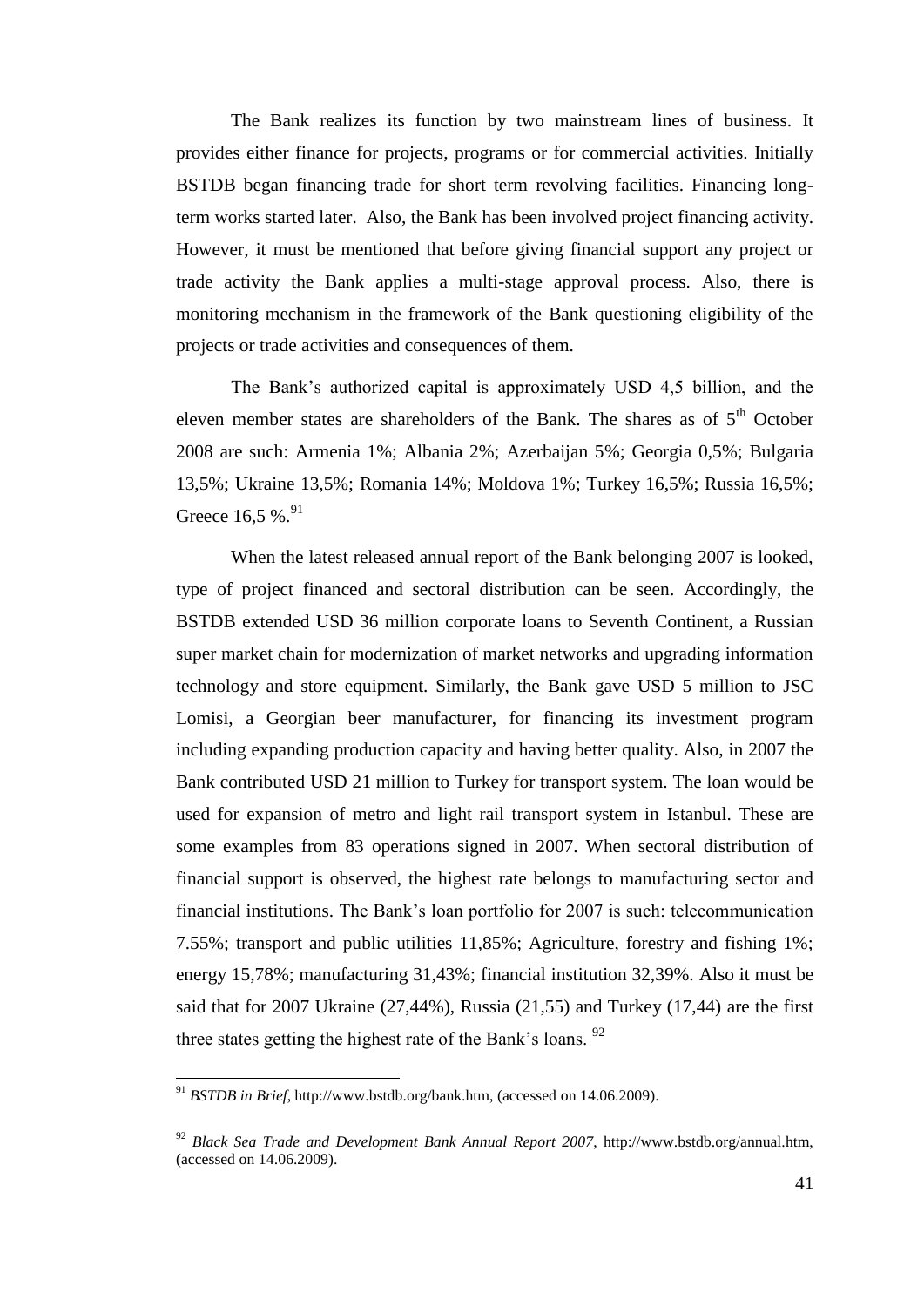In sum, it can be said that target of the Bank is to generate additional economic development in each shareholder countries, thus to contribute economic development in whole region by stimulating trade and investment.

There is a fact that, investment focuses of the Black Sea states are different from each other due to their different economic structure, sectoral characteristic and different economic development level. In such a situation, arrangement of the Bank"s activities has not been so easy. However, the Bank embraces a flexible approach towards the member states. The Bank provides conveniences while it contributing financing of projects, programs or trade activities in member states. The Bank has the principle of Preferred Creditor Status for BSEC member states. Economic conditions of each state are taken into consideration by the Bank while arranging financing of a project or back payment of loans.

The philosophy of the Bank is similar to that of BSEC. Both of them carry the consideration that economic cooperation, trade relations and development throughout the region would help providing stability peace and prosperity to the region. However, BSEC member states has benefited differently from the opportunities offered by the Bank. Rather than investment having capacity to increase intra regional relations and cooperation, they focus on domestic projects. Some of the BSTDB"s shareholder countries have engaged cross-border activities. They are Romania, Greece and also Turkey who has ties with the EU. However, intra regional investment remains below the potential suggested by the vast opportunities of the region. The reasons of that situation are different development level of the member states making cooperation hard and political problems complicating the situation.<sup>93</sup>

In sum, the BSTDB is the only multilateral regional financial institution established to meet financial needs of the Black Sea region that is an opportunity for the region. However, it seems that the member states cannot have optimum benefit from the Bank.

<sup>&</sup>lt;sup>93</sup> Ahmet Imre, "Financial Coopration within the Black Sea Region: The Experience of the Black Sea Trade and Development Bank", *Southeast European and Black Sea Studies*, (Vol.6, No.2, June 2006):p.253.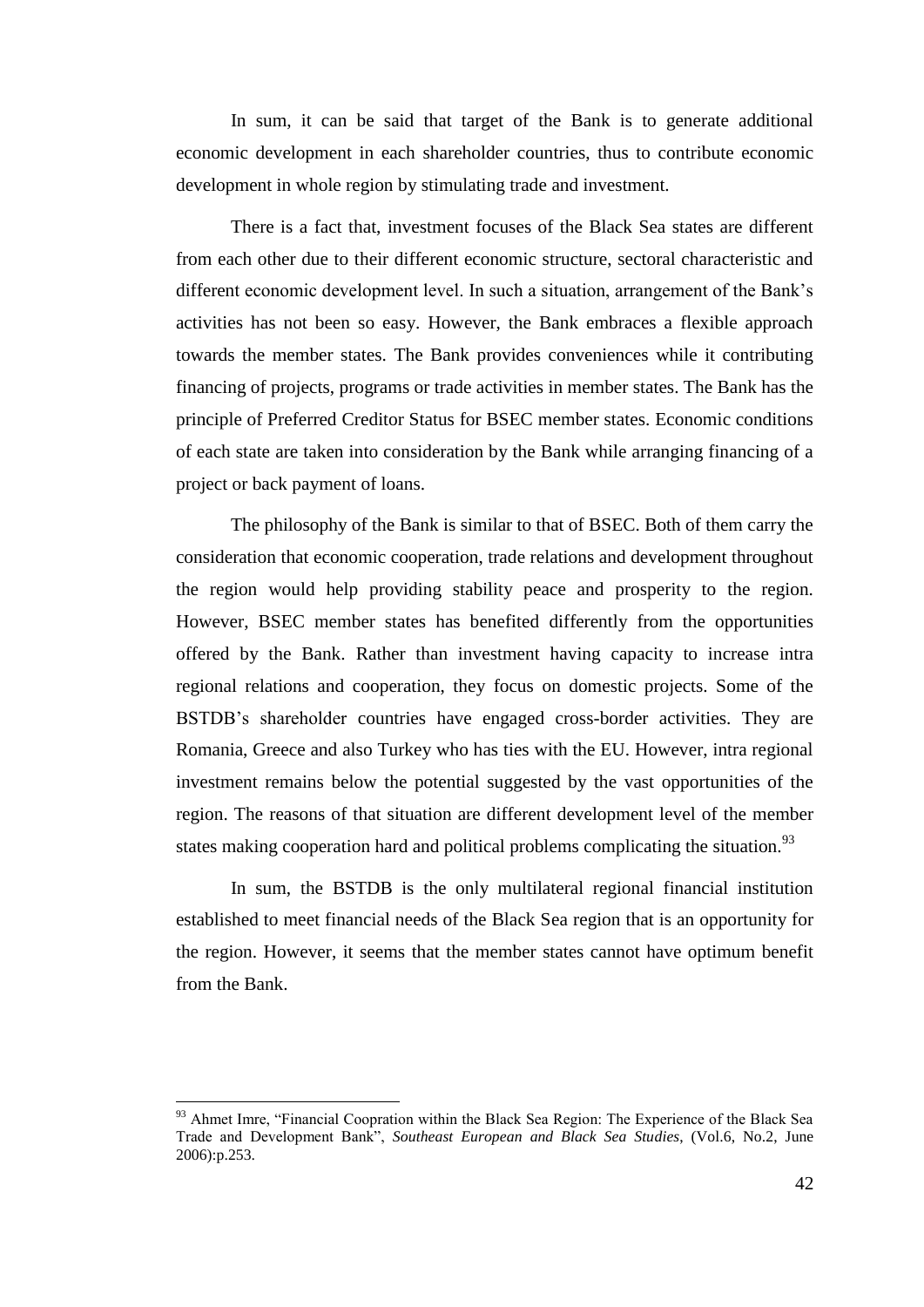BSEC **Business Council (BSEC BC)** defined in the Charter as another related body, is an international non-governmental organization consists of representatives of the business communities of BSEC member states.<sup>94</sup>

The point that is targeted by establishment of the Business Council is similar to that of BSTDB. The Bank was established in order to contribute small and medium seize companies' initiatives in the region, and to foster economic cooperation in this manner throughout the region. The Business Council which is a kind of platform formed by business cycles of the region aims to promote business cooperation, foreign investments, regional economic development and to distribute business information, to help SMEs for gaining competitiveness and to improve business climate in the region. <sup>95</sup>

In the Business Council, each of the twelve member states have their own business cooperation platform that are also non-governmental organizations. The type of the organization can change from country to country. Some examples can be given. When the subject is Turkey, the Foreign Economic Relations Board, DEIK, realizes the role of the country business cooperation platform. Greece is represented by Hellenic Business Council in BSEC BC. Russia has Russian National Committee in BSEC BC. $96$ 

There is Board of Directors of the Business Council formed by one representative from each organization of the member states. The Board has a chairman rotating among the members synchronously with BSEC.

As it is mentioned before, BSEC Charter contains a reference to "international non-governmental organization" in describing BSEC BC. Although, some business communities have observer status in BSEC, the Charter defines the Council as a related body making the Council unique.

 $\overline{a}$ 

<sup>94</sup> *Charter of the Organization of the Black Sea Economic Cooperation,* http://www.bsecorganization.org/documents/LegalDocuments/statutory/charter/Pages/charter.aspx, (accessed on 14.06.2009).

<sup>95</sup> Costas Masmanidis, "The Role of BSEC Business Council"*Black Sea Economic Cooperation: Fifteen Years of Regional Activity (1992-2007),* (ICBSS, 2007): p.78-80 http://icbss.org/index.php?option=com\_content&task=view&id=30&Itemid=44, (accessed on 16.08.2009).

<sup>96</sup> Masmanidis, "The Role of BSEC Business Council", p. 77.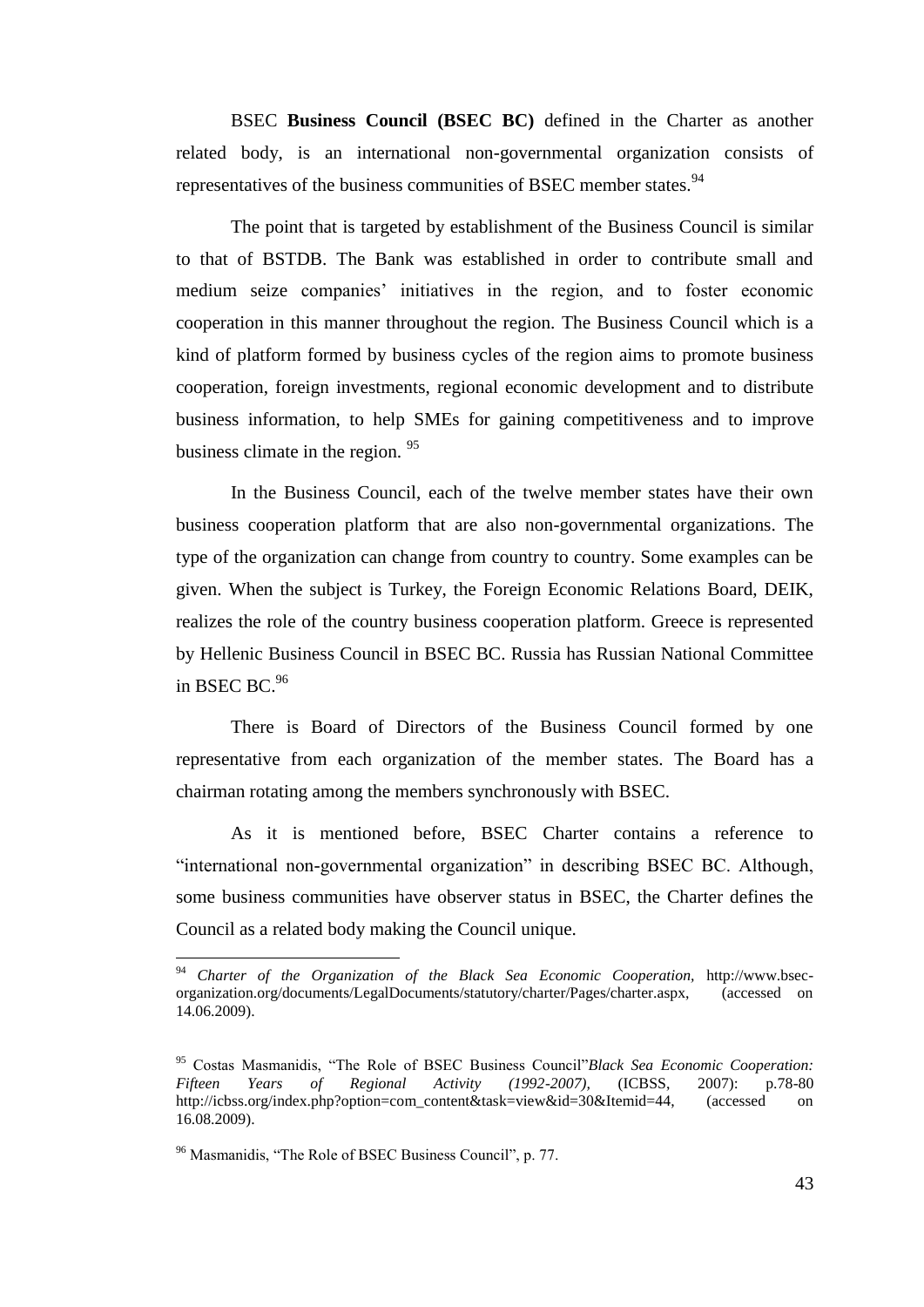It is mentioned in several resources that the Black Sea region has important investment opportunities with its huge population, growing economies, strategic position in the middle of the energy transportation roads, and proper nature for tourism. In such a region, to have a business community aiming to help member states' small and medium seized enterpriser for being aware of investment opportunities and for gaining know how, is certainly important. When the notion of BSEC BC is thought with that of the BSTDB an optimistic picture emerges. While one of them encourages making business in the region, the other provides financial conveniences to the enterprisers.

However, problems and so critics source from implementation phase. Especially bureaucratic obstacles, complex taxation system and legislative problems block possible success of these bodies. Also, political problems inside the member states and between some of the member states are another discouraging factor preventing establishment of atmosphere of trust.

**The International Centre for Black Sea Studies (ICBSS)** was founded in Athens in 1998 as a non-profit organization. Initially in 1998, it was recognized as a think tank and in the Charter the emphasis was made with the Article 23 saying BSEC would promote cooperation among academic communities, scholars and scientists of the member states. Later in April 2002, the ICBSS was recognized by the Council of Ministers of Foreign Affairs as a related body facilitating of academic cooperation. In the Charter, it is defined as an organization of international character acting as the think-tank of BSEC. The ICBSS is governed by a Board of Directors whose members are national of BSEC member states. The role of the ICBSS is defined in the same article. Accordingly, the main goals of the ICBSS are to study practical ways of widening and deepening regional cooperation among the member states of the BEC. The ICBSS is expected to develop cooperation among BSEC member states in the field of science and technology. Also, the ICBSS was responsible for establishing and deepening relations between EU and BSEC. In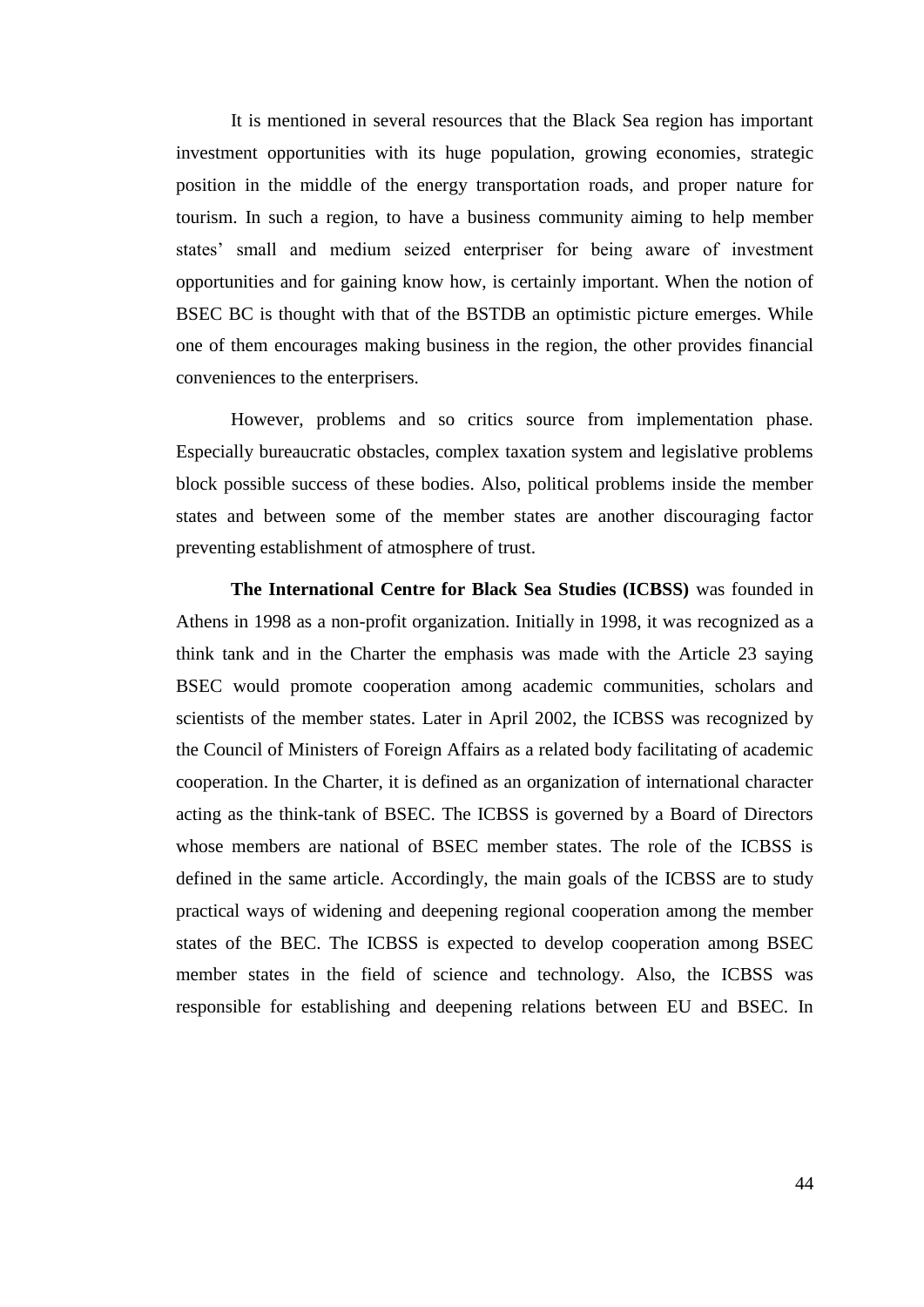principle, the activities of the ICBSS should be according to the Charter and priorities determined by Council of Ministers of Foreign Affairs.<sup>97</sup>

To sum up, institutional structure of BSEC is formed on the basis of five different levels. There is Council of Ministers of Foreign Affairs, besides Chairman in Office and Troika, at intergovernmental level as principle organs; Parliamentary Assembly of the Black Sea Economic Cooperation (PABSEC) at interparliamentary level as a related body; BSEC Business Council (BSEC BC) at interbusiness level as a related body, International Center for Black Sea Studies (ICBSS) at academic level as a related body; Black Sea Trade and Development Bank at financial level as a related body. Although, existence of such organs presents opportunity for cooperation with different levels, budgetary problems, lack of implementation power, decision making process weakens the institutional structure of BSEC. However, main reasons preventing development cooperation at different level are about the member states. Their different foreign policy priorities, lacks of trust among them caused by security and political conflicts, different bureaucratic application make the institutional structure of BSEC obstructed. In other words, if member states show sufficient political might they can use BSEC BC and BSTDB for regional development. If mutual trust and cooperation soul is developed among member states, they would not resist on consensus rule for a lot of subjects. It is clear that national states determine authority or lack of authority of BSEC"s institutions. As intergovernmentalism argues there is no room for loyalty transfer or elite socialization in BSEC.

<sup>97</sup> *Charter of the Organization of the Black Sea Economic Cooperation,* http://www.bsecorganization.org/documents/LegalDocuments/statutory/charter/Pages/charter.aspx, (accessed on 14.06.2009).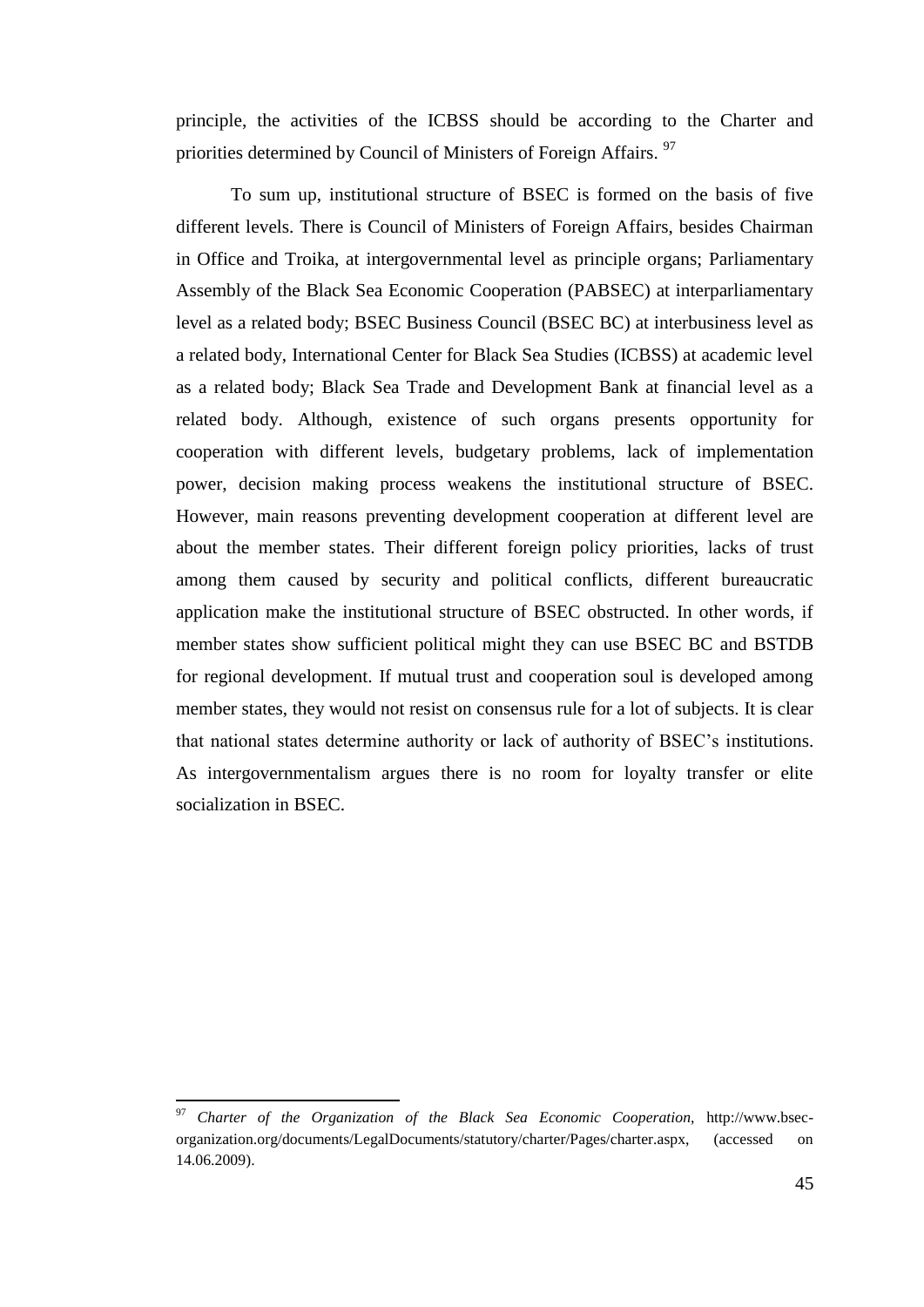## **CHAPTER 4**

### **ISSUE AREAS OF BSEC**

In several studies and articles, initial thing mentioned about the Black Sea region, is its potentials. The geographic area that BSEC covers is approximately 20 million square kilometers. The population of the region is almost 330 million. There are considerable amount natural resources including gas and oil reserves in the region. Also, geographical proximity of the region provides transportation conveniences are all opportunities for a successful cooperation, which would bring prosperity to the region.

In the Istanbul Summit Declaration, it was stated that participating states affirms their determination to make use of all possibilities and opportunities for expanding and multiplying cooperation in the field of economics including trade and industrial cooperation, of science and technology and of the environment. Also, it is mentioned that participating states will take concrete steps for projects of common interest in the areas of transport and communication; informatics; exchange of economic and commercial information; standardization and certification of products; energy; mining of raw materials; tourism; agriculture; science and technology; pharmaceutics.<sup>98</sup>

It seems that the region supplies opportunities for cooperation. Also initial commitments of the member state is another factor providing expectations for realization of cooperation. In this framework, this chapter analyzes basic issue areas of BSEC, which are trade and investment, transportation and communication, energy, environment and security and stability. The aim is to analyze performance of BSEC in providing expected cooperation in those areas and to underline factors challenging possible cooperation among member states.

<sup>98</sup> *Summit Declaration on Black Sea Economic Cooperation,* (Istanbul, 25 June 1992), http://www.bsec-organization.org/documents/declaration/summit/Pages/summit.aspx, (accessed on 14.06.2009).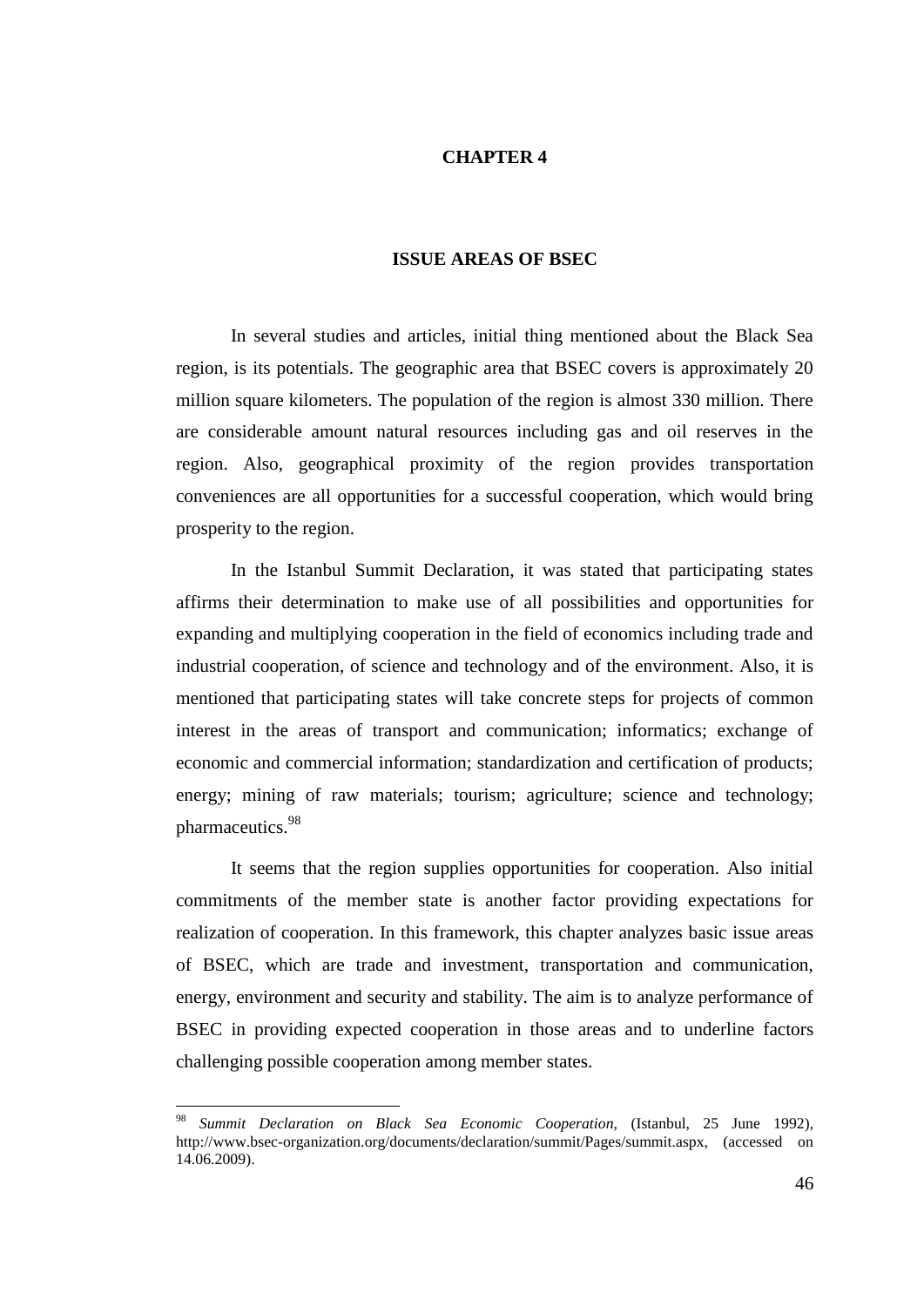# **4.1. Trade &Investment**

Among several areas of cooperation, trade is the basic one in which cooperation seems simple to practice. When some basic economic indicators of BSEC member states are observed, one might naturally think that increase in trade relations could be ensured easily and that would be sake of member states whose economies are mostly in transition period.

|             | Population  | GDP(Billion Dollar)    | GDP PPP(Dollar) | <b>GDP</b> Growth Rate |
|-------------|-------------|------------------------|-----------------|------------------------|
| Albania     | 3.619.778   | 23,07                  | 6.400           | 6%                     |
| Armenia     | 2.968.586   | 19,6                   | 6.600           | 9,4%                   |
| Azerbaijan  | 8.177.717   | 77,97                  | 9.500           | 15,6%                  |
| Bulgaria    | 7.262.675   | 95,88                  | 13.200          | 6%                     |
| Georgia     | 4.630.841   | 22,93                  | 5.000           | 6,7%                   |
| Greece      | 10.722.816  | 351,3                  | 32.800          | 2,8%                   |
| Moldova     | 4.324.450   | 10,76                  | 2.500           | 7,3%                   |
| Romania     | 22.246.862  | 278,4                  | 12.500          | 8%                     |
| Russia      | 140.702.096 | 2,225(Trillion Dollar) | 15.800          | 6%                     |
| Serbia      | 10.159.046  | 83,14                  | 8.200           | 5,6%                   |
| Turkey      | 71.892.808  | 930,9                  | 12.900          | 4,5%                   |
| Ukraine     | 45.994.288  | 359,9                  | 6.900           | 2,1%                   |
| <b>BSEC</b> | 332.701.963 |                        |                 |                        |

### Table 1: Pop &GDP values of member states

(Source:CIA World Fact Book)

As it can be seen from the table the total population of BSEC region is 332 million in 2009 according to *World Fact Book* data. The population of the region is much more than those of EU and US. The population rate of the states is important with respect to reflecting how many human resources the region has. When the table is observed, it is clear that the poorest country in BSEC region is Albania, while the richest one is Russia. However, the GDP PPP"s of BSEC member states are still very small compared to developed economies. (i.e; France's GDP PPP is 32,700\$, or that of Italy 31,000\$ as of 2008)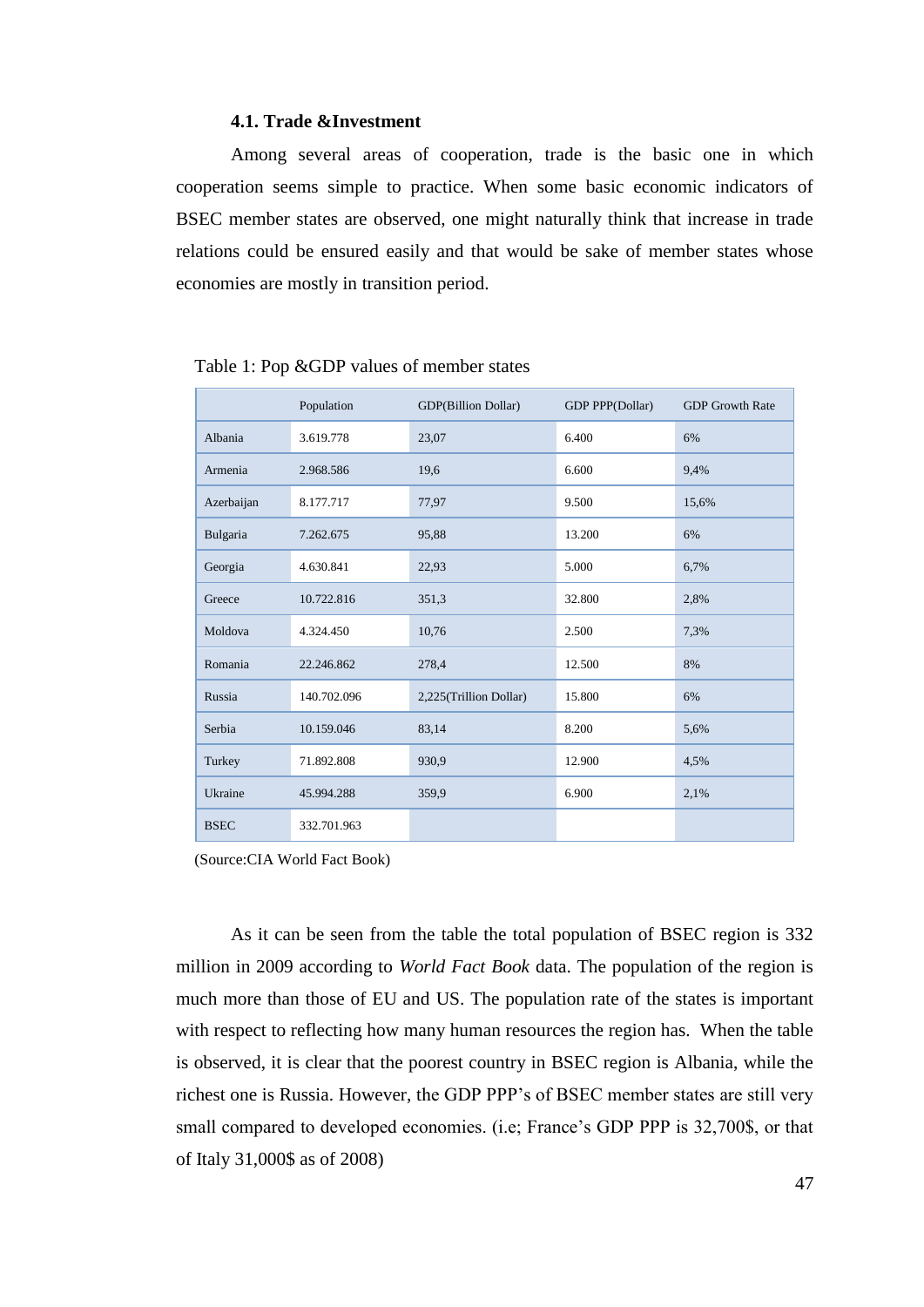Despite of these numbers, all economies in BSEC members generate an importance in the scale of the region.

It is obvious for the Russian economy that the main asset of it is natural gas and oil reserves. Russia has approximately 10% of world"s oil and 30% of natural gas. In the ranking of its export commodities, oil and natural gas take the fist two arrays. Russia exports 60% of its oil production and 26% of its natural gas production. The main export commodities of Russia are petroleum, petroleum products while vehicles, machinery and equipment, plastics, medicines are the import commodities of Russia. When sectoral distribution of Russian economy is observed, according to 2007 data, service sector has the share with the arte of 54.8% while industry sector does 41.1% and agriculture 4.1%.

On the other hand, Turkish economy is among the a few BSEC economies that had accomplished its transition to market economy. The basic export commodity of Turkey is textile (both work in progress and finished) and foodstuff while machinery, chemicals and fuel represent Turkey"s main import commodities. It must be mentioned that Turkey meets her more than half of oil needs by import. This makes Turkey an inevitable trading partner for energy exporting countries. 62.9% of the GDP is made up of the service sector while agriculture has the share of 8.5% and industry does 28.6%.

Economy of Greece who is a member of the EU since 1985 is evaluated as the richest one among BSEC members. However, with respect to EU"s criteria, Greece is one of those who cannot provide basic development indicator.<sup>99</sup> Agriculture sector covers 3.5%, industry sector does 23.4% while service sector covers 73.1% of the Greek economy. Main imported commodity of Greece is oil similar to Turkey, besides machinery, transport equipments and chemicals. Main export commodities are textiles, manufactured goods and foods again similar to Turkey.

Another prominent economy of BSEC is Ukraine. The country is just like Turkey in its position as a bridge among Central Europe, Central Asia, Russian Federation and the Middle East. According to 2008 data, agriculture sector has share

<sup>&</sup>lt;sup>99</sup> Greece violated the EU's Growth and Stability Pact budget deficit criteria of no more than 3% of GDP from 2001 to 2006.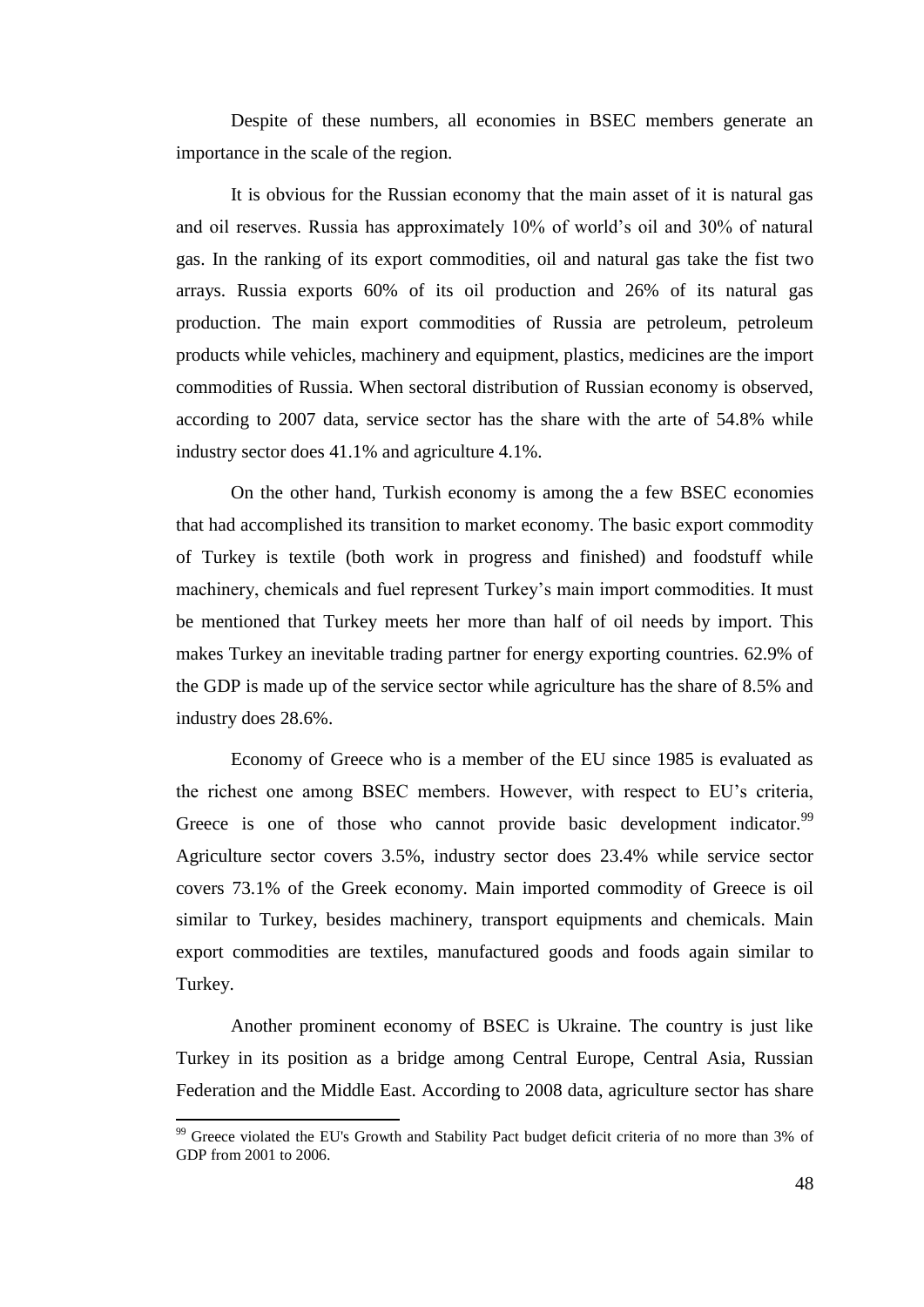with the rate of 9.3%, industry sector has 31.7% and service sector 58.9%. Main asset of Ukrainian economy having vast natural resources such as steel and coal. Also, it has fertile land allowing production of meat, sugar, grain and vegetables. Main export commodities are ferrous and nonferrous metals, fuel and petroleum products, chemicals, machinery and transport equipment, food products while energy, machinery and equipment represent Ukraine's import goods. Ukrainian economy that is evaluated as one of those, which are in transition period, suffers a lot from inappropriate bureaucracy and corruption.

Romanian economy, which had troublesome terms during 1990s, showed signs of improvement during 2000s especially after being an EU member. Agriculture sector forms 29.7% of the Romanian economy while industry sector covers 23.2% and service sector does 47.1%. The import and export commodities of Romania are similar to each other. Machinery, equipment and textile take place in two groups, but Romania like many other BSEC states meet its energy need mostly by import.

Bulgarian economy has been showing growth thanks to foreign investment since the middle of 1990s. While export commodities of Bulgarian economy are clothing and footwear at the first glance, machinery and energy are the main import commodities of it. Like in all other BSEC states, service sector has the largest share in the economy with the rate of 6.7%.

The main asset of Azerbaijan economy is oil and natural gas reserves, which are also main export commodities. Unlike many other BSEC states industry sector cover the largest place of Azerbaijan"s economy with the rate of 66.2%. In addition, agriculture has large place in economies of Georgia and that of Moldova that is known as one of the poorest state of EU.

Serbian and especially Albanian economies show weak profiles. They have corruption and organized crime problems damaging their economy. While Serbia managed to establish market economy, Albania has important problems in the process because of communist terms.<sup>100</sup>

 $100$  These basic economic informatin about the member states are taken from cia world fack book website.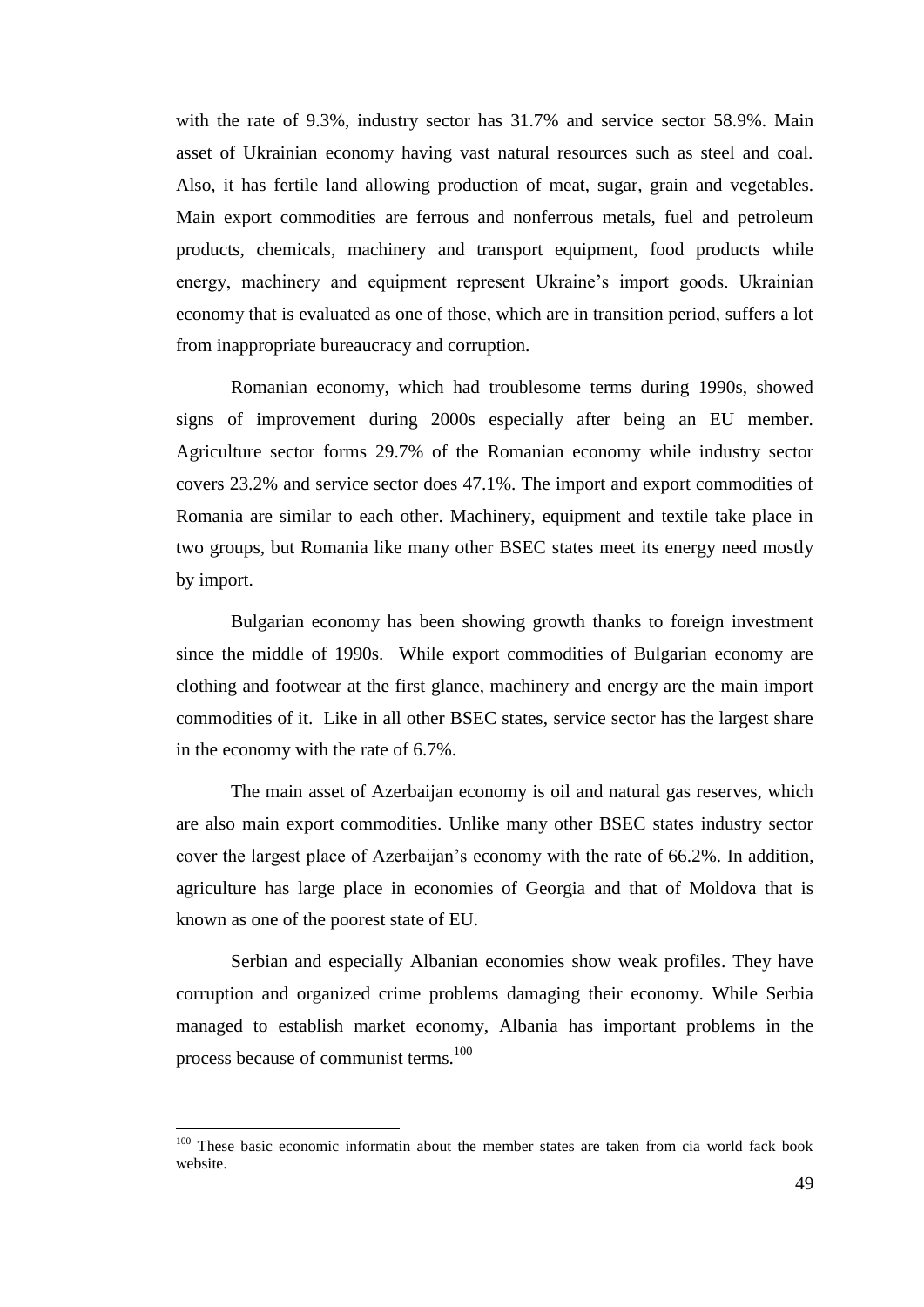When afore mentioned characteristic of economies of BSEC states are reviewed, some generalization can be made. Firstly, while some poorest economies still depend on agriculture, economies of BSEC states mostly depend on service sector. Secondly, while Russia and Azerbaijan have important natural gas and oil reserves the other states of BSEC meet their energy need by import, which should make them trade partners to each other. Thirdly, with the exception of Turkey and Greece, all BSEC states had to adopt their economies to market economy since they had different regulations during the Cold War. Especially, at the time of formation of BSEC, only Greece and Turkey has market economies, whereas the other nine had centrally planned economies with practically almost no private sector inclusion in economic activities. Fourthly, as a result of necessary transition period most of the states have had troublesome terms. Fifthly, while geography suggests transportation convenience, it also becomes magnet for organized crime that damages economies of many BSEC states.

Nature of trade fostered under the umbrella of BSEC is analyzed in detail by some scholars like Serdar Sayan, Osman Zaim and Mehmet Dikkaya. They compare BSEC trade with a common conventional trade theory. According to conventional trade theory, the fundamental motivation behind regional arrangements is to increase welfare of participating states by decreasing or eliminating barriers to trade within a region. The members of regional arrangements would take advantage of welfare gains by means of trade creation and trade diversification effects. Trade creation occurs and increases when domestic production in a certain sector of a member country is replaced by imports from another member country. The comparative advantage here rises from the consideration that production cost is high in the former country whereas it is lower in the latter one. On the other hand, trade diversification occurs when barriers on imports are eliminated providing lower cost for trade. The conventional trade theory based on trade creation and trade diversification effects is the standard framework for analyzing the potential welfare effects of the regional arrangement formed to facilitate trade between market economies. <sup>101</sup>

<sup>&</sup>lt;sup>101</sup> Serdar Sayan, "The Contribution of the Black Sea Economic Co-operation Organization to Regional Development", *South-East Europe Review,* (No.2, 2002):p.26,27.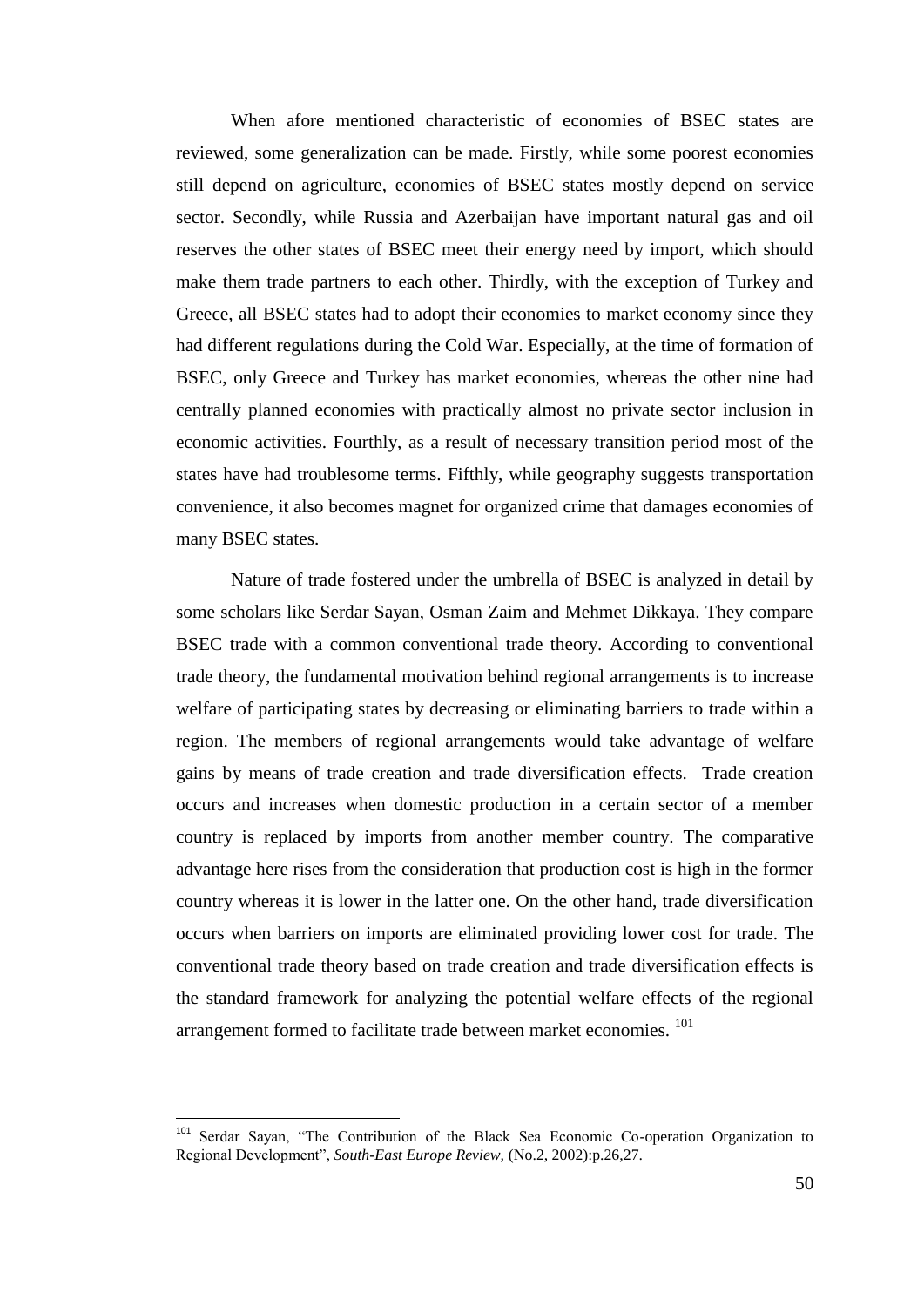However, according to Sayan, BSEC has not required strong commitment for harmonization of commercial policy or reduction in tariff or non-tariff measures. Basically in other words, BSEC member states has commitment neither for preferring import any good whose production cost is higher than it is in other member states nor reducing tariff for trade with member states. Rather than these, BSEC which is evaluated as a loose form of regional cooperation includes commitments like increasing trade and economic cooperation among members and encouraging transition to market economy.

Naturally, increasing trade would be possible with reduction in barriers to trade among states, but for BSEC case, barriers are not like those that could be abolished instantaneously by decisions. Barriers for trade for BSEC states are structural barriers, whose elimination is much more difficult than elimination of conventional ones. What is meant by structural barriers is lack of or inefficiency of trade channel and ideological differences. During the Cold War, trade in BSEC region was mostly realized on the basis of blocs. Trade relations were conducted inside blocks. The other type of trade happened only at insignificant volumes.<sup>102</sup>

BSEC was established after the end of Cold War, in other words after ideological component of the structural barriers was eliminated. In the new atmosphere, newly independent states and former East Bloc states show tendency and they yearn for appearing in the international arena independently from the Soviet Union. However, absence of private sector, private capital accumulation, poor infrastructure for transportation and lack of dependable communication tools have represented problems in front of close economic relations after the end of the Cold War.  $^{103}$ 

However, these should not be evaluated as reasons of being unsuccessful with BSEC. BSEC should be evaluated from different perspective. When member states signed the Declaration in 1992, they all knew these problems. They did not sign despite of these facts, but rather they signed in order to overcome these problems via BSEC. BSEC has taken several steps in order to deal with these structural problems.

 $\overline{a}$ 

<sup>&</sup>lt;sup>102</sup> Sayan, "The Contribution of the Black Sea Economic Co-operation":p.28

<sup>&</sup>lt;sup>103</sup> Sayan, "The Contribution of the Black Sea Economic Co-operation":p.30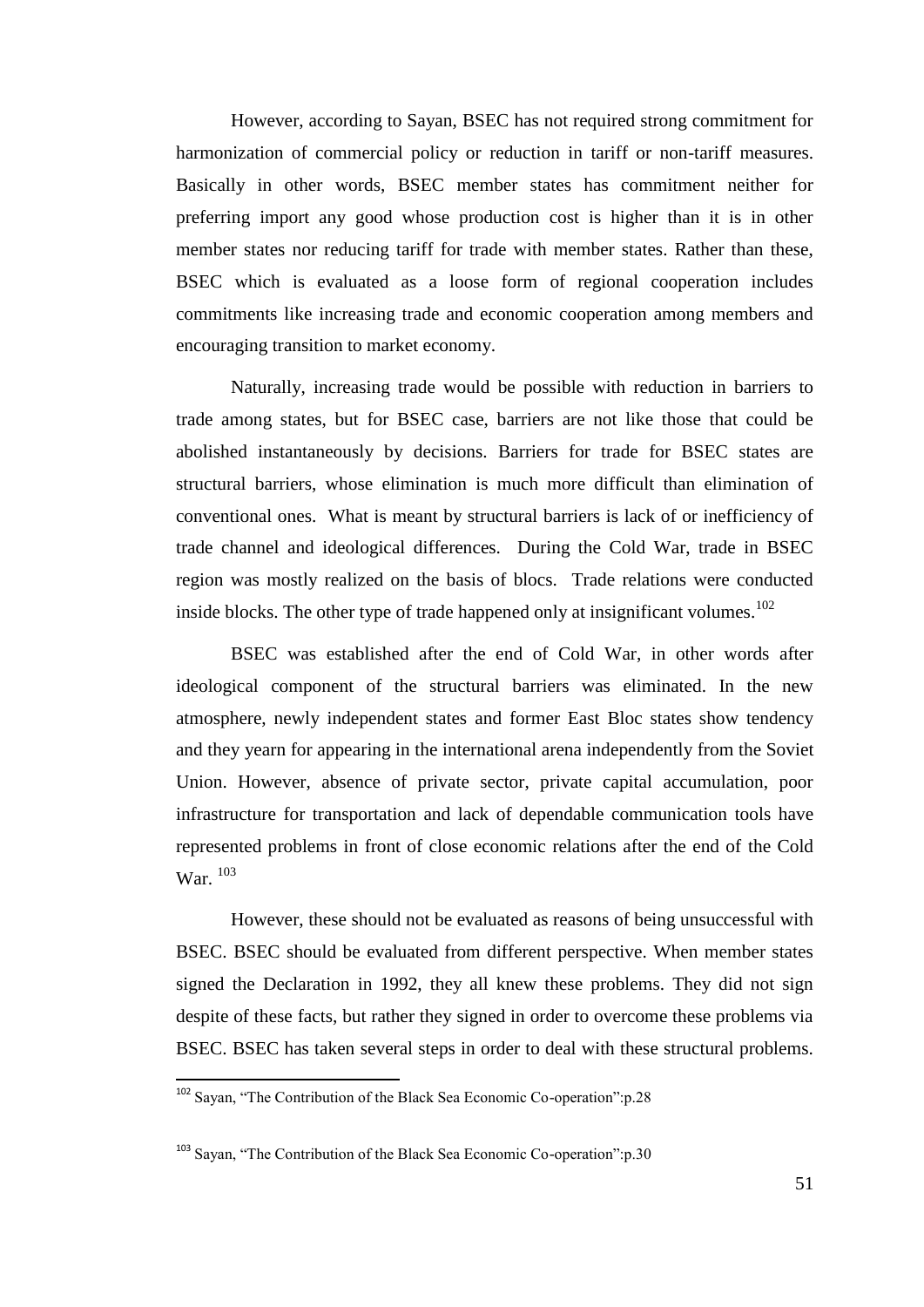Efforts realized throughout BSEC can be explicitly seen from its organizational structure whose details are examined in the third chapter. Establishment of the Business Council, by which regular interaction among business communities of member states is targeted, is the basic indicator of it. In addition, working groups, which are subsidiary organs functioning under the authority of Council of Ministers of Foreign Affairs, also serves for this aim by concentrating on specific area of cooperation. Also, functions of the Black Sea Trade and Development Bank can be evaluated in this manner. As it is known, the Bank provides financial convenience for sake of private sectors in member states and increase cooperation among them. However, on the other hand BSEC expects that member states should harmonize their trade regulations and adopt legislation according to aims of BSEC.

Being aware of these problems, BSEC member states have negotiated issues related to trade and problems in several platforms. In the initial years after establishment of BSEC, it must be said that they were more optimistic than they are in 2000s. In order to have proper conditions for trade relations in BSEC geography, head of state and government uttered their intention to create a free trade area in the Black Sea in Moscow Summit in 1996. It is said in the Summit Declaration, "Member states should accelerate introducing the regime of mutual trade preferences between BSEC States and examine in 1997 the possibilities for creation in BSEC region of a free-trade area."<sup>104</sup> In the light of the Summit Meeting working group on trade and economic development took the issue on its agenda and they formed plan of action in order to create necessary conditions for free trade area.

In the short term, they planned to create the legal and economic framework for the establishment of BSEC Free Trade Area, to establish close cooperation among institutions of statistic of the member countries, to improve border crossing and facilitate movement of commercial goods and services over the borders, to develop the necessary mechanism for the creation of trans frontier trade and coastal free zones. For the medium terms aims were to initiate and conclude membership process of BSEC states to the Word Trade Organization (WTO), to promote effective mechanism to facilitate transfer of technology to gradually harmonize the customs

<sup>104</sup> <sup>104</sup> *Moscow Summit Declaration*, (Moscow, 25 October 1996), http://www.bsecorganization.org/documents/declaration/summit/Pages/summit.aspx, (accessed on 16.08.2009).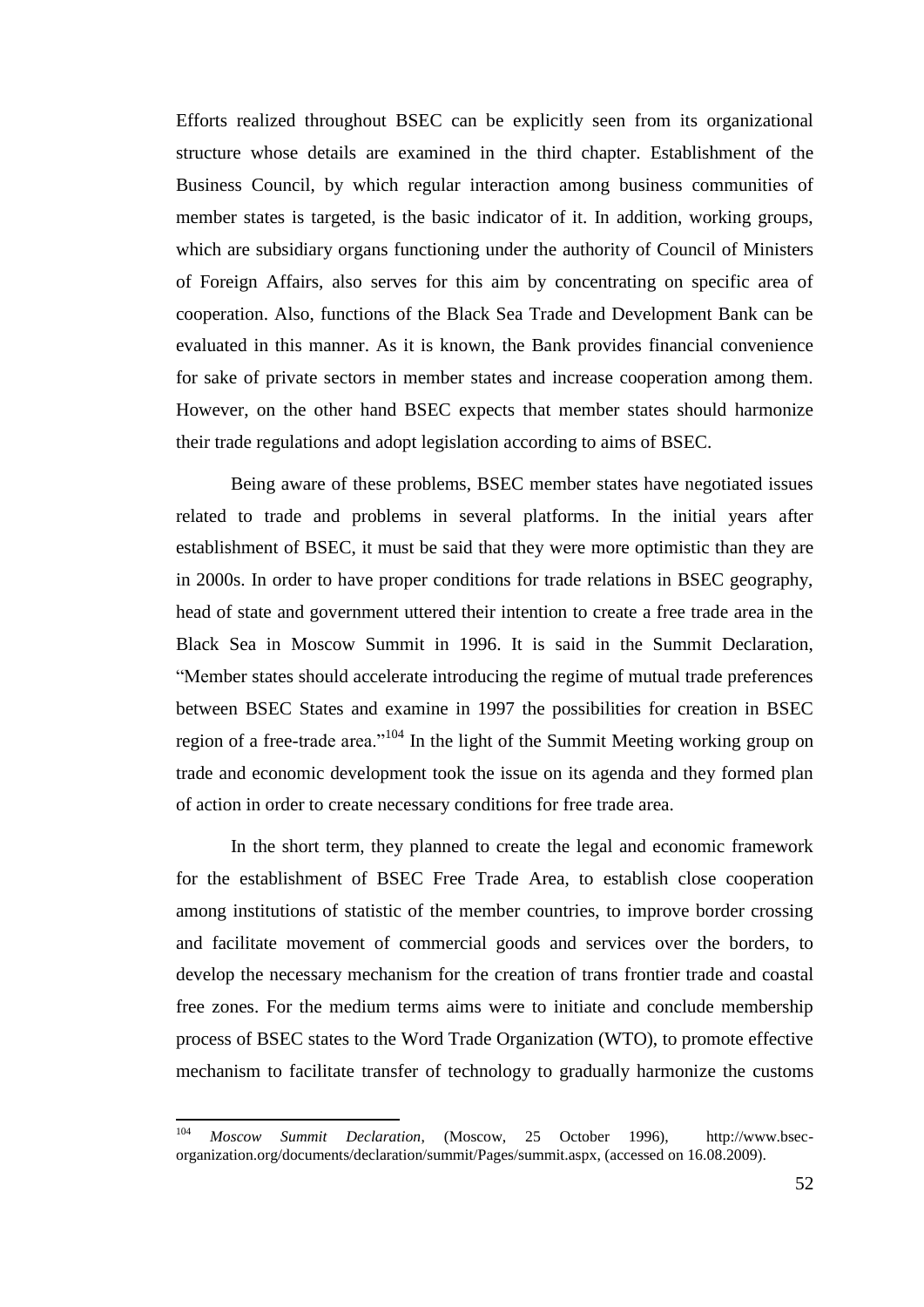and foreign trade legislation of Participating states, to promote and conclude bilateral agreements between BSEC member states on encouragement and protection of foreign investment and avoidance of double taxation. Lastly, for the long terms they aimed to reduce and progressively eliminate the existing tariff and non tariff barriers, to bring national legislation in conformity with the Uruguay Round of GATT in trade and measures related to services, to reform and modernize economic and social structures giving priority to the adoption and the implementation of technical support programmes for the SMEs in order to fully enjoy the facilities emerging from the free trade are. <sup>105</sup>

However, when the history of BSEC is observed from today, no free trade area could be established so far. In the working group report of the meeting in December 2000, it is said that establishment of BSEC Free trade area should remain as a long term objective and trade liberalization should be their focus which serves gradually establishment of free trade area.  $^{106}$ 

Two evaluations can be made about establishment of the free trade area. First, member states have been reluctant to commit themselves such an agreement. Second, their economic structures and capacities have not enable establishment of free trade area. It seems that both factors are effective in this situation. As it will be discussed, member states do not embrace BSEC totally. Especially those who are member of the EU, spend their energy about European project while some of the others have struggled for EU membership. In short, priority of member states have always been belonged to some thing else. Beside this political reason, there is another one about the EU. Commitments of EU member states to the EU has been something that should be always observed while engaging agreement with third parties. In principle, the EU accepts a general trade liberalization which is compatible with the multilateral trade regime and which takes into account existing trade commitments to

<sup>105</sup> *Report of the Meeting of the Working Group on Trade and Economic Development, plan of Action for the Establishment of BSEC Free Trade Area,* (Yeravan 1998), http://www.bsecorganization.org/aoc/TradeEconomic/Pages/Reports.aspx, (accessed on 14.06.2009).

<sup>106</sup> *Report of the Meeting of the Working Group on Trade and Economic Development,(*Thessaloniki, 2000), http://www.bsec-organization.org/aoc/TradeEconomic/Pages/Reports.aspx, (accessed on 14.06.2009).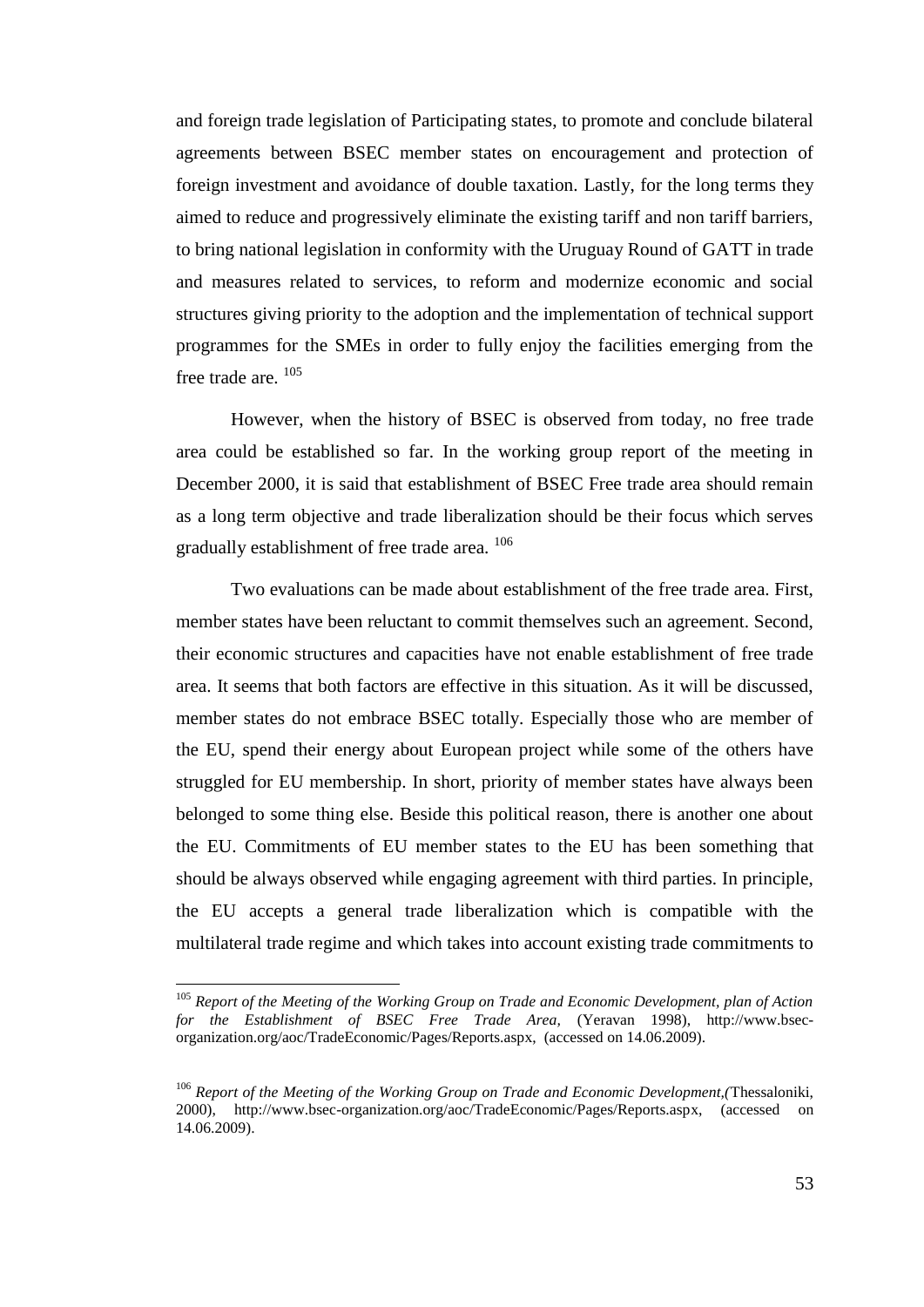the EU.<sup>107</sup> In 1998 when free trade area was discussed intensively, only Greece was a member of the EU, while Turkey had the Custom Union agreement with the EU. Greece who was the only EU member in 1998 uttered its reservations and mentions it would participate implementation of Action Plan for the establishment of BSEC free trade area unless it contradicts the obligations deriving from its membership to the EU. Turkey who has Custom Union trade also is included in that condition.<sup>108</sup> However, this does not mean that, EU is an obstacle in front of BSEC free trade area, but rather agreement among the EU member state should be bared in mind while engaging trade agreements. Any possible agreement should not violate commitments of states to the EU.

About the economic structures of BSEC members, Aybak advocates that creation of regional free trade area remains a difficult task. The economies of the states are transition economies. They could not eliminate ties of centrally planned economies immediately that makes trade liberalization and of course establishment of free trade area difficult. Aybak mentions that in order to have trade liberalization, WTO is the appropriate framework for BSEC member sates. This point has been also accepted by BSEC members. It is mentioned in several platforms that membership to WTO should be completed by all BSEC member states. It is mentioned in the report of working group belonging to 2001; completion of the process of accession to the WTO for those BSEC member states who had not done so far would help the process of trade liberalization in BSEC region.<sup>109</sup> As of 1998 only Bulgaria, Greece, Turkey and Romania were the members of World Trade Organization Albania became WTO member in 2003, Armenia in 2003, Moldova in 2001, Georgia in 2000, and Ukraine in 2008. Russia, Azerbaijan and Serbia are not members of WTO yet.

To sum up, the initial aim of BSEC member states about trade and economic development was to create free trade area in the region. However, because of the

<sup>107</sup> Aybak, "Black Sea Economic Cooperation":p.38-39.

<sup>&</sup>lt;sup>108</sup> Moldova became e member in 2004 while Bulgaria and Romania joined the EU in 2007.

<sup>109</sup> *Report of the Meeting of the Working Group on Trade and Economic Development*, (Istanbul 2001), http://www.bsec-organization.org/aoc/TradeEconomic/Pages/Reports.aspx, (accessed on 14.06.2009).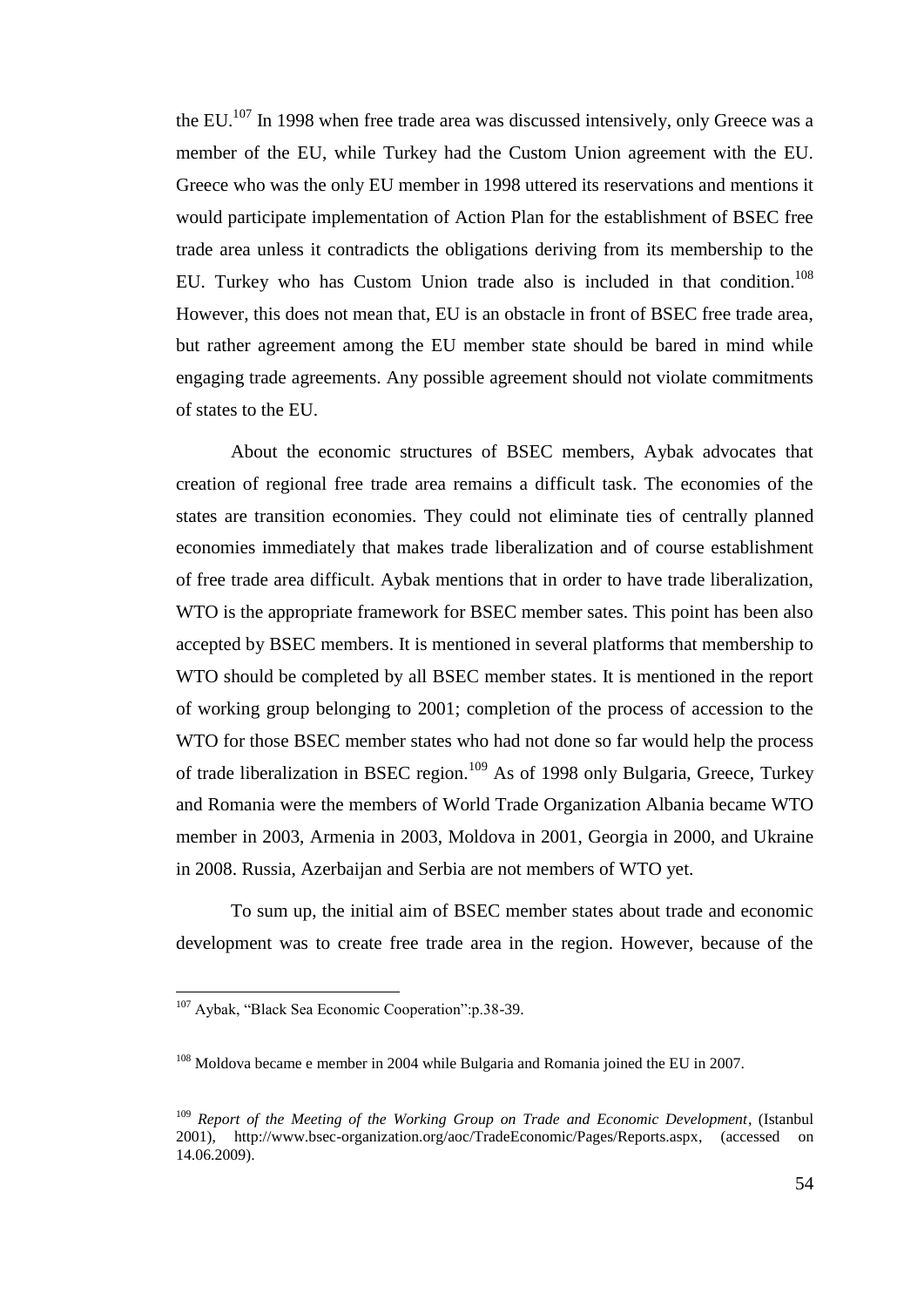premature economic structures of BSEC member states and reluctance of member states to such an obligation and different priorities of member states prevent them to commit themselves such an agreement.

The issue of trade liberalization which was preferred in place of free trade area is another topic for discussion. However, it seems that the members cannot reach a conclusion so far. Also, unfortunately, after free trade area the concept of trade liberalization disturbed the members and in the last meeting realized in February 2008, they agreed to give up focus on trade liberalization. They agreed to focus on trade facilitation in BSEC area, which is more reasonable for then.<sup>110</sup>

Another point understood from the working group report is Turkey"s aspiration and leading role. Turkey who is accomplished its economic transformation earlier than the other BSEC member states, except Greece, always try to share its experiences with the member states. To have success with its creation organization is a natural desire of Turkey. Especially since 2007 when chairmanship passes Turkey for six months very promising words have been heard about BSEC in general and also about trade and economic development issue. Turkey was the chairman between May 2007 and November 2007. Also Turkey became the coordinator state of trade and economic development working group in November 2007 until October 2009. The important development about trade issue in that term is initiative for establishment of a trade centre in Bursa, a city of Turkey. Turkish public met the initiation of Turkey positively. The idea was evaluated as very logical. Hasan Kanbolat mentions that the decision to establish trade centre in a city renowned for its industrial development is very logical. He advocates that trade centre in Bursa representing a common identity with historical and cultural dimensions, may make BSEC more effective and influential while establishment of trade centre would also serve development of the Bursa. <sup>111</sup> However, no development about this issue is observed so far.

 $\overline{a}$ 

<sup>&</sup>lt;sup>110</sup> Information tab, http://www.bsec-organization.org/aoc/TradeEconomic/Pages/Information.aspx, (accessed on 14.06.2009).

<sup>111</sup> Hasan Kanbolat, *KEI Yeniden Yapilandiriliyor,* (23 Ocak 2007), http://www.asam.org.tr/tr/yazigoster.asp?kat1=4&ID=1373, (accessed on 14.06. 2009).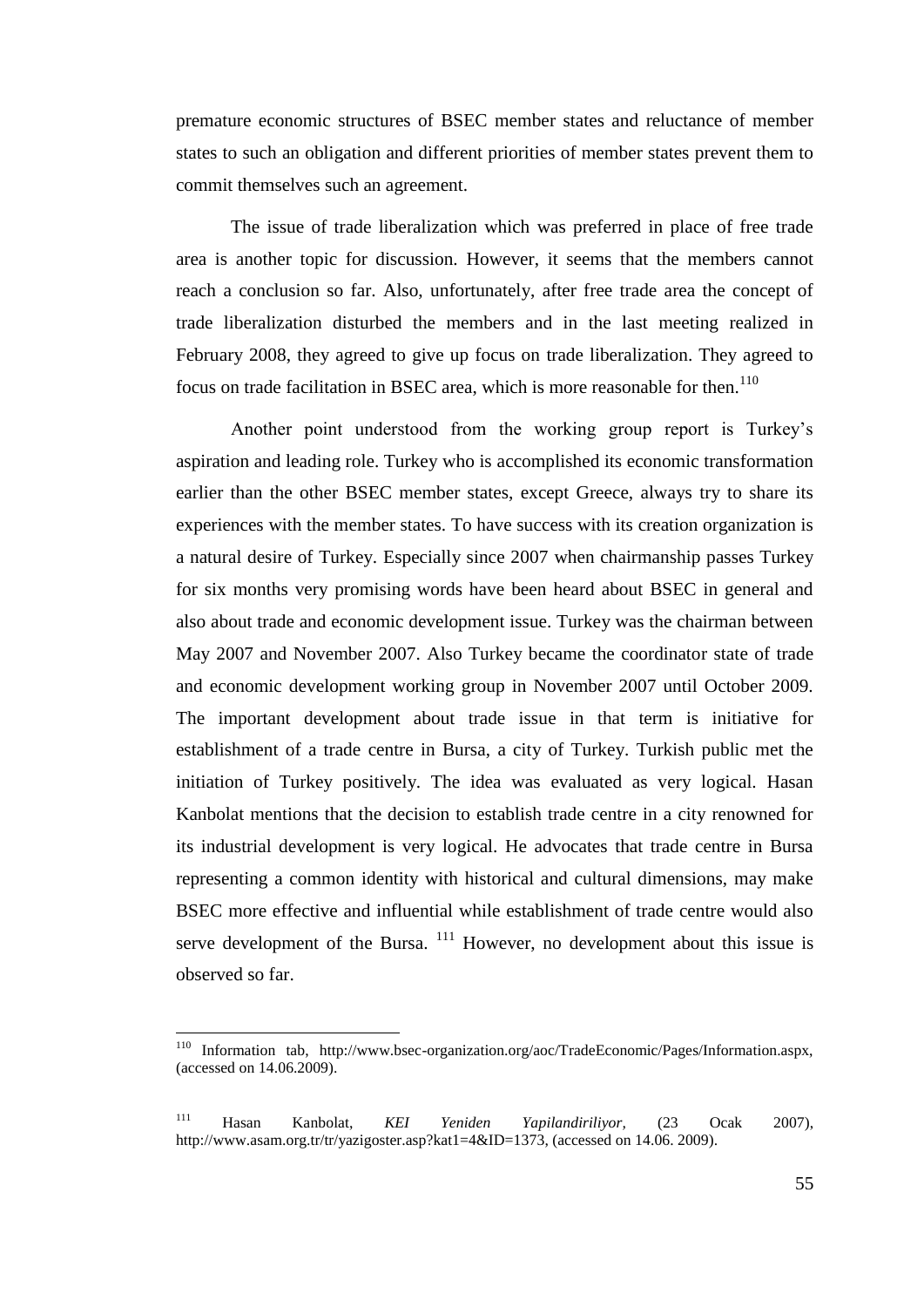After these information, in order to see the picture better some numerical data should be used. It is not possible to give all trade data of all member countries, but Turkey"s trade with BSEC members can be examined.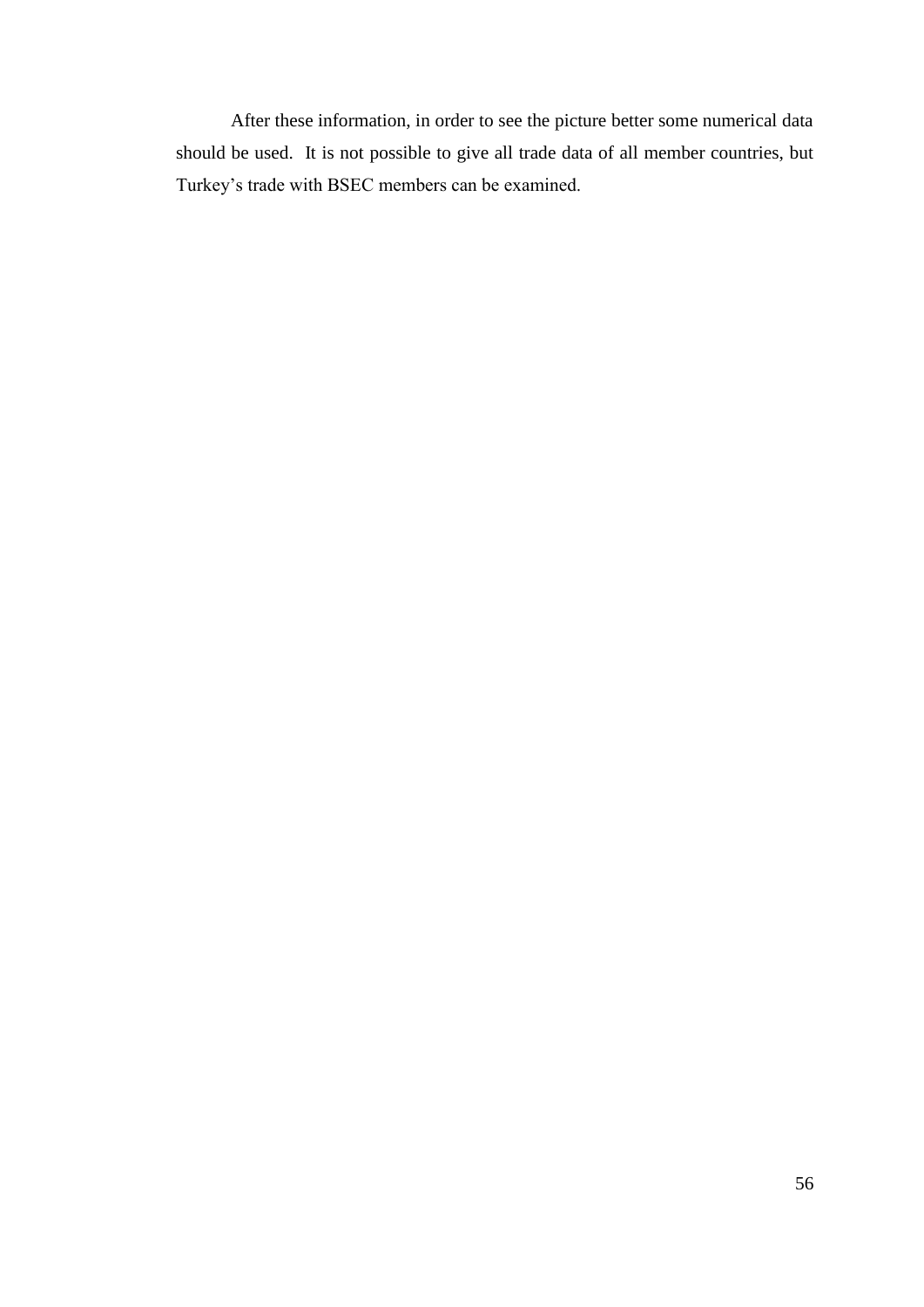| Year | <b>Export</b><br>(Million<br>dollar) | <b>General Export Of Turkey</b> | $\frac{0}{0}$ |
|------|--------------------------------------|---------------------------------|---------------|
| 1990 | 770                                  | 13000                           | 5,923076923   |
| 1991 | 957                                  | 13600                           | 7,036764706   |
| 1992 | 1007                                 | 14715                           | 6,843357119   |
| 1993 | 1045                                 | 15345                           | 6,810035842   |
| 1994 | 1636                                 | 18106                           | 9,035678781   |
| 1995 | 2417                                 | 21636                           | 11,17119615   |
| 1996 | 2926                                 | 23224                           | 12,59903548   |
| 1997 | 3825                                 | 26262                           | 14,56477039   |
| 1998 | 3290                                 | 26974                           | 12,19693038   |
| 1999 | 2232                                 | 26587                           | 8,395080302   |
| 2000 | 2467                                 | 27775                           | 8,882088209   |
| 2001 | 2932                                 | 31334                           | 9,357247718   |
| 2002 | 3599                                 | 36059                           | 9,980864694   |
| 2003 | 5044                                 | 47253                           | 10,67445453   |
| 2004 | 6779                                 | 63167                           | 10,73186949   |
| 2005 | 8620                                 | 73476                           | 11,73172192   |
| 2006 | 11584                                | 85535                           | 13,5429941    |
| 2007 | 16784                                | 107272                          | 15,64620777   |

Table 2: Export of Turkey in general and to BSEC

Î.

(Source: Undersecretariat of the Prime Ministery for Foreign Trade)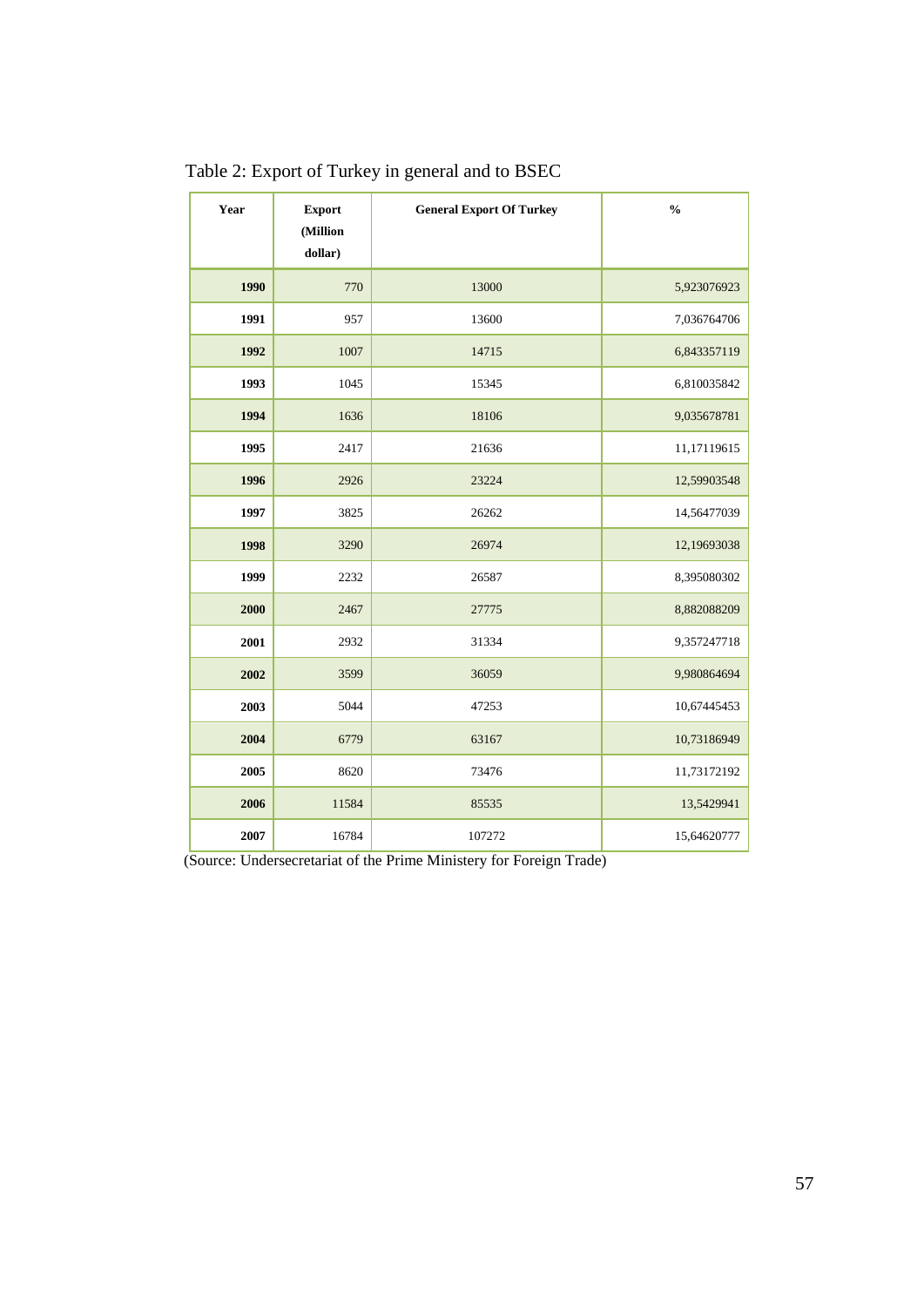Table 3: Turkey"s export to BSEC



(Source: Undersecretariat of the Prime Ministery for Foreign Trade)



Table 4: Rate between Turkey"s export to BSEC and Its General Export

(Source: Undersecretariat of the Prime Ministery for Foreign Trade)

In the table one, Turkey's export with BSEC members, its general trade and rate of them between 1990 and 2007 can be seen. It must be mentioned that to look rate of BSEC export to Turkey's general export is better way to understand real course of export, because simple export amount has increased naturally throughout the years. However, when data in the last column of the table is looked, value of increase or decrease can be better seen. In this framework, the most evident feature in export is that until 1998 there had been increase while after 1998 an important decrease showed. After 1998 the export rate could not catch the value of 1997 until 2007.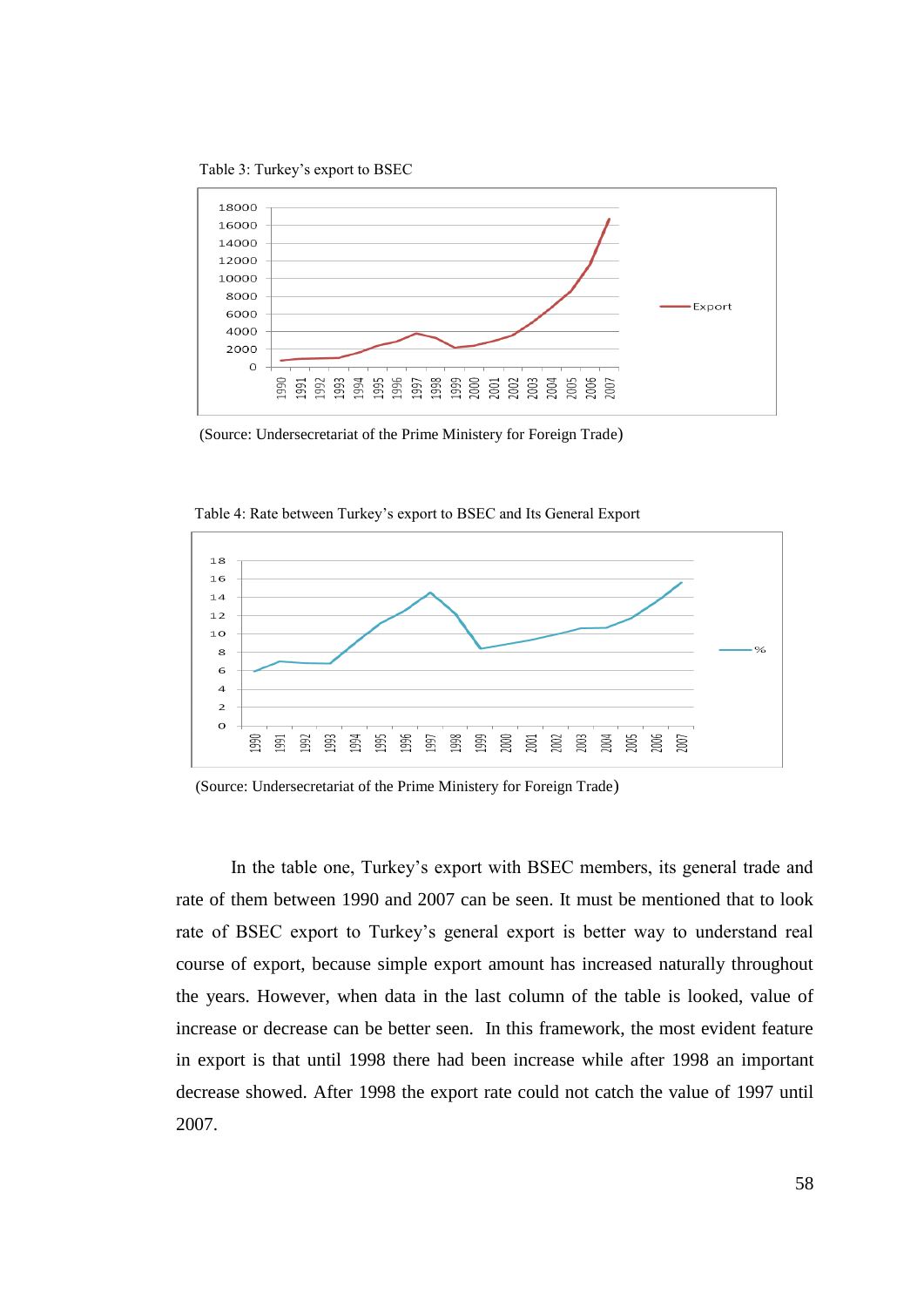| Year | <b>Import</b> | <b>General import of Turkey</b> | $\frac{0}{0}$ |
|------|---------------|---------------------------------|---------------|
| 1990 | 1612          | 22600                           | 7,13274336    |
| 1991 | 1513          | 21000                           | 7,2047619     |
| 1992 | 1744          | 22870                           | 7,62571054    |
| 1993 | 2766          | 29428                           | 9,39921164    |
| 1994 | 2167          | 23270                           | 9,31241942    |
| 1995 | 3998          | 35709                           | 11,196057     |
| 1996 | 3897          | 43627                           | 8,93254177    |
| 1997 | 4495          | 48449                           | 9,27779727    |
| 1998 | 4358          | 45921                           | 9,49021145    |
| 1999 | 4308          | 40671                           | 10,5923139    |
| 2000 | 6746          | 54503                           | 12,3773003    |
| 2001 | 5553          | 41399                           | 13,4133675    |
| 2002 | 6588          | 51554                           | 12,7788338    |
| 2003 | 9298          | 69340                           | 13,4092876    |
| 2004 | 15368         | 97540                           | 15,7555875    |
| 2005 | 20480         | 116774                          | 17,5381506    |
| 2006 | 27021         | 139576                          | 19,3593454    |
| 2007 | 34809         | 170063                          | 20,468297     |

Table 5: Import of Turkey in General and from BSEC

(Source: Undersecretariat of the Prime Ministery for Foreign Trade)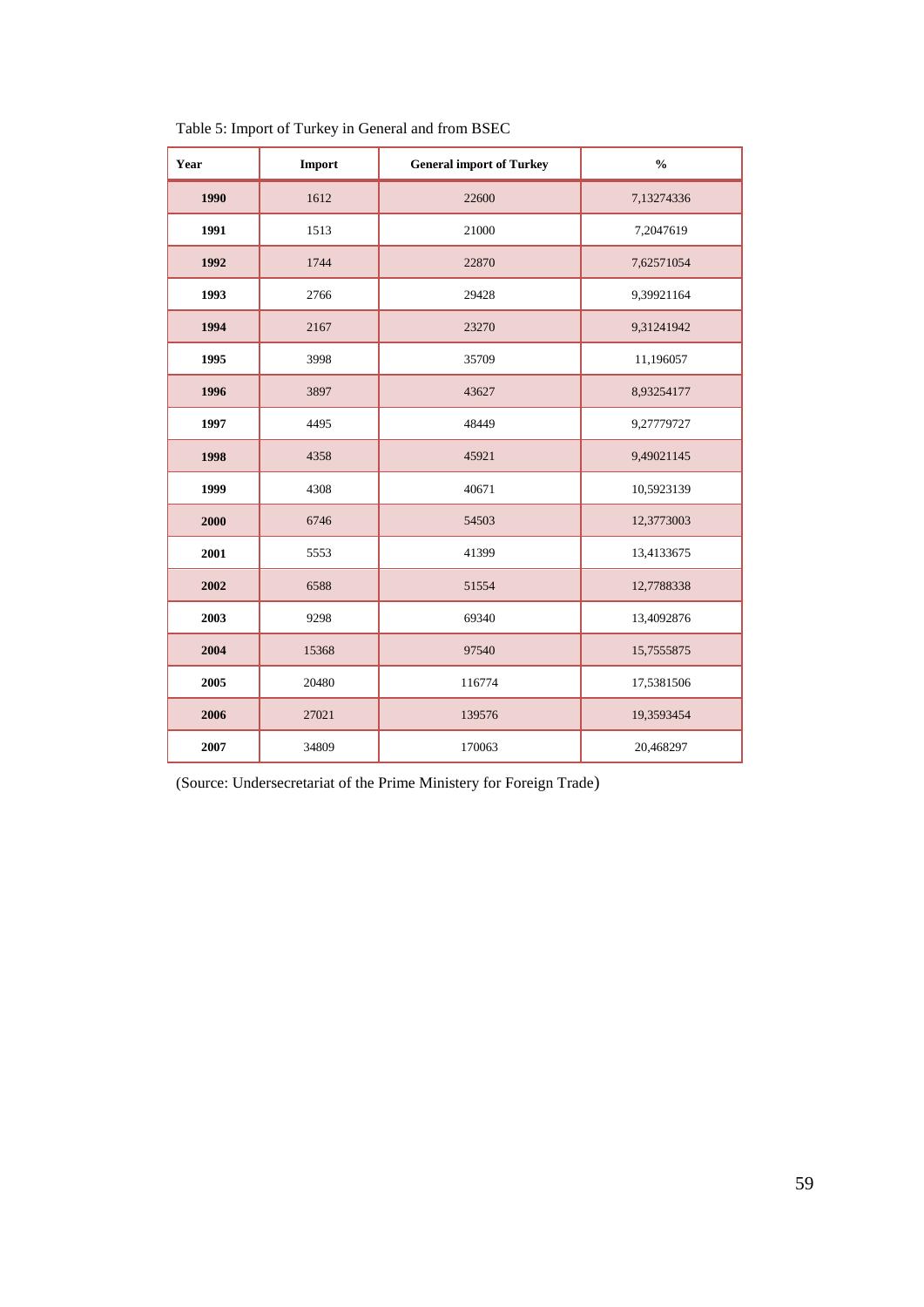Table 6: Turkey"s Import to BSEC



(Source: Undersecretariat of the Prime Ministery for Foreign Trade)





(Source: Undersecretariat of the Prime Ministery for Foreign Trade)

When the subject is import, there is a relatively stable picture. Although there are negative fluctuations in rate values, there is no sharp decrease. Turkey"s export to BSEC member states increase from 5%to 15 while import increases from 7% to 20%. So, it can be said that Turkey is a more trade partner to BSEC members than they are for Turkey.

However, to evaluate these numbers is hard since there can be a lot of factor effecting Turkey"s trade with BSEC. Although it is said that rate of export to BSEC or import from BSEC, to Turkey"s general export or import is more confidential numbers, these numbers could be effected, for example, by a simple increase in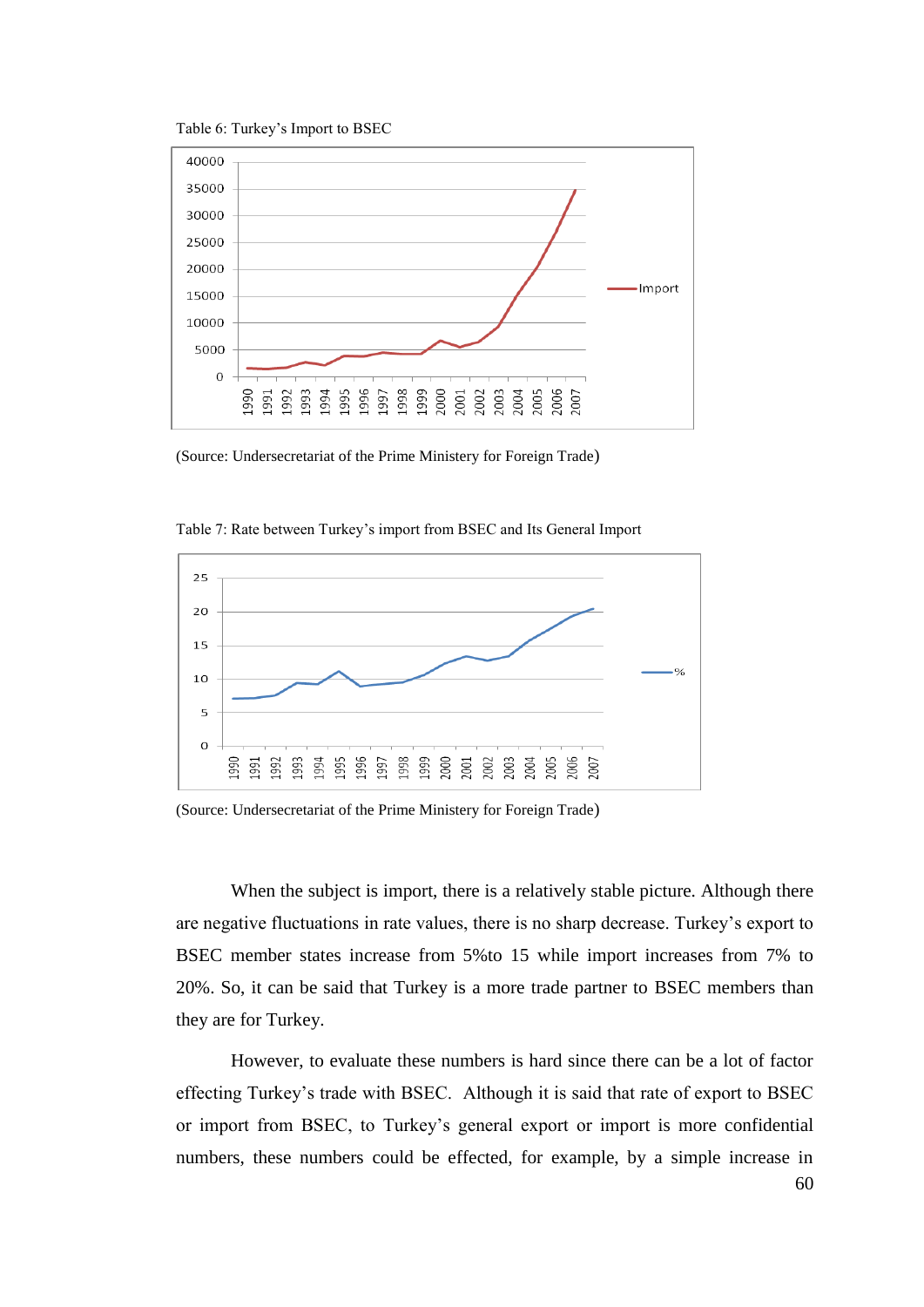Turkey"s export or import with third parties. However, the aim here is to see BSEC have not been serving trade relations of the members as it was expected before. Member states have been discussing ways of encouragement of trade relations among members either with free trade area, trade liberalization or trade facilitation. Although, no conclusion can be reached so far, stability or continues increase in trade values are expected. As far as it can be seen, there is no much promising values in trade.

It is known that by the method and perspective of this study, to reach a 100% correct understanding and evaluation of trade is hard. To see trade preferences of the member states the biggest trade partner of the member states can be given. The biggest trade partner (including export and import) of Albania, Bulgaria and Romania is Italy. That of Greece and Russia is Germany. Ukraine does trade mostly with Russia while Georgia's main export goes to Turkey and imports come from Russia. When Turkey"s trade partners are observed, there is a similar situation for Turkey. Turkey"s main export partner is Germany while its import partner is Russia. In addition, Turkey has agreement for preventing double taxation with Bulgaria (1994), Azerbaijan (1994), Moldova (1998), Russia (1997), Ukraine(1996), Greece (2003). Also, Turkey has free trade agreement with Romania (1997) and Georgia  $(2008)$ ,  $^{112}$ 

### **4.2. Transport and Communication**

BSEC has commitment to lay the basis for a regional infrastructure in order to establish interdependence and to accelerate regional economic, energy and social flows. During the Cold War BSEC many of member states did not engage with each other directly. Ideology dominating the relations and poor regional infrastructure had prevented BSEC members from horizontal social and economic engagement. <sup>113</sup>

In order to have proper infrastructure for social and especially economic cooperation, BSEC have dealt with communication and transportation projects. Also, it has working group on these subjects. Transportation and communication can be considered in which BSEC has been successful since there are some projects already

<sup>&</sup>lt;sup>112</sup> Data are taken from www.dtm.gov.tr.

<sup>113</sup> Aybak, "Politics of the Black Sea", p.42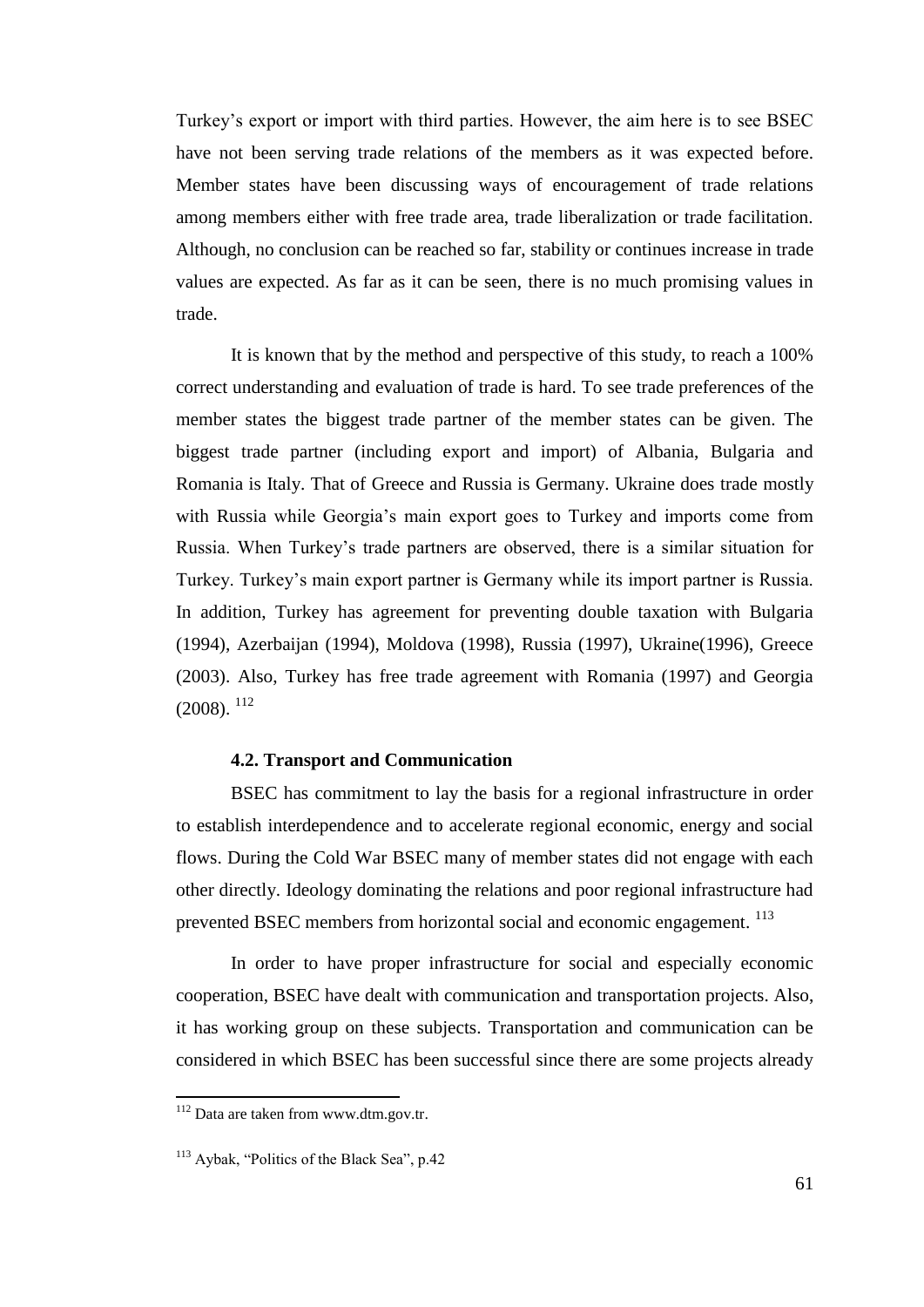became operational. In other words, this area is one of the unique ones in which BSEC could reach concrete results.

The first projects in this area are ITUR and KAFOS fibre optic cable system projects that were completed in 1996. The ITUR links Italy, Turkey, Ukraine and Russia by a submarine fibre optical cable system of 3200 km, with its lading points in Palermo, Istanbul, Odessa and Novorossijsk. The KAFOS providing a telecommunication link from Moldova to Istanbul trough Bulgaria and Romania. The third project Trans Balkan Line linking Italy, Macedonia, Albania and Turkey. The main feature of this project is that each member state finances its own section. <sup>114</sup> Also there are some other projects, which were also completed like TAE, BSFOCS, TET, DOKAP.

Transportation sector is another area of cooperation. The strategic aim in transportation cooperation is to create a trans-European transport network to the east extending as far as Central Asia. The Working Group on transportation adopted three important Pan-European transportation network projects. These are; the Baltic Sea in the North to the Black Sea via Central Russia and the Azov Sea (Pan Europe 9<sup>th</sup> Corridor), an East-West link between the Adriatic Sea and Central Asia (pan Europe  $8<sup>th</sup>$  Corridor), a transportation corridor linking Danube, Don and Volga regions (Pan Europe  $7<sup>th</sup>$  Corridor).<sup>115</sup>

## **4.3. Energy**

There are a lot of energy sources in BSEC region. Transportation of sources is an important issue not only for the region but also for the Europe. However, dealing with energy issues in the framework of BSEC unfortunately remain at the technical level. Energy cooperation or agreements are realized with different impetus that has not been about cooperation atmosphere that is aimed via BSEC.

Russia is the most important energy actor in BSEC region, having 27 per cent of exploitable world gas reserves and 6.2 per cent of world oil reserves. After Saudi

l

<sup>&</sup>lt;sup>114</sup> Aybak, "Politics of the Black Sea", p.43

<sup>115</sup> Ferhan Erkmenoğlu, *Karadeniz Ekonomik İşbirliği-Örgütün Dünü, Bugünü ve Geleceği*, (2000), http://www.diplomatikgozlem.com/briefing.asp?id=106, (accessed on 16.08.2009).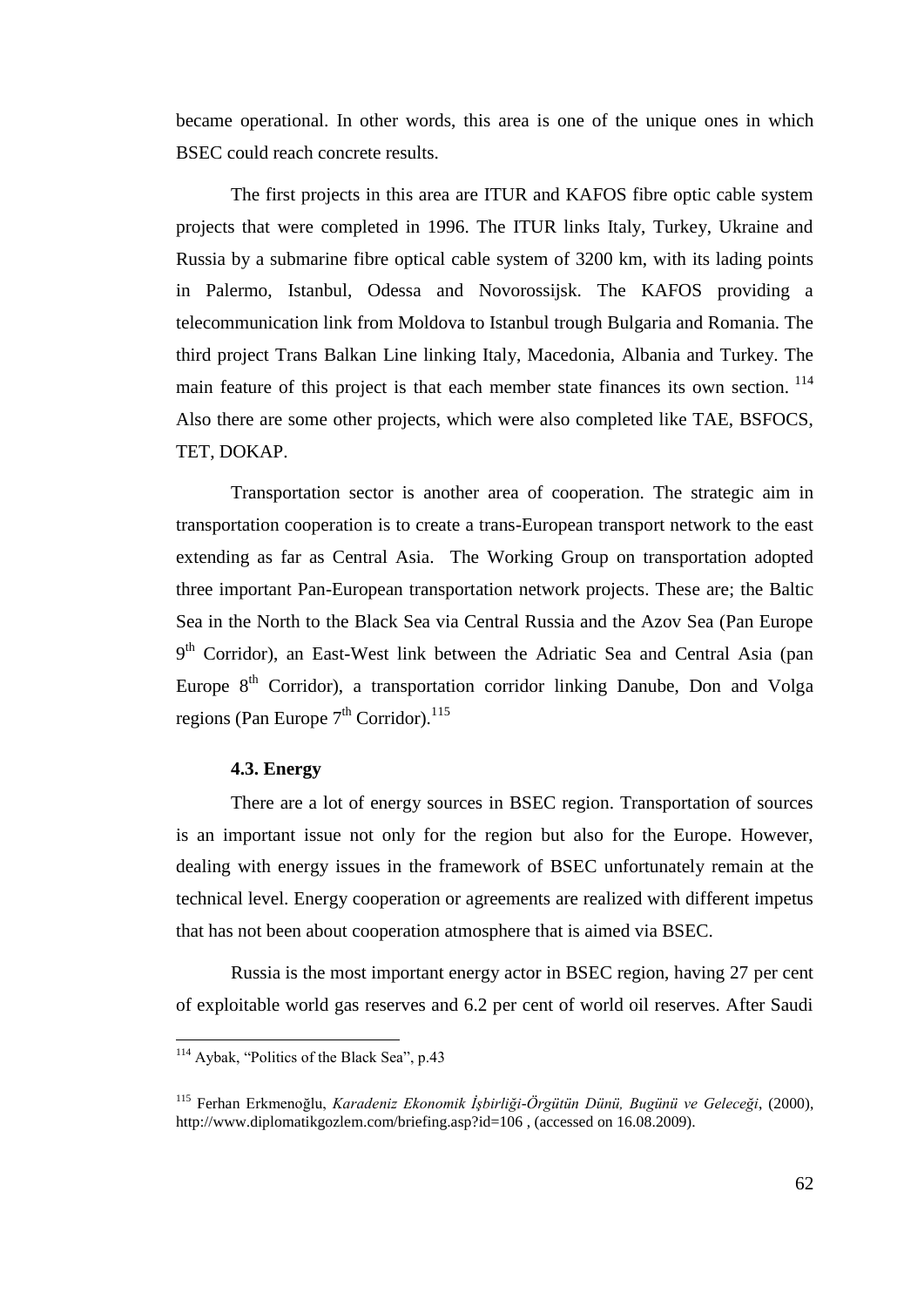Arabia, it is the second biggest oil producing country. Such potential inevitably makes Russia a primary actor in the energy game not only in the region, but also on a global scale. The policies and strategies followed by Russia significantly affect the Black Sea countries economically and politically. Most of the countries in the region are highly dependent on Russian oil and, on its gas exports. At the same time, Europe is dependent on Russian gas. This situation makes relations critical. Azerbaijan is a littoral state of the Caspian Sea. It plays a vital role as an energy supplier and serves as a potential source of diversification for the Black Sea region and mainly for the EU. Romania, Bulgaria Albania and Moldova are all net oil importers, depending primarily on Russia for most of their supply. These countries located on the western coast of the Black Sea are trying to promote pipeline projects to transport Caspian and Russian oil to European countries. Greece has modest oil and almost no gas reserves and is a net energy importer. Greece relies on Russia for 80 per cent of its gas imports. Turkey is also a net oil and gas importer. Some 92 per cent of its oil demand and almost all of its gas demand is met through imports. Main import partner of Turkey is Russia with the rate of 65 per cent.<sup>116</sup>

While the end of the Cold war opened a new era for Turkey and Black Sea states for cooperation being released from the previous ties, it also provided a proper floor for competition for some states in some issues. Energy is one of those issues. As it is mentioned above, Russia holds a big piece of energy resources of the world"s energy resources cake. Not only having resources is an important opportunity for Russia, but also transferring of these resources to the rest of the world strengthening Russia"s position in energy issues. The basic actor that Russia has been trying to bypass is Turkey. In such a situation there is no need to abstain for saying there is no real cooperation with respect to energy subject between BSEC members. In many articles it is said that energy issue is one of the contested and political issue.

Turkey wanted to be effective in its region after the end of the cold war and to initiative establishment of BSEC is the main proof of this target. Similar to this situation, Turkey want to be active in transportation oil and gas reserved of the region including Caspian Sea. Most of the current pipelines use Black Sea and

<sup>116</sup> Nejdet Pamir, "The Black Sea: A Gateway to Energy Security and Diversification", *Southeast European and Black Sea Studies*, (Vol.7, No.2, June 2007):p. 10-11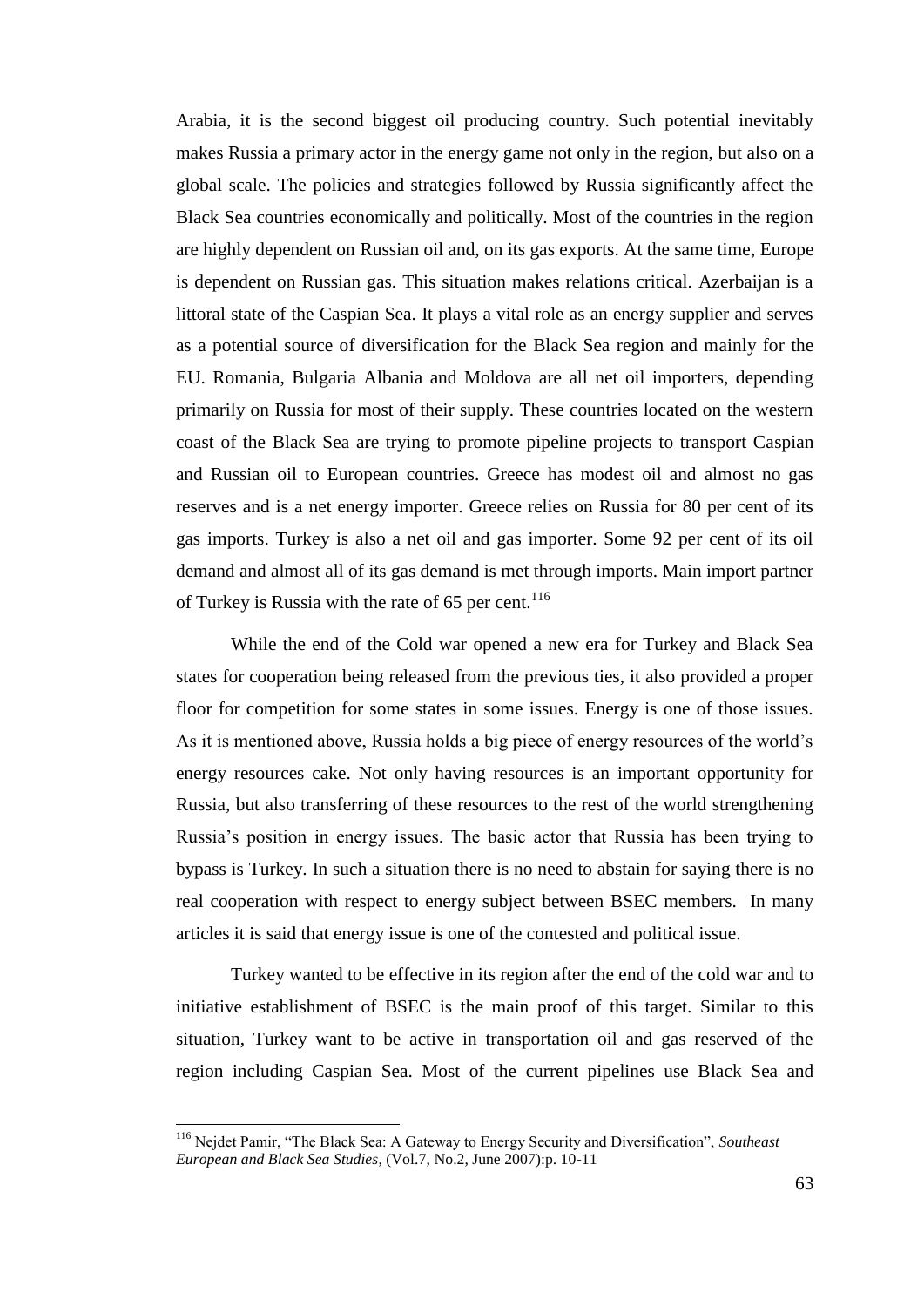Turkish straits as a transit route to the Europe. However, since this situation has been creating a security risk for Turkish straits and with the effect of some strategic and economic gains Turkey advocating different pipelines route bypassing Turkish Straits, but passing Turkey"s territories. This situation has created a rivalry between Turkey and Russia. However, it should be mentioned that both European World and US support Turkey in this case since they have lived troubles because of being dependent on Russia in energy. There are some active pipelines and proposed ones given below.

Baku-Tbilisi-Ceyhan: It transports Azerbaijani oil produced from the Azeri-Chiraq-Guneshli (ACG) fields via Georgia and Turkey to the Mediterranean port of Ceyhan. The project has become operational since July 2006 with a significant delay and cost over-run.

Baku-Supsa: The so-called early oil pipeline transporting the initial productions (of modest volumes) of the ACG fields to the Georgian Black Sea port of Supsa.

Baku-Novorossisk: The other early oil pipeline, which transports the ACG oil via Russia to the Russian Black Sea port of Novorossisk. Oil flow is frequently interrupted due to problems between international shareholder companies and Azerbaijan or Russia.

Baku-Batumi*:* A rail plus pipeline route with modest capacity, but still being used by Exxon and Azpetrol.

South Caucasus Gas Pipeline: This pipeline was constructed to transport the gas produced from the Shah Deniz field of Azerbaijan by a parallel gas pipeline to BTC.

Turkey-Greece Pipeline: It is expected to be finalized in July 2007. Initial volumes are 750 million cubic meters a year with the peak rate of 3 bcm to Greece. For Italy, an additional 8 bcm a year is needed.

Caspian Pipeline Consortium (CPC): The bulk of Russia"s oil is shipped to the Mediterranean and further to European and Asian markets via tankers in the Black Sea. CPC is an ambitious oil pipeline constructed after the dissolution of the Soviet Union to bring Kazakh oil via the Russian territory to its Black Sea port of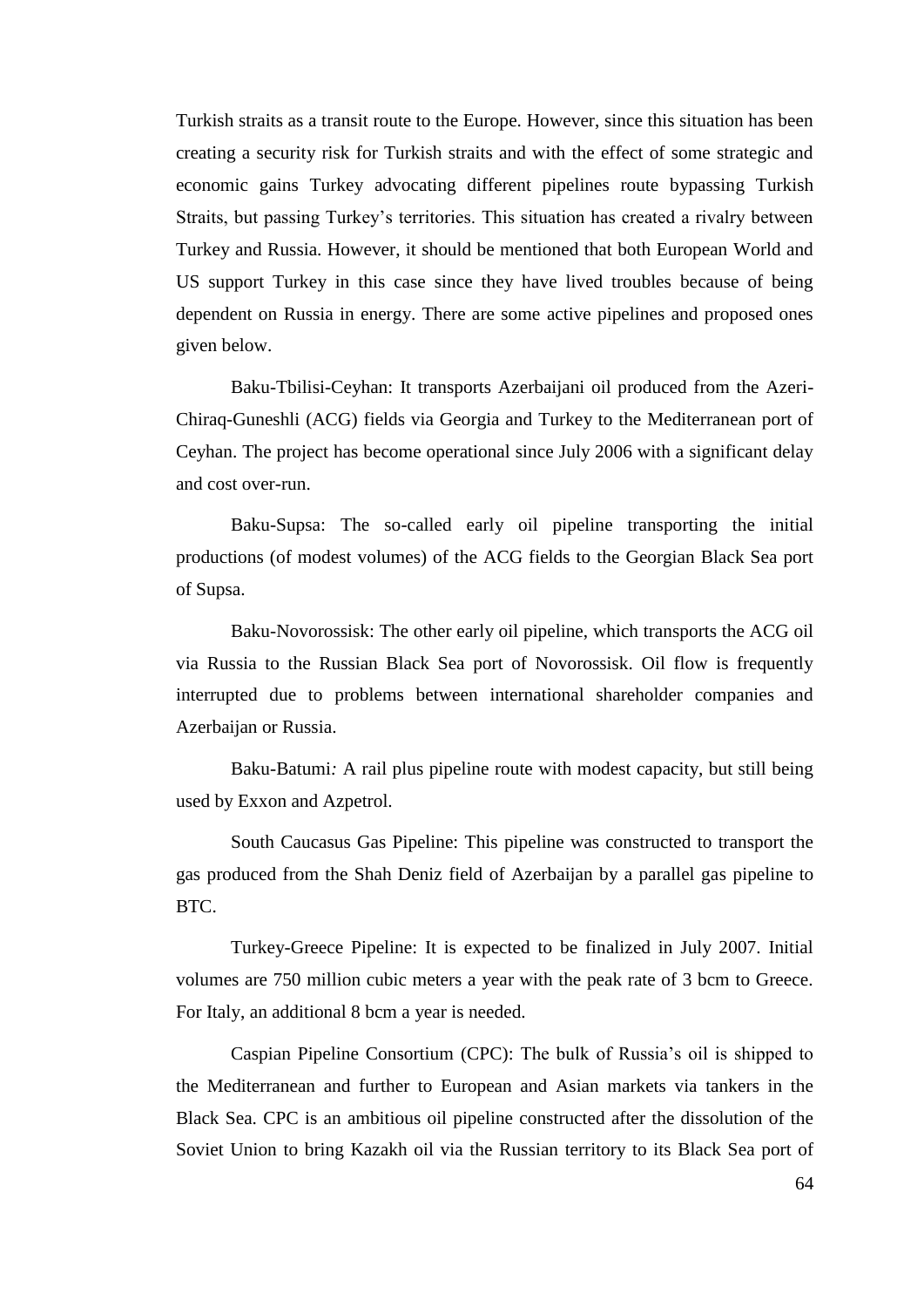Novorossisk. The existing capacity is 540,000 bpd. There are efforts to increase this capacity to 1.4 million bpd, but the existing problems between Russia and the oil shippers weakens its expansion potential.

Blue Stream Gas Pipeline: This pipeline became operational in early 2003 and transports Russian gas directly to Turkey with a sub sea pipeline crossing the 2,150 meter deep floor of the Black Sea. The current infrastructure reaches Ankara, but plans are underway to extend the line to Ceyhan and expand its capacity towards supplying Israel as well.

In addition to the above-mentioned existing pipelines, in parallel with the growing oil and gas demand and the relevant increases in supply, new and alternative pipeline projects are proposed by different countries and companies. *<sup>117</sup>*

Constanta-Trieste(-Omisalj): This proposed line aims to connect the existing Black Sea port of Constanta, Romania, to Italy"s Adriatic port of Trieste. The project is also known as the Pan-European Oil Pipeline and includes several short extensions to Serbia and other neighboring countries.

Burgas-Alexandroupolis: In 1997, Bulgaria, Greece and Russia agreed to build a 178 miles oil pipeline linking Burgas, Bulgaria, and Alexandroupolis, the Mediterranean port of Greece. On 15 March 2007, Russia, Bulgaria and Greece signed an agreement to construct this pipeline.

Kiyikoy-Saros: This 1.2 million bpd pipeline is backed from several angles pressing to include both Turkish and international companies. The pipeline would come as a solution to the increasing oil tanker load on the Straits. Russia has also supported this pipeline for its own needs. However, Turkey preferred another bypass option (Samsun-Ceyhan) due to several factors that include environmental and military concerns.

Samsun-Ceyhan: Turkey is trying to reduce the oil tanker traffic load and the consequential environmental risks on the Straits. Therefore, Turkey is trying to develop a north-south corridor for oil flows from the Black Sea. This 1.4 million bpd pipeline is expected to be backed by Turkish and international energy companies

l

<sup>&</sup>lt;sup>117</sup> Pamir, "The Black Sea", p. 15-17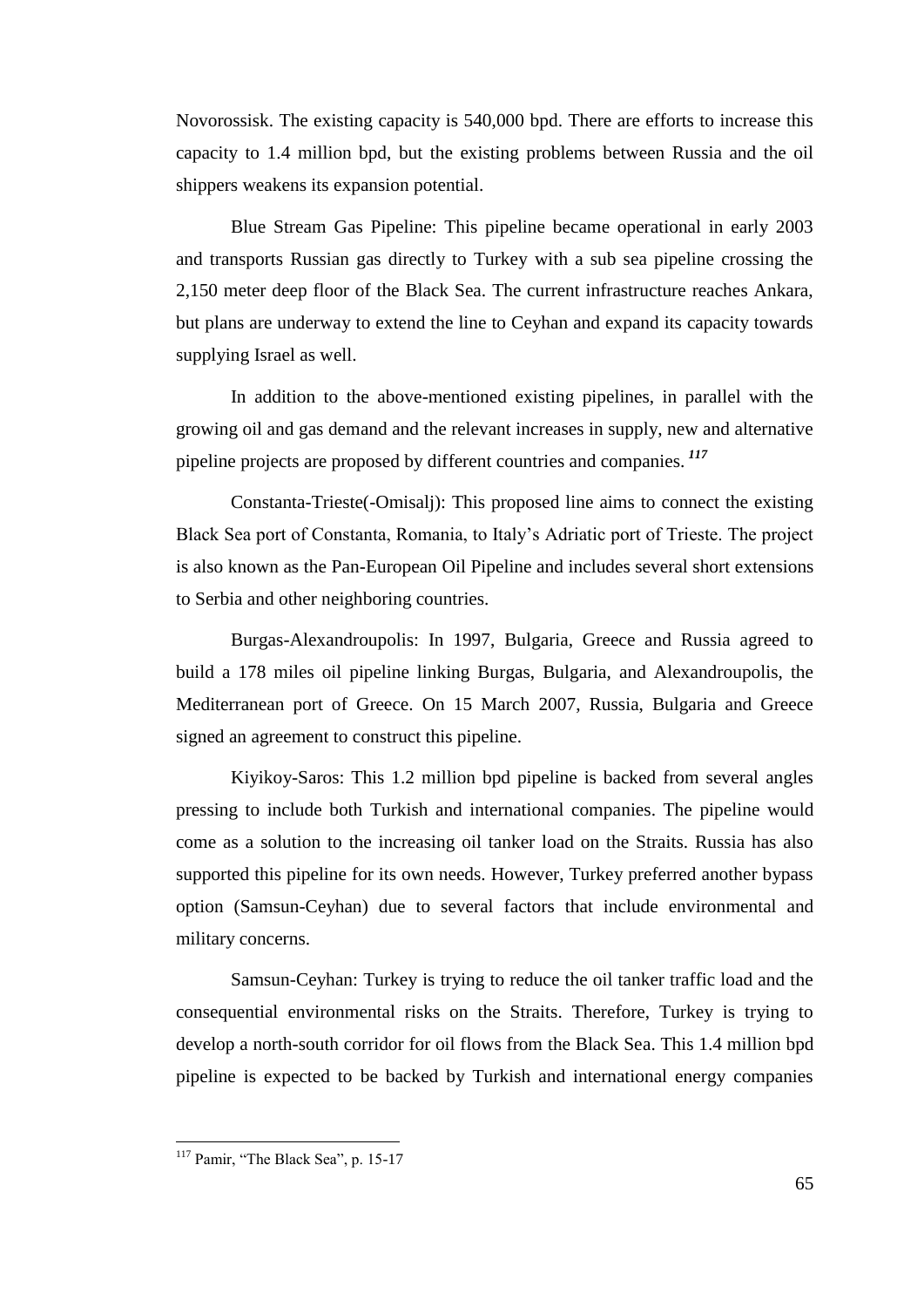(Calik, ENI, Shell, Indian Oil), but needs throughput guarantees from relevant suppliers.

Brody-Odessa: The already functional Brody-Odessa pipeline was completed in 2001 with the initial intention of transporting Caspian oil coming from the Black Sea terminal of Pivdenniy (Yuzhniy) and carrying it via Ukrainian pipeline system to Europe. However, since Ukraine was unable to secure oil from the Caspian suppliers, Russia is currently using this pipeline in the reverse direction and transporting its Urals basin oil to the Black Sea for shipment to international markets. European consumers and Caspian producers are still looking towards reversing this pipeline so it can serve its original purpose.

Adria Pipeline (Reversal): Reversal of the Adria Pipeline, which runs between Croatia"s port of Omisalj on the Adriatic Sea and Hungary, has been under consideration since the 1990s. The pipeline was completed in 1974 and originally designed to transport Middle Eastern oil to Omisalj, then pipe it northward to the then Yugoslavia and further to Hungary. However, since the pipeline is connected to the Russian export system and Russian oil needs new routes of export, the pipeline"s operators, transit states and oil-dependent countries hope for the reversal of the pipeline. The realization of the project requires regional cooperation and mutual understanding between six countries that are Russia, Belarus, Ukraine, Slovakia, Hungary and Croatia.

Nabucco Pipeline*:* The Nabucco pipeline has been proposed for the transport of Caspian and or Middle Eastern gas via Turkey in order to supply the growing demand for gas in Bulgaria, Romania, Hungary and Austria. The project is supported by the EU.

South Stream Pipeline: It is a proposed gas pipeline to transport [Russian](http://en.wikipedia.org/wiki/Russia) natural gas to the Black Sea to Bulgaria and further to [Italy](http://en.wikipedia.org/wiki/Italy) and [Austria.](http://en.wikipedia.org/wiki/Austria) The project would partly replace the planned extension of [Blue Stream](http://en.wikipedia.org/wiki/Blue_Stream) from [Turkey](http://en.wikipedia.org/wiki/Turkey) through [Bulgaria](http://en.wikipedia.org/wiki/Bulgaria) and [Serbia](http://en.wikipedia.org/wiki/Serbia) to [Hungary](http://en.wikipedia.org/wiki/Hungary) and [Austria,](http://en.wikipedia.org/wiki/Austria) and is seen as rival to the planned [Nabucco pipeline.](http://en.wikipedia.org/wiki/Nabucco_pipeline) The completion time of the pipeline is planned as 2015.

Similar to other cooperation areas BSEC also has a working group for energy issues realizing meetings to discuss energy issues surrounding the Black Sea. When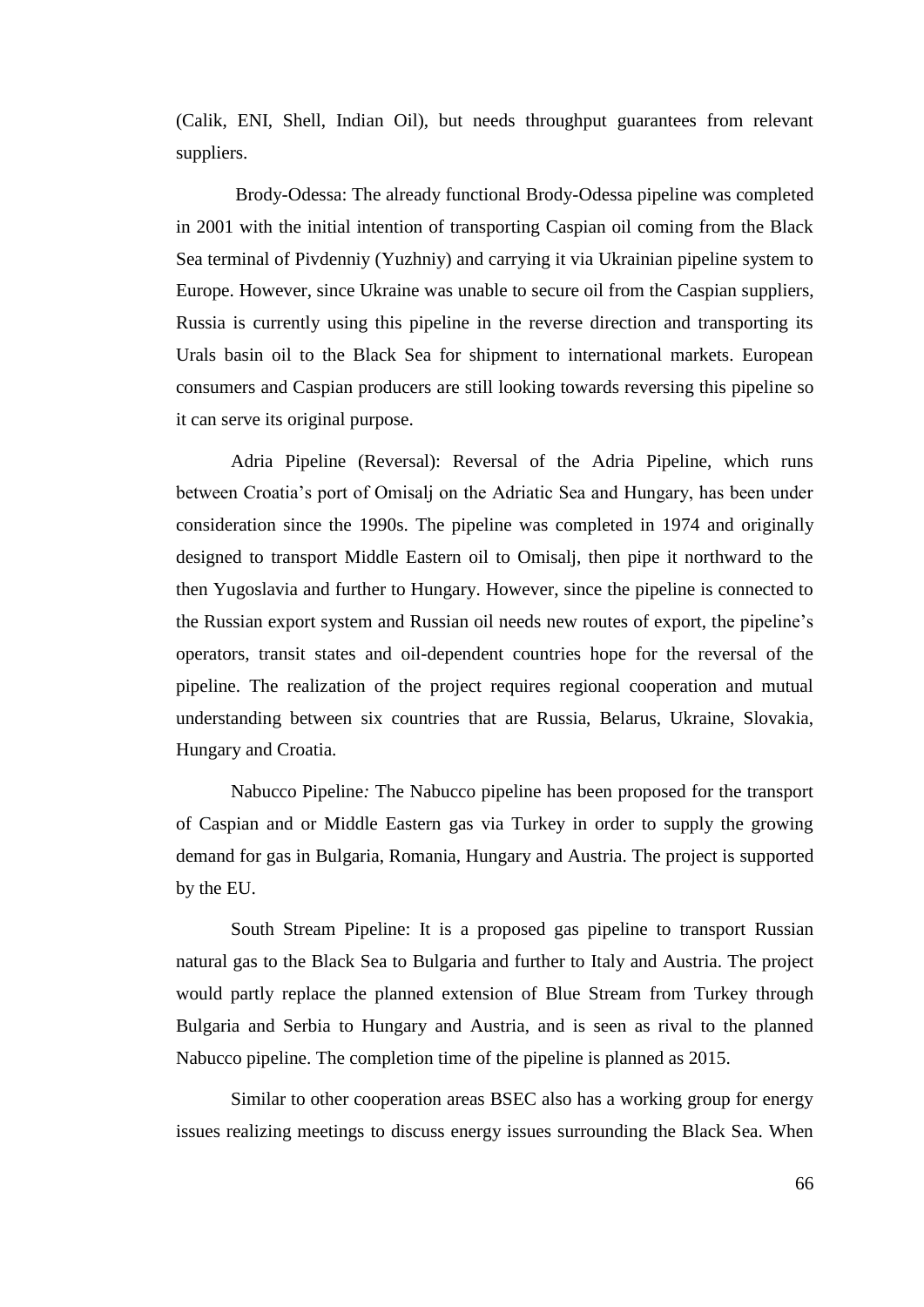reports of the working group or ministerial declaration are observed, a lot of correct words and sentences can be seen. For example in Statement of Ministers of Energy of the Member States of BSEC dated September 2006, there is an emphasis on importance of diversification of both sources of energy and their supply routes and its effect on security of energy supply and on mitigating risks. <sup>118</sup> In BSEC Declaration On Cooperation With The EU In The Field Of Energy dated 2008, it is mentioned that issue of stability and security of energy supplies is an immediate priority for BSEC Member States. The member states are aware of their interdependency on energy, which makes a regional approach to the issue essential. Therefore, they acknowledged that, the necessity for more committed, consolidated, coordinated and result-oriented efforts in development of energy cooperation.<sup>119</sup>

However, it seems that concrete and real energy cooperation under the framework of BSEC seems as a wishful thinking since energy is a big trump in the hands its owners. In sum, agreement with respect to energy realized outside of BSEC. Furthermore, not only there is no energy cooperation among member states motive by the BSEC, but also there is rivalry between some members in transportation of resources to the West. Since there is national interests of the states are on stake energy issues are not usually discussed under the umbrella of BSEC.

#### **4.4 Environment**

l

One of the issue areas of BSEC is environmental protection. BSEC responded environmental problems of the Black Sea by realizing regular working group meetings and providing an action plan for the environmental protection. However, firstly the physical features of the Black Sea and its pollution problems should be given.

The Black Sea is a semi-enclosed and anoxic sea. It has a surface area of 461000 square kilometers and its average dept is of 1240 meters. It is linked to the Mediterranean by the Dardanelles, which is a very shallow and very narrow strait.

<sup>118</sup> *Statement of Ministers of Energy of the Member States of BSEC*, (Sochi 27 September 2006), http://www.bsec-organization.org/documents/declaration/ministerial/Pages/ministerial.aspx, (accessed on 14.06.2009).

<sup>119</sup> *BSEC Declaration On Cooperation With The EU in The Field Of Energy*, (Kyiv Ukraine, 9 April 2008), http://www.bsec-organization.org/documents/declaration/ministerial/Pages/ministerial.aspx, (accessed on 14.06.2009).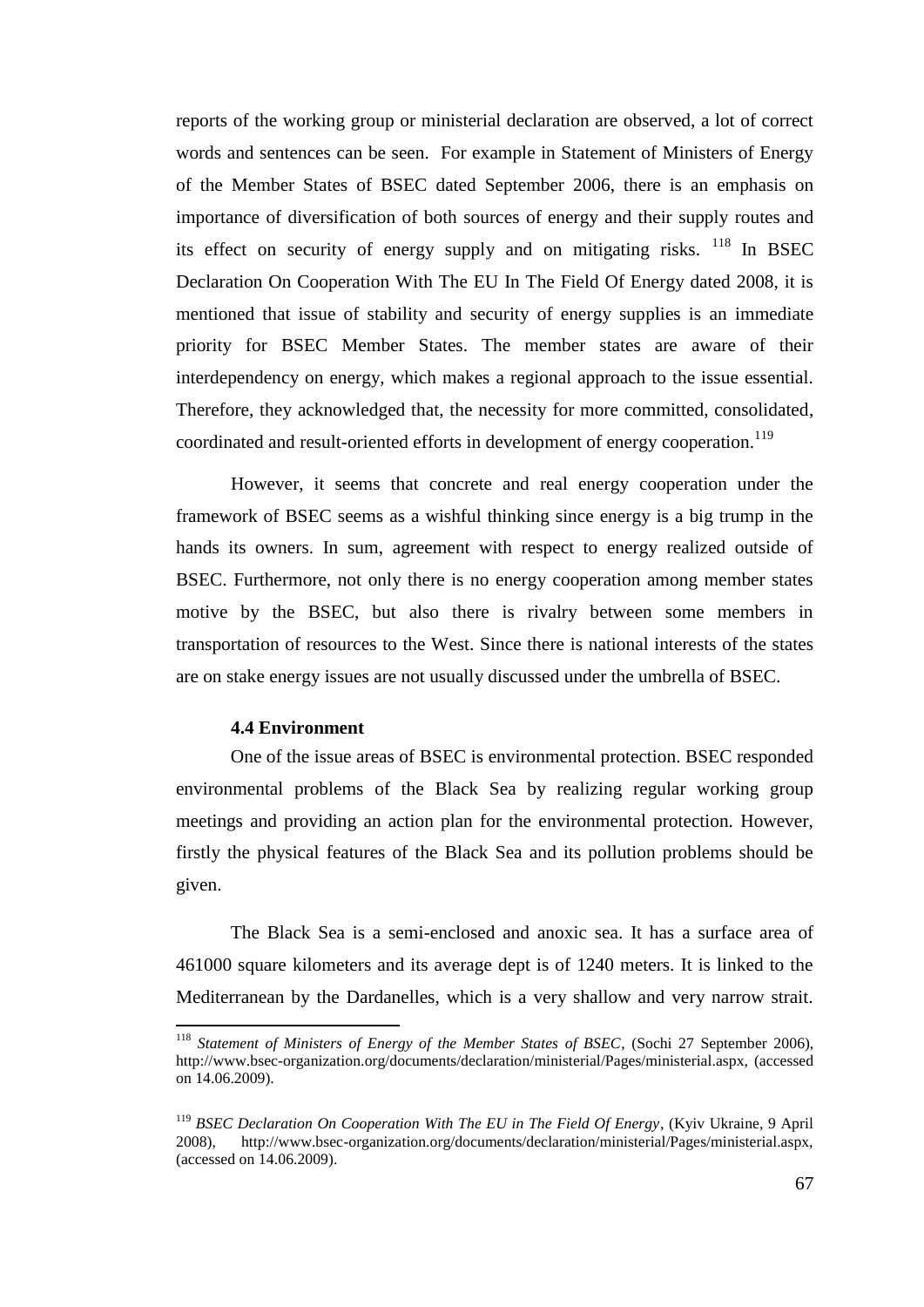Although there are six littoral states including Turkey, Georgia, Russia, Ukraine, Romania and Bulgaria, almost 30 rivers, including Danube, Dniester, Dnieper, Don and Kuban discharge to the Black Sea. When the situation is thought in this manner, it should be known that drainage basin of the Black Sea is 2000 000 square kilometers covering 16 states which makes 5 times of its normal surface area. Beside the coastal states, Austria, Bosnia-Herzegovina, Croatia, Czech Republic, Germany, Hungary, Moldova, Slovakia, Slovenia and Yugoslavia are in the drainage basin<sup>120</sup>.

Anoxic structure of the Black Sea, its limited connection to the oceans and width of its drainage basin make the Black Sea vulnerable to pollution. It should be known that the Black Sea is already evaluated as the most polluted regional sea of the world.<sup>121</sup>

The sources of pollution problem of the Black Sea are myriad. First and the most important type of pollution valid for the Black Sea is land based pollution. As it is mentioned before, there are almost 30 rivers discharging the Black Sea. Industrial, agricultural and sometimes nuclear wastes of the states in the drainage basin discharge to Black Sea. Danube River alone discharges up to 280 tones of cadmium, 60 tons of mercury, 900 tons of cooper, 4500 tons of lead, 6000 tons of zinc, 1000 tones of chromium and 50,000tons of oil annually. The other main rivers that flow into the Black Sea (the Dnieper, Dniester, Don, Kuban, Yuzhnnyy and Beleya), deposit another 87 tons of cadmium, 1500 tons of copper, 825 tons of lead and 2600 tons of zinc annually.<sup>122</sup> This situation brings the problem of *eutrophication* of the Black Sea. Eutrophication means increase the amount of nutrients in the water, which result in increase the amount of organic matter especially algae. Increase of algae prevents reflection of the light in the water, which of course threaten the other alive in the water. Shortly, it can be said that eutrophication has harmful effect on the biodiversity causing extinction of species.

<sup>&</sup>lt;sup>120</sup> Şule Güneş, Karadeniz' de Çevresel İş Birliği, 1992 Bükreş Sözleşmesi", *ODTÜ Gelişme Dergisi*, (No.28, Vol.(3-4), 2001): p.60-61.

 $121$  Günes, "Karadeniz" de Cevresel İs Birliği", p.60.

<sup>122</sup> Report of Committee on the Environment, Agriculture and local and Regional Affairs: *The fight Against harm o the Environment in the Black Sea*, (13 June 2008):p.2.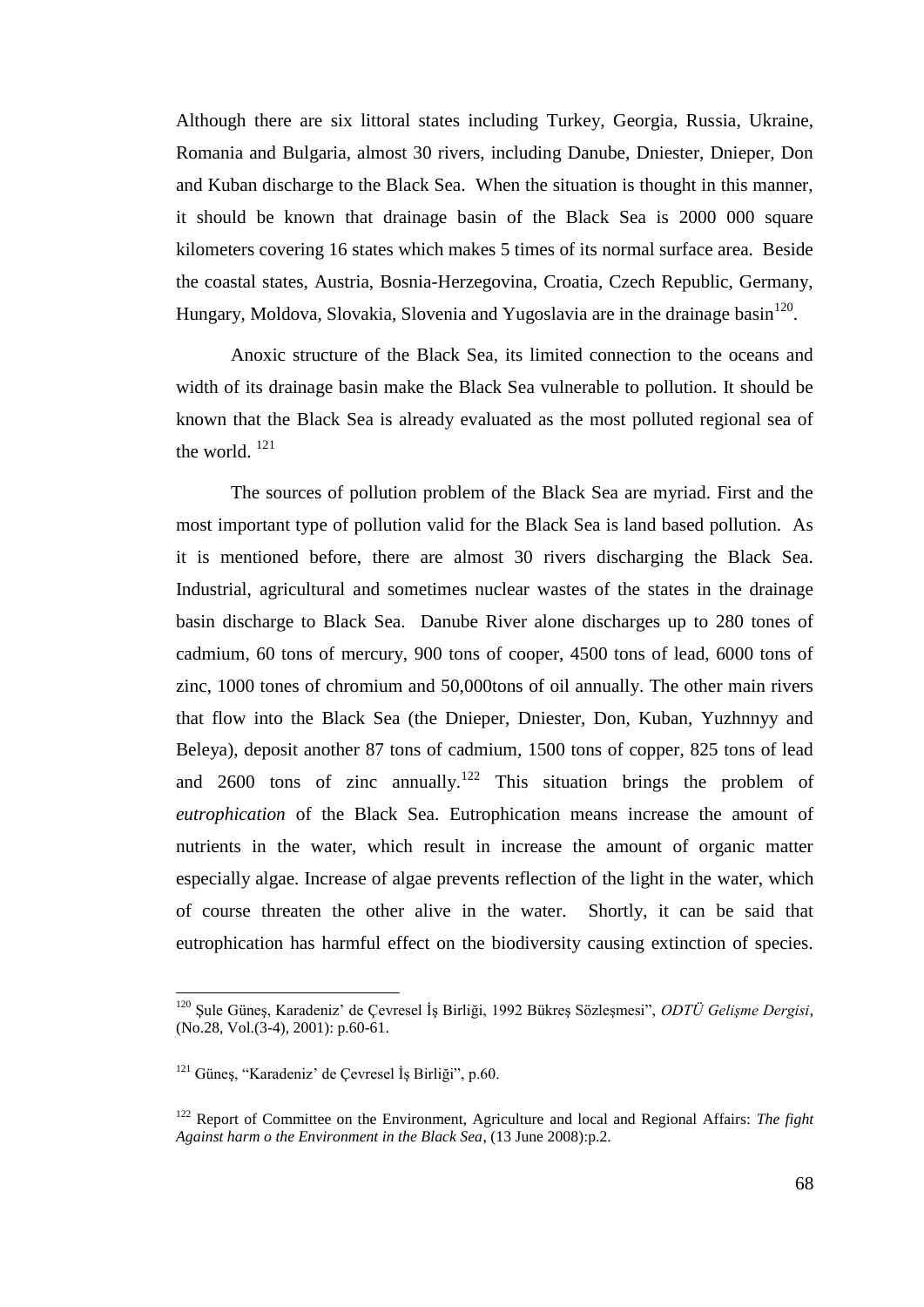The eutrophication has been the case for the Black Sea since 1960s when green revolution happened, leading the over consumption of fertilizers. <sup>123</sup>

Beside the nutrients problem, it must be said that insufficiently treated sewages from the coastal states discharging into the Black Sea is another factor causing eutrophication. Many of the Black Sea coastal states" economies are in the transition. Most of them either do not have treatment plants or existing ones are insufficient in solving problems. This lack of developed treatment system of the coastal states contributes pollution potential of the Black Sea.

Secondly, beside the land based pollution, oil pollution is another type of pollution for the Black Sea. There are important oil and gas reserves of the Central Asia and Caucasus. These reserves have special importance for the West since they meet their energy need by import. In addition, especially after the 9/11 events, Central Asian oil resources gain special importance since they represent alternative to the Middle East oil. The Black Sea is the main route used in transportation of Central Asian and Caucasus oil to the West. Oil discharging the sea during general sail of oil tankers and especially in accidents is ecological and also security problem for the Black Sea. According to values of 1995, 4900 tankers pass from the Turkish straits in a year and if the Central Asian oil is added to this it seems that 8776 tankers can pass through the straits. $124$ 

Thirdly, irrational exploitation of fish stocks is another environmental problem of the Black Sea. Black sea was originally a fish rich region. However, its fish resources started to decrease in 1980s. Expansion in the fish industry and widely application of technological fish finding techniques, in addition to water pollution and increase the amount of nutrients in the water have damaged to fish species.

 $\overline{a}$ 

<sup>123</sup> Yu P. Zaitsev, "Black Sea Pollution Assessment", *The Black Sea Environmental Series*,ed. Laurence D. Mee and Graham Topping (Vol. 10, UN Publications, New York, 1998):p.66 Cited in Alara Ġstemil, *The Black Sea Environmental Regime,* An Unpublished Thesis Submitted to the Graduate School of Social Sciences of the Middle East Technical University, In Partial Fulfillment of the Requirements for the Degree of Master of Science in the Department of International Relations,(Ankara July 2004): p.58.

<sup>&</sup>lt;sup>124</sup> Sule Güneş, "Birleşmiş Milletler Bölgesel Deniz Programları; Karadeniz Çevre Rejimi", *Türkiye'nin Kıyı ve Deniz Alanları II. Ulusal Konferansı Bildiriler Kitabı,* (1998). p.4.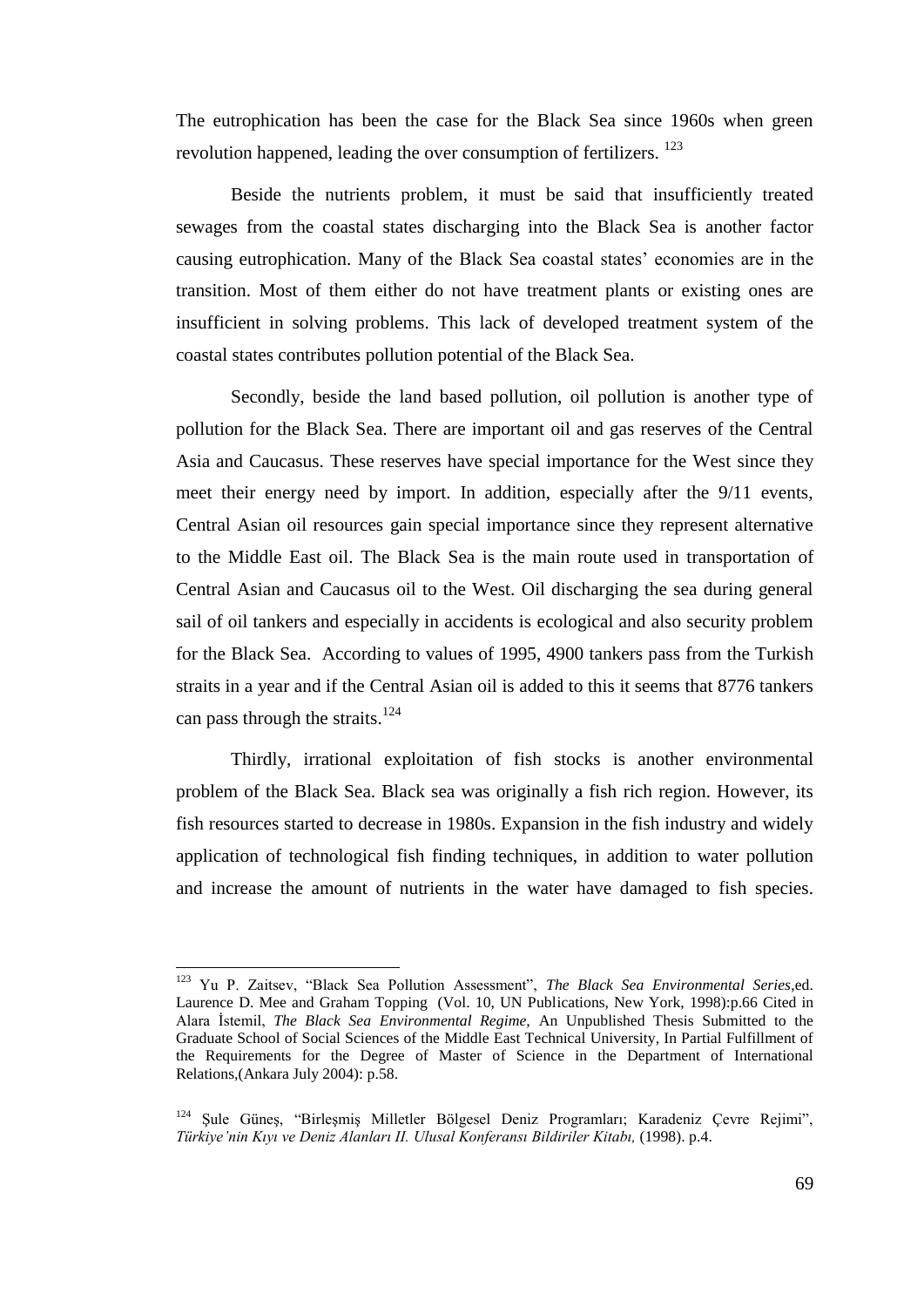While there were 26 species in 1960s, today it is said that there are 6 species in the Black Sea. <sup>125</sup>

Fourthly, beside exploitation of the fisheries and water pollution, special exotic specie has badly affected the fish resources of the black sea. It is mnemiopsi leidyi. Mnemiopsi leidyi were accidentally introduced to the Black Sea in the early 1980s with the ballast water of the ships from the east shores of the America. This specie feeds with small fishes and fishing worms, which are the basic nutrient of the fishes in the black sea. In a very short time, the amount of them raised to 900 billion tones, which was more than the world annual fish harvest. Beside this situation effect the fish species in the black sea it had negative effect on the economy especially in 1980s and 1990s. <sup>126</sup>

In sum, the Black Sea has been suffering from environmental problems coming from rivers discharging the Black Sea, untreated sewage of the coastal states, oil tanker traffic, irrational exploration of fish stocks and species consuming basic nutrients of alive in the Black Sea. How these problems of the Black Sea are taken into consideration within BSEC should be answered.

Environmental protection is an area of cooperation since the establishment of BSEC. As it is in other issue areas, there is working group for environment and they have realized meetings since 1994. Since environment can be considered as low politics, member states do not hesitate to negotiate on environmental problems of the region directly.

BSEC established an Action Plan for Cooperation in the Field of Environmental Protection, as a general framework to promote cooperation among member states. Objectives are determined in the Action Plan as to sustain the efforts of BSEC Member States in achieving a clean and healthy environment; to strengthen solidarity among BSEC Member States in preserving their common heritage; to promote integration of environmental protection into the economic and social policies of member states; to protect the environment in line with principles of sustainable development. With respect to implementation, in the Action Plan it is

<sup>125</sup> Ġstemil, *The Black Sea Environmental Regime ,*p.63.

<sup>&</sup>lt;sup>126</sup> Güneş, "Birleşmiş Milletler Bölgesel Deniz Programları", p. 4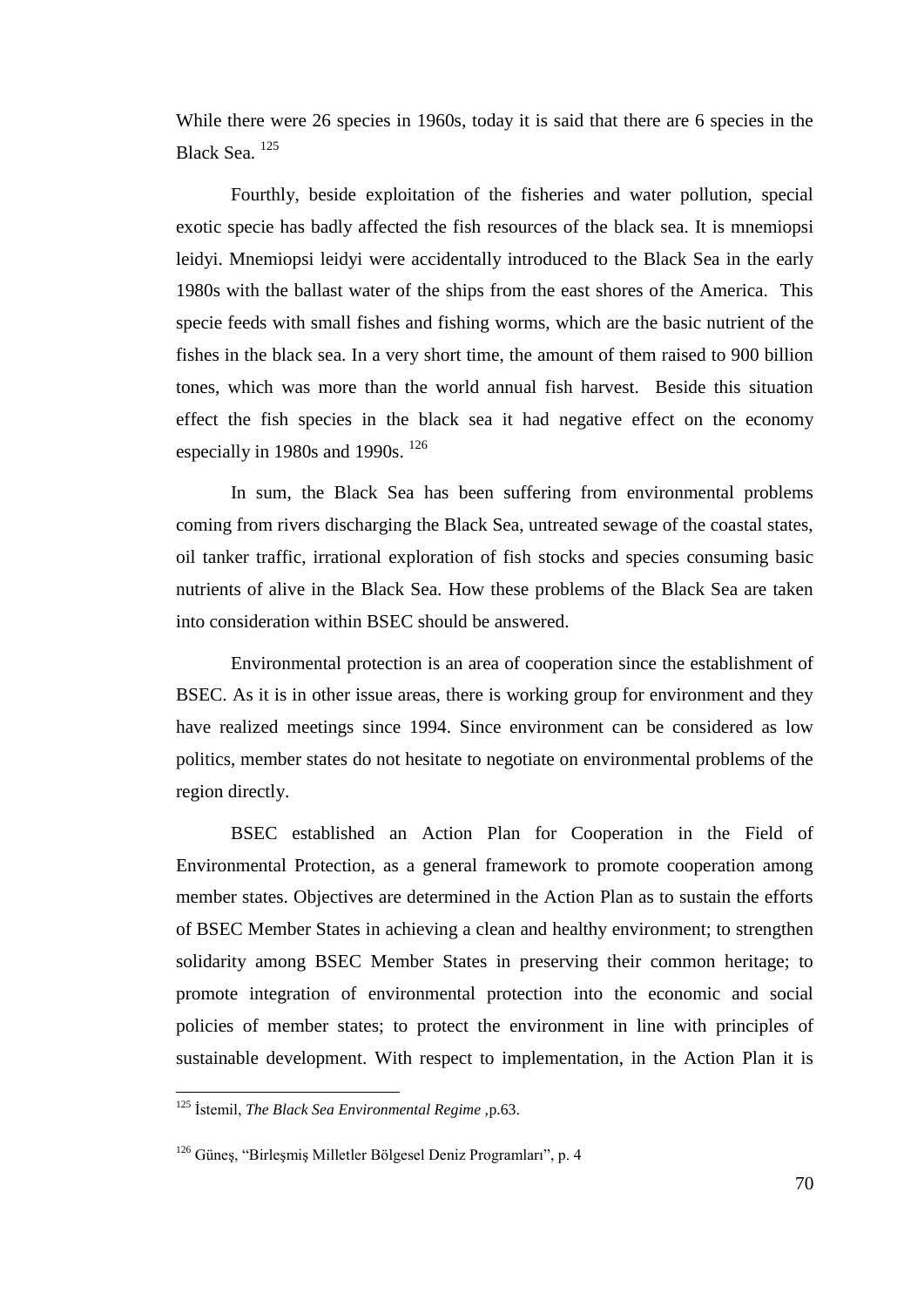determined that the working group on environmental protection as a permanent subsidiary organ of BSEC, shall monitor implementation of the Action Plan and summit regular reports. In addition, working group will engage on regular bases and ad-hoc meeting can be realized upon the initiative of country coordinator who is responsible for preparing a work program for the each next meeting of the working group.  $127$ 

In addition BSEC has signed the Agreement on Cooperation Between the Organization of the Black Sea Economic Cooperation (BSEC) and the United Nations Environment Programme (UNEP) in 2002. By the Agreement BSEC and the UNEP agreed cooperate with a view to preserving and enhancing environment in BSEC region. Need to make voluntary contributions to the UNEP Environment Fund, development of environmental monitoring systems, exchange of information are the basic points underlined by the Agreement.<sup>128</sup>

However, apart from initiatives of BSEC, the Black Sea environmental regime is considered as composition of Bucharest Convention and Odessa Declaration. Bucharest Convention adopted in 1992 among the Black Sea Coastal States namely Bulgaria, Romania, Turkey, Georgia, Russia and Ukraine. Application are of the Bucharest Convention excludes the Turkish straits and also there is no legal obligation of the drainage basin states although they are also responsible for pollution of the Black Sea. While Bucharest process was lasting, there were initiatives at the international institutional level. With the support of UN Global Environment Facility (GEF) and World Bank, Odessa declaration was formulated in 1993. It covers policies along with time-bounded targets for each sets of policy, which is absent in Bucharest Convention. Also, it introduces new policies that are not subject of Bucharest Convention like protection of biodiversity and natural resources.

<sup>&</sup>lt;sup>127</sup> *BSEC Action Plan For Cooperation in the Field of Environmental Protection (Bucharest, 3 March* 2006), http://www.bsec-organization.org/aoc/environprotect/Pages/aPlan.aspx, (accessed on 16.08.2009).

<sup>128</sup> *Agreement on Cooperation Between the Organization of the Black Sea Economic Cooperation (BSEC) and the United Nations Environment Programme (UNEP),* (Ġstanbul 2 February 2002), http://www.bsec-organization.org/documents/LegalDocuments/agreementmous/m5/Pages/m5.aspx, (accessed on 16.08.2009).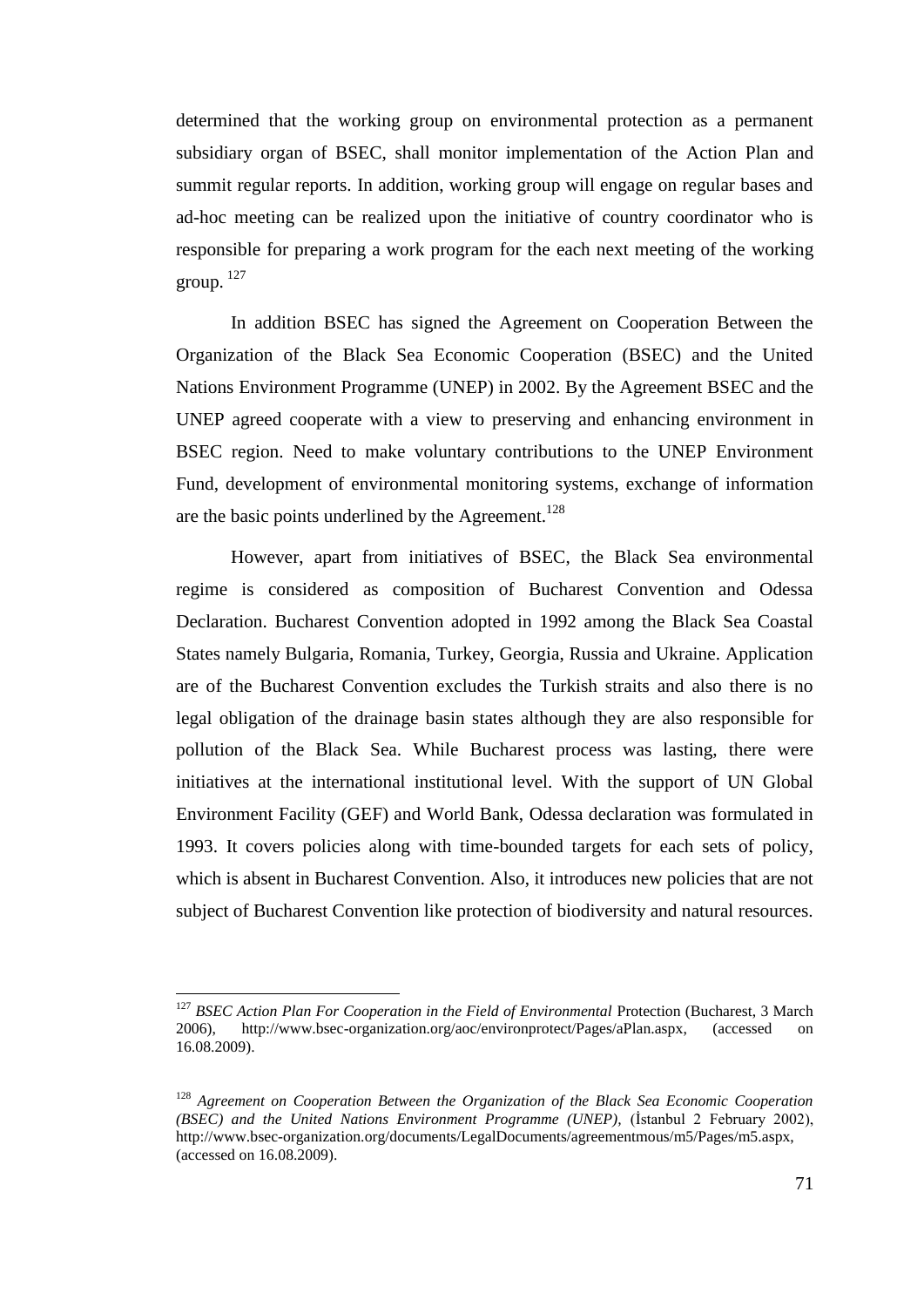In this sense Odessa Declaration is a kind of interim action plan. Three years later in 1996 this document turned into Black Sea Strategic Action Plan.

In sum, the Black Sea considered as the most polluted regional sea of the world has attracted attention of regional states. However, constraint coming from the Cold War affected the environmental regime of the Black Sea. The important agreements could be signed in the beginning of the 1990s. BSEC, as it is mentioned considers environment as one of the issue areas and realizes regular meetings. However, formation of an Action Plan can be realized just in 2006. As it is in other issue areas, implementation phase of the agreed documents is a question for the issue of environment. Significant activities about environmental protection of the Black Sea grew up outside BSEC"s institutional framework.

#### **4.5. Security &Stability and Frozen Conflicts**

Security and stability is fragile subjects for BSEC. Most of the member states started their life as independent states in 1990. As a result of their weakness with respect to both economics and politics, not much thing was expected from them in new international area and also in BSEC. Also, to help their transformation is one the basic aims of BSEC. Not only their economic and political inexperience makes things hard, but also their bilateral problem that are security matters requires sensitivity while engaging in the framework of BSEC.

As it is known the main aim of BSEC is economic cooperation. Even for the economic cooperation BSEC has not been compelling. In such a situation, bilateral problems of member states should not halt the economic cooperation. For that reason security issues has not been primarily focus of BSEC. However, this does not mean that BSEC remains indifference to security problems. However, the method envisaged by BSEC about security issues is to contribute resolution of problems of the region by increasing cooperation especially in economic terms and creating confidence atmosphere.

Theoretically, regional cooperation is considered as one of the most effective confidence building measures. Through economic cooperation, betterment of economic conditions and life standards in member countries is provided by fostering an awareness of mutual benefits and interdependence. It is expected that these efforts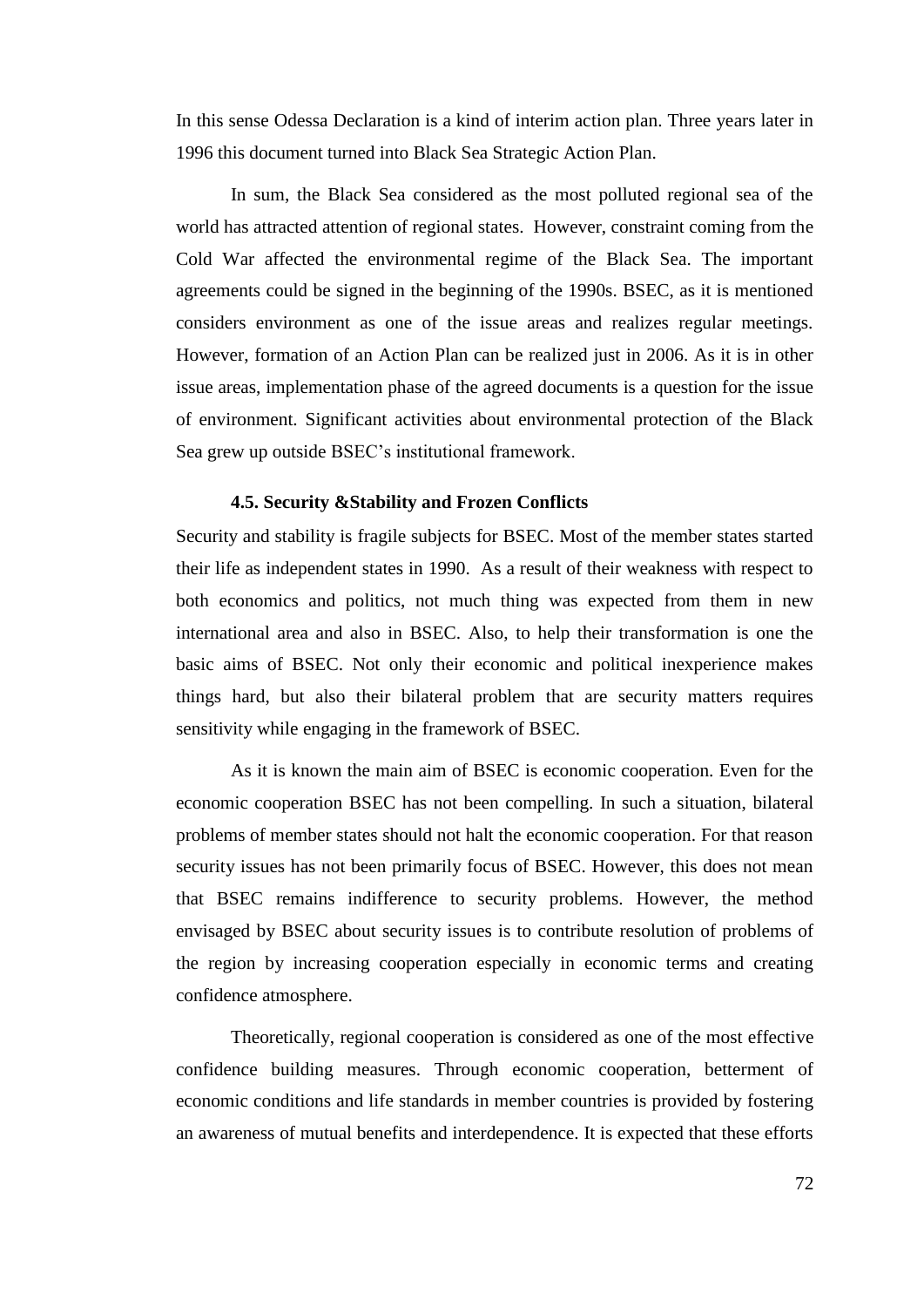increase, in the words of Ercan Özer butters, domestic and regional stability while accelerate the process of political and economic reform for transition to democratic regimes and market economy. Consequently, regional economic cooperation serves as confidence building measure creating peaceful atmosphere for solving current problems and preventing new ones.  $129$  In case of BSEC, the same method and hope is envisaged. Economic and social progress of participating states that would be reached by BSEC, would serve stability and security of the region. It is undeniable that successful cooperation among BSEC nations in the economic field is likely to bring a more favorable political climate in which acceptable solutions to outstanding issues could be more easily reached. <sup>130</sup>

Besides bilateral problems between some of BSEC members, there is another security problem around BSEC region, which is organized crime. Existence of organized crime is not restricted to BSEC region, but since the geography covered by BSEC is a transit route from Middle East and Central Asia to Europe, it becomes one the proper region for organized crime. Although combating with organized crime takes its place on BSEC agenda, priority is not given to that subject.

In sum, reference to security and stability inside BSEC seems via either confidence building effect of economic cooperation or combating with organized crime. In this framework, BSEC reference and means for security and stability of the region can be examined.

There were two tendencies or policies of BSEC while approaching the security and stability issues of its region until the end of 1990s. First, as it is mentioned there is a method of BSEC for security issues, which is not to be directly involved, but rather to contribute security by economic cooperation. Second, BSEC prefers to leave security issues to the Organization for Security and Cooperation in Europe (OSCE). These tendencies of BSEC can be understood from basic documents.

<sup>129</sup> Ercan Özer, "The Black Sea Economic Cooperation and Regional Security", *Perceptions,* (Vol.II, September-November 1997):p.2-3.

<sup>130</sup> Nicolae Micu, "Black Sea Economic Cooperation As A Confidence Building Measure", *Perceptions*, (Vol.I, December 1996-February 1997):p. 2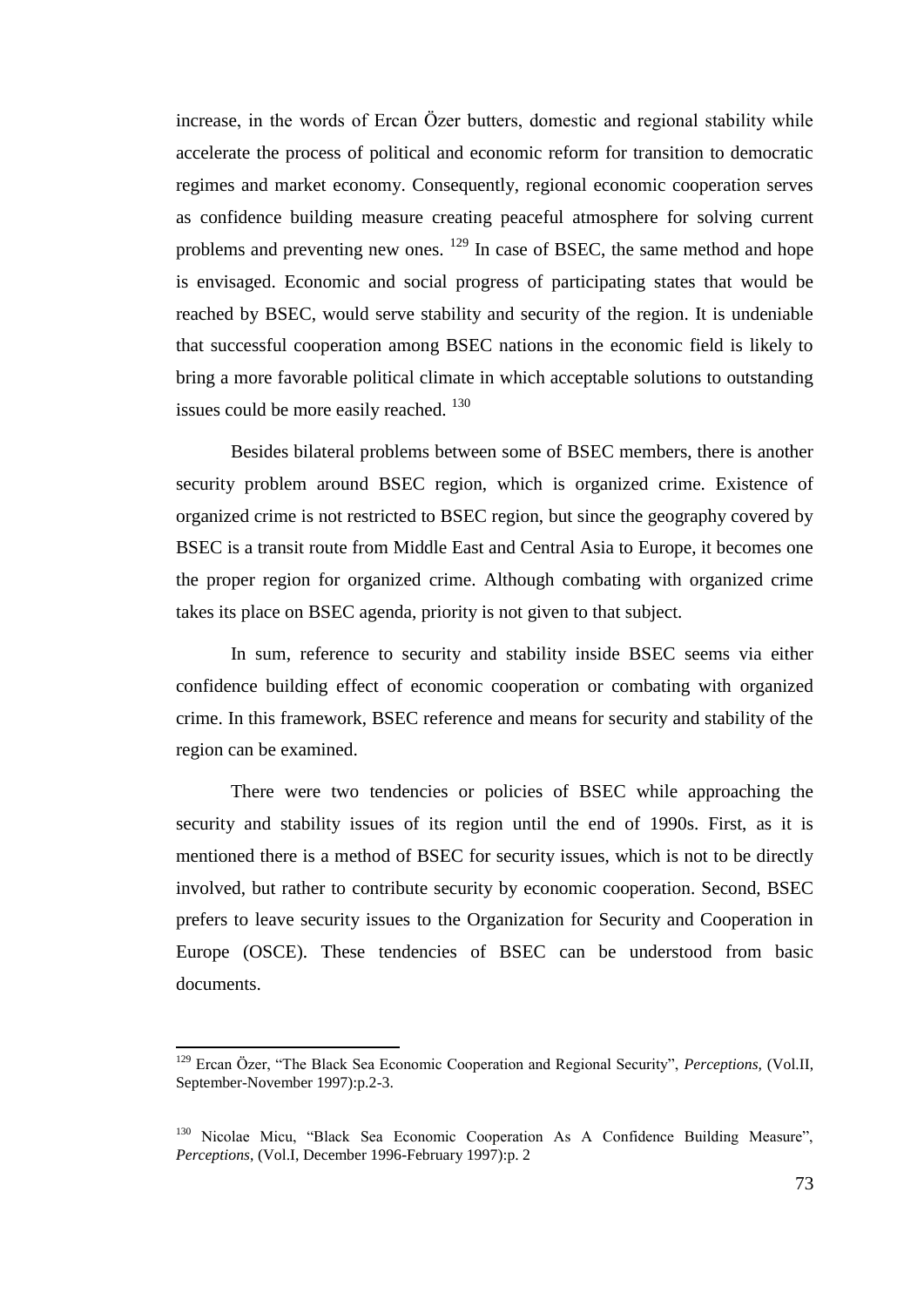The first legal document providing establishment of BSEC, Istanbul Summit Declaration dated 1992, does not include any reference to either security problems. Also, according to determined areas for cooperation, which are transportation, informatics, energy, mining, tourism, agriculture, science and technology, security is not determined as a cooperation area. However, in Article 8 of Istanbul Summit Declaration it is mentioned that participating states aim to ensure that Black Sea becomes a sea of peace, stability and prosperity, striving to promote friendly and good-neighborly relations, which is BSEC method.<sup>131</sup> This reference of member states was repeated in Bosphorus statement. It is said in the Statement that heads of state and governments acknowledge that the region is already faced by serious conflicts. There is need for peaceful settlement of all disputes by means and in accordance with the principle set out in the CSCE document.  $132$  In the Moscow Declaration, regional stability is one of the titles. It is mentioned in the Declaration that economic cooperation and partnership is the cornerstone of lasting regional stability and is a practical mechanism of reducing the political risk and preventing destabilization.<sup>133</sup> In the Istanbul Summit Declaration of 1999 the role of OSCE and its activities for European Security is underlined and it is mentioned that enhanced cooperation between BSEC and the OSCE in the respective fields of competence will serve the goals of stable peace and prosperity in the whole of the OSCE area, which covers BSEC region.<sup>134</sup>

However, despite these references security issues were not focus of BSEC especially in practical terms. This point is underlined by Ioannis Stribis. He advocates that all these pronouncements at the level of heads of state and government

<sup>131</sup> <sup>131</sup> *Summit Declaration on Black Sea Economic Cooperation,* (Istanbul, 25 June 1992), http://www.bsec-organization.org/documents/declaration/summit/Pages/summit.aspx, (accessed on 14.06.2009).

<sup>132</sup> *The Bosphorus Statement,* (Istanbul, 25 June 1992), http://www.bsecorganization.org/documents/declaration/summit/Pages/summit.aspx, (accessed on 14.06.2009).

<sup>133</sup> *Moscow Summit Declaration*, (Moscow, 25 October 1996), http://www.bsecorganization.org/documents/declaration/summit/Pages/summit.aspx, (accessed on 16.08.2009).

<sup>134</sup> Istanbul Summit Declaration, (17 November 1999), http://www.bsecorganization.org/documents/declaration/summit/Pages/summit.aspx, (accessed on 16.08.2009).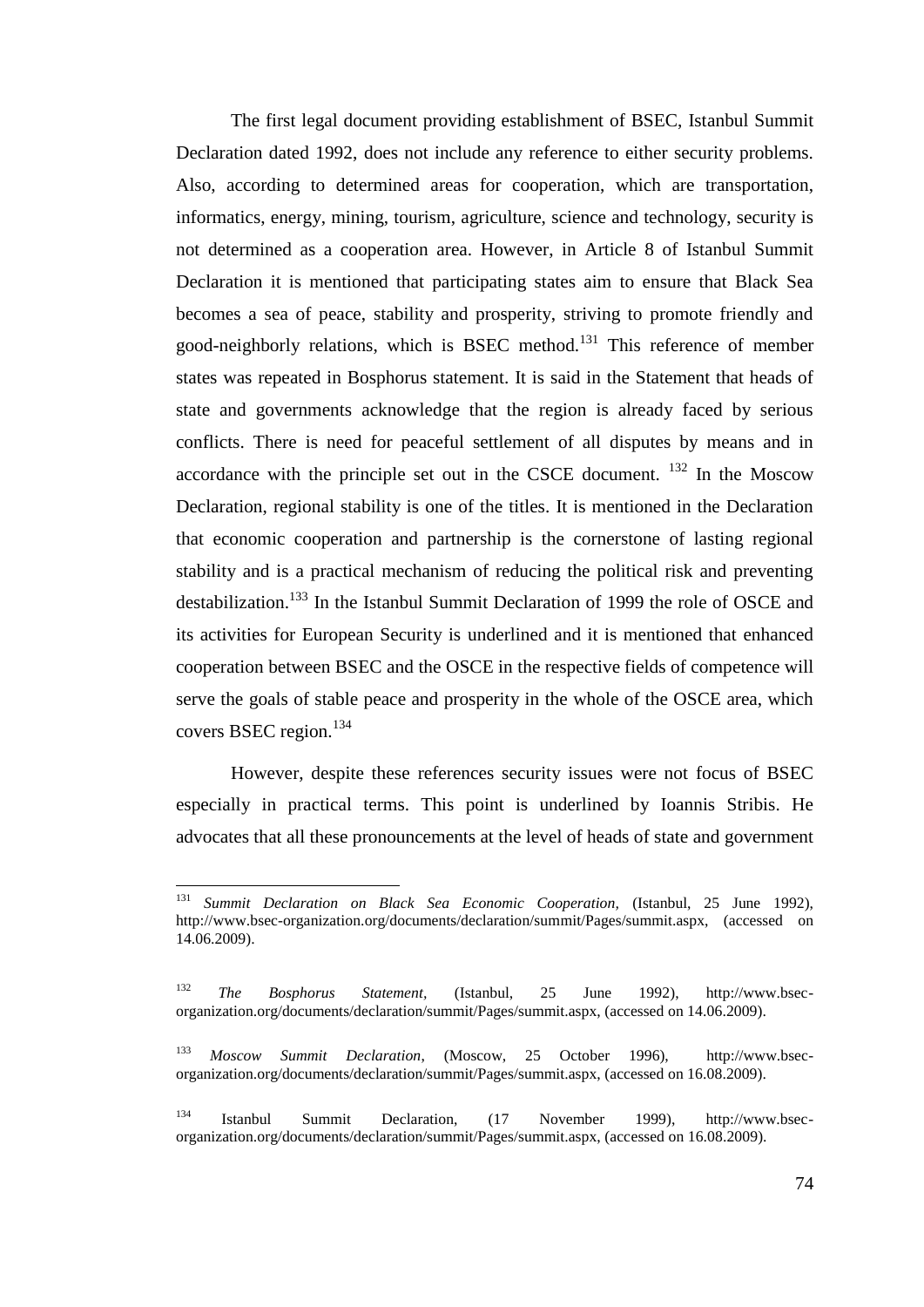have not been implemented. When resolutions and recommendation of regular decision making body of BSEC that is Council of Ministers of Foreign Affairs are observed, it becomes clear that security concern have never been an issue of the regular business of BSEC.<sup>135</sup> There is one point that could be considered as a deviation of BSEC on its general path towards the security issues. BSEC became a partner to the Stability Pact for South Eastern Europe launched in 1999. The Stability Pact is the first comprehensive conflict prevention strategy for countries of South Eastern Europe. According to Stribis, BSEC"s contribution to the implementation of the Stability Pact brought security concerns among its regular business. <sup>136</sup> However, BSEC's contribution to the Stability Pact's activities would be according to BSEC's own goals and framework. According to Stribis, while the issue of Stability Pact revealed how security issues are complex in the framework of BSEC, it also created opportunity for a wider consideration of security issues. Regular decision making body of BSEC, Council of Ministers of Foreign Affairs, started to consider security issues.

Not only with the effect of the Stability Pact, but also necessity of region"s new realities made BSEC focusing on the security issues from a new perspective which is organized crime and terrorism. During the Cold war main worries of the parties were power struggle of the two super powers and security threats were coming from the sides. However, toward the end of 1990s, BSEC region as well as whole world started to consider about organized crime namely human, drug or weapon trafficking, which bring us to the second policy of BSEC for the security issues.

While BSEC chooses not to be involved conflict of its member states, organized crime found its place in the framework of BSEC. The Agreement Among the Governments of the Black Sea Economic Cooperation Participating states on Cooperation In Combating Crime, in Particular its Organized Forms was signed in 1998. However, this does not mean that there were no reference to organized crime before 1998, but this agreement gave absolute priority to organized crime, which is a

 $\overline{a}$ 

<sup>&</sup>lt;sup>135</sup> Ioannis Stribis, "The Evolving Security Concern in the Black Sea Economic Cooperation", *Southeast European and Black Sea Studies*, (Vol 3, 2003):p.132.

<sup>&</sup>lt;sup>136</sup> Stribis, "The Evolving Security Concern": p. 136.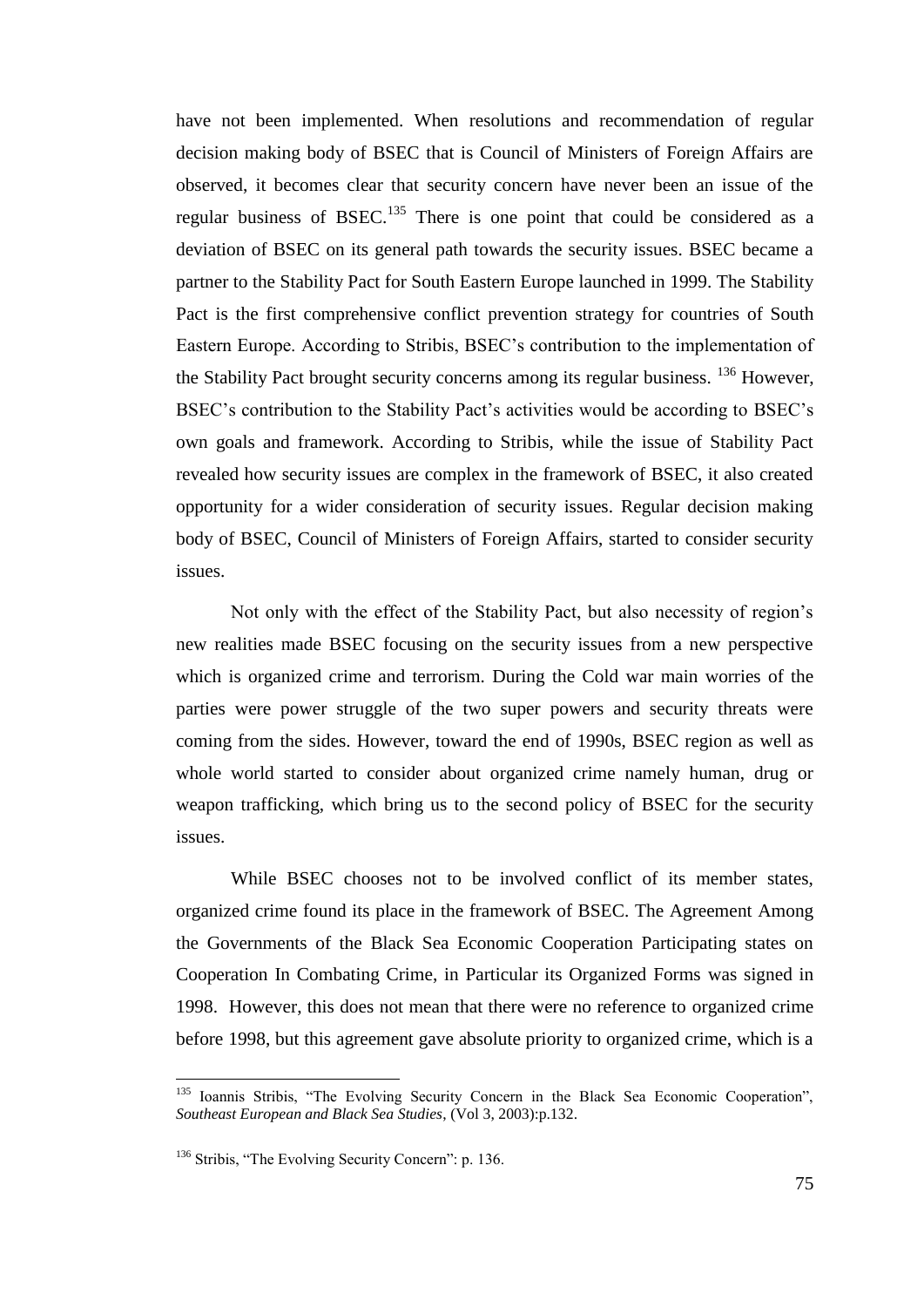common threat for the all states of BSEC. In the Agreement areas of cooperation like act of terrorism, organized crime, illicit cultivation, illicit manufacture, criminal activities elated to migration, ecological crime, corruption, kidnapping, maritime crime; form of cooperation like exchange of information, planning and adoption of coordinated actions against criminal networks, assistance in detecting suspicious economic and banking transaction, exchange of experience on use of scientific and technological methods for criminological researches and exchange of information in many related areas are all determined. As a result of this agreement, to form a working group in order to examine the ways of implementation cooperation was decided. Also, there is another point in the agreement that should not be omitted since it shows nature of the Agreement that is not compulsive and BSEC"s loose formation in general. It is said in the agreement that the implementation of the Agreement will be subject to national legislation of the member states and the agreement shall not hinder the fulfillment of other international obligations of the member states.<sup>137</sup> Although the agreement signed in 1998, its entry into force shows differences from state to state. The Agreement entered into force in 1999 in Turkey, Ukraine, Bulgaria, and Moldova; in 2000 in Russia, Georgia, Romania and Armenia; in 2002 in Azerbaijan and Greece; in 2008 in Albania; and Serbia just signed the Agreement in 2008.

Apart from the Agreement Among the Governments of the Black Sea Economic Cooperation Participating states on Cooperation In Combating Crime, in Particular its Organized Forms, BSEC had to focus on security issues more intensively after 9/11 events in 2001. In other words, BSEC found itself in an atmosphere in which everybody is talking about security, terrorism and global effect of terrorism. In such an atmosphere BSEC had to make some security pronunciation. This situation is reflected decennial summit meeting of BSEC that was done in Istanbul in 2002. In the summit Declaration, it is mentioned;

"The political, economic and security developments in Europe clearly indicate that peace on the continent depends on the stability and prosperity of its regions. We (Heads of State or Government) also demonstrate that the Black Sea region is in need of further efforts towards

<sup>137</sup> *The Agreement Among the Governments of the Black Sea Economic Cooperation Participating states on Cooperation In Combating Crime, in Particular its Organized Forms,* (1998), Article 1, 2,6,9, http://www.bsec-

organization.org/documents/LegalDocuments/agreementmous/agree/Pages/agree.aspx, (accessed on 14.06.2009).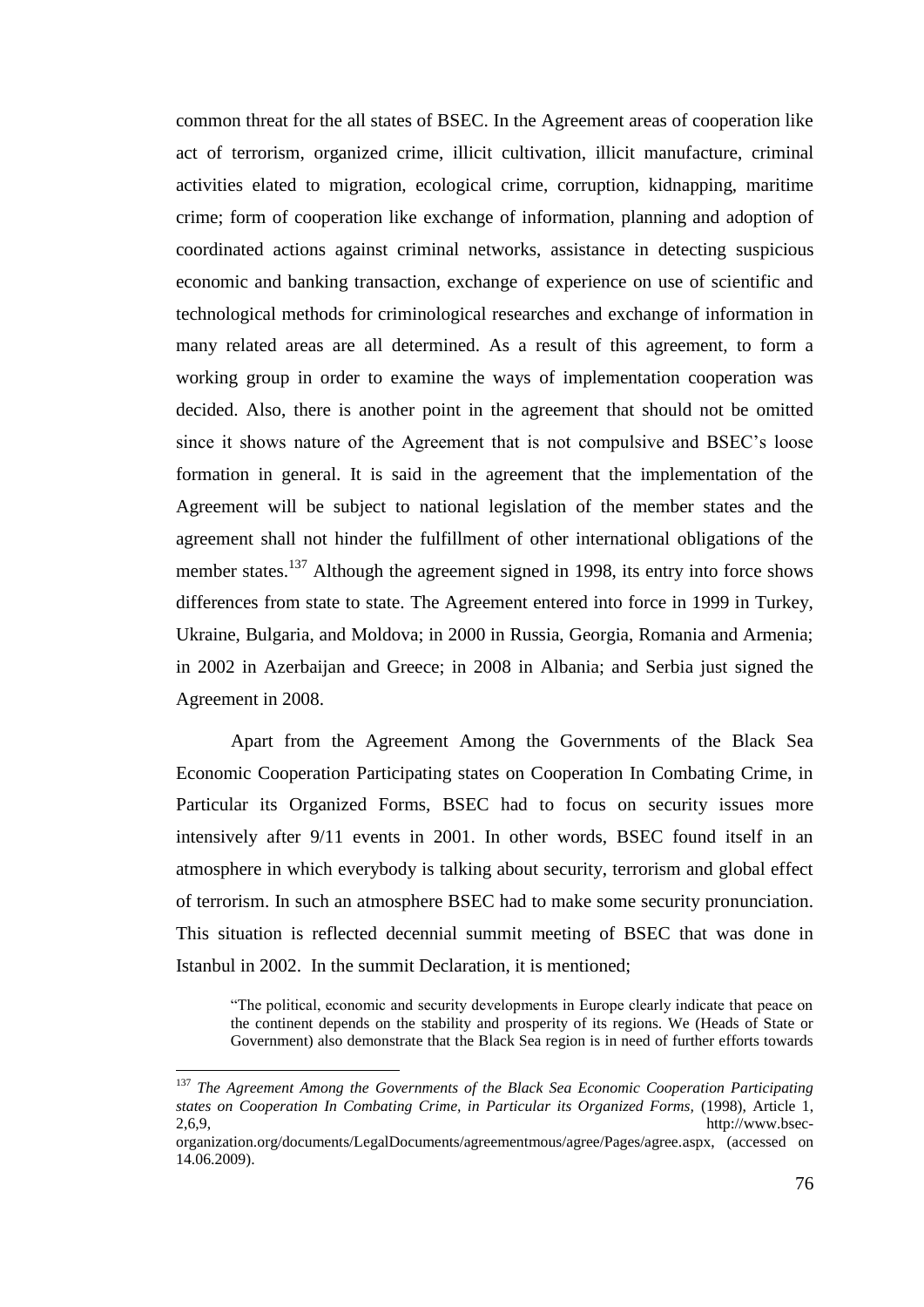security and stability. We (Heads of state or Government) encourage BSEC Council of Ministers of Foreign Affairs to consider ways and means of enhancing contribution of BSEC to strengthening security and stability in the region.

We (Heads of state or Government) firmly condemn terrorism in all its forms and manifestations as a profound challenge to peace and security and a highly dangerous threat to political, economic and social stability of States and the international community as a whole, adversely affecting the market economies and the development of multilateral and bilateral cooperation. We (Heads of state or Government) deem it imperative that the relevant BSEC organs and national competent authorities enhance the implementation of BSEC Agreement on Cooperation in Combating Crime, in particular in its organized forms and, furthermore, consider new means of cooperation within the mandate of BSEC."<sup>138</sup>

According to Stribis, in the framework of BSEC, the Decennial Summit is the fist time that security is perceived as an autonomous concept without a necessary linkage with economic cooperation. Also, as it can be seen above that regional dimension of security issues is underlined and it is clearly mentioned that the Black Sea region needs more security and stability and BSEC should focus on the regional approach of these issues.<sup>139</sup>

After heads of state and government gives mandate for engaging security issues, Council of Ministers of Foreign Affairs met and they considered ways and means of enhancing contribution of BSEC to strengthening security and stability of the region. In the meeting, the Council invited the member states and BSEC related bodies to send through the PERMIS their comments on the issue of security and stability in BSEC region. Also, it is accepted that the ICBSS would organize an ad hoc Study Group with participants from the member states and international organizations, to produce a working paper concerning the implementation of mandate given for studying on security issues.<sup>140</sup> According to Stribis, it is a progress for BSEC to consider security issues, but it is clear that the proposed ways to do it is

 $\overline{a}$ 

<sup>138</sup> *Istanbul Decennial Summit Declaration Looking Beyond Tem Years of Cooperation and Progress,* (2002), http://www.bsec-organization.org/documents/declaration/summit/Pages/summit.aspx, (accessed on 14.06.2009).

<sup>&</sup>lt;sup>139</sup> Stribis, "The Evolving Security Concern", p. 158.

<sup>140</sup> *Report of the Seventh Meeting of the Council of Ministers of Foreign Affairs of BSEC Member States*, (Tirana, 25 October 2002), http://www.bsec-organization.org/COMOFA/Pages/Reports.aspx, (accessed on 14.06.2009).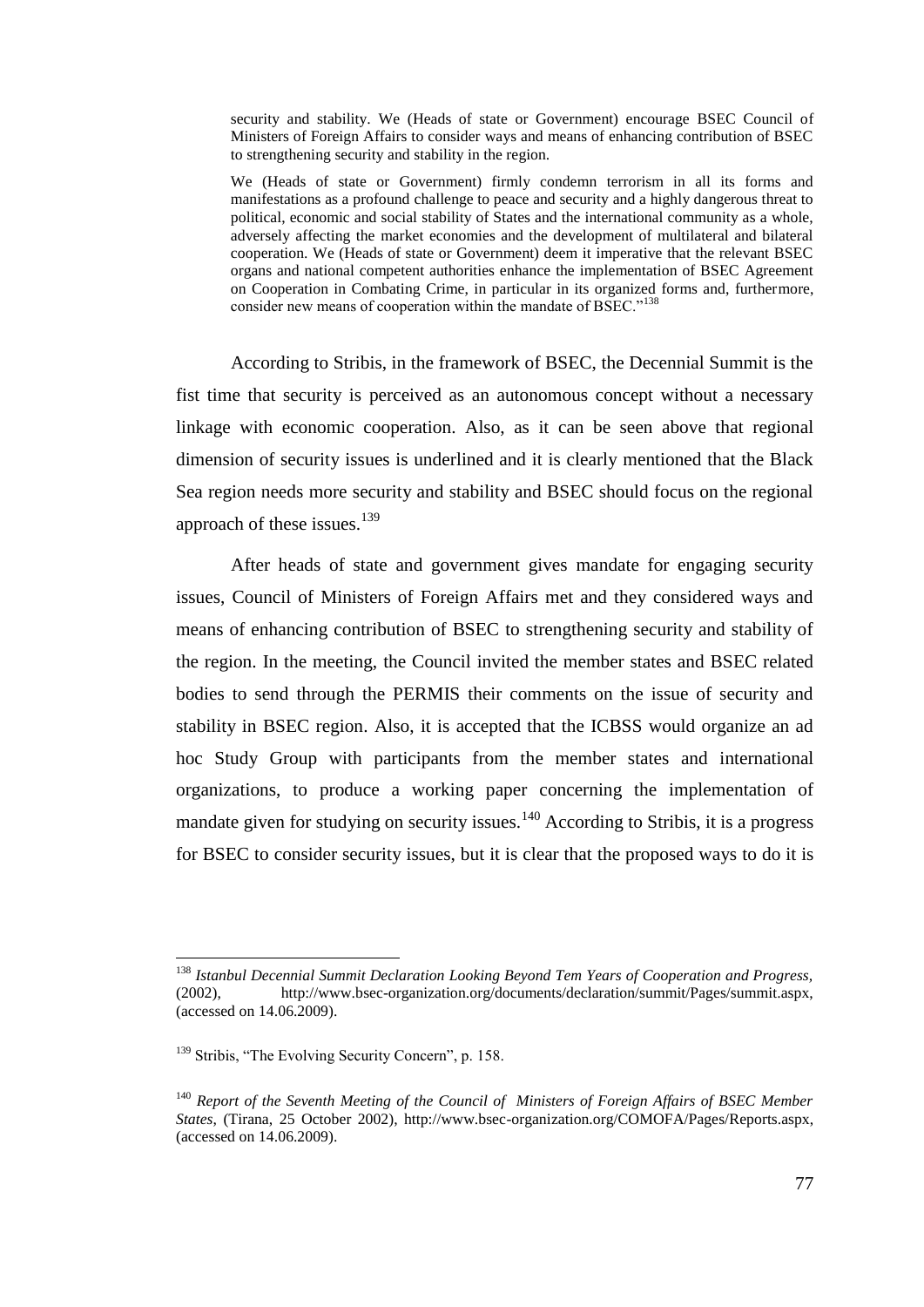a bit weak since government officials of the member states are not included. In such a situation to have concrete steps seems not to be possible.<sup>141</sup>

To sum up, there is a common view that BSEC who initially did not have commitment for security and stability of its region, inevitable became a subject of critisim with respect to its capacity to engage security issues. In the framework of BSEC, security or stability is targeted by confidence building effect of economic cooperation. In other words, internal or bilateral problems of the member states have not been uttered openly in BSEC, but rather their solution is searched in indirect effect of cooperation. However, as a result of realities of the new era after the Cold War and with the effect of geographic position of the Black Sea, BSEC had to consider at least organized crime and terrorism as security problems especially after 2001. Although, there is working group dealing with organized crime and ad hoc group, the implementation problem has remained as a defect of BSEC.

As a result of this reason, a common view is formed that BSEC remain blank security issues of the region. According to Emel Oktay, security cooperation remained blank by BSEC is filled with other initiatives of again the Black Sea states like Blackseafor and Blacksea Harmony.<sup>142</sup> Black Sea Harmony is a naval operation initiated by Turkey in March 2004. The aim is deterring terrorism and asymmetric threats worldwide and also ensuring the security of the Turkish Straits. The Blackseafor is established in 2001. Its responsibility subjects are Search and Rescue (SAR) operations, Humanitarian assistance, Mine counter measures, Environmental protection throughout the Black Sea. Bulgaria, Romania, Russia, Georgia, Ukraine, Turkey are the members of the Blackseafor.

However, although it is difficult to say that BSEC contribute stability and security of the region directly, its indirect effect, to a certain extent, cannot be ignored. There is an optimistic evaluation of BSEC with respect to its contribution security and stability of the region. Ercan Özer advocates that stability and security in the Black Sea region could be expressed with a functional formula, which is security and stability can be provided by dialogue, development, democracy,

 $\overline{a}$ 

<sup>&</sup>lt;sup>141</sup> Stribis, "The Evolving Security Concern", p.158.

<sup>&</sup>lt;sup>142</sup> Emel Oktay, "Türkiye'nin Avrasya'da Çok Taraflı Girişimlerine Bir Örnek", p.167.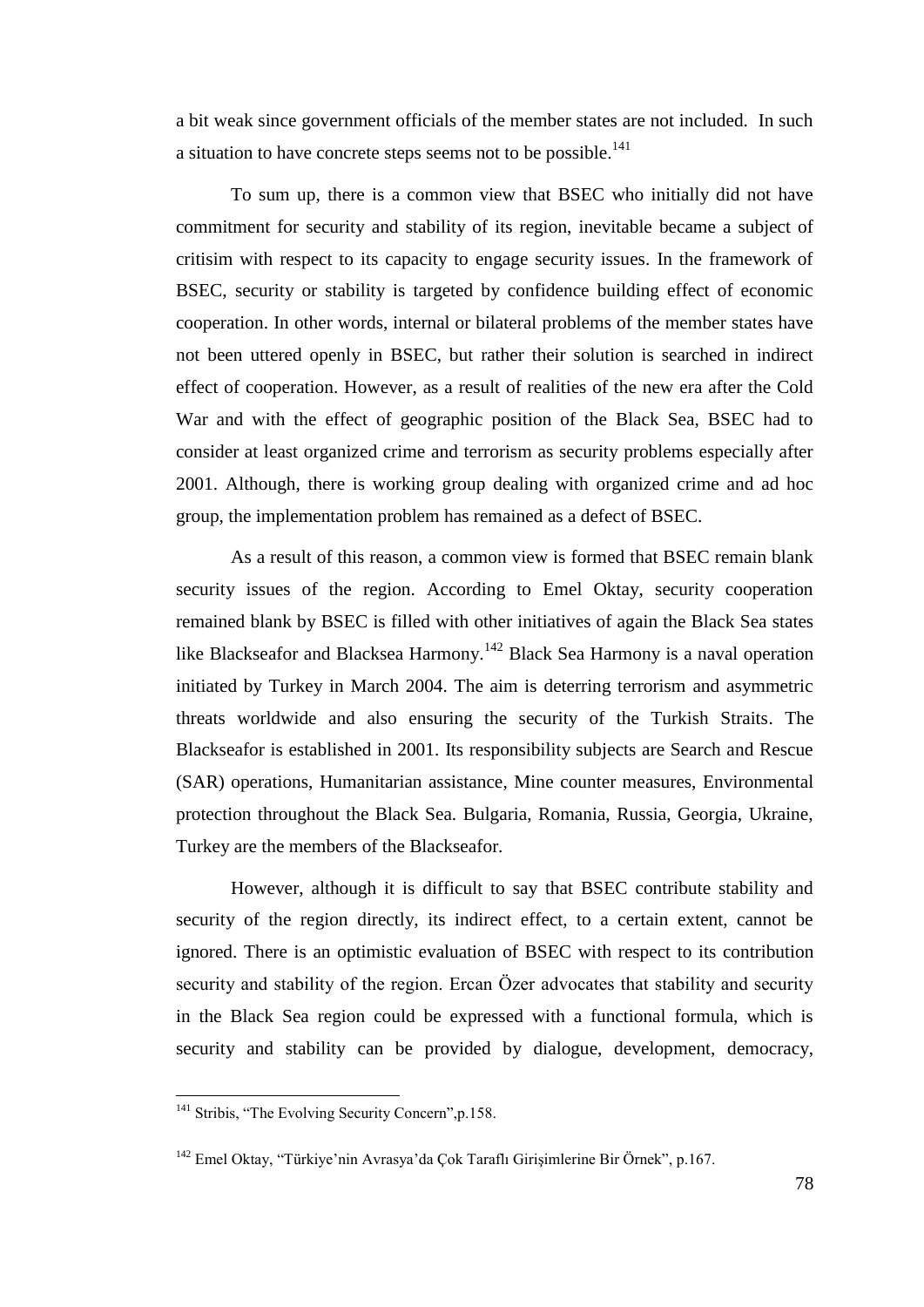diplomacy, disarmament, and demography.  $(S+S=f(6D))$ . Although, it is hard to claim existence of disarmament, demography and diplomacy issues in the framework of BSEC, it has a good structure for dialog at different levels ranging from heads of state or government to the man in the street. Also, as it is known development is the main target of BSEC. According to Özer, BSEC has opened a new and special chapter in the Black Sea regional history. It has an importance, because it has proved itself to be a forum where the participating states put aside their differences and problems when Balkans and Caucasus were facing great unrest and difficulties. BSEC is the main proof of how economic motives transcended political conflicts. Özer says that security situation of the region should not require creation of a new security system for BSEC since there are other platforms directly engaging security issues like OSCE, NATO or EU and since security interest of BSEC members are different from each other. That is also why BSEC members reserved to develop an approach to regional security.<sup>143</sup>

When subject is security for BSEC it should not be forgotten that BSEC does not have direct commitment for security. Although, toward the end of 1999, it developed a vision of organized crime its main target for this issue is to cooperate. Therefore, in the opinion of this study, BSEC should not be blamed for being insufficient to deal with security problems of the region or organized crime or for not having necessary tolls to do these. However, the question about the security that should be asked is that how much BSEC indirectly contributes to security and stability of the region by its economic cooperation and prosperity that would provide by economic cooperation. In order to have a better understanding about security problems in the Black Sea region, main conflicts can be given.

The conflict over Nagorno-Karabakh between Azerbaijan and Armenia is one of the most serious conflicts destabilizing the region and frustrating cooperation efforts around the region. After Armenia occupied the 20 per cent of Azerbaijan territories and the war in 1992, there are no economic relations and transportation links between Armenia and Azerbaijan. Also, Nagorno Karabakh conflict has drawn the two black Sea powers, Turkey and Russia, counter positions. Azerbaijan has received substantial military support and training from Turkey and signed a military

l

<sup>&</sup>lt;sup>143</sup> Özer, "The Black Sea Economic Cooperation": p.9-14.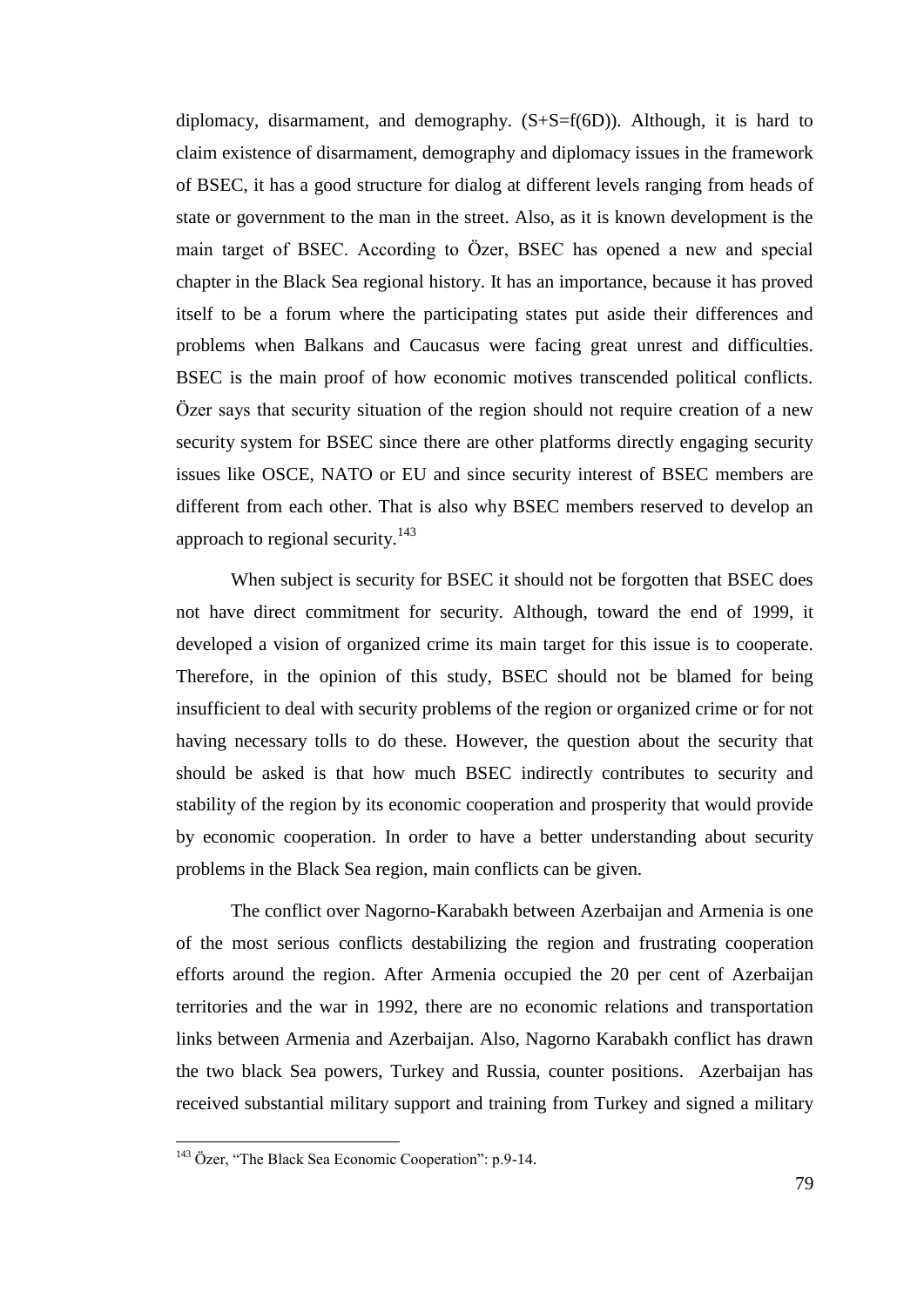cooperation treaty with Ankara in May 1997. On the other hand, a Treaty of Friendship, Cooperation and Mutual Assistance was signed by Russia and Armenia. Direct, Russian-Turkish military tension over Karabakh, which surfaced earlier in 1990s, was eliminated. After that although there have been positive relations in several areas like energy, economy, Karabakh conflict remained unsolved among sides. In addition, since 1992 Turkey has no economic and diplomatic relations with Armenia.<sup>144</sup> However, as of April 2009 the region has been witnessing important developments. Details of the developments will not be given, but it can be said that as a result of changed balances Turkey has initiated to solve the problems between herself and Armenia, which disturbing Azerbaijan.

Similar to Karabakh problem, Transnistria problem is another challenge to stability of the region and spirit of BSEC. After a civil war in 1992 with the support of Russia, Transnistria separated from Moldova. As a result of cease-fire, a security zone on both sides of the river Dniester was established. The regime in Transnistria entrenched its rule in Tiraspol, but formed substantial armed forces, interior troops and border forces. There are also Russian soldier in the region whose existence should be terminated at the end of 2002. However, Russia still has soldiers with the excuse of protecting Russian ammunition dumps. In short, feature of the Transnistria"s status is still vague.

In the Balkan side of the Black Sea, there is Kosovo problem between Albania and Serbia, which is resulted in independence declaration of Kosovo. After independence declaration Serbia backed by Russia, threatened the states that has recognized Kosovo including Turkey by withdrawing its ambassadors. However, this was an initial reaction of Serbia having no capacity to drive relations into dilemma.

Also, there is problem of feature of Black Sea Fleet in the Crimea. Although, Black Sea Fleet is supposed to leave in 2017, Russia has been trying to extend this duration. Relations of Russia and Ukraine also has deteriorated by two energy crisis occurred as a result of Russian energy cut to Ukraine in 2006 and 2008.

<sup>144</sup> Roy Allison, "The Unresolved Conflicts in the Black Sea Region", *The Black Sea Region Cooperation and Security Building,* ed. Oleksandr Pavliuk and Ivanna Klympush-Tsintsadze, (East West Institute New York, 2004):p.89-90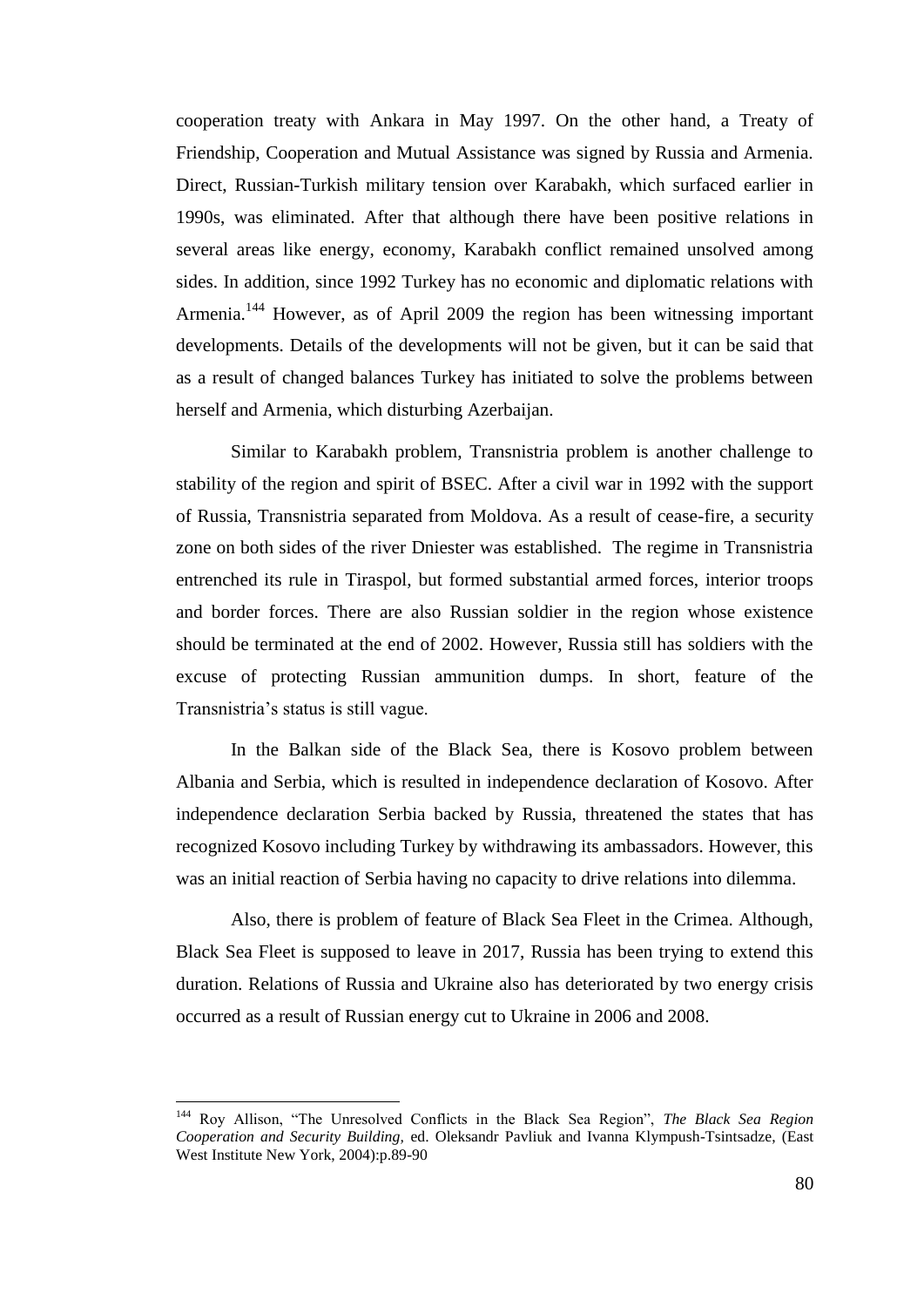Lastly, Abkhazia and South Ossetia problem of Georgia should be mentioned. The two region backed by Russia do not accept Georgian rule since 1991 and 1992. The recent Russia and Georgia conflict armed conflict in August 2008 are the biggest proof of unresolved and dangerous potential of these problems.

There are different problems between different states and their roots are strong. Also, there is a problem who support whom. Security is the main high politic. States do not want to give up their interests on those issues. Although, BSEC does not have any direct commitment, its confidence building effect does not function since seventeen years. States can meet in order to discuss some economic or environmental issues under the framework of BSEC, but neither they have negotiated these high politics matters in the BSEC, nor BSEC creates positive atmosphere towards solutions of those matters. In direct contradiction, security matters cause lack of trust which halted cooperation efforts in other areas. In short, performance of BSEC challenged by frozen conflicts in the region.

Briefly, trade and investment, transportation, energy, environment and security and stability are the main cooperation areas examined in this chapter. Although, generally trade is accepted as the basic area in which cooperation can be provided, under the umbrella of BSEC targets with respect to trade has been downgraded, mainly because of reluctance of member states to commit themselves binding agreements. Also, Turkey"s trade amounts with BSEC shows that there is no continues or stable increase, which is upsetting. Although, the region is rich with its oil and gas reserves, energy has been never became an area of cooperation, since there is conflicting interest of the member states. When the subject is security, it must be said that the aim of BSEC for creating confidence building effect with cooperation in other areas cannot be provided, because of frozen conflicts of the region. In sum, BSEC cannot be successful in providing sufficient level of cooperation in areas determined by its legal framework mainly because of lack of political will and frozen conflicts in the region.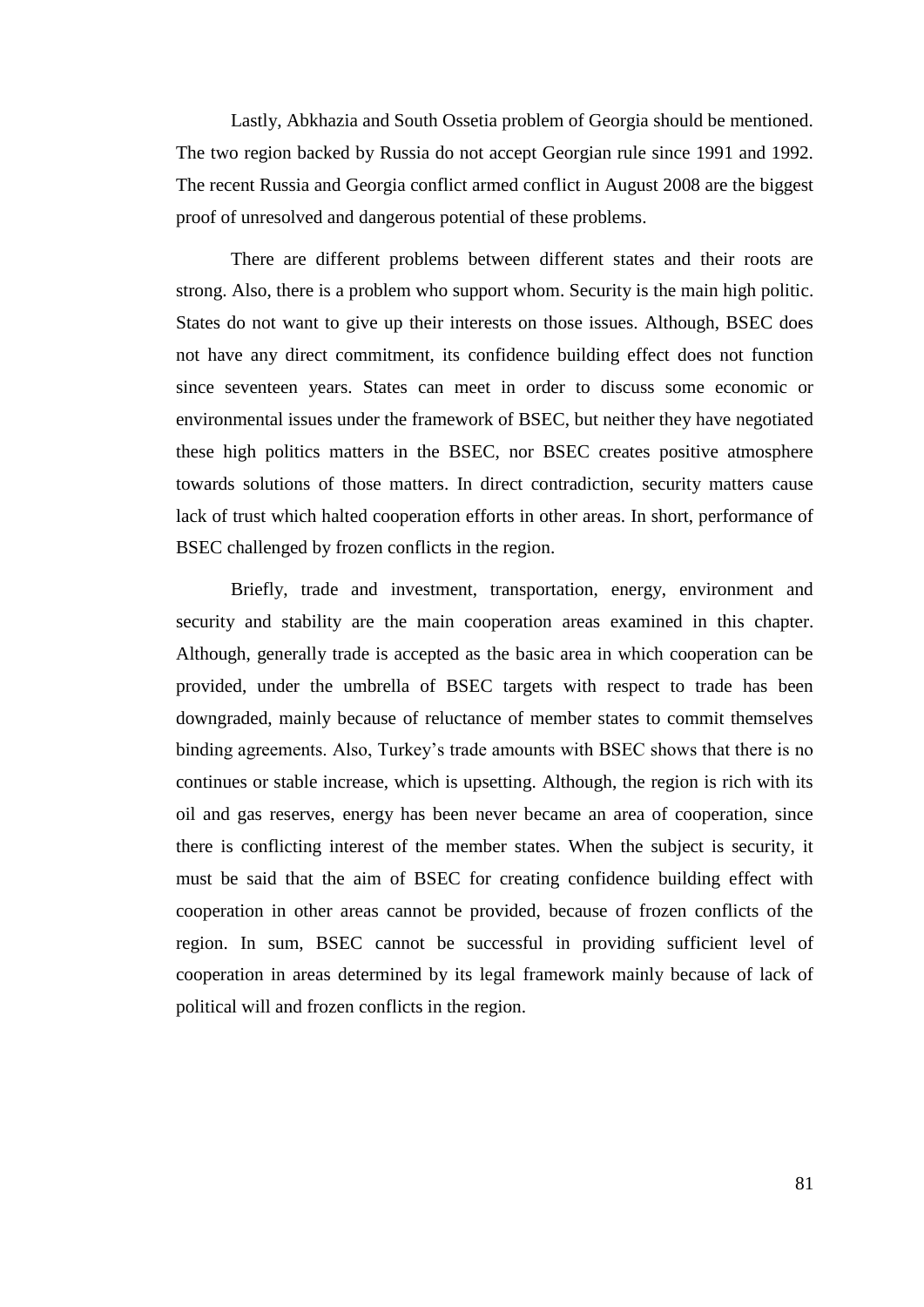## **CHAPTER 5**

## **ACHIEVEMENTS AND PROBLEMS OF BSEC**

The subject of this chapter is BSEC"s achievements and problems of cooperation. Also, points made in  $15<sup>th</sup>$  anniversary of BSEC in order to make BSEC more efficient will be given.

Although BSEC is evaluated as unsuccefull in fulfillment of its objectives, BSEC is a result of opening of new era in international arena and also in Turkish foreign policy. There is a value presented by BSEC even according to academicians criticizing BSEC for its insufficiency. In this framework, what is meant by achievement is significance of BSEC in itself and for Turkey without questioning its practical results. In other words, when question of how much cooperation is provided through BSEC and how much it reaches its target are left aside; it is possible to mention significance of BSEC.

The aim of this chapter is to underline the problems of BSEC in order to provide better understanding of sources of its insufficiency in providing cooperation in issue areas.

#### **5.1. Achievement of BSEC**

There is a common view among the academicians dealing with BSEC is that despite its all insufficiencies, BSEC is important and this importance comes just from its existence. The geography covered by BSEC"s member states is filled with several problems. In the words of the Gamze Kona, the region represents a kind of boiling cattle.<sup>145</sup> In such a situation, a lot of academicians appreciate the founders of BSEC and its participants. In this framework, Berdal Aral mentions:

l

<sup>&</sup>lt;sup>145</sup> Kona, "The Black Sea Economic Cooperation", p. 46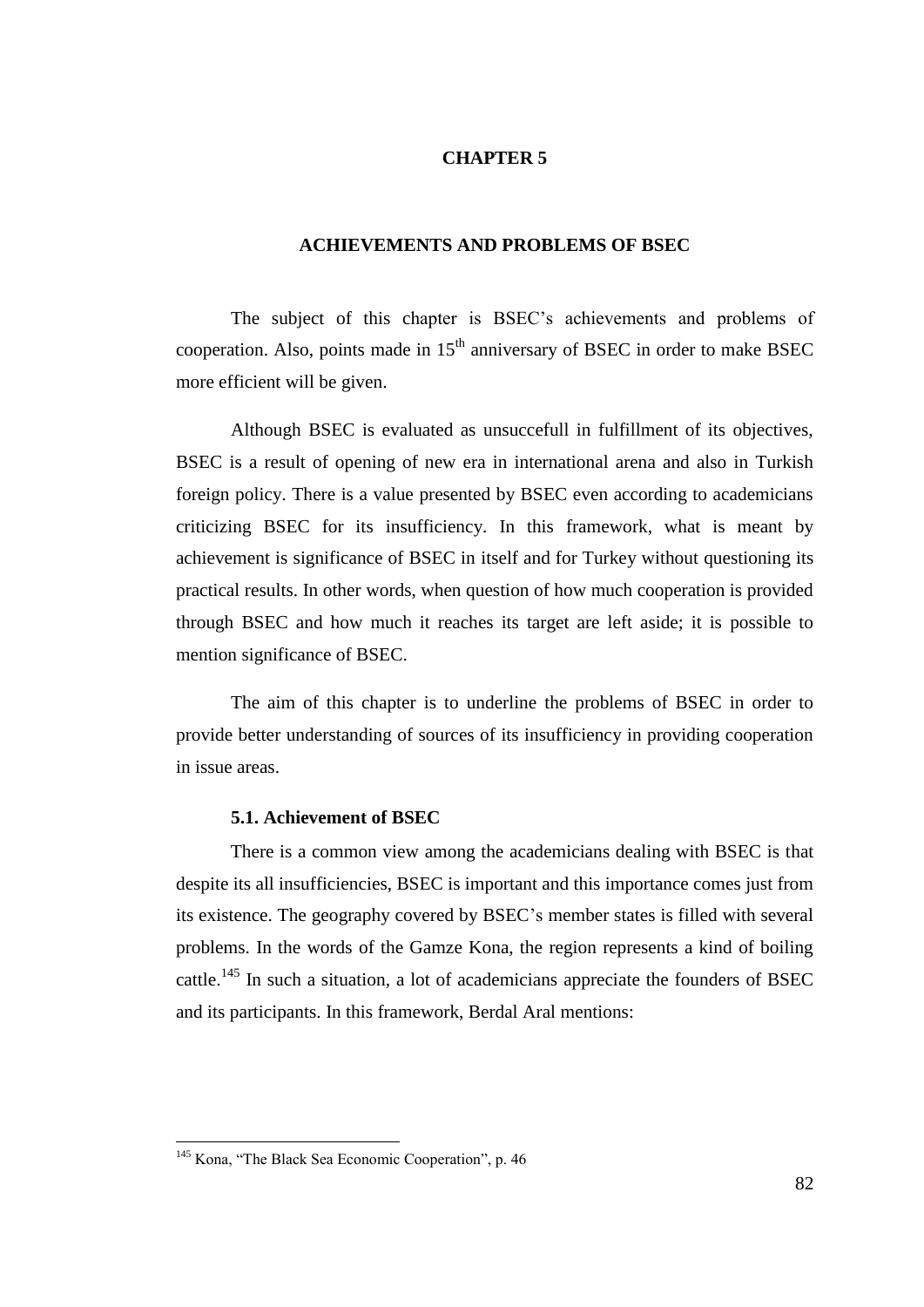BSEC experience shows that states, which share common frontiers or are part of the same geographical basin may consider mutual or multilateral controversies and disputes as cause for action, rather than as excuse for keeping relations at a minimum. <sup>146</sup>

Also, Panagiota Manoli mentions that BSEC is important since it demonstrates that the states who are diverse in terms of size, power, level of economic and social development, international affiliation and even system of governance come together in order to reach a common point for some issues. $147$ Similarly Emel Oktay explains in her article that when the idea of establishment of BSEC emerged, the borders between Soviet Union and Turkey was closed, Moldova and Georgia was fighting against separatist movements, there was war between Armenia and Azerbaijan. Despite of all these pessimistic and complex web of relations, the Black Sea states could realize to establish BSEC in a very short time period.<sup>148</sup> Also, Erhan Büyükakıncı mentions this point in his article. He advocates that given the uncertainties to democratic rule and market economy, and chaotic situation and conflicts that ensued in the first a few years after the collapse of the Soviet Union, BSEC's development can already be considered a political success.<sup>149</sup>

Beside BSEC is seen as a success since its creation is a matter of success in the atmosphere of 1990s, secondly, BSEC is important since it is the unique organization including all states of the region. Also, BSEC is the only international forum in the region where member states participate on their own free will without any outside interference.<sup>150</sup> As Mustafa Aydın says, it is the most institutionalized homegrown organization in the region. The membership of BSEC is not limited to just riparian states of the Black Sea. BSEC embraces an inclusive approach for membership. Mustafa Aydın and Ömer Fazlıoğlu also focus on this point and they

 $\overline{a}$ 

<sup>&</sup>lt;sup>146</sup> Berdal Aral, "The Black Sea Economic Co-operation after Ten years: What Went Wrong?", *Alternatives,* (Vol 1, No..4, Winter 2002):p.74

<sup>&</sup>lt;sup>147</sup> Manoli, "Reflecting on BSEC": p.4

<sup>&</sup>lt;sup>148</sup> Oktay, "Türkiyenin Avrasyada Çok Taraflı Girişimlerine Bir Örnek", p.160

<sup>&</sup>lt;sup>149</sup> Büyükakıncı, "Security Issues and Patterns of Cooperation", p.33

<sup>150</sup> Nurver Nures, *Black Sea Economic Cooperation: Vision and Opportunities,* (Speech delivered at the NATO Colloque in May 2001):p.57, http://www.nato.int/docu/colloq/2001/colloq01.htm, (accessed on 14.06.2009).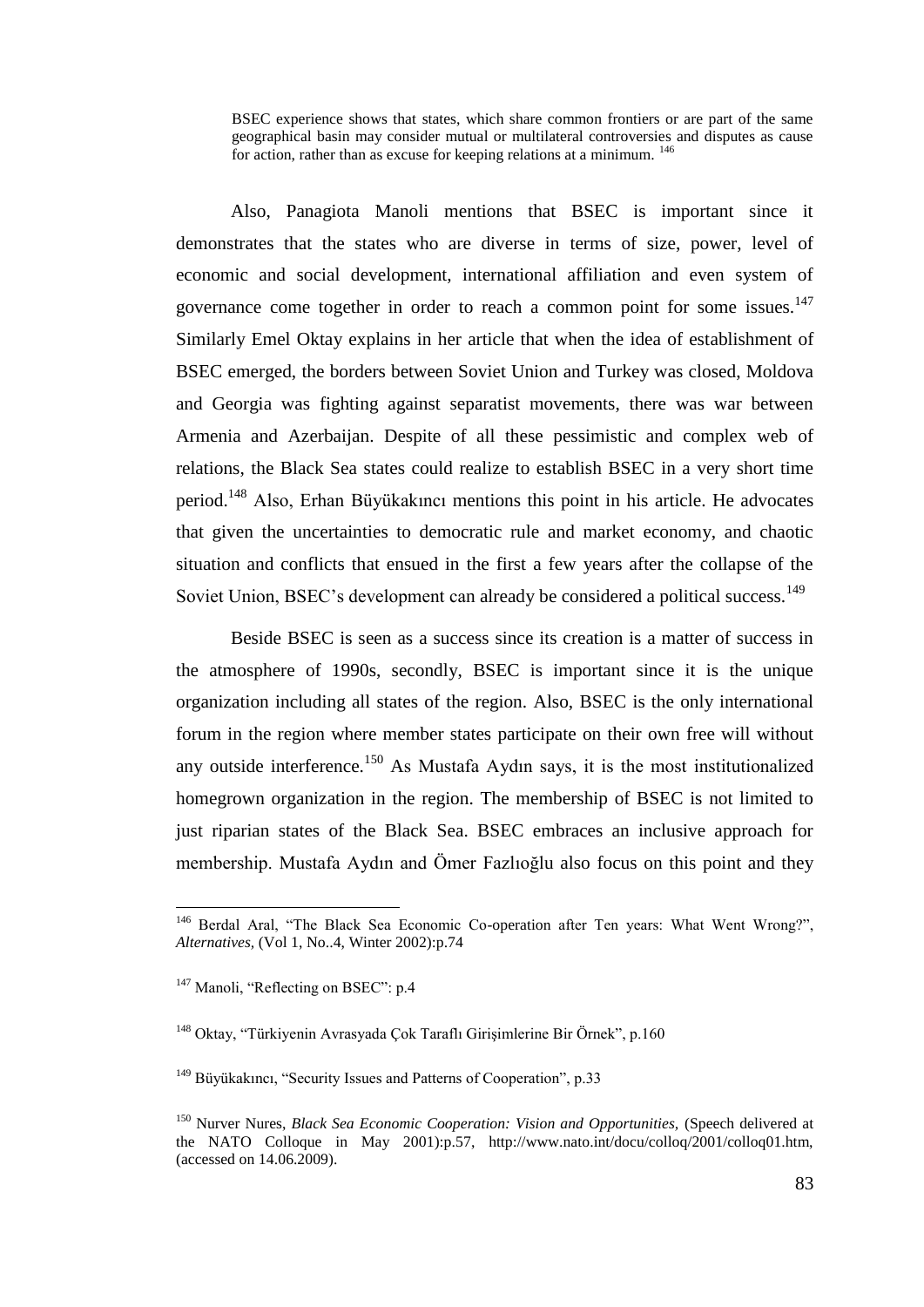mention that BSEC was one of the earliest initiatives intended at establishing cooperation between NATO members who are Turkey and Greece and former members of the Warsaw Pact. It is a locally-owned and developed idea.<sup>151</sup> This point of local ownership is mentioned also by Manoli. She says BSEC has a strong sense of local ownership, as a cooperative initiative reflecting the priorities of its member states and the needs of the region on a collective basin.

However, it must be mentioned that while inclusive membership of BSEC is mentioned as a factor making BSEC important and valuable, it is also evaluated as a factor limiting and complicating success of BSEC. Also, although existence of local ownership is mentioned by some academicians, by some others absence of it is mentioned again as a problem inside BSEC.

Apart from the atmosphere and membership of BSEC, which are appreciated by several academicians, BSEC presents some advantageous with respect to security, economy and society. In the previous chapter the functions of BSEC and how much BSEC reached its aims are examined. There is not an optimistic picture. However, Gamze Kona mentions in her article some points as advantageous by leaving aside practical results. As a result, she argues BSEC is important with respect to its potentials. Accordingly, after the Cold War, security understanding of the states, in fact security threats and ways to ensure has changed. Peace and security building measures become important. BSEC which is neither security provider nor a security building measure is important with respect to its potential for confidence building through intensifying good-neighborly relations and multilateral agreements and motivating member states for pluralistic democracy and developing multilevel economic relations. In short, BSEC is in harmony with neo-security perception of the world after the end of the Cold War. This point made by Kona also supported by Nurver Nures. He says despite of all problems that BSEC faces, it has developed a regular structured working relationship and brought member states closer. This provides opportunity to improve their mutual familiarization and understanding. Although Nures admits that the negative effects and prolongations of the past conflicts are still felt and there area lot of work to be done, he advocates trust is staring to build slowly which could soften political climate in the region and BSEC

l

<sup>&</sup>lt;sup>151</sup> Aydın and Fazlıoğlu, "The Turkish Foreign Poliy Towards the Wider Black Sea Region", p. 131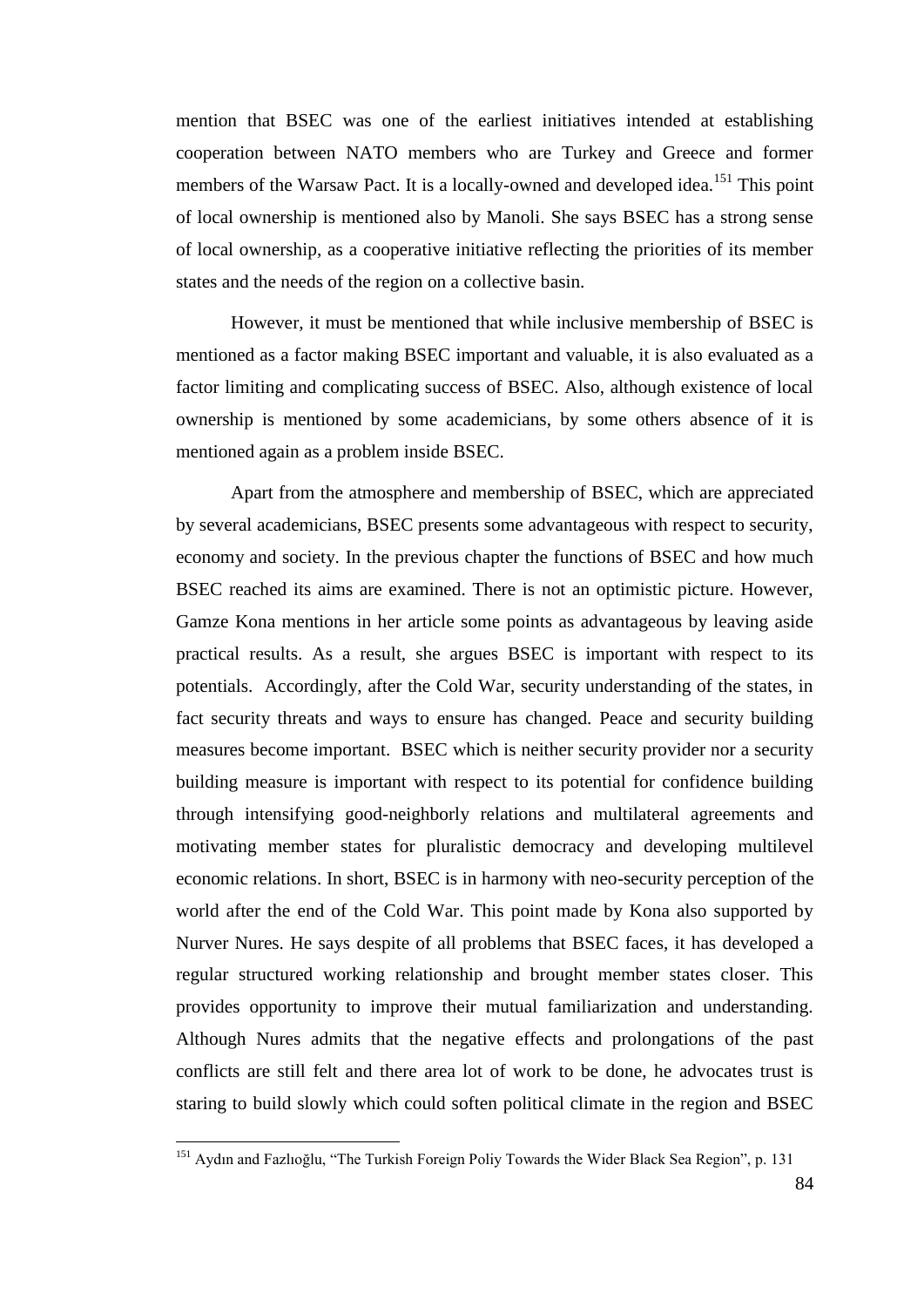serves as a confidence building measure which is a remarkable achievement in itself. 152

With respect to economy, BSEC means a lot since it encourage transition to liberal economies. Lastly, about the society and culture BSEC represents a unique case, since it shows states having different culture and religious can come together under umbrella of an international organization. According to Kona, it is evident that the differences between Christian and Islamic cultures have always caused problems not only in the Black Sea region but in the world. BSEC having member states from different cultural and religious background paves the way to the removal of the strict dividing lines between Christianity and Islam and motives the participant states to show respect for cultural and religious differences. BSEC proves itself to be one of the multi-cultural regional groupings different from most of the available regional grouping in today"s international system. <sup>153</sup>

In the fist chapter, dynamics behind the establishment of BSEC are given. As mentioned, Turkey"s geographic and cultural closeness to the most of BSEC member states and proper atmosphere (end of Cold War and lack of dominant power in the region) were opportunities for Turkey in initiating such cooperation. The basic and main importance of BSEC for Turkey is that BSEC is established by just Turkey"s initiation in other words it is child of Turkey. However, there are some other points making BSEC substantial for Turkey. Ömer Faruk Gençkaya clearly summarizes meanings of BSEC for Turkey in other words Turkey"s interest in BSEC. Accordingly, for one thing, Turkey"s leading role in establishment of BSEC facilitates its new policy initiatives regarding the newly created Turkish Republic in Caucasus and Central Asia. During the Cold War, Turkey followed calm foreign policy towards the Turkish nations in the Caucasus and the Central Asia with the aim of not disturbing Soviet Union. However, with Gorbachev and after the end of Cold War this situation changed. Turkey started to emphasize common cultural, religious and linguistic ties with the newly independent states and Turkey"s brotherhood role to them. Although this silver term does not last long, Turkey started to have close

<sup>152</sup> Nurver Nures, *Black Sea Economic Cooperation*, p.50.

<sup>153</sup> Kona, "The Black Sea Economic Cooperation": p. 49-50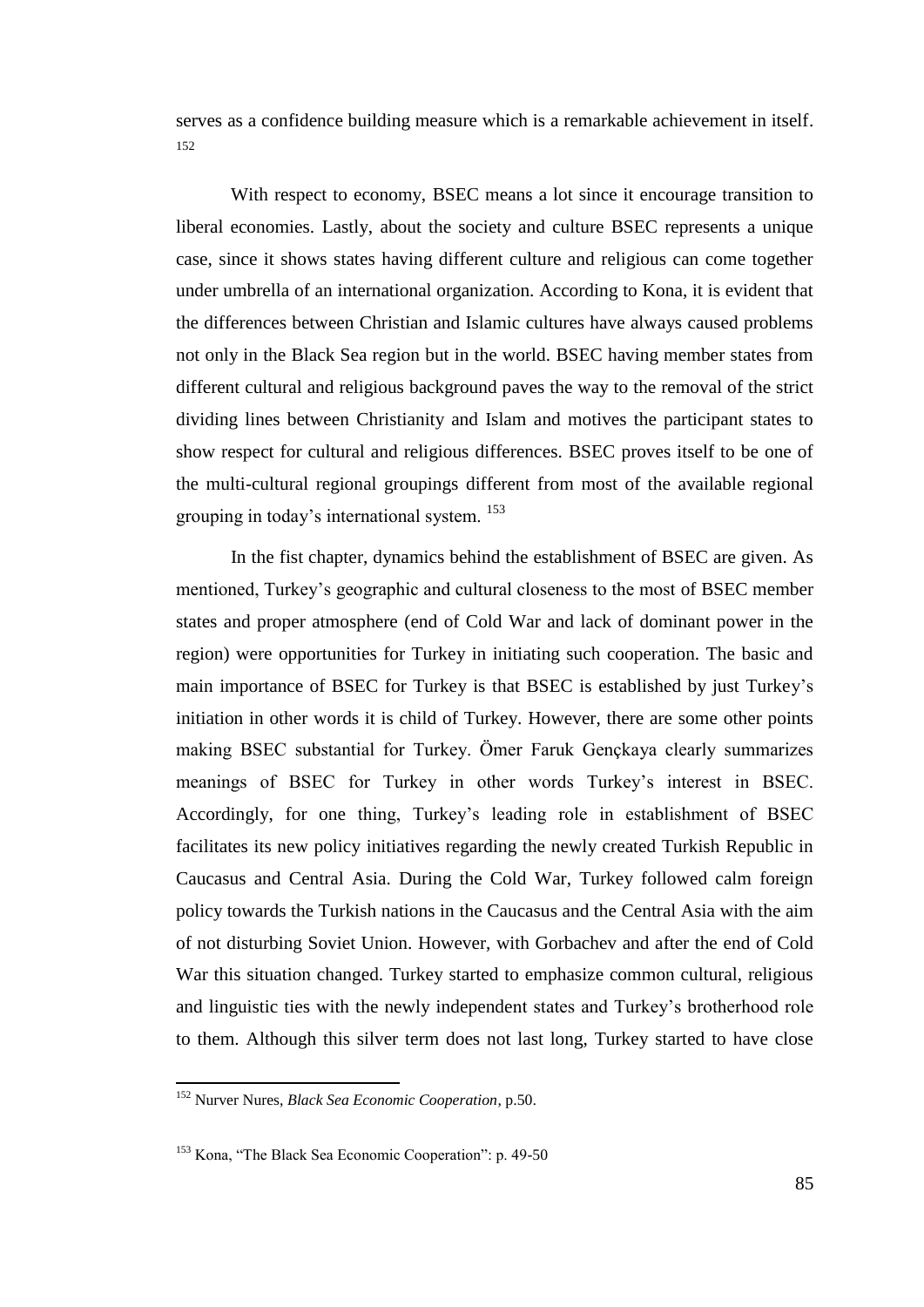relations with her new neighbors. BSEC in this manner is a tool for Turkey in order to have close relations with newly independent states and be a powerful actor in its region.

Moreover, according to Gençkaya, some Western and Turkish politicians share the idea that Turkey will emerge as an economic powerhouse in the region, channeling Western capital and technology to former Eastern Bloc countries and making a profit in the process. In other words, "What Germany is to Europe, Turkey will be for the Asian republics". Furthermore, BSEC is important for Turkey since it fits "in nicely" with the long-standing Turkish hope to play a strategic role in international politics. During the Cold war, a lot of people, academicians and especially politicians mention that Turkey has a strategic importance with respect to its geography. Literally, Turkey had long been representing a strategic state locating at the border of the Eastern Bloc. Therefore, Turkey"s partaking in the West Block was important. However, when all these blocs disappeared, Turkey searched a proper role in new international system. Turkey always wants to be important for the West. In this framework, BSEC would provide a kind of strategic role for Turkey when it combines Balkan cooperation in the West, the Economic Cooperation Organization (ECO) with Iran and Pakistan in the East. In short, Turkey aimed to develop ties with Central Asia as well as Middle East, Balkans and Western Europe without turning its back on the EC. Gençkaya says "In other words, Turkey is now discovering a new geopolitical role for itself within the framework of the New World Order"<sup>154</sup>

## **5.2. Problems of BSEC**

 $\overline{\phantom{a}}$ 

Although BSEC is important for the region and for Turkey since its establishment is a success in itself, it has not lived a successful history for seventeen years. As it is analyzed in the fourth chapter, intra regional trade has remained below expectations, energy issue does not taken as point of discussion since relative gain absolute gain problem are on the stake and it seems that confidence building effect of BSEC does not work well. In general there are two types of problems that BSEC encounters. First one is, problems sourced from very nature of BSEC as an international organization. Second one is, political problems coming from member

<sup>&</sup>lt;sup>154</sup> Ömer Faruk Gençkaya, "The Black Sea Economic Co-operation project: A Regional Challenge to European Integraation, *International Social Science Journal*, (Cit 45, No.4, 1993) p. 551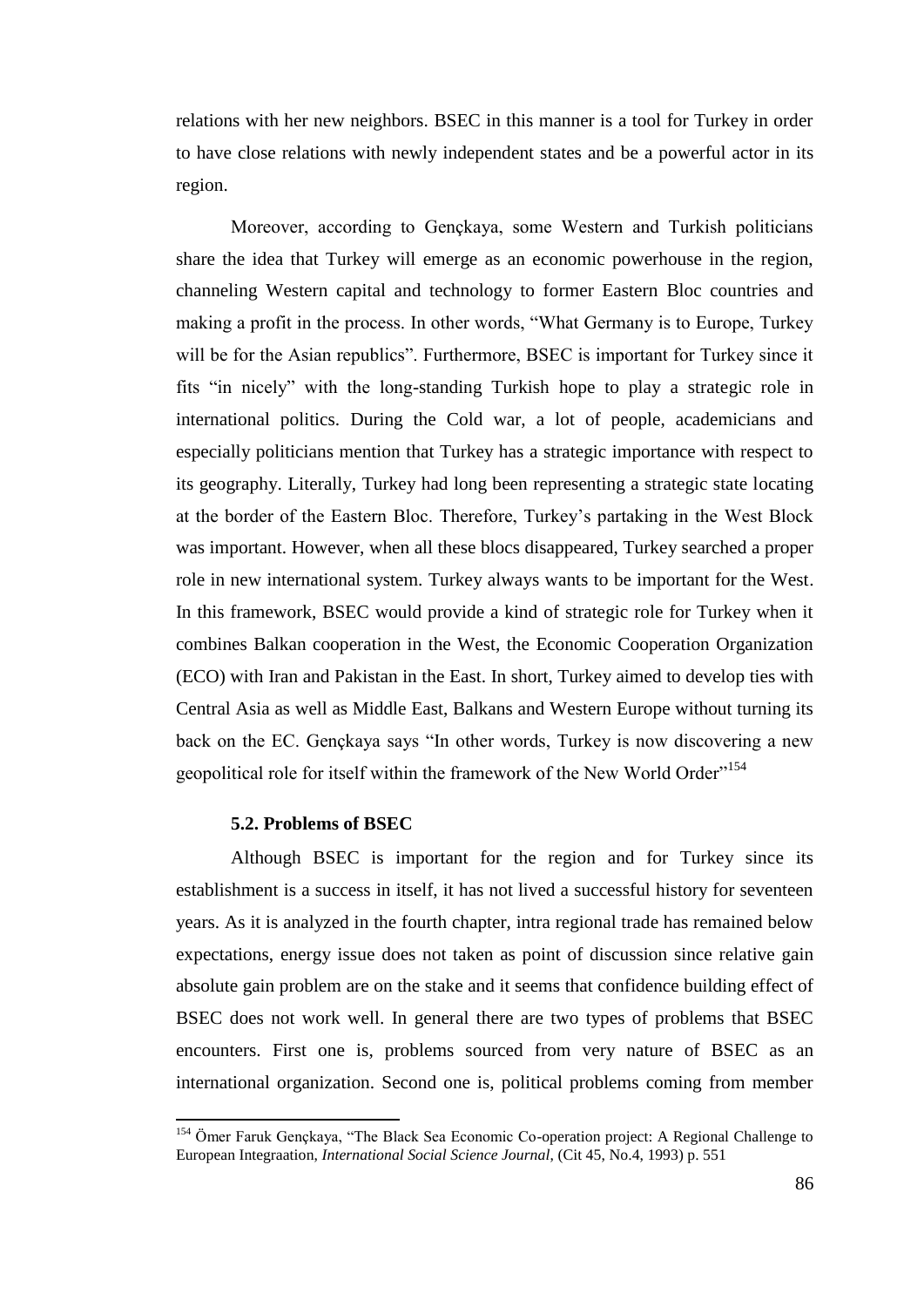states. As it is mentioned this thesis argues that contrary to scholars viewing institutional weakness of BSEC as the reason of its failure in providing sufficient level of cooperation, BSEC"s potential is challenged by problems coming from member states. While the former refers lack of implementation mechanism, time consuming decision making process, lack of professionalism and budgetary problems, the latter represents lack of political will to create healthy political cooperation and bilateral problems of the member states.

As it is detail analyzed in the third chapter, BSEC has a complex institutional structure. BSEC is evaluated as *over-bureaucratized* organization or *over institutionalized* whose efficiency and effectiveness of its activities is diminished because of this situation. Some academicians and also member states' authorities underline institutional problems of BSEC as the source of BSEC"s failure in providing cooperation in issue areas. However, although negative contribution of institutional problems of BSEC to BSEC"s insufficiency is admitted, this thesis argues that problems coming from member states are the main reason of BSEC"s failure.

When the subject is institutional problems of BSEC, first thing that is underlined by scholars is decision making process of BSEC. Dynamism of Council of Ministers of Foreign Affairs, the main decision making body of BSEC, suffers from voting procedure. The Council makes its decision on consensus principle and unless it is determined decisions are not obligatory. Since it is hard to provide consensus usually, dynamism of the organization is blocked and sometimes consensus requirement provides room for power play.<sup>155</sup> In short, decision making procedure in BSEC is criticized for being cumbersome and time consuming. In this subject Tedo Japarizde says:

Members need to re-think the entire decision- making process in BSEC that is based on a veto system, euphemistically known as the consensus rule that frequently offers a Faustian bargain and operates on the everybody against everybody principle. <sup>156</sup>

<sup>&</sup>lt;sup>155</sup>Gültekin and Nikolov, "European Union Approaches", p.122.

<sup>&</sup>lt;sup>156</sup>Japaridze, "BSEC: A Road Map To Relevance", p.5.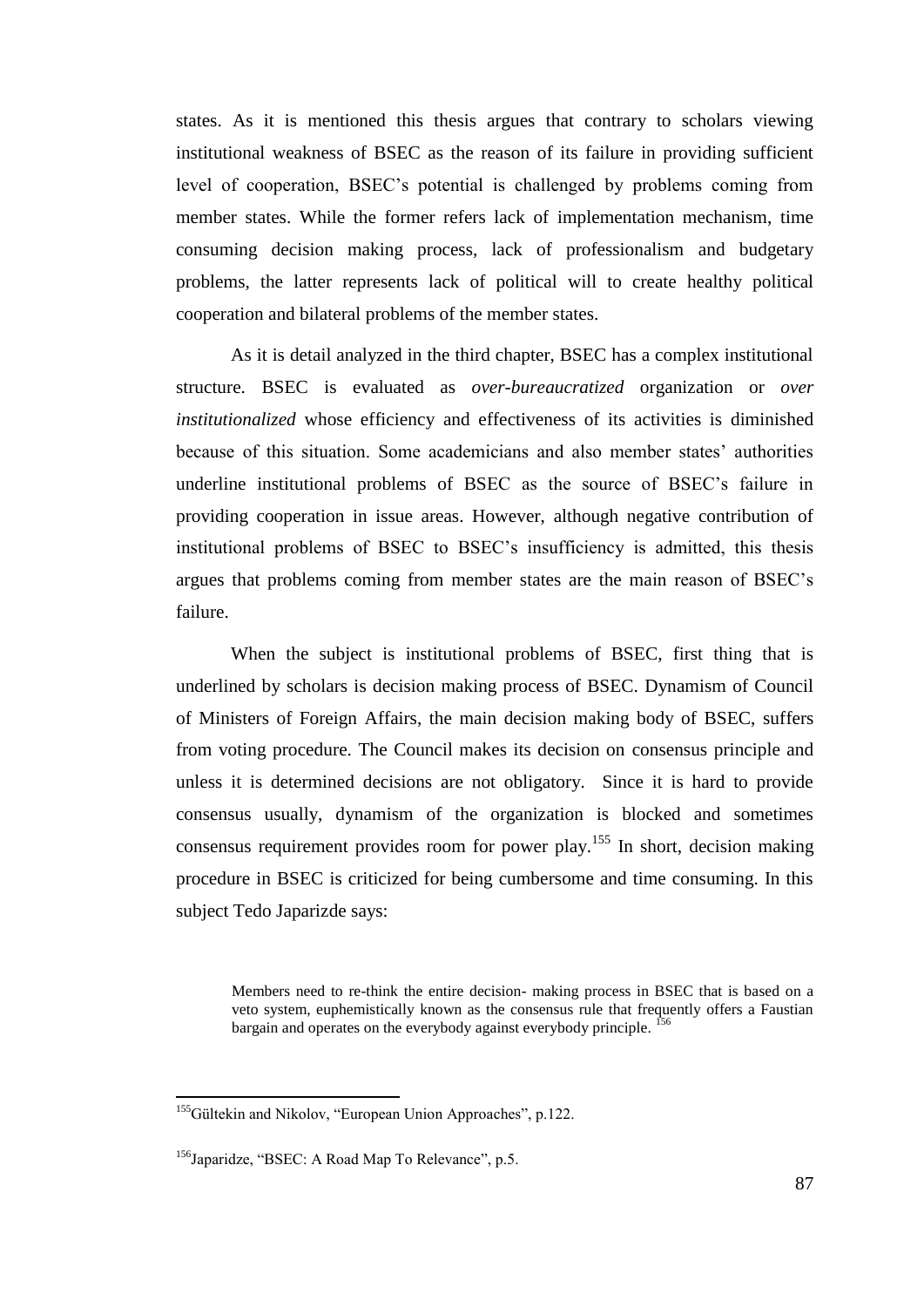In addition, lack of implementation power is focused as another institutional weakness of BSEC damaging cooperative efforts. As it is mentioned decisions made by the Council is not obligatory. In the case of PABSEC providing democratic dimension to BSEC, situation is worse. Decisions or recommendations made in PABSEC are transmitted to the Council and adoptation remains national legislation of the member states. Since there is no monitoring mechanism, a lot of studies and discussions remain in flux for BSEC. Panagiota Manoli says:

BSEC need to enhance its operational capacities and to make a breakthrough on implementation. The Organization at the moment lacking mechanisms of speedy coordination and communication among its member states, as well as its institutions and related bodies. At the same time, the issues of project selection and the replenishment of the resources allocated to projects as well as the monitoring of the implementation of the Council's decisions have become critical.<sup>157</sup>

Budgetary problem is another factor viewed as source of BSEC"s insufficiency. According to the Charter, the budget of BSEC is composed of the financial contributions from member states determined according to relevant resolutions of the Council. However, although there are certain quotas for each participating state, application of these quotas became possible in 1998. For the previous years Turkey paid unproportionally large share. Also, Turkey met the expenses of establishment. Limited budget mostly affects PERMIS executing secretarial works of BSEC. As it is mentioned in the third chapter, PERMIS suffering from limited financial resources and lack of professional staff, has been criticized for not functioning as an active promoter of cooperation since it functions with the efforts of civil servants.<sup>158</sup>

In sum, there are problems hardening functioning of BSEC mainly like cumbersome decision making procedure, lack of implementation and monitoring power and limited financial resources. However, although these problems are effective in insufficiency of BSEC in providing sufficient level of cooperation in issue areas determined by legal framework of BSEC, BSEC"s potential is frustrated by problems sourced from member states given below.

 $\overline{a}$ 

<sup>&</sup>lt;sup>157</sup> Manoli, "Reflecting on BSEC", p.6.

<sup>&</sup>lt;sup>158</sup> Hartwig, "The Black Sea Economic Cooperation Process", p.4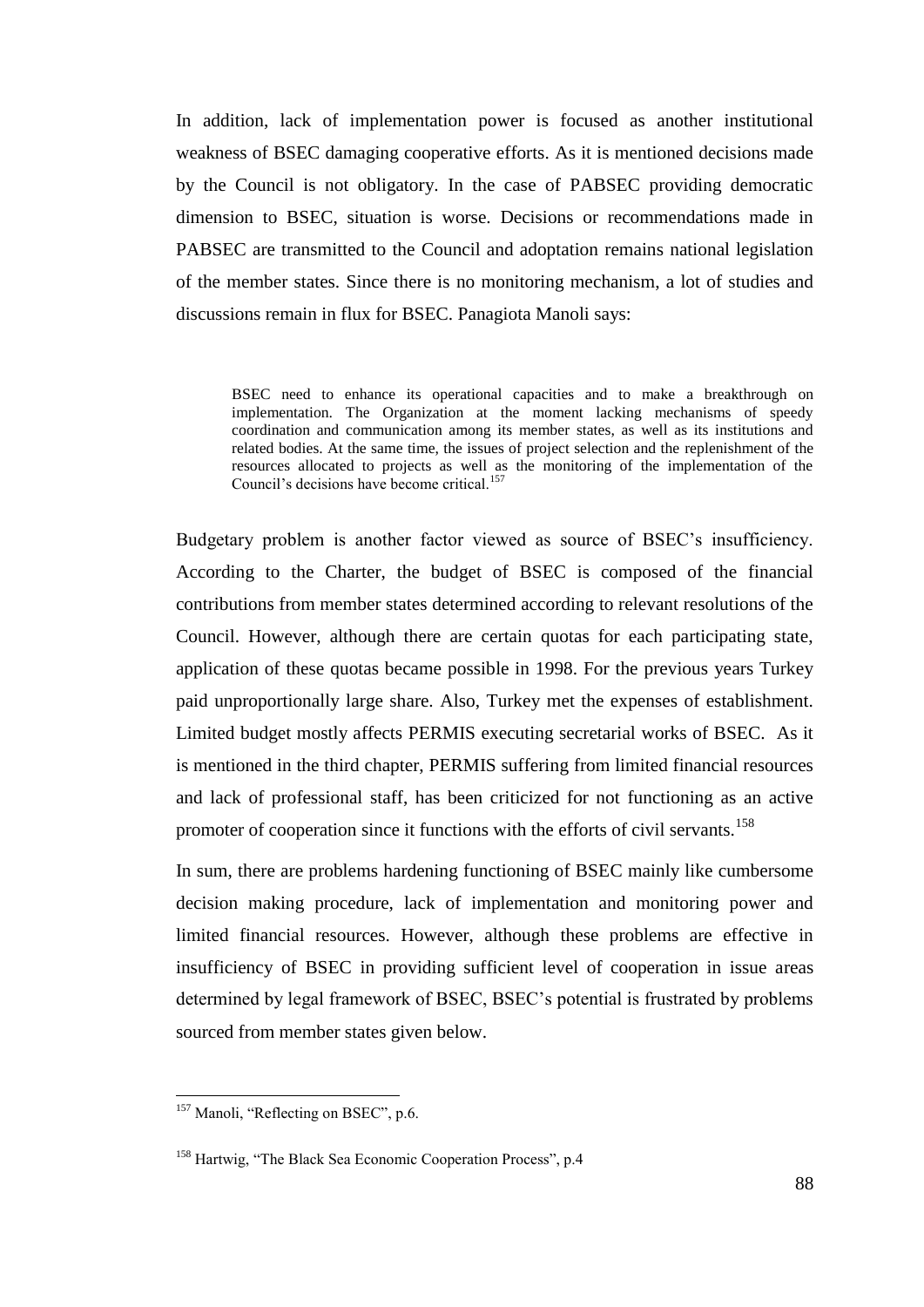Among many challenges, success of BSEC is mostly halted by lack of political will to create healthy cooperation. In order to have a better understanding about lack of political will, firstly reasons of the member states in participating BSEC can be given. To begin with, Russia losing its sovereignty and control over the region after the dissolution of the USSR, aimed to use BSEC as a tool for increasing its influence in the region. As a matter of fact, Russia has to be satisfied with much more shorter coasts to the Black Sea after dissolution of the USSR. In this subject, Oktay says:

If the importance of the territories around the Black Sea for the Russian history and the fact that there were Russian soldiers in the former East Bloc states is considered, it is understood that, such platforms gathering region states represented opportunity for Russia to express its desires<sup>159</sup>

Similar to Oktay, Aral draws attention to that point and he argues that since the demise of the Soviet Union, it has been seeking restore special economic ties with the Slavic members of the ex-Soviet republics and Russia seeks to use BSEC as a platform to achieve other, perhaps hierarchically superior objectives.<sup>160</sup>

For Ukraine and the other former East Bloc states, participating a regional or international organization means to enjoy their independence and to diversify their international ties. While Azerbaijan, Armenia, Georgia and Moldova view BSEC as a way of strengthening their independence and security, especially for Ukraine, Bulgaria and Romania BSEC represented a contributor factor for their strategy of integrating with the Europe. Although, BSEC emerged as a regionalization movement, regional development was not priority of any of member states.<sup>161</sup>

With respect to Greece, motive to attend BSEC was different which also halts the potential of BSEC. Although, Greece does not have borders in the Black Sea, it is counted as one of the Black Sea states because of cultural, economic and historical reasons. At the beginning of the 1990s when Turkey initiated for establishment of such an organization, Greece watched the inception of BSEC with suspicion. Greece regarded BSEC as a tool for Turkey, which would be used to establish Turkish

<sup>&</sup>lt;sup>159</sup> Oktay, "Türkiye'nin Avrasya'da Çok Taraflı Girişimlerine Örnek", p.161.

<sup>160</sup> Aral, "The Black Sea Economic Cooperation", p.77.

<sup>&</sup>lt;sup>161</sup> Oktay, "Türkiye'nin Avrasya'da Çok Taraflı Girişimlerine Örnek", p.162.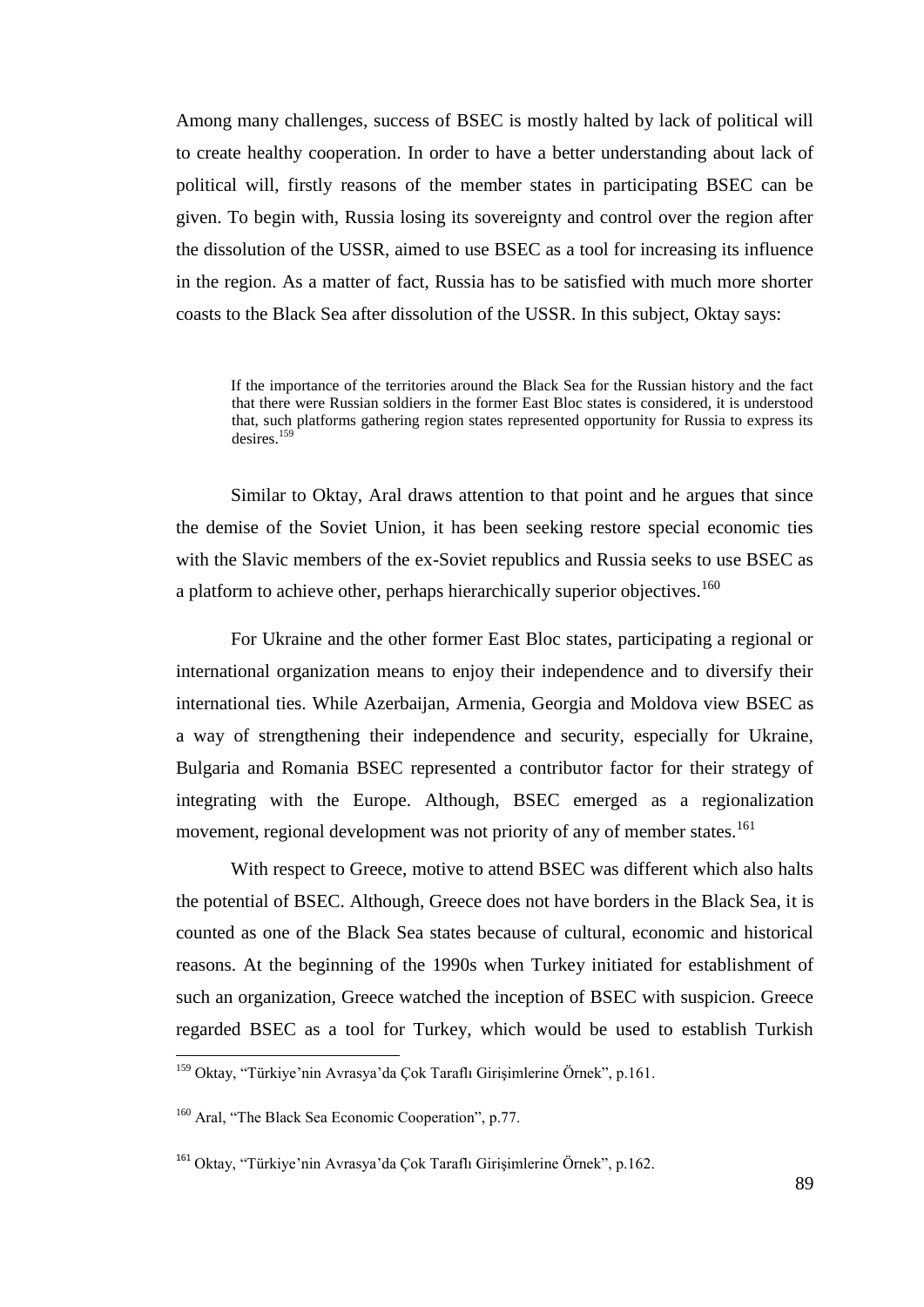hegemony in the region. Therefore, Greece participated BSEC in order to balance Turkey"s weight in BSEC. In this subject Aybak says,

Greece's desire to participate in BSEC as a founder member resulted from an intention to counterbalance Turkey"s political influence in the Black Sea area. Greek attitudes towards BSEC in its formative years can be characterized by the mistrust and suspicion of Turkish motivations.<sup>162</sup>

Lastly for Albania, it is said that Albania was invited by considering future projects by which Caspian gas would be transferred to Adriatic Sea. Aybak clearly summarizes the member states' reasons to participate BSEC which makes BSEC as a loose cooperation. He says:

Despite the initial optimism, for the most part of the 1990s BSEC remained a loose cooperation process. Greece, for instance joined BSEC to counter balance Turkey"s weight, and the initial optimism of Russia has given way to southern frontier. For Ukraine, a key Black Sea country, the Black Sea cooperation was secondary to its European aspirations. Indeed, the Black Sea as a loose framework of cooperation was regarded secondary to the overwhelming European orientations and ambitious of most Back Sea counties.<sup>163</sup>

Membership understanding in BSEC has been subject to critics since its establishment. Although, some scholars underline inclusiveness of BSEC as a merit, it is clear that such a wide openness with respect to membership is one of the main reasons of lack of political will to create a functioning and fruitful organization. Especially, acceptance of Greece as a member was criticized even in 1990s. Şükrü Elekdağ evaluates permission of the president Turgut Özal for Greece membership as a big mistake since Athens has blocked Turkey's interest in BSEC.<sup>164</sup> In addition, Ahmet Davutoğlu makes a general evaluation about membership philosophy of BSEC. According to Davutoğlu, BSEC embraced both unrestricted enlargement and ambitious deepening tendency. BSEC tends to include almost all Balkans and Caucasus states rather than following gradual membership strategy. This situation prevents formation of common political will and also as a result of this, problems of the member states are brought into the organization. Although, the states having

l

<sup>&</sup>lt;sup>162</sup> Aybak, "Black Sea Economic Cooperation", p.50

<sup>&</sup>lt;sup>163</sup> Aybak, "Interregional Cooperation Between The EU and BSEC", p.28.

<sup>&</sup>lt;sup>164</sup> Sükrü Elekdağ, *KEİ'nin Zaafiyetleri*, http://www.milliyet.com.tr/1997/05/05/yazar/elekdag.html, (accessed on 10.08.2009).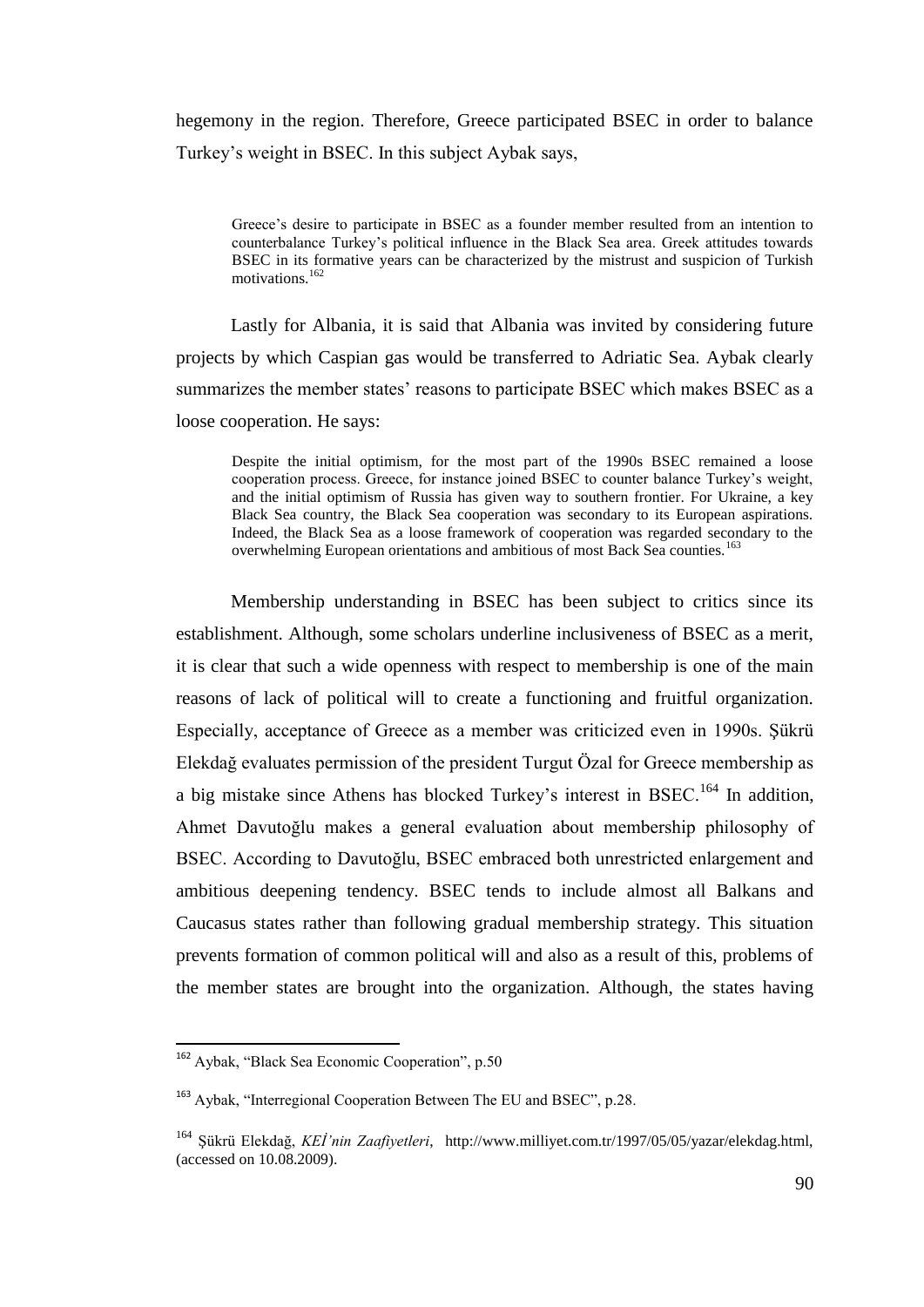problems with each other find opportunity to communicate thanks to BSEC, this does not turn into a proper level for cooperation.<sup>165</sup>

After underlying motives of member states in participating BSEC, reluctance of member states to consider BSEC as a dynamic and active organization based on solid foundations becomes clearer. In other words, there is lack of determination or insufficient commitment of member states to implement the numberless resolutions, decisions or recommendation adopted by institutions of BSEC. One of the basic indicators of this situation is that the member states' parliaments did not sign BSEC declaration. That is why BSEC cannot be an international organization until 1999. Elekdağ expresses this situation in 1997 as identity weakness of BSEC which prevented international legitimacy of BSEC. <sup>166</sup> Also, member states always send unauthorized people to the meetings of the working groups, where main discussions about the concrete issues are performed. As a result of this situation, many of the discussions and plans made under the framework of BSEC remain in words. There is no political authority to realize plans that would develop BSEC. In this subject Nicolae Ecobescu says:

Some of the documents, if not completely ignored, are most probably simply forgotten just after their adoptation. It is a said reality that member states frequently have competing interests and even conflicting ones. This explains their different concerns, priorities and positions, leading to ambiguously worded statements resolutions, decisions and recommendations, which are eventually adopted, but unfortunately amount to as many empty words of little consequence.<sup>167</sup>

According to İlhan Uzgel, the reason lying behind this indifference of the member states is not only they have different priorities but also they do not think possibility of success with BSEC. However, in order not to be excluded from such a regional organization, they preferred BSEC's maintaining although it is not effective. <sup>168</sup>

<sup>165</sup> Ahmet Davutoğlu, *Stratejik Derinlik*, (Kure Yayınları, Ġstanbul, 2007) :p.278

<sup>&</sup>lt;sup>166</sup> Elekdağ, KEİ'nin Zaafiyetleri,, http://www.milliyet.com.tr/1997/05/05/yazar/elekdag.html, (accessed on 09.08.2009).

<sup>&</sup>lt;sup>167</sup> Ecobescu, "BSEC at Fifteen", p.3.

<sup>&</sup>lt;sup>168</sup>Uzgel, "Balkanlarla Iliskiler", p.522.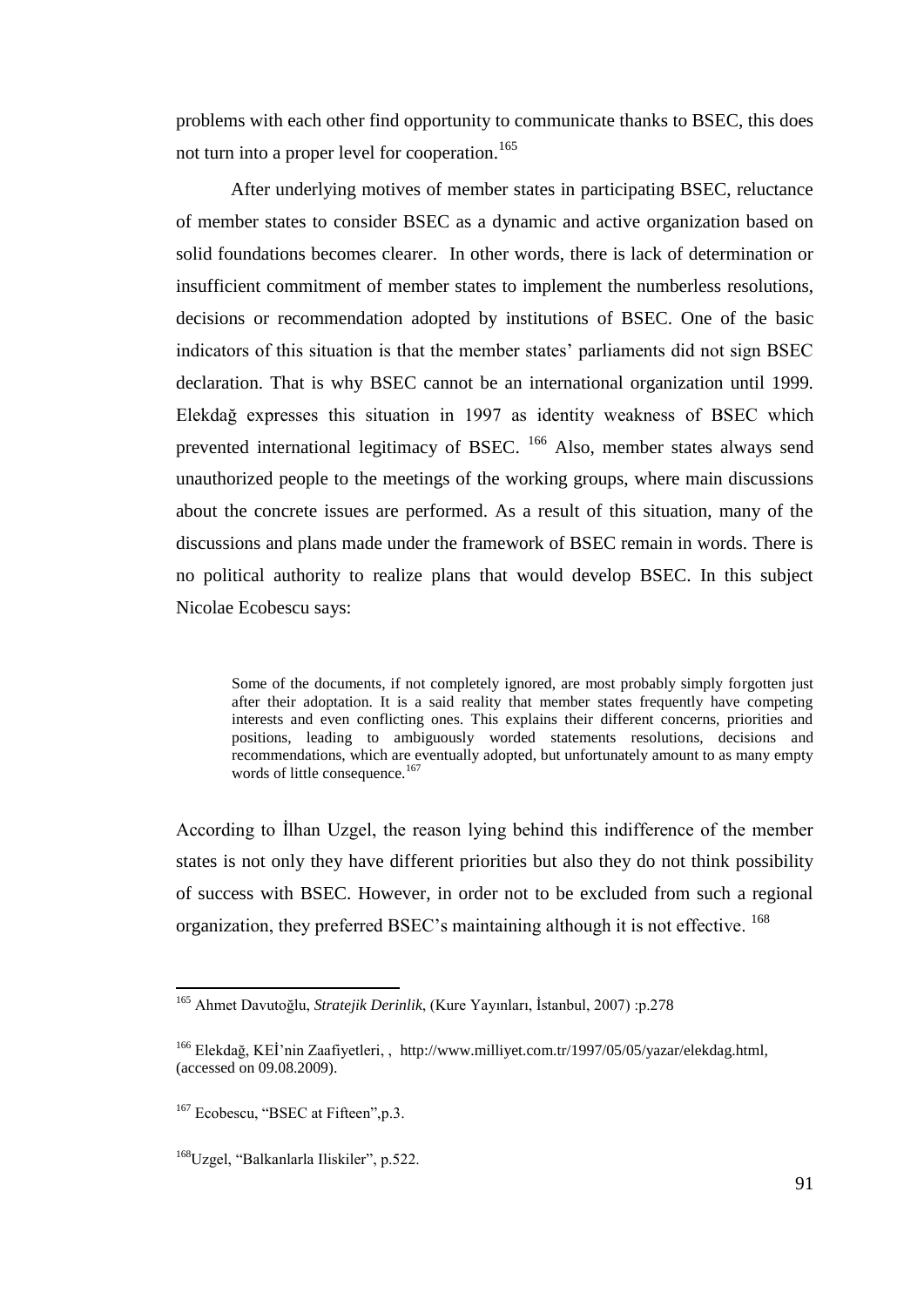Further more, there is a reality that member states have tended to see BSEC as a second-rate partnership designated to satisfy certain conjectural needs. Most of them see BSEC as *trumpt card* that might be beneficial for acquiring membership of other organization. Particularly, according to Berdal Aral, Bulgaria, Romania and Albania have consistently played down the significance of BSEC out of fear of to be excluded by the Western world. A major characteristic of the foreign policy strategy pursued by BSEC"s Balkan members is their Westward-orientation with special emphasis to membership of the EU and NATO. The EU and NATO are together considered as the guarantor of their economic, financial, political and military safety and wellbeing. Russia seems to have different focus. Russia seeks for having influence and control over them. With such an aim, Russia does not prioritize BSEC; at best it wants to use BSEC for its superior objectives. <sup>169</sup>

The other problem sourced from the member states is their security problems in other words frozen conflicts of the region. The Black Sea region has a great number of different ethnic and religious groups. Therefore interethnic relations constitute one of the main causes of friction. Historic enmities between and within countries hinders cooperation. As it is mentioned in the fourth chapter ethnic conflicts and territorial disputes have already led to armed conflicts in Transnistria, Nargorno-Karabakh, Abkhazia, South Osetia. Most of these conflicts remain unresolved and frozen ready to break up again.  $170$  This situation makes security basic priority of Black Sea states. Concentrating on economic cooperation becomes difficult for them. In other words, security problems restrict focusing on BSEC process. In this subject Erhan Büyükakıncı says:

The development of economic relations should not be considered as a final goal, because each country in the region aims to guarantee its own security interests and to use economic relations as an instrument of foreign policy.<sup>171</sup>

<sup>&</sup>lt;sup>169</sup> Aral, "The Black Sea Economic Cooperation", p.76-77.

<sup>170</sup> Ivanna Klympush-Tsintsadze, "Cooperative Efforts in the Black Sea Region", *The Black Sea Region Cooperation and Security Building,* ed.Oleksandr Pavliuk and Ivanna Klympush-Tsintsadze, (East West Institute, New York, 2004):p.36.

<sup>&</sup>lt;sup>171</sup> Büyükakıncı, "Security Issues and Patterns of Cooperation": p. 18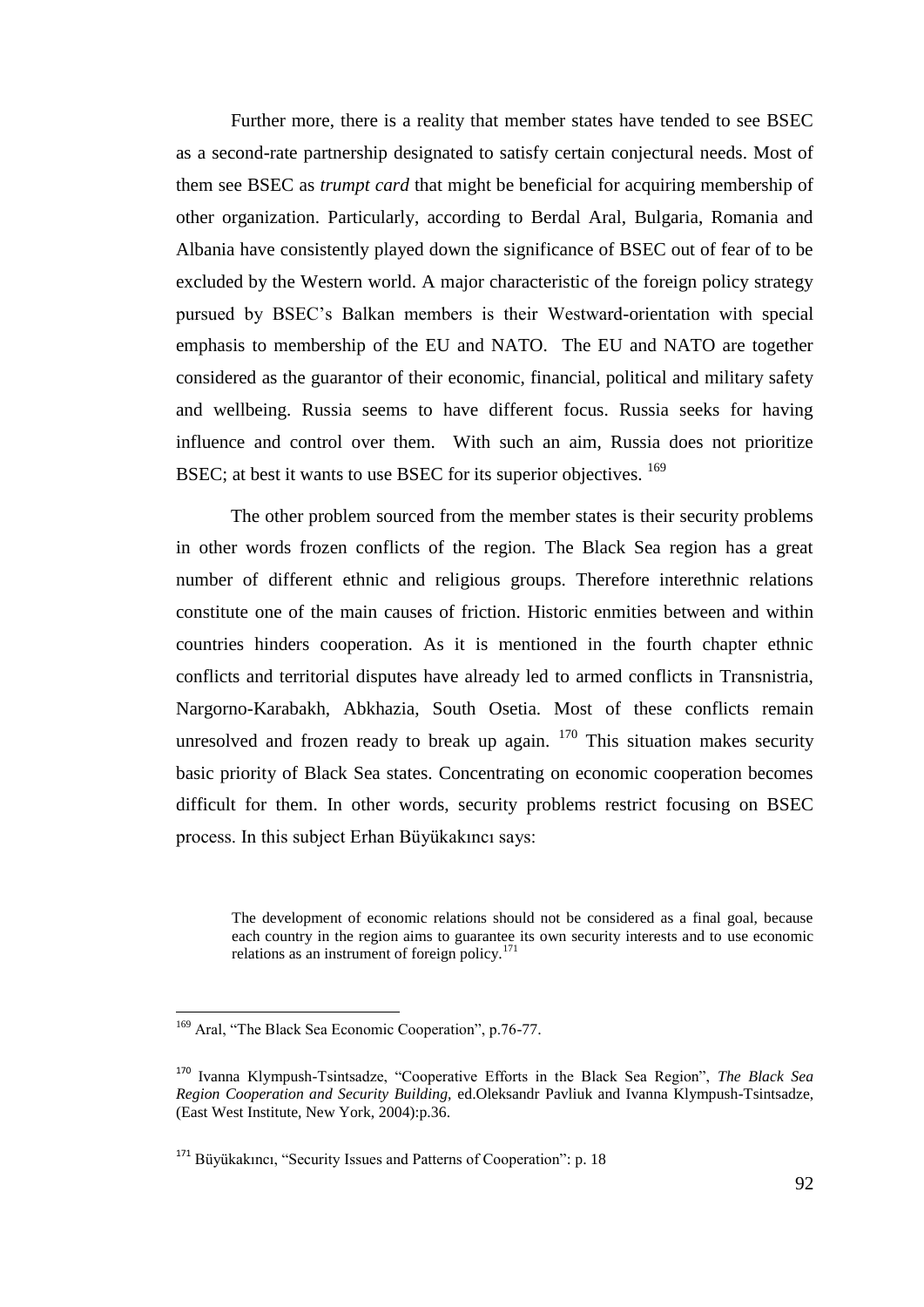Another impact of security weakness of the region is that culture of dialogue and cooperation remain alien to the region. Lack of sufficient trust among members, often reproduced via past grievances, has apparently aborted the possibility of extensive co-operation through joint projects and an expanding trade within  $BSEC.<sup>172</sup>$  Also, instability in the region negatively effect foreign direct investment (FDI) to the region which slows economic development of the region and indirectly decrease level of economic cooperation.<sup>173</sup>

# **5.3. 15th Anniversary of BSEC**

BSEC"s insufficiency and problems are admitted not only by those studying on BSEC, but also member states" authorities admit weakness of BSEC. There are some suggestions for betterment of BSEC. The ministers of foreign affairs of the member states wrote for the  $15<sup>th</sup>$  anniversary of BSEC. They touch some points representing suggestions for BSEC. Firstly, the point made by Ministers of Foreign Affairs, then Declaration on  $15<sup>th</sup>$  anniversary of BSEC can be given.

Elmar Mammadyarov who is Azerbaijan Minister of Foreign Affairs underlines requirement for reform in BSEC to make it more responsive and relevant to new opportunities and challenges of the today"s world. He mentions a consistent process of reform and restructuring is crucial to enhance cooperation in the framework of BSEC and remains relevant. As Azerbaijan they support reforms, but they think that the measures undertaken so far are more of a reactive nature rather than responses based on analysis of organizational deficiencies and weakness of BSEC. He said there is need to bring the whole organizational setup of BSEC in accordance with the needs, demands and challenges that member states and the region are facing. To that end, organizational design and procedures have to be charged and supported with adequate resources and more importantly with strong political will and commitment. There is need for having clearer vision and understanding of mission in order to make BSEC efficient.<sup>174</sup>

l

<sup>&</sup>lt;sup>172</sup> Aral, "The Black Sea Economic Cooperation": p.75

<sup>173</sup> Nures, "Black Sea Economic Cooperation": p.50.

<sup>174</sup> Elmar Mammadyarov, "BSEC: Towards New Horizons of Coperation:Aview from Azerbaijan", *Black Sea Economic Cooperation: Fifteen Years of Regional Activity (1992-2007),* (ICBSS, 2007):p.31, http://icbss.org/index.php?option=com\_content&task=view&id=30&Itemid=44, (accessed on 16.08.2009).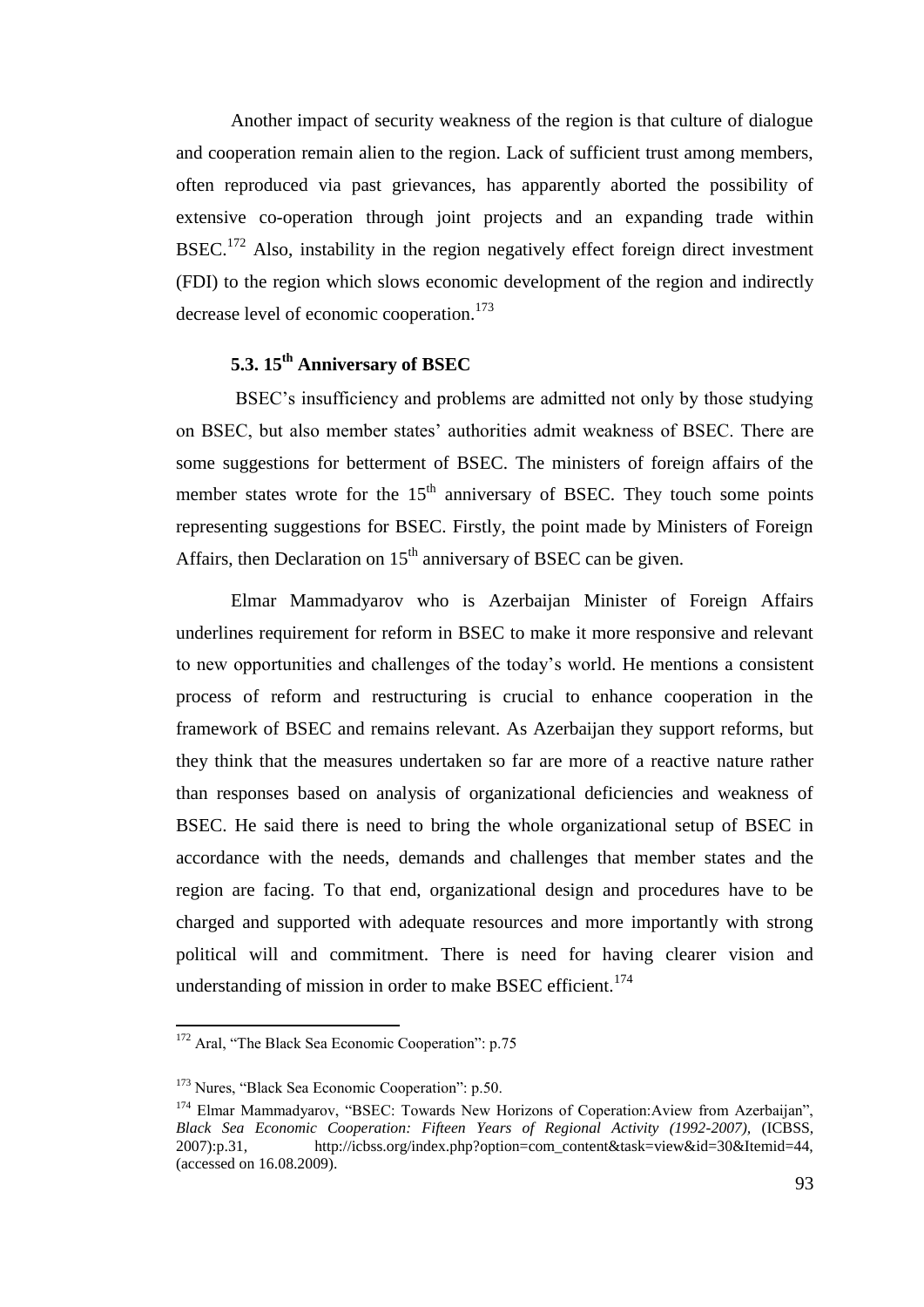Armenian Minister of Foreign Affairs, Vartan Oskanian mentions the importance of BSEC by underlying that BSEC process started and continues since there is a vision and requirement for that vision. The main thing that should be done within BSEC is to embrace project-based approach in order to make BSEC more functional and to have peace, stability and prosperity in the region. $175$ 

Albanian Minister of Foreign Affairs, Lulzim Basha has some evaluation appreciating BSEC and he underlines that the membership of BSEC was the first experience in regional cooperation for Albania, after half a century of self-imposed isolation. He admits need for reform process in order for BSEC to become more operational and effective for project implementation in various fields, but he does not mention any concrete points.<sup>176</sup>

Romanian Minister of Foreign Affairs, Adrian Ciorolanu, underline that there are shortcomings in BSEC impeding the development potential of the region such as lack of fast and flexible response to particular political and security issues. According to him, BSEC has to adapt and adjust its structure and rules of procedure to better respond to the real needs of its member states and to the new developments pertaining to the Black Sea regional cooperation in order to increase its efficiency and sustainability. Mainly, he focus on some structural reforms like enhancing authority of the Secretary General as a political representative of the organization, extending the majority vote since target to reach consensus blocks going ahead within BSE $C^{-177}$ 

<sup>175</sup> <sup>175</sup> Vartan Oskanian, "The Republic of Armania and BSEC", *Black Sea Economic Cooperation:Fifteen Years of Regional Activity (1992-2007)*, (ICBSS, 2007):p.25-26, http://icbss.org/index.php?option=com\_content&task=view&id=30&Itemid=44, (accessed on 16.08.2009).

<sup>176</sup> Luzlim Basha, "Albania: A Co-founder of BSEC", *Black Sea Economic Cooperation:Fifteen Years of Regional Activity (1992-2007)*, (ICBSS, 2007):p.19-20, http://icbss.org/index.php?option=com\_content&task=view&id=30&Itemid=44, (accessed on 16.08.2009).

<sup>177</sup> Adrin Ciorolanu, "BSEC at Its Fifteenth Anniversary", *Black Sea Economic Cooperation:Fifteen Years of Regional Activity (1992-2007)*, (ICBSS, 2007):p.52, http://icbss.org/index.php?option=com\_content&task=view&id=30&Itemid=44, (accessed on 16.08.2009).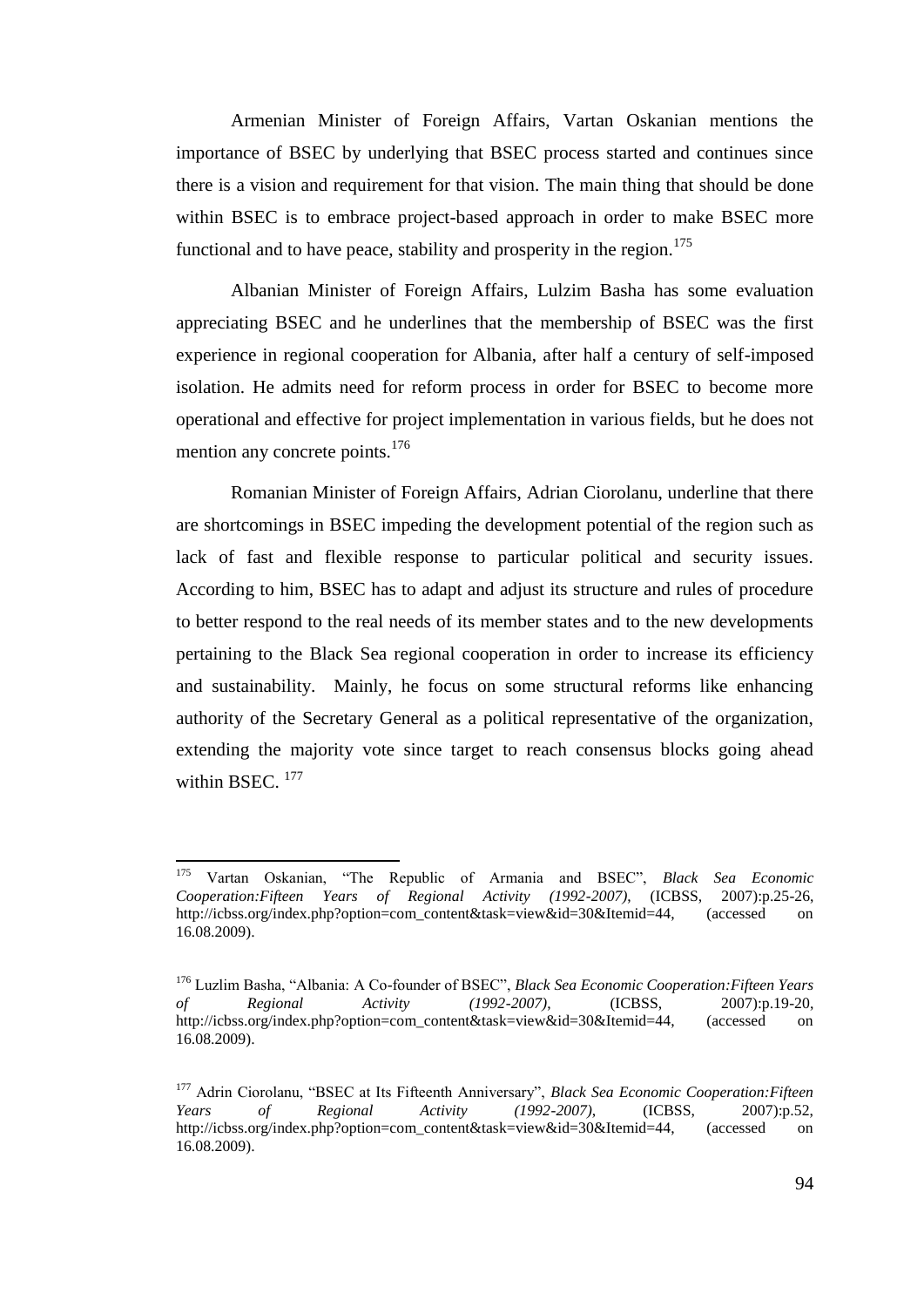Georgian Minister of Foreign Affairs, Gela Bezhuashvili, writes more realistic article for the  $15<sup>th</sup>$  anniversary of BSEC. He mentions that BSEC has acquired a rigorous institutional base and has fostered a culture of dialogue among its members. According to him, despite its significant achievement, BSEC must reinvent itself to remain relevant and to live up to its own expectations. First and foremost, BSEC ability to promote the economic and political interest of its member states, especially in expanding exports to foreign markets, facilitating the flow of labor and services and attracting foreign direct investment to BSEC region should be developed. Bezhuashvili admit that FDI into BSEC area is low in comparison to other regions. FDI is hampered by the existence of frozen conflicts in the region that also undermines prospects for peace and stability. As a result, Black Sea region as whole loses jobs and economic opportunities. Minister of Foreign Affairs of the Georgia also underlines the shortcomings of the Charter. He mentions that there is disparity between the principles articulated in the Charter and the real state of regional cooperation. This situation negatively affects prestige and credibility of the organization. In bilateral settings, member states do not feel obligated to respect the underling values and principles of the organization and as a result, they feel free to expose partners to unwarranted economic and transport blockades. He says as long as BSEC"s principles and objectives articulated in the Charter do not serve as the foundation of how member states conduct relations with each other, it will be difficult for BSEC to maintain its standing. For BSEC to realize its full potential, its member states must respect principles of cooperation each other's interest. In sum, he criticizes the loose formation of BSEC permitting not to adopt decisions or suggestions made within BSEC and calls for correction of this handicap. Lastly, he underlines the requirement for BSEC to have international identity, which could be provided by participating in global economic networks.<sup>178</sup>

Greek Minister of Foreign Affairs, Dora Bakoyannis, mainly mentions Greece"s contribution to BSEC. He says although Greece is not a Black Sea littoral state, it has displayed a strong commitment to BSEC, on the basis of their historical

<sup>178</sup> Gela Bezhuashvili, "Georgia and BSEC", *Black Sea Economic Cooperation:Fifteen Years of Regional Activity (1992-2007)*, (ICBSS, 2007):p.37, 40, http://icbss.org/index.php?option=com\_content&task=view&id=30&Itemid=44, (accessed on 16.08.2009).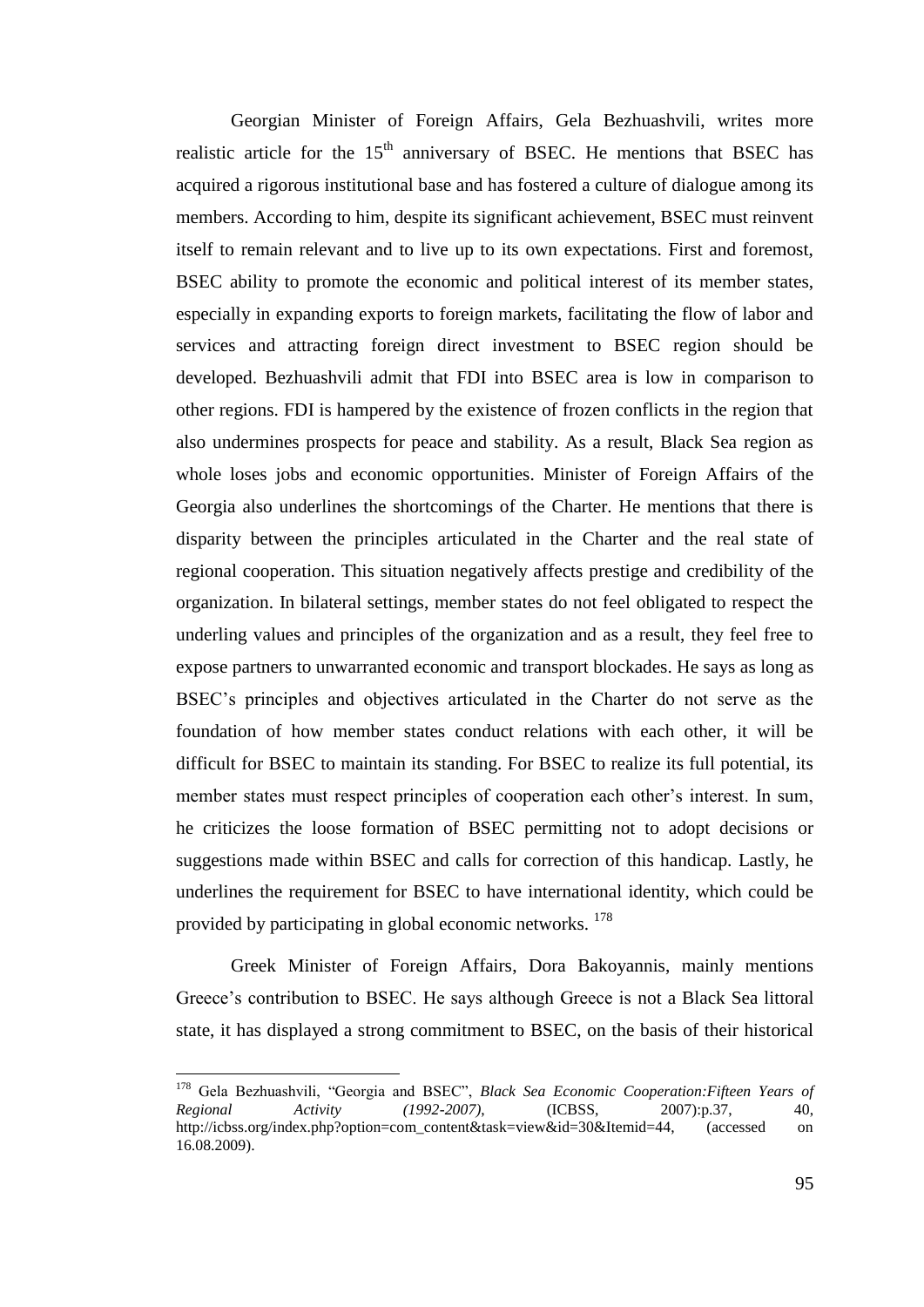and close relationship with the peoples of the region. According to him main priority should be given to modernization of BSEC"s budget. The future of BSEC lies with the capacity of it to implement various concrete projects. Also, he advises that the projects should carry three aims. First, they should seek to enhance the spirit of cooperation. Second, they should contribute to the economic and social development of the region. Third, they should aim to deepen the EU-BSEC interaction. <sup>179</sup>

Abdullah Gül, Minister of Foreign Affairs of Turkey who is father of BSEC generally mentions the idea and principles adapted in BSEC. He mentions that BSEC was established on the idea that stronger economic cooperation among the Black Sea countries would enhance peace and stability in the region. He says that Turkey has been pursuing a constructive and balanced policy in the Black Sea with the principles of inclusiveness, transparency and regional ownership. These principles are important as they are the very principles that would prevent the emergence of new dividing lines in the Black Sea region as there were had in the past.

According to Gül, main problem of the region and obstacle in front of BSEC is frozen conflicts. However, in BSEC there is a deliberate separation between economic and security domains created for practical reasons. Since economy, politics and security issues are related; at least informal exchange of views on political issues should be done under the framework of BSEC. It seems that Minister of Foreign Affairs of Turkey refers the very roots of the problems.<sup>180</sup>

When the subject is Russia, there is need for examining its relations with BSEC from a different pint of view. In fact, apart from Turkey all of the member states's attitudes about BSEC and their evaluation can be analyzed with the same understanding, but Russia is something else. Except Russia, the rest of the member states aim for integration with the Western World, but Russia is somehow a rival to

<sup>179</sup> Dora Bakoyannis, "Greece and BSEC Organization: Commitment for a Better Future", *Black Sea Economic Cooperation:Fifteen Years of Regional Activity (1992-2007)*, (ICBSS, 2007): p.45, http://icbss.org/index.php?option=com\_content&task=view&id=30&Itemid=44, (access on 16.08.2009).

<sup>&</sup>lt;sup>180</sup> Abdullah Gül, "The Balck Sea Economic Cooperation: a Straightforward assesment of the Past 15 years and aVision for the Future from the Turkish Perspective", *Black Sea Economic Cooperation:Fifteen Years of Regional Activity (1992-2007)*, (ICBSS, 2007): p.7,11, http://icbss.org/index.php?option=com\_content&task=view&id=30&Itemid=44, (access on 16.08.2009).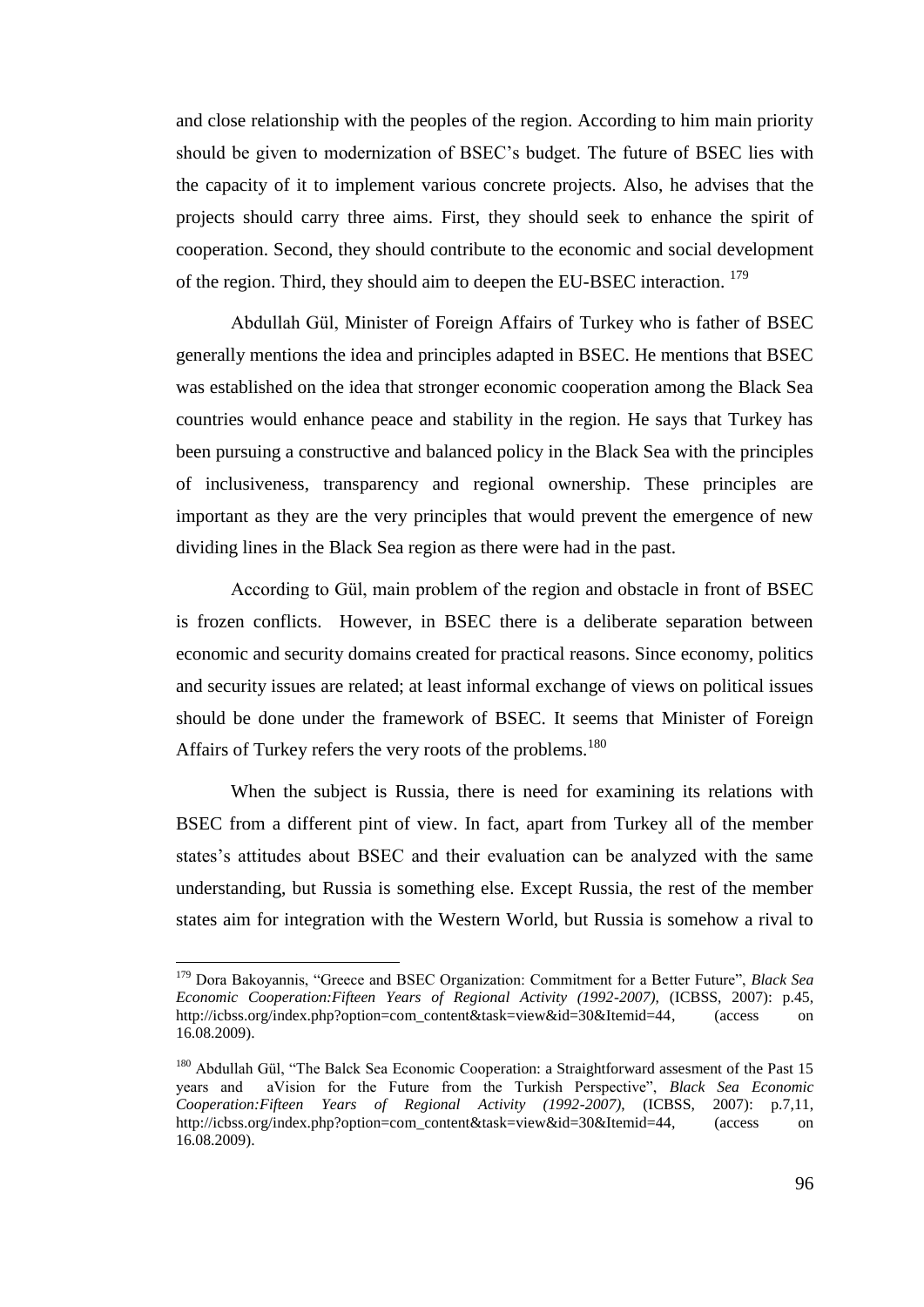West. While academicians and a lot of people studying on BSEC can blame the member states for not giving sufficient priority to BSEC, Russia is usually blamed for having different calculations about the region. In such a situation, naturally the interpretation of the Russian Minister of Foreign Affairs Sergey Lavrov is different from the rest of the member states.

Accordingly, Russian Minister of Foreign Affairs mentions that BSEC"s fifteenth anniversary provides a suitable opportunity to draw interim conclusions and make plans for the future by building on what has been achieved.

The common task is to make the Organization more effective and capable of seeking and finding appropriate ways to deal with the most pressing issues on the regional agenda. This would be the best response to the repeated attempts of certain countries, including those outside the region, to establish structures that would duplicate or even substitute BSEC.

Although what is really meant is not totally clear (to me), it seems that Suggestions of Russian Minister of Foreign Affairs for betterment of BSEC, is not to give permission to other organizations for being active in the Black Sea which decrease the importance of BSEC. Also, it can be said that Russian Minister of Foreign Affairs criticizes those members who substitute BSEC for Western origin organizations.

Lastly, Bulgarian and Moldovan Minister of Foreign Affairs whose countries are too much EU oriented suggest more closeness to the EU for BSEC. While Serbian Minister of Foreign Affairs does not make any suggestion for BSEC as the most recent member of the organization, he determines organized crime as a main problem of the region and call for cooperation in this issue.

A summit meeting on  $25<sup>th</sup>$  June 2007 in Istanbul is realized in which reform required would have been discussed. There are some decisions in fact points that are mentioned with the phrase of "should be".

<sup>181</sup> Sergey Lavrov, "Russia-BSEC: Forward Looking Cooperation", *Black Sea Economic Cooperation:Fifteen Years of Regional Activity (1992-2007)*, (ICBSS, 2007): p.59 http://icbss.org/index.php?option=com\_content&task=view&id=30&Itemid=44, (accessed on 16.08.2009).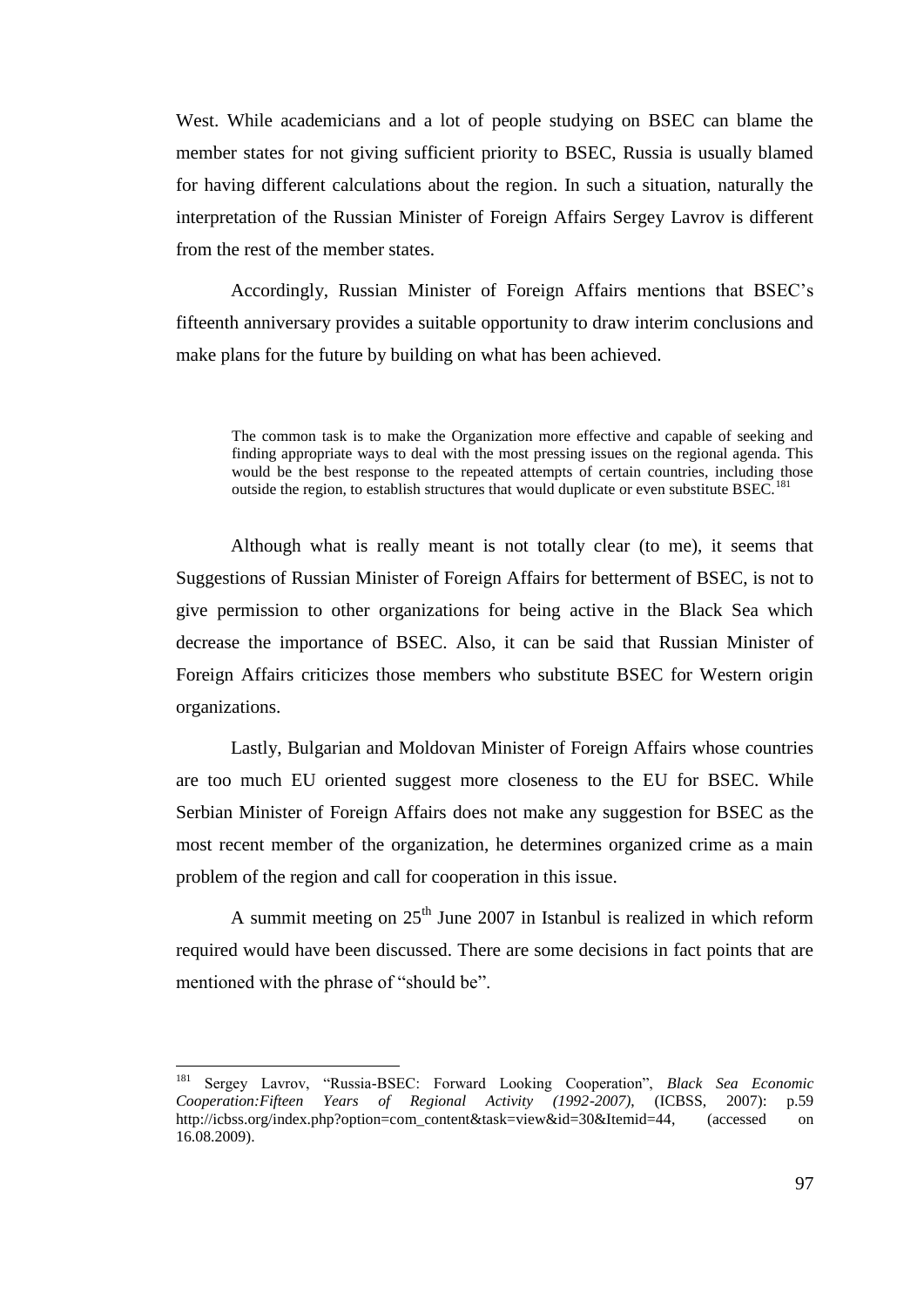Accordingly, it is mentioned in the Summit Declaration that the common objective should be to further promote BSEC as a project oriented organization which will best represent its member states and peoples and encourage cooperation and joint development. Improved economic outlook will enable BSEC to set more ambitious goals and to undertake and effectively implement major regional projects of strategic importance.

Also, it is aid that the Council of Ministers of Foreign Affairs is encouraged to consider further steps toward enlarging the contractual foundation of BSEC with new legal instruments, especially in the specified priority areas, without prejudice to other international obligations of the member states.

In addition, budgetary problem which will last in the project oriented BSEC, is underlined. Progress on projects in the cooperation areas will require innovative solutions for financing, including a more active involvement of the Black Sea Trade and Development should have active involvement in major regional projects. They underline the importance of the role of the private sector, including small and medium sized enterprises, and public-private partnership as the driving force for the consolidation of economic cooperation. It is mentioned that private sector's participation in the development and implementation of concrete projects of common interest for BSEC Member States. <sup>182</sup>

To conclude, although BSEC is evaluated as failed in fulfillment of its objectives, it is not totally null. The establishment of BSEC in the first a few years after the collapse of the Soviet Union is considered as a political success in the chaotic situation of the region at that time. With respect to Turkey, BSEC represent an important change in Turkish foreign policy followed during the Cold War and creation of it is totally fit the new perspective of the Turkey, which was to follow activist policy toward its new neighbors.

BSEC suffers from two groups of problems that are institutional weaknesses of BSEC and political problems sourced from member states. However, problems sourced from the member states, which are lack of political, will and frozen conflicts

 $\overline{\phantom{a}}$ 

<sup>182</sup> *Declaration On The Occasion Of the Fifteenth Anniversary Summit Of The Black Sea Economic Cooperation* (Istanbul, 25 June 2007). http://www.bsecorganization.org/documents/declaration/summit/Pages/summit.aspx, (accessed on 14.06.2009).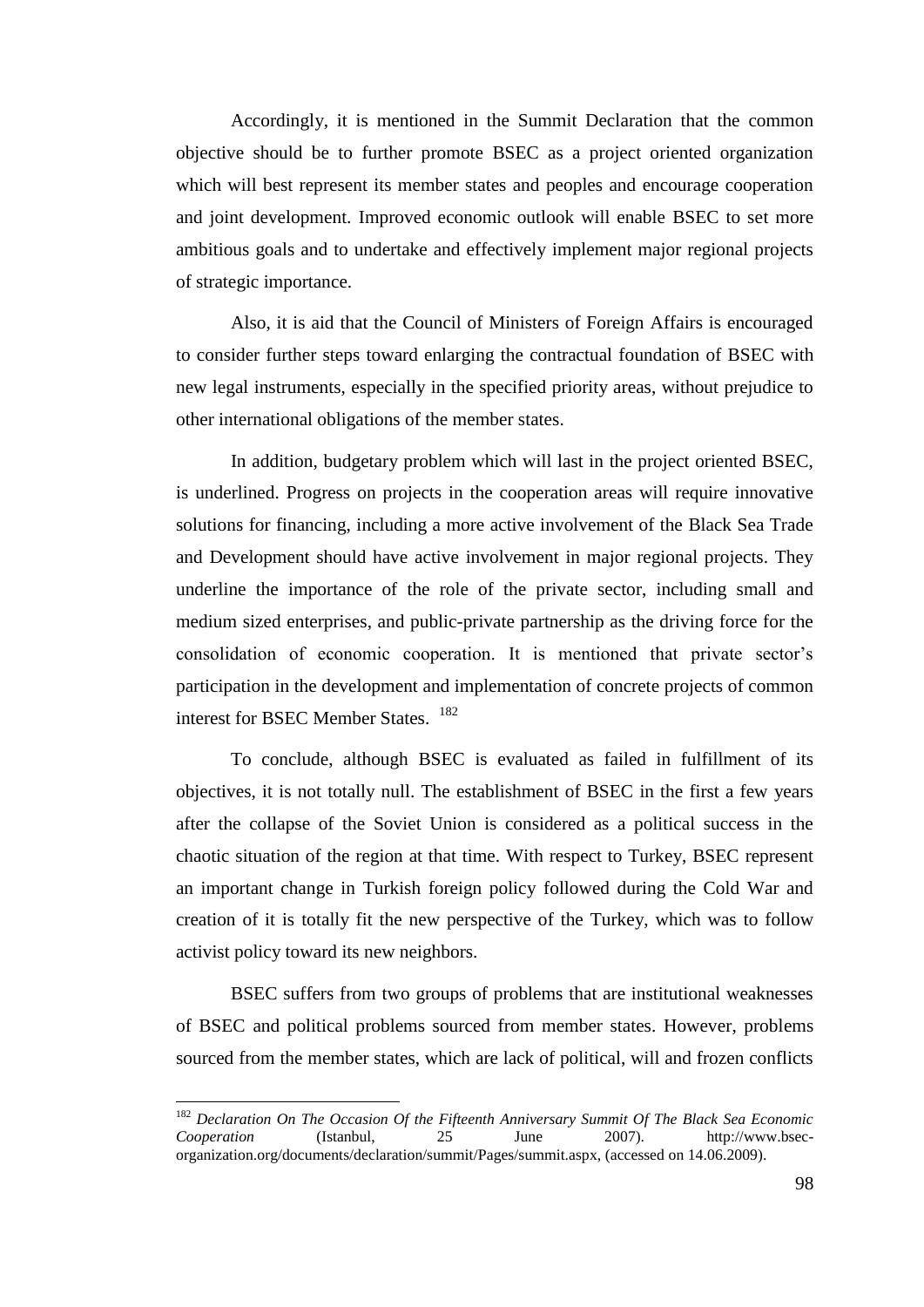are the main challenges to BSEC"s success. Many of initiatives of BSEC remained unfinished, because member states were reluctant to commit themselves to binding agreements since they have different foreign policy priorities. Many important issues like energy are not practically discussed under the umbrella of BSEC since they have conflicting interests. Also, their political and security problems caused trivialization of cooperative efforts of BSEC.

Insufficiency of BSEC in achievement its original goals are admitted by member states authorities. While they underlying institutional weakness of BSEC, they also admit lack of clear vision towards BSEC and damaging effect of frozen conflicts. As a result of current state of affairs of BSEC, state authorities mostly suggest embracement of project based approach in BSEC, since they could not commit themselves to long standing or binding agreements.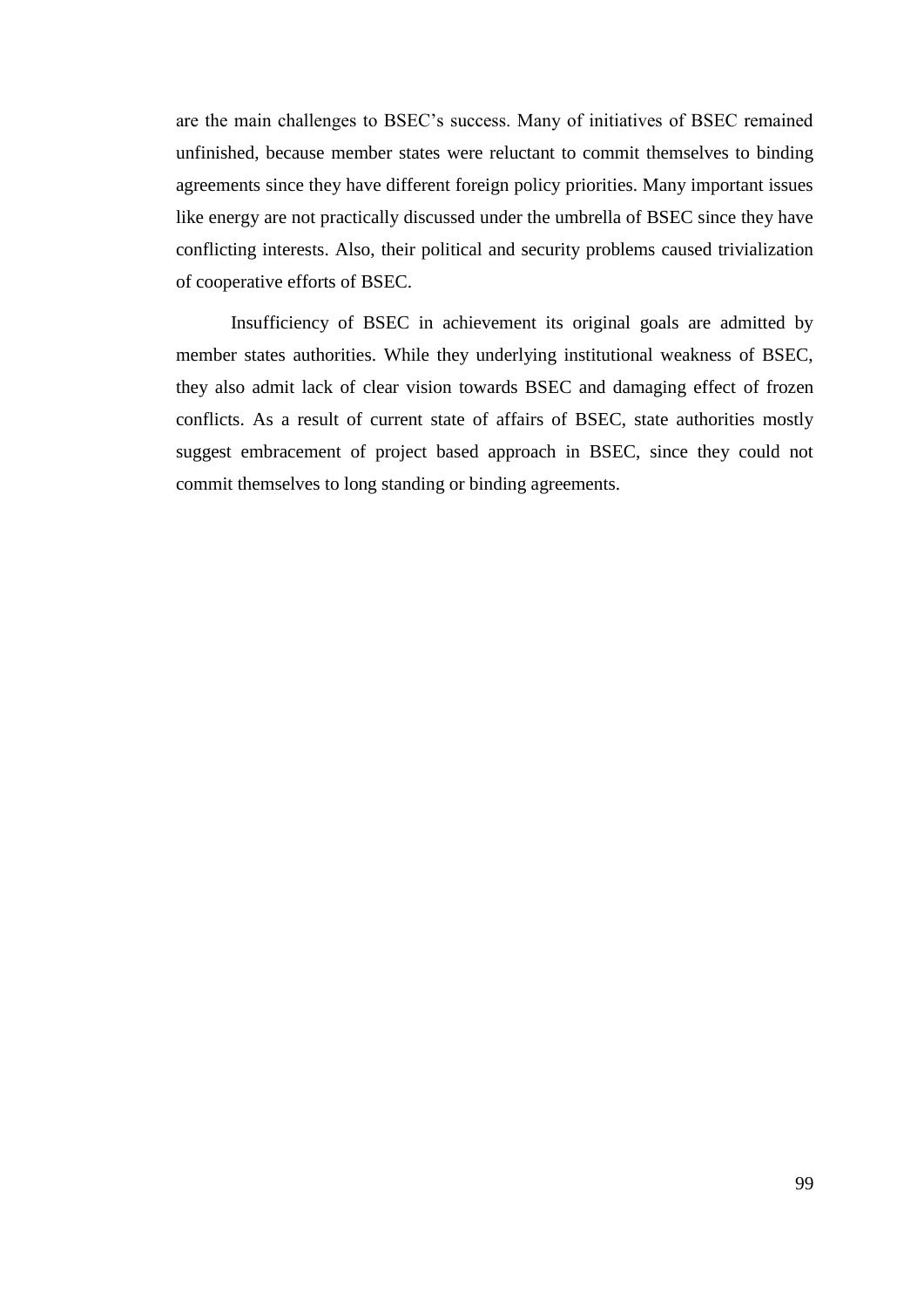## **CHAPTER 6**

## **CONCLUSION**

Throughout this thesis, it is aimed to examine factors preventing developing sufficient level of cooperation under the framework of BSEC. While focusing on damaging factors on BSEC, its establishment process, institutional structure and issue areas are captured.

In the second chapter, factors leading establishment of BSEC and Turkey"s role in its establishment are underlined in order to have a better understanding. BSEC was established in 1992 as a result of combination of different impacts felt by Turkey at the same time. Turkey was used to define itself as a strategically important state against to USSR threat. After the end of Cold War, Turkey started to search a new place for itself in the new international atmosphere. While the European states and US did not prioritize the Black Sea region in their foreign policy, they also encouraged Turkey in establishing close ties with the region. Turkey could be a model for them with respect to its economic and political structure. In addition, to ignore globalization and economic behavior insisted by globalization was not possible by 1990s. The EU is thought to be at the core of globalization. When it was not possible to take a place at the core of globalization, the basic way to be harmonized with globalization became regionalization by which states could establish similar intensive economic relations. In short, BSEC was established in the new international era as a regionalization movement. Not only end of Cold War or globalization were effective in establishment of BSEC, but also Turkey"s disappointment by the EC and economic oriented foreign policy understanding of Turgut Özal who was the President were the other origins of BSEC.

As it is clear that BSEC membership was not restricted to riparian state of the Black Sea. Turkey, Greece, Albania, Romania, Bulgaria, Ukraine, Moldova, Russia, Georgia, Armenia, Azerbaijan and later Serbia became the members of BSEC. According to Summit Declaration on BSEC, the main objective of BSEC is to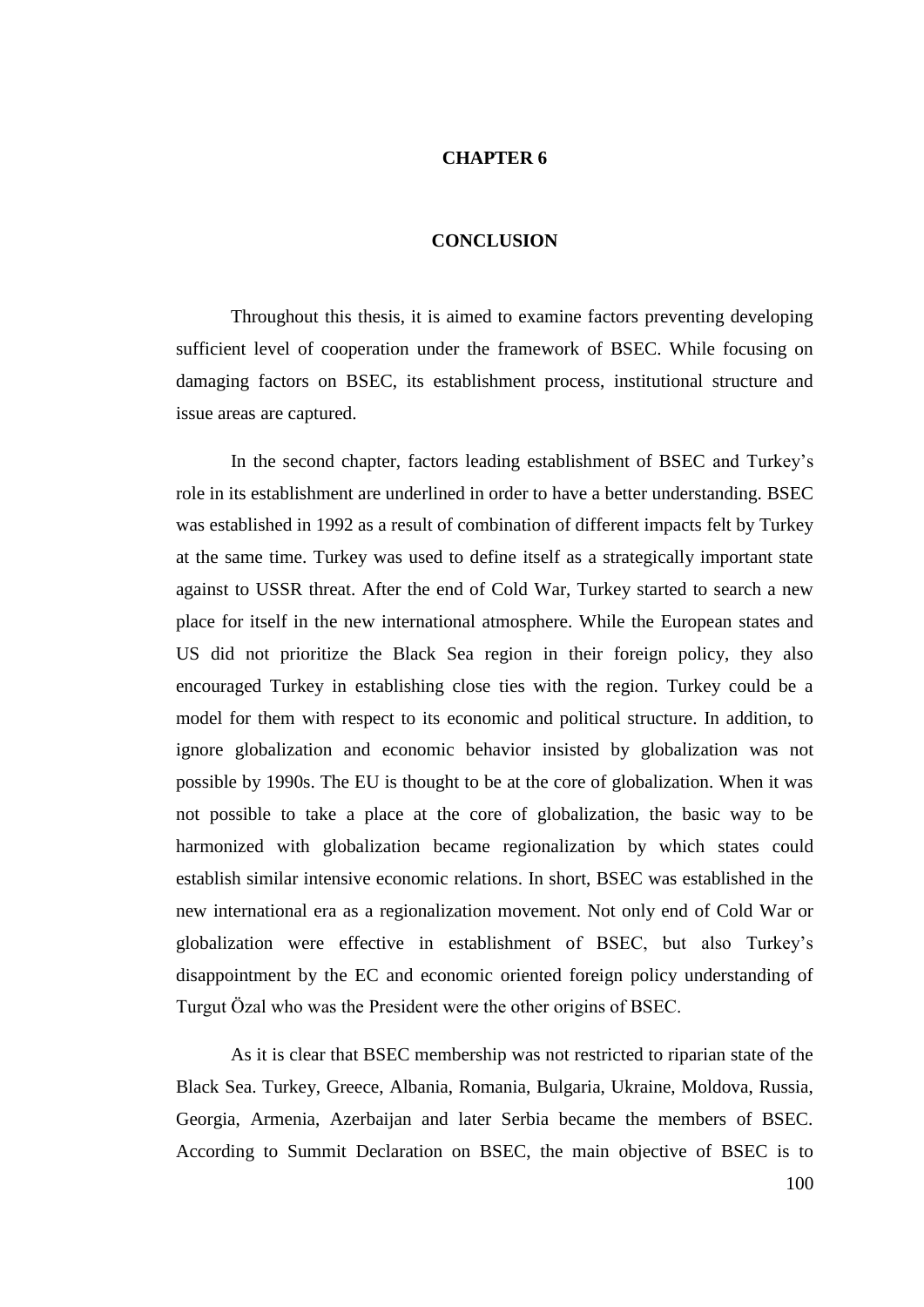develop and diversify both bilateral and multilateral cooperation among member states as well as with other interested third parties in order to foster their economic, technological, social progress and to encourage free enterprise. Also, they aim to ensure that the Black Sea becomes a sea of peace, stability and prosperity, striving to promote friendly and good-neighborly relations. <sup>183</sup>

BSEC, with its establishment for economic cooperation and its objective that the cooperative efforts provide prosperity and peace in the region, has a kind of neofunctionalist understanding. Neo-functionalists who aimed to analyze European integration in 1950s and 1960s, argue that economic cooperation among state would lead to establishment of political cooperation and political community at the end. They see this process as an automatic process by effect of spillover, elite socialization and supranational institutions. However, relying on realist critique of neo-functionalism, during this thesis it is aimed to show how arguments of intergovernmentalism become real for BSEC cooperation.

In the third chapter a detail analysis on institutional structure is made. Although BSEC has a complex institutional structure, it also carries opportunity for cooperation at different levels like intergovernmental level, parliamentary level, financial level, and academic level. However, it is evaluated that this opportunity cannot be used. The principal regular decision making organ of BSEC is Council of Ministers of Foreign Affairs. The Council is responsible for deciding on all issues about functioning of BSEC. Working groups in BSEC"s cooperation areas like trade, energy, transportation, agriculture are the subsidiary organs of the Council. Although, the Council is at the core of BSEC, its dynamism is blocked by the voting procedure including consensus procedure for a lot of subjects. Also, working groups formed by experts on each subject whose recommendations are brought to the Council do not function efficiently. They suffer from lack of volunteer host state and insufficient experts. In addition, PABSEC which provides democratic dimension and pluralistic perspective to BSEC is responsible to discuss relevant subjects or projects on the agenda of BSEC. However, recommendations voted in PABSEC are

 $\overline{\phantom{a}}$ 

<sup>183</sup> *Summit Declaration on Black Sea Economic Cooperation,* (Istanbul, 25 June 1992), http://www.bsec-organization.org/documents/declaration/summit/Pages/summit.aspx, (accessed on 14.06.2009).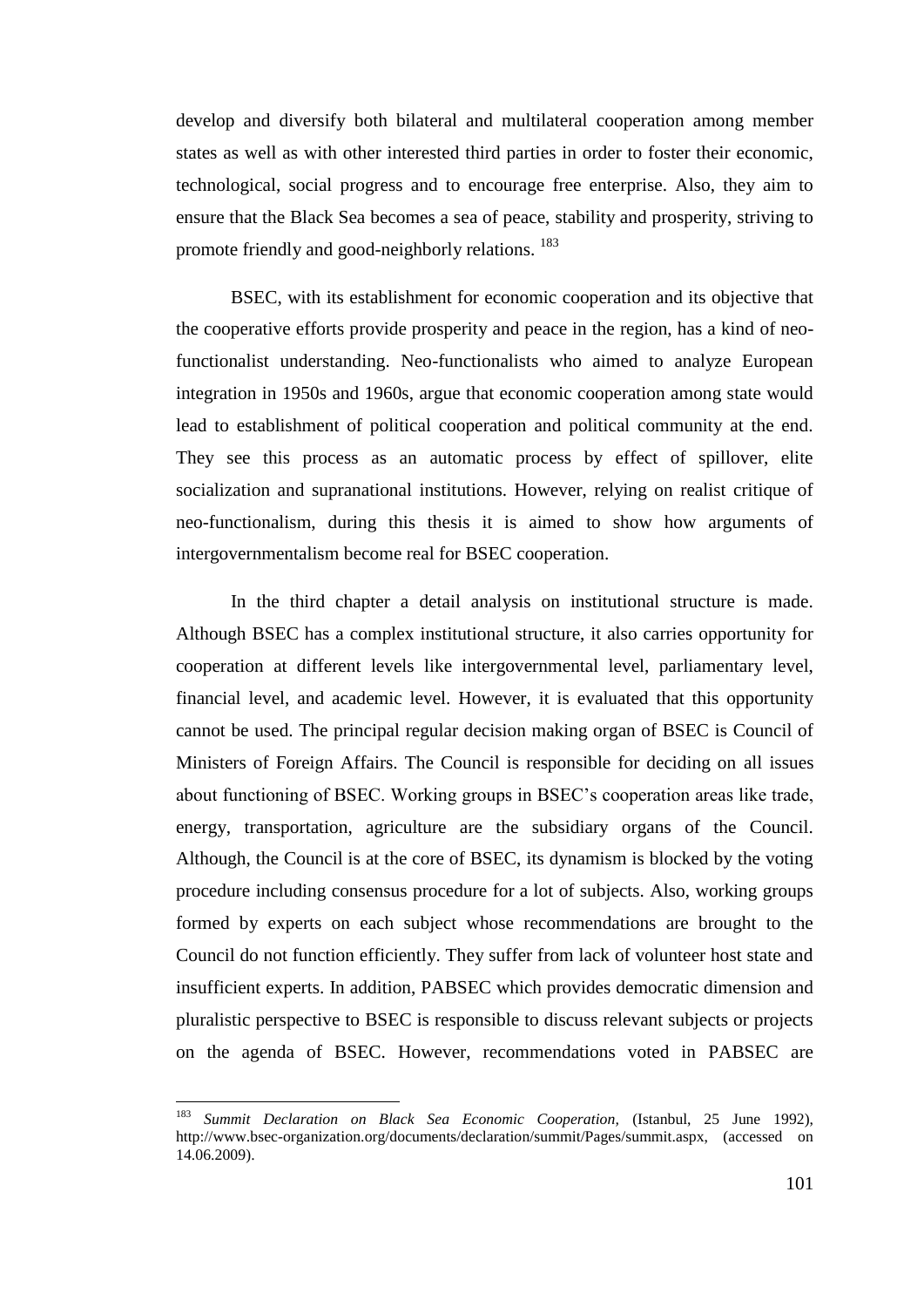transmitted to the Council. All in all, to apply any recommendations adopted depends on national authorities of the member states. Therefore, the works of PABSEC lacking of executive power, remains in flux. The BSTDB is another important body of BSEC. It should be mentioned that existence of such a bank is an opportunity for the member states. The BSTDB provides flexible approach for each member by observing different economic conditions of the member states, and supervises small and medium size enterprisers that are common in the region. However, there is a reality that the loans and funds of the Bank are used for mostly national investment. In other words, increase of intra regional investment cannot be provided. BSEC BC represents a platform formed by business cycles of the member states aims to stimulate cooperation among business communities of the region. BSEC BC presents opportunity to business cycles of the region for information exchange about the investment opportunities in the region. However, because of lack of trust, and also because of bureaucratic obstacles, complex taxation systems and legislative problems, inter business cooperation cannot be provided sufficiently as it was targeted.

In short, institutions of BSEC suffer from lack of professional participants, financial support and monitoring mechanism. Unlike neo-functionalism arguments, in institutions of BSEC elite socialization or establishment of supranational institutions independently from national states cannot occur. In line with the argument of intergovernmentalists, implementation of decisions or recommendations made in BSEC institutions depends on national states. Authorities of participants of the institutions are not more than those of civil servants.

Throughout this chapter, it is aimed to underline although there are institutional shortcomings of BSEC, attitudes of member states prevent overcoming these problems. Their reluctance to change consensus principle in the voting system of the Council, their neglecting about implementation of decisions or recommendation made in the institutional of BSEC and their hesitation to get use of opportunities suggested by the Bank and Business Council are all factors supporting the argument of this thesis.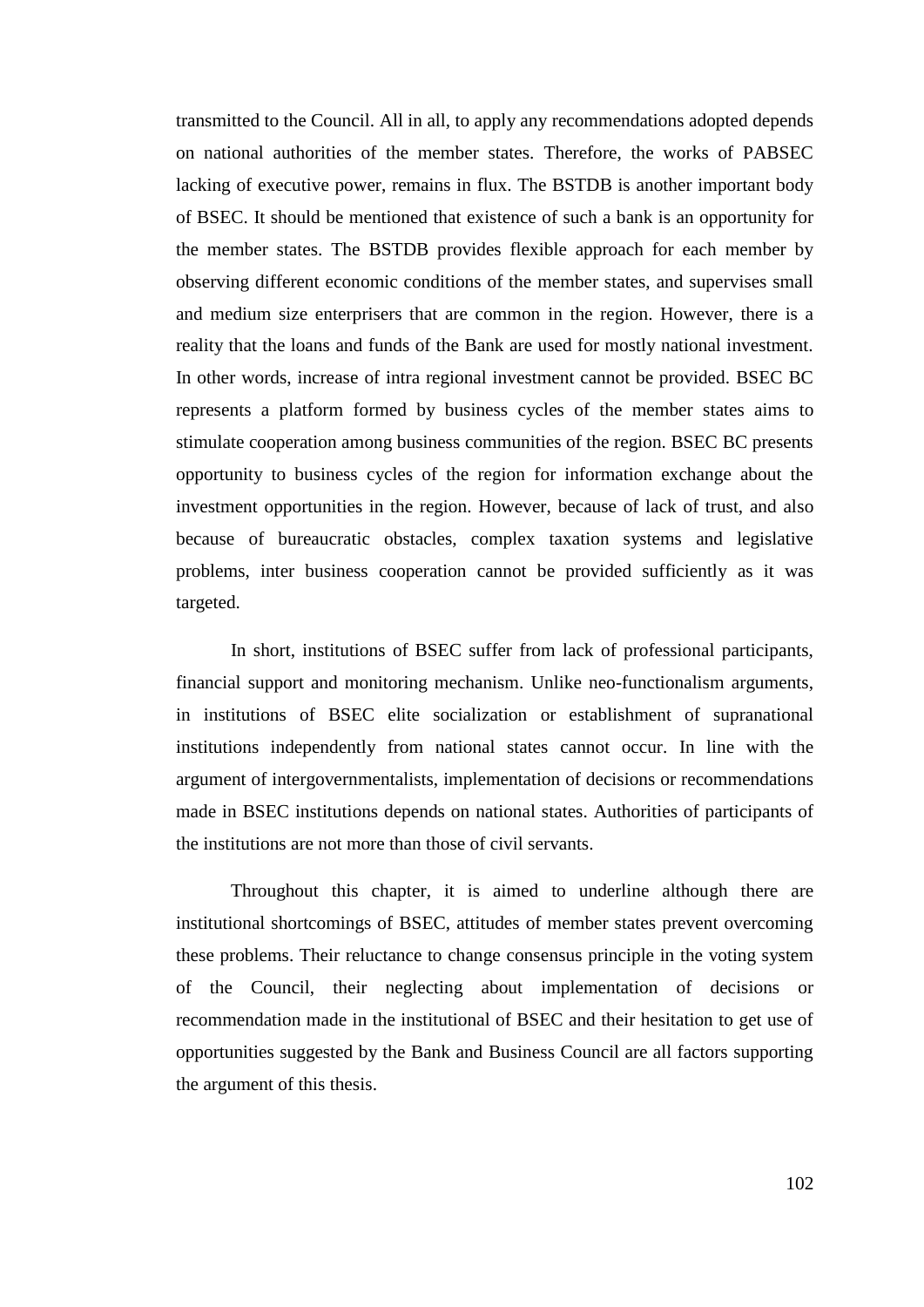More importantly, performance of BSEC is questioned in its cooperation areas in the fourth chapter. Generally trade is the basic area in which cooperation can be realized. Generally, states increase their trade relation by harmonizing their commercial policies or reduction in tariff or non-tariff measures. However, BSEC does not insist these kinds of methods in order to develop trade relations by considering member states different level of economic development and their different applications. The main expectation from the member states is harmonization of trade regulations with the objectives of BSEC. In this framework, the idea of creating free trade area mentioned in Moscow Summit in 1996 was firstly downgraded to trade liberalization in 2000, and then in 2008 was downgraded to trade facilitation. What is more, BSEC member states cannot be the biggest trade partner to each other during these seventeen years. In this issue, it is observed that old habits continue to be effective. For example, the biggest trade partner of the Albania and Romania is Italy and that of Greece is Germany. Also, when Turkey"s trade values with BSEC is examined, it appears that there has been no continues increase which is the smallest expectation from BSEC with respect to economic cooperation.

Success of BSEC with respect to energy cooperation is more pessimistic than it is for trade and investment. Although, there are huge oil and gas reserves in the Black Sea region, energy has became a foreign policy tool for owners. Although, there are existing oil and gas pipelines like Baku-Tbilisi-Ceyhan and Blue Stream or there are proposed pipelines like Burgas-Alexandroupolis pipeline and Nabucco, no one of them projected with motives of BSEC. All in all, there has been competition between some BSEC members in transferring oil and gas reserves of the region to the Europe and also in finding alternative energy sources. For example, while that BTC and Nabucco carries aim of diversification of Russian sources, South Stream carries aim of bypassing Blue Stream and Nabucco pipelines passing Turkey"s territories. In short, energy remains as a hot issue since there are clashing interests of the member states in energy issue.

With respect to security and stability, although BSEC does not have a direct commitment to provide security o stability to the region, it is aimed to provide confidence among member states via cooperation atmosphere assured by BSEC.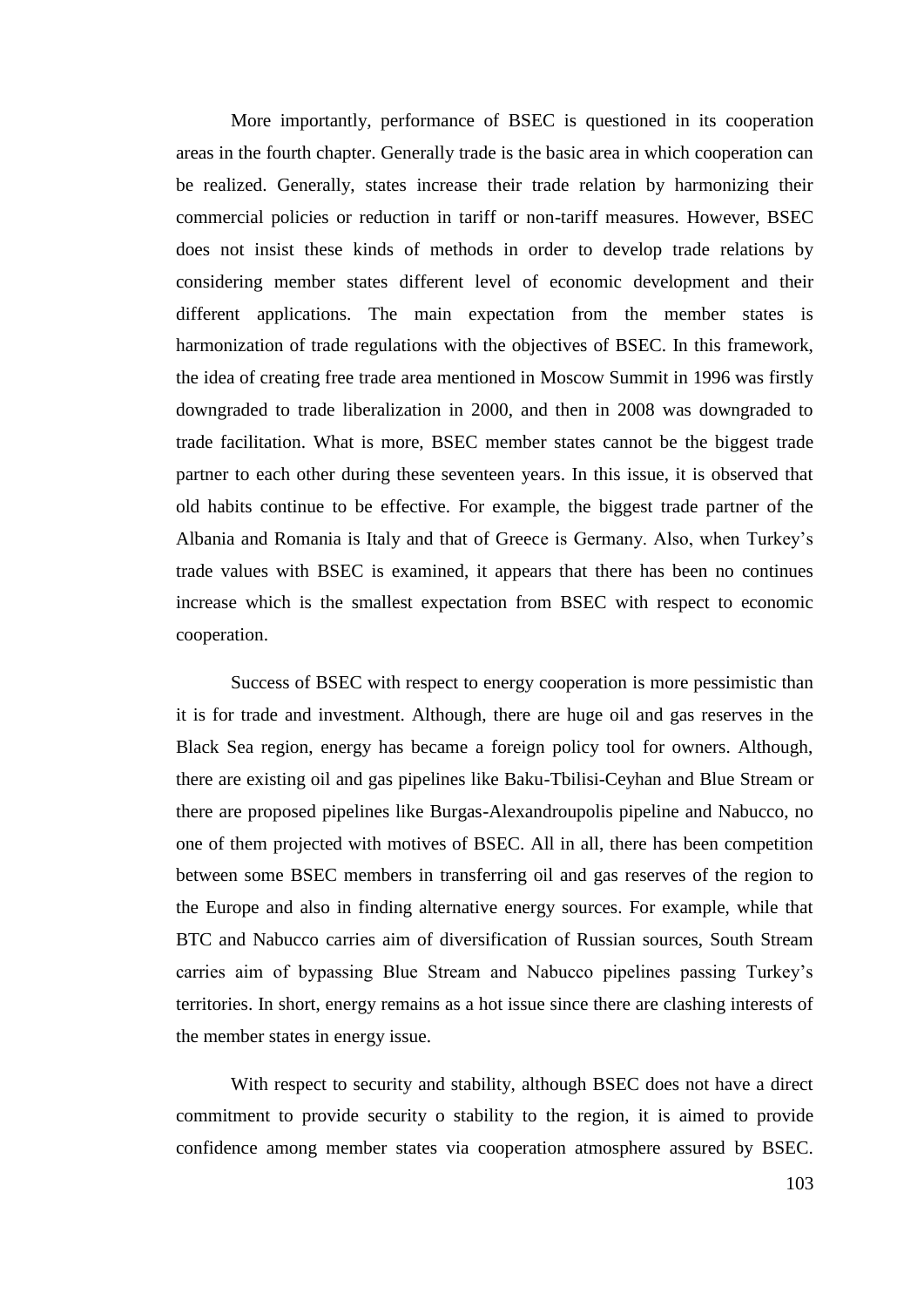However, frozen conflicts of the region shadow BSEC and its target to have confidence building effect though cooperation.

In the cooperation areas of BSEC, intergovernmentalist arguments like difference between high politics and low politics, relative gain absolute gain problem and effectiveness of diversities are clearly seen. As it is analyzed, member states do not hesitate to engage in economic, environment and transportation areas that can be considered as low politics. However, because of diversities with respect to level of economic development, legislation, practices and old habits, and lack of political will sufficient level of cooperation cannot be provided even in those low politics areas. For the area like energy and security those can be considered as high politic, member states show reluctance to discuss these subjects under the umbrella of BSEC since their national interest and problem of relative gain absolute gain are on stake. In short, intra regional trade has remained below expectations, the energy issues does not taken as point of discussion since it is a hot issue and it seems that confidence building effect of BSEC does not work well.

In the fifth chapter, problems challenging performance of BSEC are separately examined. Institutional weaknesses of BSEC and political problems sourced from the member states are the main challenges to BSEC's success. However, the latter one including lack of political will to create a healthy organization and security problems of the member states are the main frustrating factors of BSEC"s success. There are national states at the core of BSEC. Neither institutions of BSEC nor members of these institutions can act independently from their national states. National states determine the power or weakness of BSEC"s institutional structure. Their attitude towards BSEC which is not so promising prevents effective functioning of the Organization. It is generally accepted for BSEC that, member states have tended to see BSEC as a second-rate partnership designated to satisfy certain conjectural needs. Most of the member states regard the EU and NATO as the guarantor of their economic, financial, political and military safety and well being and do not care about BSEC. Also, Russia who is a critical member of BSEC has different focuses like having influence and control over former USSR region, which prevented success of BSEC. In other words, if member states prioritize BSEC in their foreign policy or if they did not substitute BSEC to their European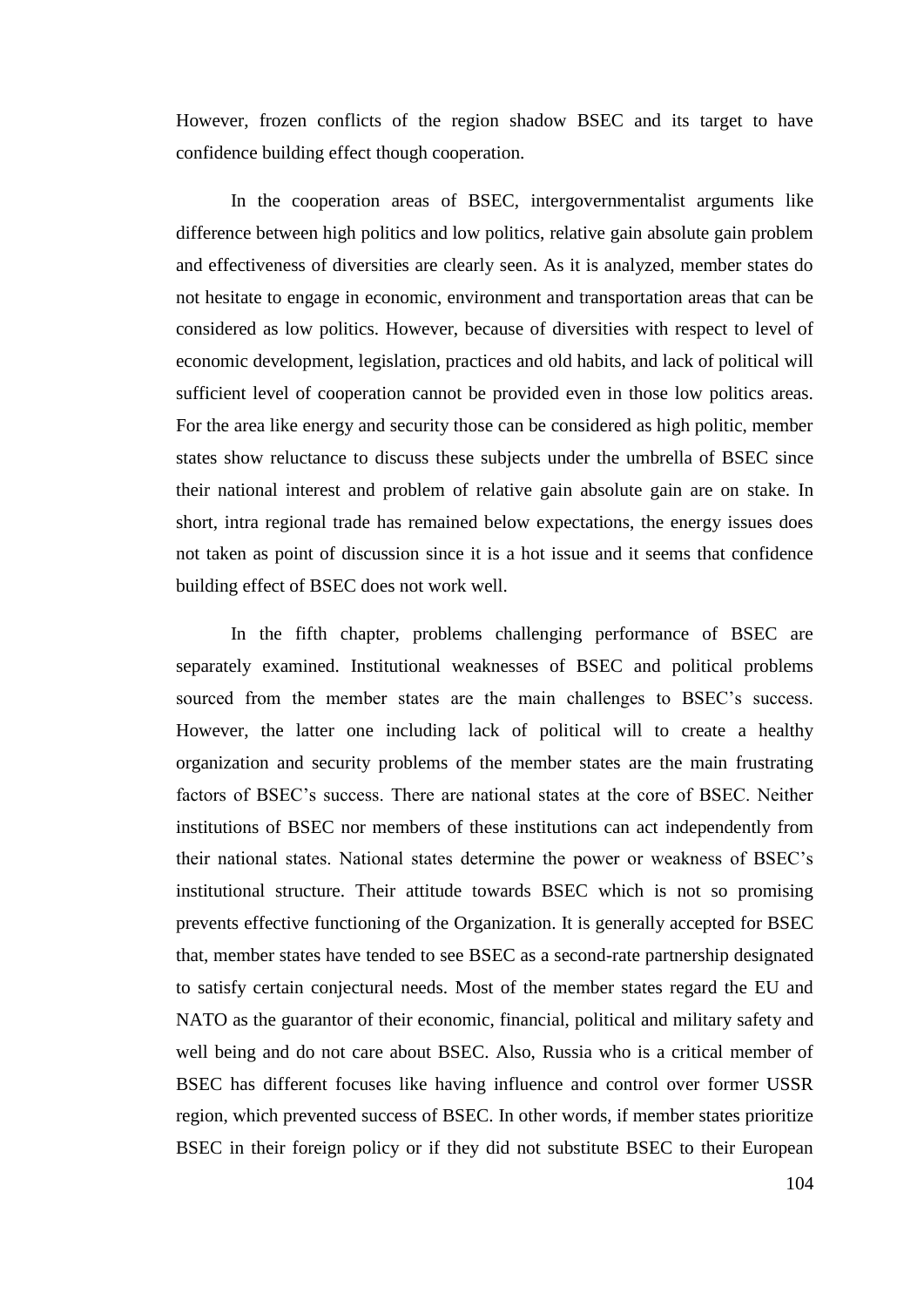aspirations or the other superior objectives, institutional weakness of BSEC would not be so important and even these problems could be easily overcome. On the other hand, political and security problems of the members hinder cooperative efforts in proper atmosphere. In addition, some BSEC member states have political and security problems with each other. In such a situation, their high politics militate to BSEC and cooperation targeted through BSEC.

In sum, BSEC represents a rational conduct of its member states at the beginning of 1990s. Although, BSEC covers a geography filled with great opportunities from transportation convenience, to human and natural resources, it has failed to reach sufficient level of cooperation in its issue areas. Among many challenges to BSEC, its potential success is frustrated by political problems emanating from member states including lack of political will of the member states, and frozen conflicts of the region.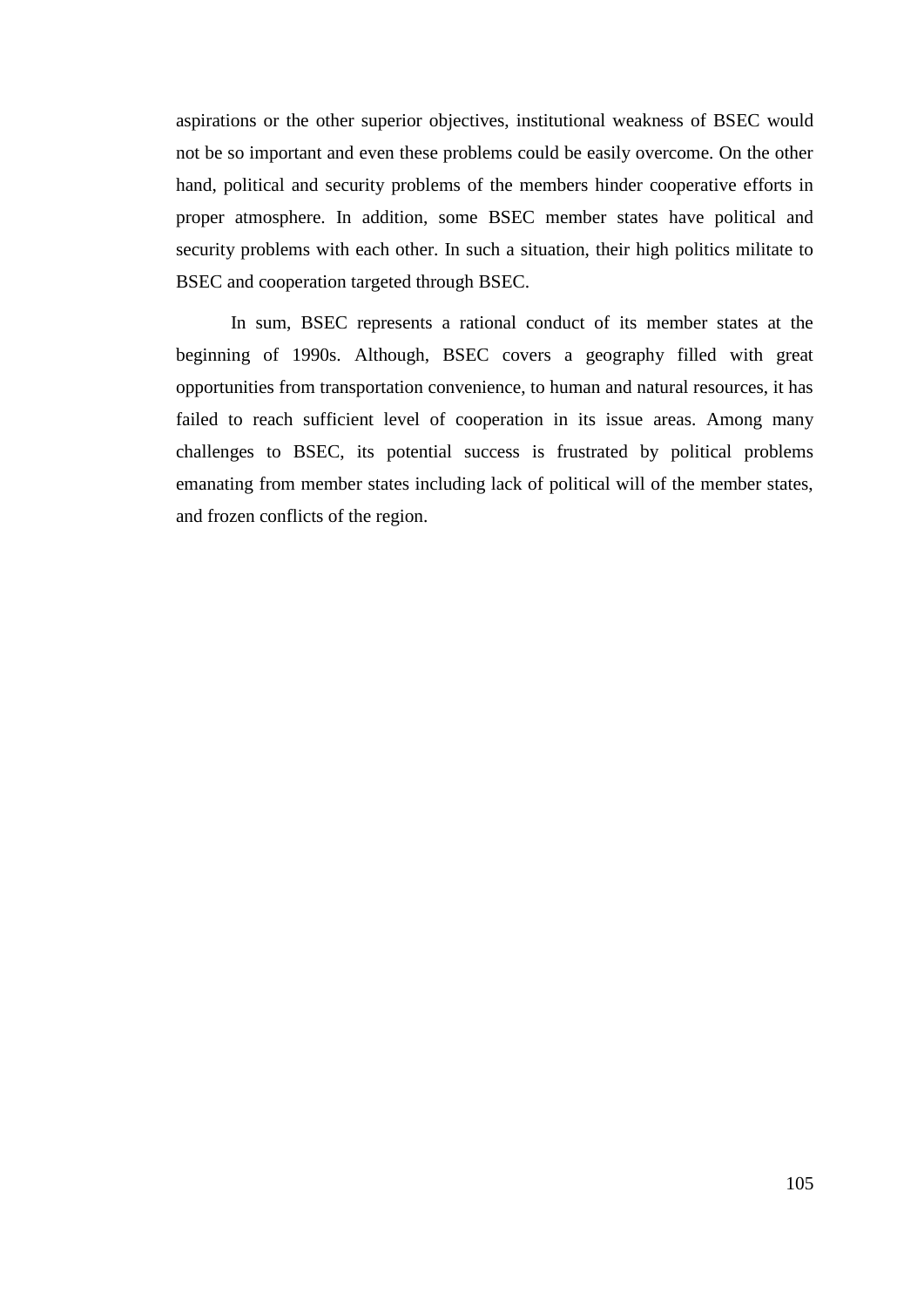## **BIBLIOGRAPHY**

"KEĠB Türkiye için Yeni Fırsat", *Cumhuriyet*, 24 Haziran 1992.

"Karadeniz"de Lider Türkiye", *Tercüman*, 26 Haziran 1992.

Allison, Roy, "The Unresolved Conflicts in the Black Sea Region", *The Black Sea Region Cooperation and Security Building,* ed. Pavliuk, Oleksandr and Klympush-Tsintsadze, Ivanna East West Institute, New York, 2004.

Aral, Berdal, "The Black Sea Economic Co-operation after Ten Years: What Went Wrong?, *Alternatives,* Vol 1, No.4, Winter 2002.

Aybak, Tunç, "Black Sea Economic Cooperation (BSEC) and Turkey: Extending European Integration to the East", *Politics of the Black Sea Dynamics of Cooperation and Conflicts*, ed. Tunç Aybak, I.B.Taurish, London, 2001.

, "Interregional Cooperation Between The EU and BSEC", *Black Sea Politics Political Culture and Civil Society in an Unstable Region*, d. Ayata-GüneĢ, AyĢe, Ergün Ayça, Çelimli IĢıl, I.B.Tauris, London, 2005.

Aydın Mustafa and Fazlıoğlu Ömer, "The Turkish Foreign Policy Towards The Wider Black Sea Region and Its Chairmanship of BSEC (May-October 2007)", *Unfolding the Black Sea Economic Cooperation Views from Region*, Xenophon Paper, No 2.

"Kafkasya ve Orta Asya"yla iliĢkiler", *Türk Dış Politikası Kurtuluş Savaşından Bugüne Olgular, Belgeler, Yorumlar Vol. II 1980-2001,* ed. Baskın Oran, İletisim, İstanbul, 2001.

"Regional Cooperation in the Black Sea and the Role of Institutions", *Perceptions*, Vol. X, Autumn 2005.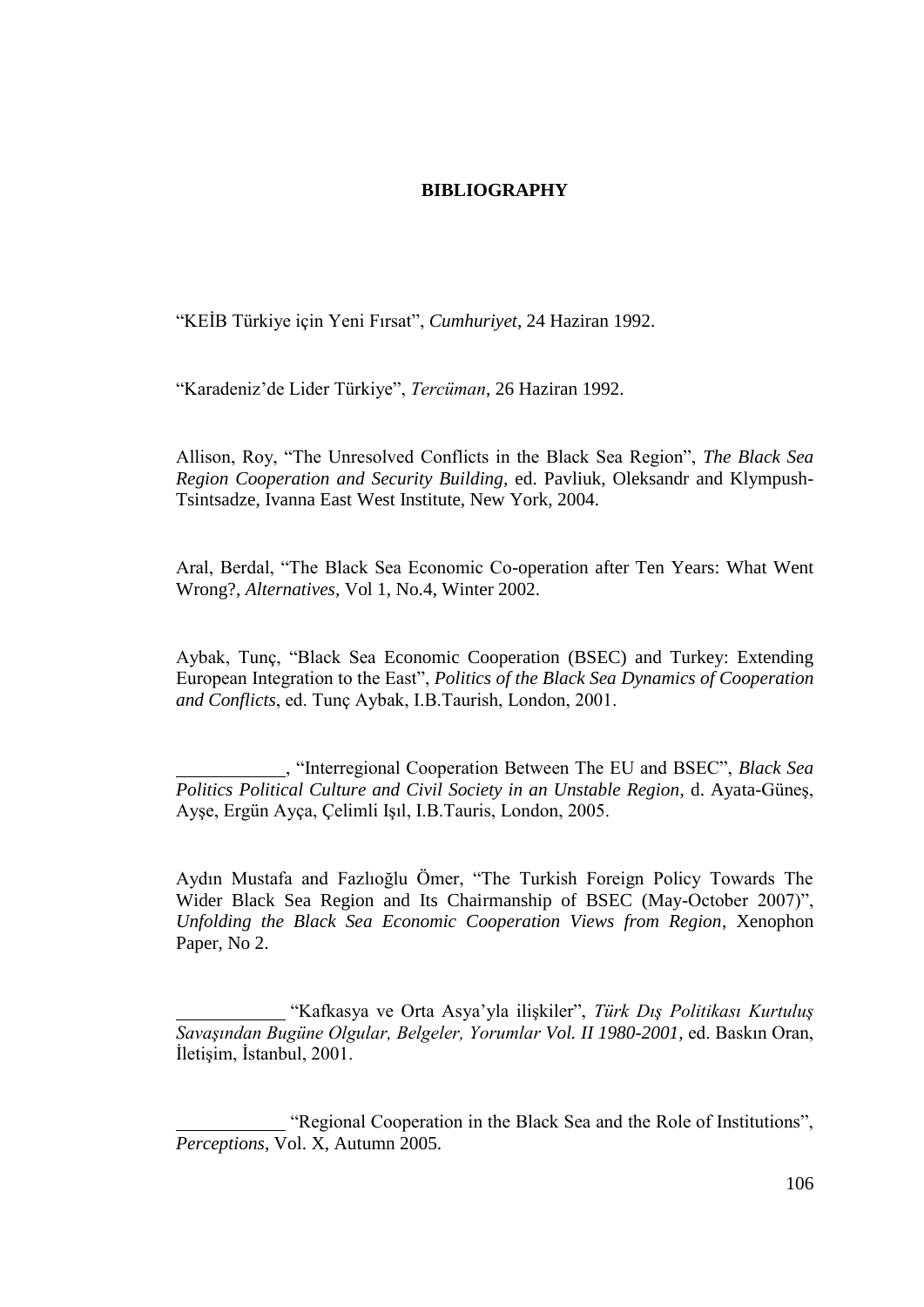Bakoyannis, Dora, "Greece and BSEC Organization: Commitment for a Better Future", *Black Sea Economic Cooperation: Fifteen Years of Regional Activity (1992- 2007)*, ICBSS, 2007, http://icbss.org/index.php?option=com\_content&task=view&id=30&Itemid=44, (accessed on 16.08.2009).

Basha Luzlim, "Albania: A Co-founder of BSEC", *Black Sea Economic Cooperation:Fifteen Years of Regional Activity (1992-2007)*, ICBSS, 2007, http://icbss.org/index.php?option=com\_content&task=view&id=30&Itemid=44, (accessed on 16.08.2009).

Bezhuashvili, Gela, "Georgia and BSEC", *Black Sea Economic Cooperation: Fifteen Years of Regional Activity (1992-2007)*, ICBSS, 2007, http://icbss.org/index.php?option=com\_content&task=view&id=30&Itemid=44, (accessed on 16.08.2009).

"Boğazda BarıĢ ArayıĢı", *Günaydın*, 26 Haziran 1992.

*BSEC Action Plan For Cooperation in the Field of Environmental* Protection (Bucharest, 3 March 2006), http://www.bsecorganization.org/aoc/environprotect/Pages/aPlan.aspx, (accessed on 16.08.2009).

*BSEC Declaration On Cooperation With The EU in The Field Of Energy*, (Kyiv Ukraine, 9 April 2008), http://www.bsecorganization.org/documents/declaration/ministerial/Pages/ministerial.aspx, (accessed on 14.06.2009).

Büyükakıncı, Erhan, "Security Issues and Patterns of Cooperation in the Black Sea Region", *The Turkish Yearbook*, Vol.XXXV, No.35, 2004.

CIA World Fact Book, https://www.cia.gov/library/publications/the-world-factbook/, (accessed on 16.08.2009).

Ciorolanu, Adrin, "BSEC at Its Fifteenth Anniversary", *Black Sea Economic Cooperation: Fifteen Years of Regional Activity (1992-2007)*, ICBSS, 2007, http://icbss.org/index.php?option=com\_content&task=view&id=30&Itemid=44, (accessed on 16.08.2009).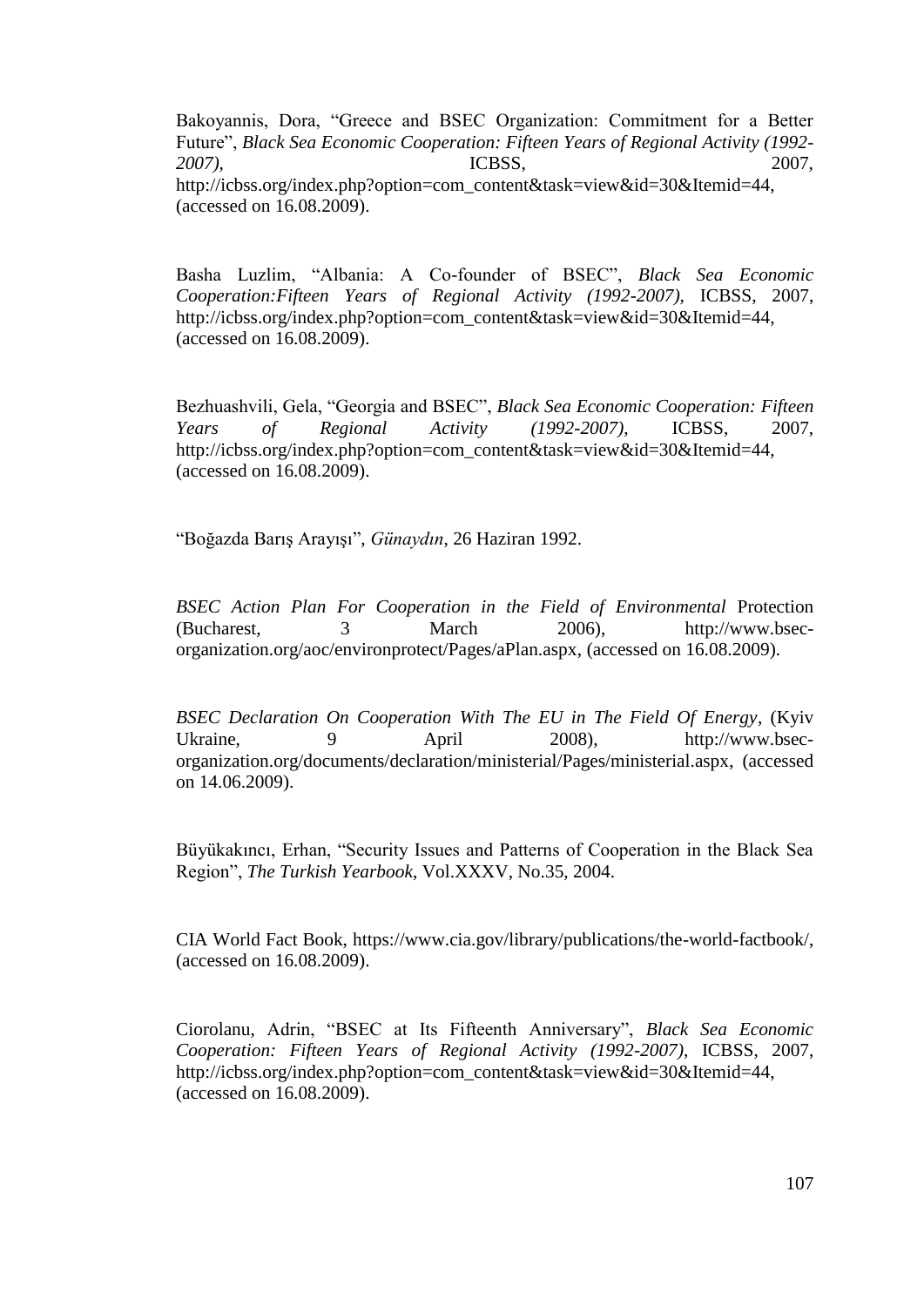Davutoğlu, Ahmet, *Stratejik Derinlik Türkiye'nin Uluslararası Konumu*, Küre Yayınları, Istanbul, 2007.

Ecobescu, Nicolae, "BSEC at Fifteen: Enhancing Effectiveness Through Better Performance and Meaninful Institutional Reform", *ICBSS Policy Brief#2*, September 2006.

, "Prospect for the Future Developmet of BSEC", *Southest European and Black Sea Studies,* Vol.I, No.3, September 2001.

Elekdağ, ġükrü, "Karadeniz Ekonomik ĠĢ Birliği", *Yeni Dünya Düzeni ve Türkiye*, ed. Sabahattin Sen, Bayrak Matbaası, İstanbul, 1994.

, *KEİ'nin Zaafiyetleri*, http://www.milliyet.com.tr/1997/05/05/yazar/elekdag.html, (accessed 10.08.2009).

Erhan, Çağrı and Arat Tuğrul, "AT"yle ĠliĢkiler", in *Türk Dış Politikası Kurtuluş Savaşından Bugüne Olgular, Belgeler, Yorumlar*, Cilt II 1980-2001, ed. Baskın Oran, İletişim Yayıncılık, Istanbul, 2004.

Erkmenoğlu, Ferhan, *Karadeniz Ekonomik İş Birliği-Örgütün Dünü, Bugünü ve Geleceği*, (2000), http://www.diplomatikgozlem.com/briefing.asp?id=106, (accessed on 16.08.2009).

Gençkaya, Faruk, Ömer, "The Black Sea Economic Co-operation project: A Regional Challenge to European Integration, *International Social Science Journal*, Cit 45, No.4, 1993.

Gökyiğit, Nihat "Karadeniz Ekonomik ĠĢ Birliği", *Cumhuriyet,* 26 Haziran 1992.

Gül, Abdullah, "The Black Sea Economic Cooperation: a Straightforward Assessment of the Past 15 years and a Vision for the Future from the Turkish Perspective", *Black Sea Economic Cooperation: Fifteen Years of Regional Activity (1992-2007)*, ICBSS, 2007,

http://icbss.org/index.php?option=com\_content&task=view&id=30&Itemid=44, (accessed on 16.08.2009).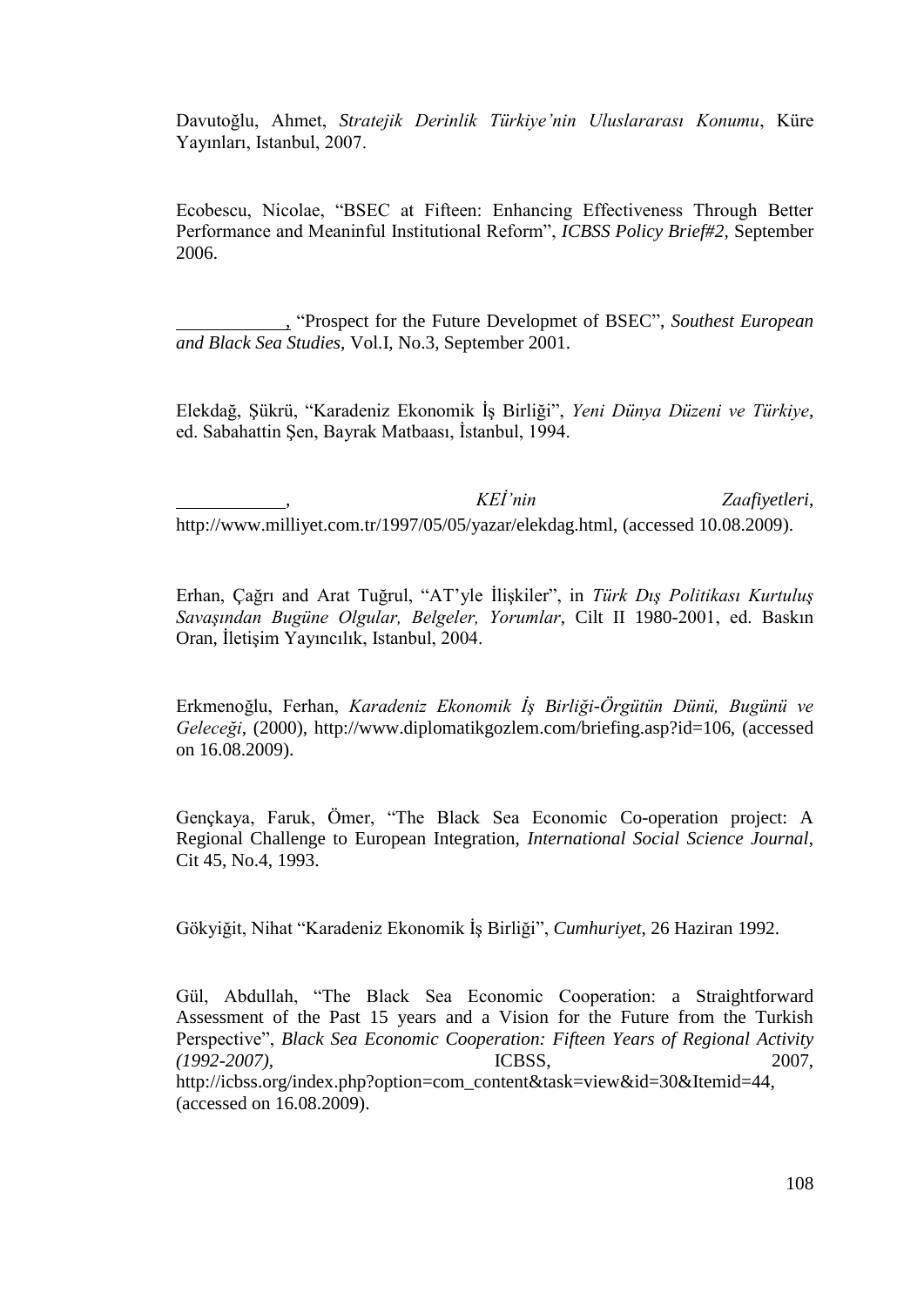Gültekin Burcu, and Krassimir, Y. Nikolov, "European Union Approaches to Fostering Synergies of Cooperation and Integration Around the Black Sea", *Southeast European and Black Sea Studies*, Vol.8 No.2, June 2008.

Günes, Sibel "Sükrü Elekdağ'a Ayıp Ettiler", *Günaydın*, 25 Haziran 1992.

Güneş, Şule Karadeniz'de Çevresel İş Birliği, 1992 Bükreş Sözleşmesi", *ODTÜ Gelişme Dergisi*, No.28, Vol.(3-4), 2001.

, "BirleĢmiĢ Milletler Bölgesel Deniz Programları; Karadeniz Çevre Rejimi", *Türkiye'nin Kıyı ve Deniz Alanları II. Ulusal Konferansı Bildiriler Kitabı,* 1998.

Hartwig, Ines, "The Black Sea Economic Cooperation Process", EIPASCOPE 1997(1): p.4, www.eipa.nl/cms/repository/eipascope/scop97\_1\_2.pdf, (accessed on 14.06.2009).

Hass, B. Ernst, "The Uniting of Europe", *The European Union Readings on the Theory and practice of European Integration*, ed. Brent F. Nelsen and Alexander Stubb, Palgrave, UK, 2003.

Hoffmann, Stanley, "Obstinate or Obsolete? The Fate of the Nation-State and the Case of Western Europe", *The European Union Readings on the Theory and practice of European Integration*, ed. Brent F. Nelsen and Alexander Stubb, Palgrave, UK, 2003.

Imre, Ahmet, "Financial Cooperation within the Black Sea Region: The Experience of the Black Sea Trade and Development Bank", *Southeast European and Black Sea Studies*, Vol.6, No.2, June 2006.

Istemil, Alara, *The Black Sea Environmental Regime*, An Unpublished Thesis Submitted to the Graduate School of Social Sciences of the Middle East Technical University, Ankara, July 2004.

Japaridze, Tedo, "BSEC: A Road Map To Relevance", *Turkish Policy Quarterly,* (Vol.5, No.2, 2006):p.5, http://www.esiweb.org/index.php?lang=tr&id=198, (accessed on 14.06.2009).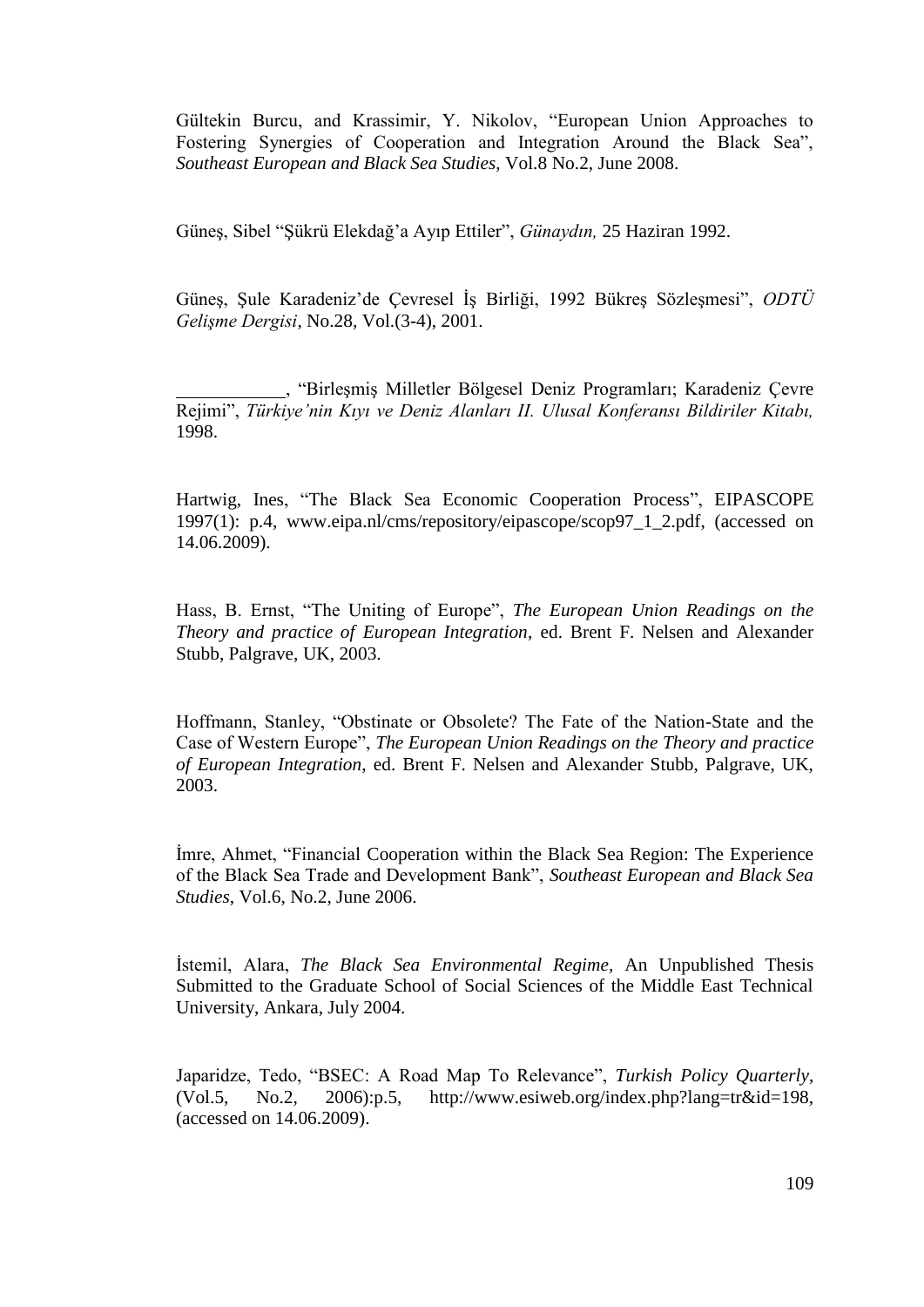Jensen, Stroby Carsten, "Neofunctionalism", *European Union Politics*, ed. Michelle Cini, Oxford University Press, USA, 2003.

Kanbolat, Hasan, "Türkiye Karadeniz Ekonomik İşbirliği'nin Dönem Başkanlığı'na Hazırlanıyor, *Stratejik Analiz*, Cilt.7, No.74, Haziran 2006.

*,KEI Yeniden Yapılandırılıyor,* (23 Ocak 2007), http://www.asam.org.tr/tr/yazigoster.asp?kat1=4&ID=1373, (accessed on 14.06.2009).

Kazgan Gülten, "Günümüzde Türkiye ile Rusya Arasındaki Politik İlişkiler", in *Dünden Bugüne Türkiye ve Rusya Politik Ekonomik ve Kültürel İlişkiler*, der. Kazgan Gülten, Ulçenko Natalya, Bilgi Üniversitesi Yayınları, Istanbul, 2003.

, *Küreselleme ve Ulus-Devlet*, Istanbul Bilgi Üniversitesi Yayınları, Istanbul, 2000.

Klympush-Tsintsadze, Ivanna "Cooperative Efforts in the Black Sea Region", *The Black Sea Region Cooperation and Security Building,* ed. Pavliuk Oleksandr and Klympush-Tsintsadze Ivanna, East West Institute, New York, 2004.

Kona, Güngörmüş, Gamze "The Black Sea Economic Cooperation Organization (BSECO) and Turkey, in *Kocaeli Üniversitesi Sosyal Bilimler Enstitüsü Dergisi,* Vol. I, 2003.

Laçiner, Sedat, "Özal Dönemi Türk DıĢ Politikası", *Türkiye'nin Dış, Ekonomik, Sosyal ve İdari Politikaları*, ed. Turgut Göksu, Hasan Hüseyin Çevik, Abdülkadir Baharcicek ve Ali Sen, Siyasal Kitabevi, Ankara, 2003.

Lavrov, Sergey, "Russia-BSEC: Forward Looking Cooperation", *Black Sea Economic Cooperation: Fifteen Tears of Regional Activity (1992-2007)*, ICBSS, 2007.

Lenski, Edgar, "Turkey and the EU: On the Road to Nowhere" *in WHI\_Paper* 10/03, www.whi-berlin.de/turkey.htm, (accessed on 14.06.2009).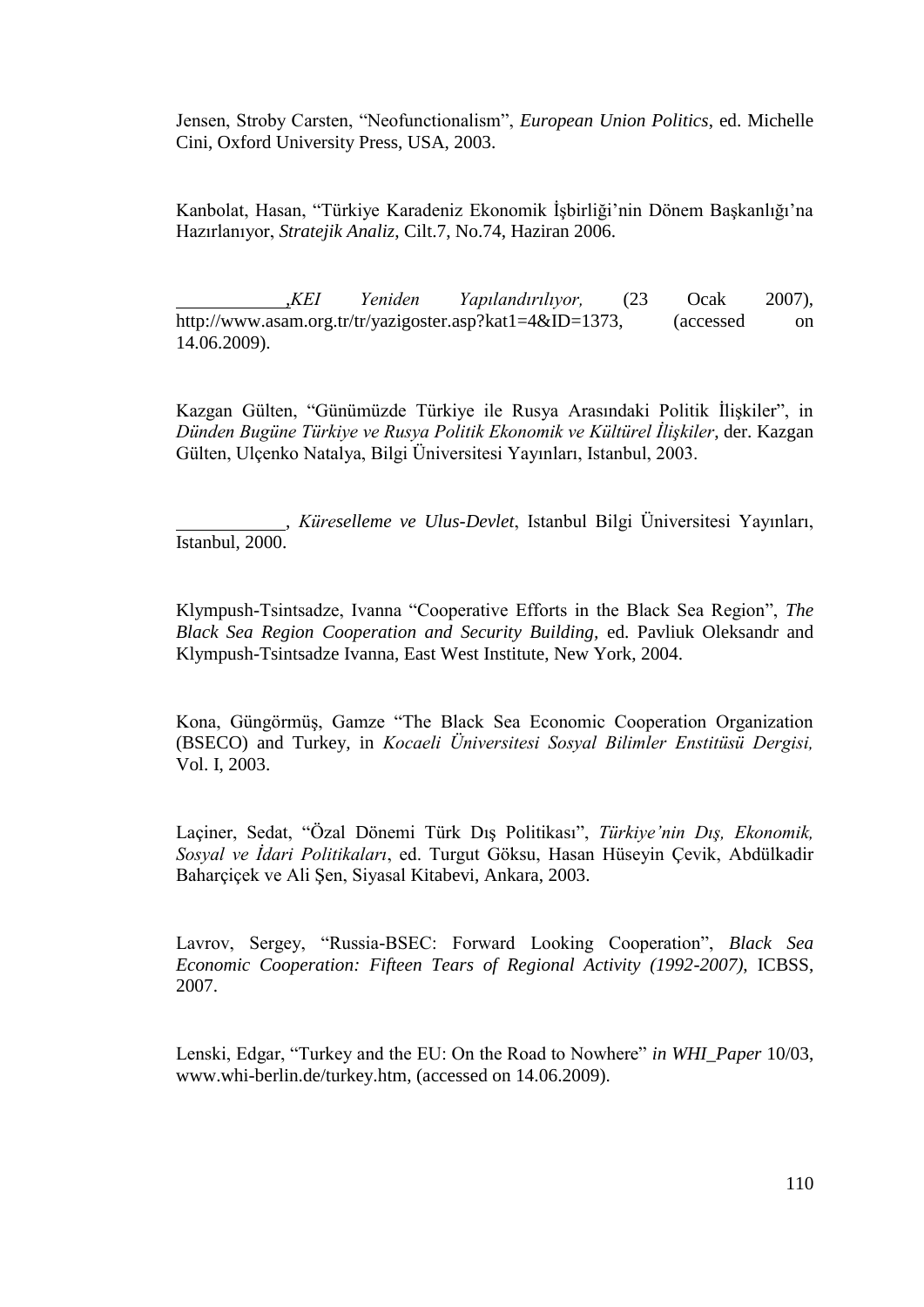Mammadyarov, Elmar, "BSEC: Towards New Horizons of Coperation:Aview from Azerbaijan", *Black Sea Economic Cooperation: Fifteen Years of Regional Activity (1992-2007),* ICBSS, 2007, http://icbss.org/index.php?option=com\_content&task=view&id=30&Itemid=44, (access on 16.08.2009).

Manoli, Panagiota, "Bringing the Black Sea Economic Cooperation and the European Union Closer", in *Southeast European and the Black Sea Studies*, Vol.5, No.2, May 2005.

, "Reflecting on BSEC: Achievements, Limitations and the Way Forward", *ICBSS Policy Brief#1*, July 2006.

, Stavridis, Stelios, An emerging Euro-Black Sea Parliamentary Dimension? Contributing to the Black Sea Synergy, *ICBSS Policy Brief 9*, December 2008.

Masmanidis, Costas "The Role of BSEC Business Council" *Black Sea Economic Cooperation: Fifteen Years of Regional Activity (1992-2007),* ICBSS, 2007, http://icbss.org/index.php?option=com\_content&task=view&id=30&Itemid=44, (accessed on 16.08.2009).

Michelle Cini, "Intergovernmentalism", *European Union Politics*, ed. Michelle Cini, Oxford,USA, 2003.

Micu, Nicolae, "Black Sea Economic Cooperation as a Confidence Building Measure", *Perceptions*, Vol.I, December 1996-February 1997.

Niemann, Arne "The PHARE Programme and The Concept Of Spillover: Neofunctionalism In The Making", in *Journal of European Public Policy*, Vol.5, No.3, September 1998.

NureĢ, Nurver, *Black Sea Economic Cooperation: Vision and Opportunities,* (Speech delivered at the NATO Colloque in May 2001), http://www.nato.int/docu/colloq/2001/colloq01.htm, (accessed on 14.06.2009).

Oktay, Emel, "Türkiye'nin Avrasya'da Çok Taraflı Girişimlerine Bir Örnek: Karadeniz Ekonomik ĠĢbirliği Örgütü" *Uluslararası İliskiler Dergisi*, Cilt 3, Sayı 10, Yaz 2006.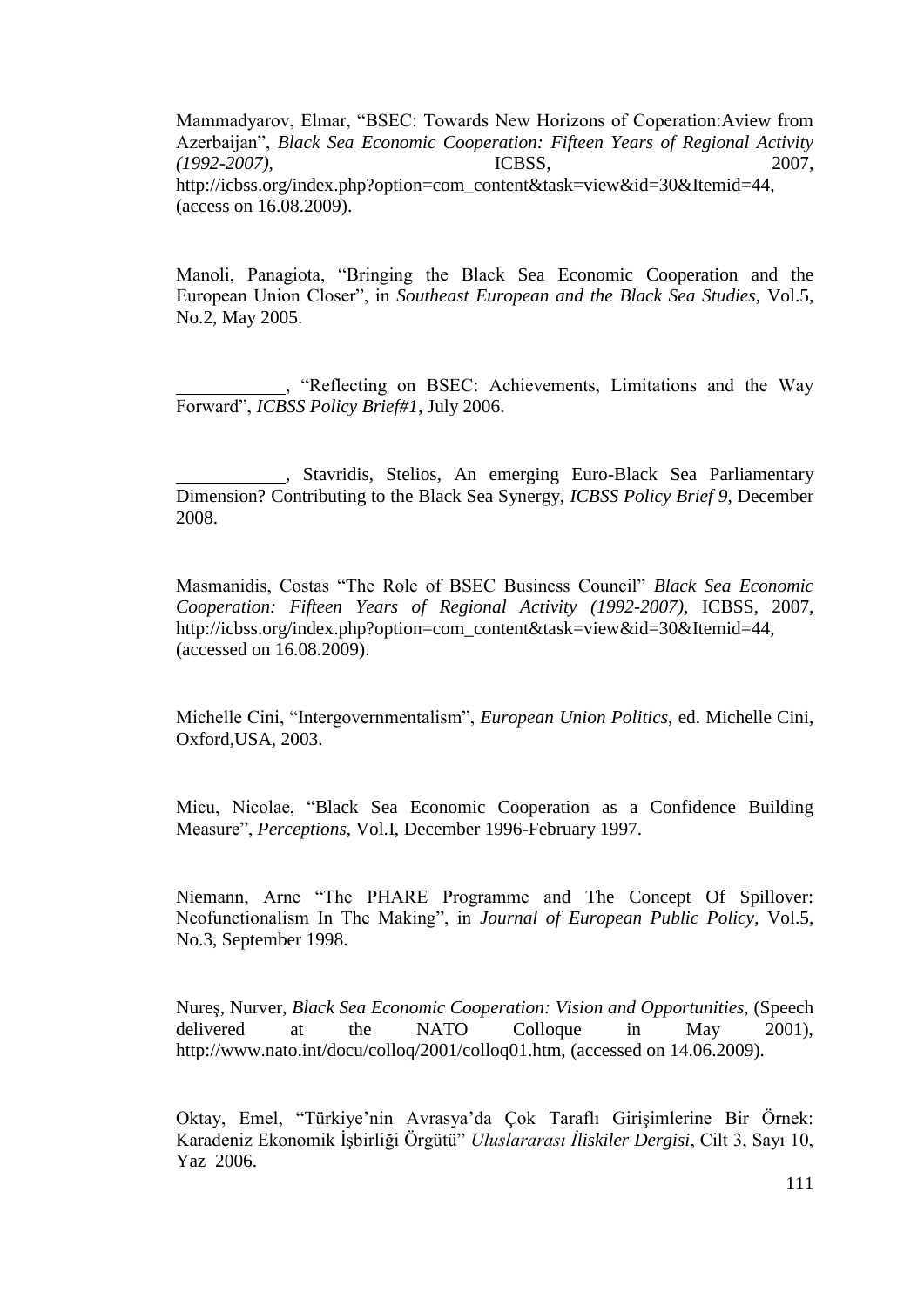Oskanian, Vartan "The Republic of Armenia and BSEC", *Black Sea Economic Cooperation: Fifteen Tears of Regional Activity (1992-2007)*, ICBSS, 2007, http://icbss.org/index.php?option=com\_content&task=view&id=30&Itemid=44, (access on 16.08.2009).

Özen, Çınar, "Neofunctionalism and Change in Dynamics of Turkey-EU Relations", *Perceptions,* Vol. 3, No.3, September-November 1998.

Özer, Ercan, "The Black Sea Economic Cooperation and Regional Security", *Perceptions,* Vol.II, September-November 1997.

Pamir, Nejdet "The Black Sea: A Gateway to Energy Security and Diversification", *Southeast European and Black Sea Studies*, Vol.7, No.2, June 2007.

Pavliuk, Oleksandr, "Introduction"*The Black Sea Region Cooperation and Security Building*, ed. Oleksandr Pavliuk and Ivanna Klympush-Tsintsadze, East West Institute, New York, 2004.

Sanberk, Özlem and Sungur, Murat, *Karadeniz Ekonomik İş birliği veya Barış Mantığı,* http://www.turkrus.com/content/view/4741/36/, (accessed 20th July 2009).

Sander, Oral, "Turkey and the Organization for Black Sea Economic Cooperation", *Turkish Foreign Policy*, ed. Kemal Karpat, Madison, Winconsin, 1996.

Zaim, and Osman Sayan, Serdar "The Black Sea Economic Cooperation Project", *The Political Economy of Turkey in the Post-Soviet Era Going West and Looking East*, ed. Libby Rittenberg, Praeger, London,1998.

Sayan, Serdar, "The Contribution of the Black Sea Economic Co-operation Organization to Regional Development", *South-East Europe Review,* No.2, 2002.

ġengün, Bahadır, *Karadeniz Havzasının Stratejik Geleceği ve Türkiye*, T.C.Genkur.Bşk.lığı Harp Akademileri Komutanlığı Stratejik Araştırmalar Enstitüsü Ululslararası İlişkiler Ana Bilim Dalına Sunulmuş Yayınlanmamış Yüksek Lisans Tezi ,İstanbul, 2006.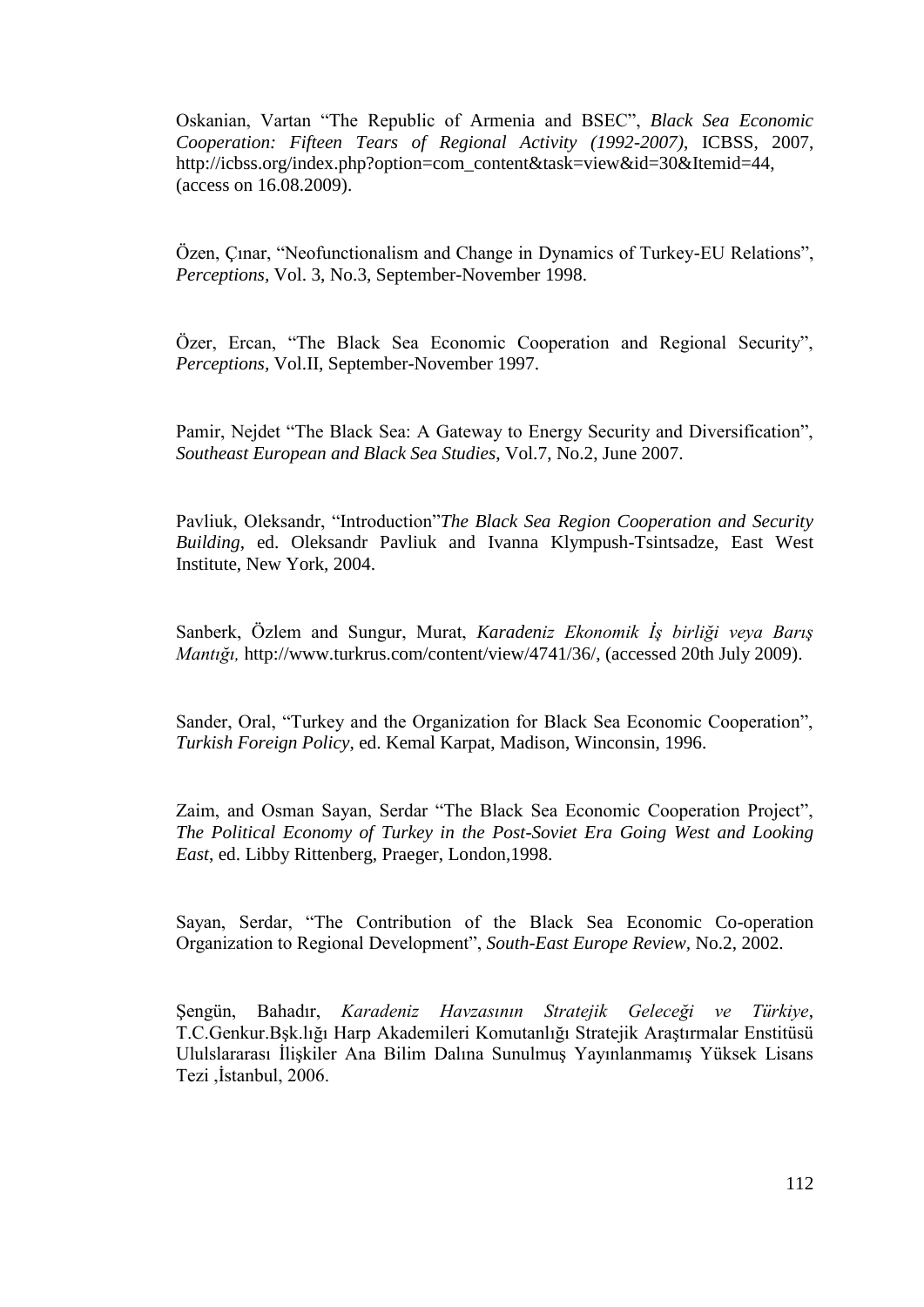Stribis, Ioannis, "The Evolving Security Concern in the Black Sea Economic Cooperation", *Southeast European and Black Sea Studies*, Vol 3, 2003.

*The Fight Against harm o the Environment in the Black Sea*, Report of Committee on the Environment, Agriculture and Local and Regional Affairs, 13 June 2008.

*The Organization of the Black Sea Economic Cooperation (BSEC),*  [http://www.greekembassy.org/embassy/content/en/Article.aspx?office=1&folder=90](http://www.greekembassy.org/embassy/content/en/Article.aspx?office=1&folder=904&article=21032) [4&article=21032,](http://www.greekembassy.org/embassy/content/en/Article.aspx?office=1&folder=904&article=21032) (accessed on 14.06.2009).

Uzgel, İlhan, "Balkanlarla İliskiler", *Türk Dış Politikası Kurtuluş Savaşından Bugüne Olgular Belgeler, Yorumlar Cilt II 1980-2001*, ed. Baskın Oran, İletişim, Istanbul , 2001.

## **Official Documents**

*Agreement Establishing The Black Sea Trade and Development Bank*, http://www.bstdb.org/statutes.htm, (accessed on 14.06.2009).

*Agreement on Cooperation Between the Organization of the Black Sea Economic Cooperation (BSEC) and the United Nations Environment Programme (UNEP),* (Istanbul 2 February 2002), http://www.bsecorganization.org/documents/LegalDocuments/agreementmous/m5/Pages/m5.aspx, (accessed on 16.08.2009).

*Black Sea Trade and Development Bank Annual Report 2007*, http://www.bstdb.org/annual.htm, (accessed on 14.06.2009).

*Declaration On The Occasion Of the Fifteenth Anniversary Summit Of The Black Sea Economic Cooperation* (Istanbul, 25 June 2007). http://www.bsecorganization.org/documents/declaration/summit/Pages/summit.aspx, (accessed on 14.06.2009).

*Istanbul Decennial Summit Declaration Looking Beyond Tem Years of Cooperation and Progress,* (2002), http://www.bsecorganization.org/documents/declaration/summit/Pages/summit.aspx, (accessed on 14.06.2009).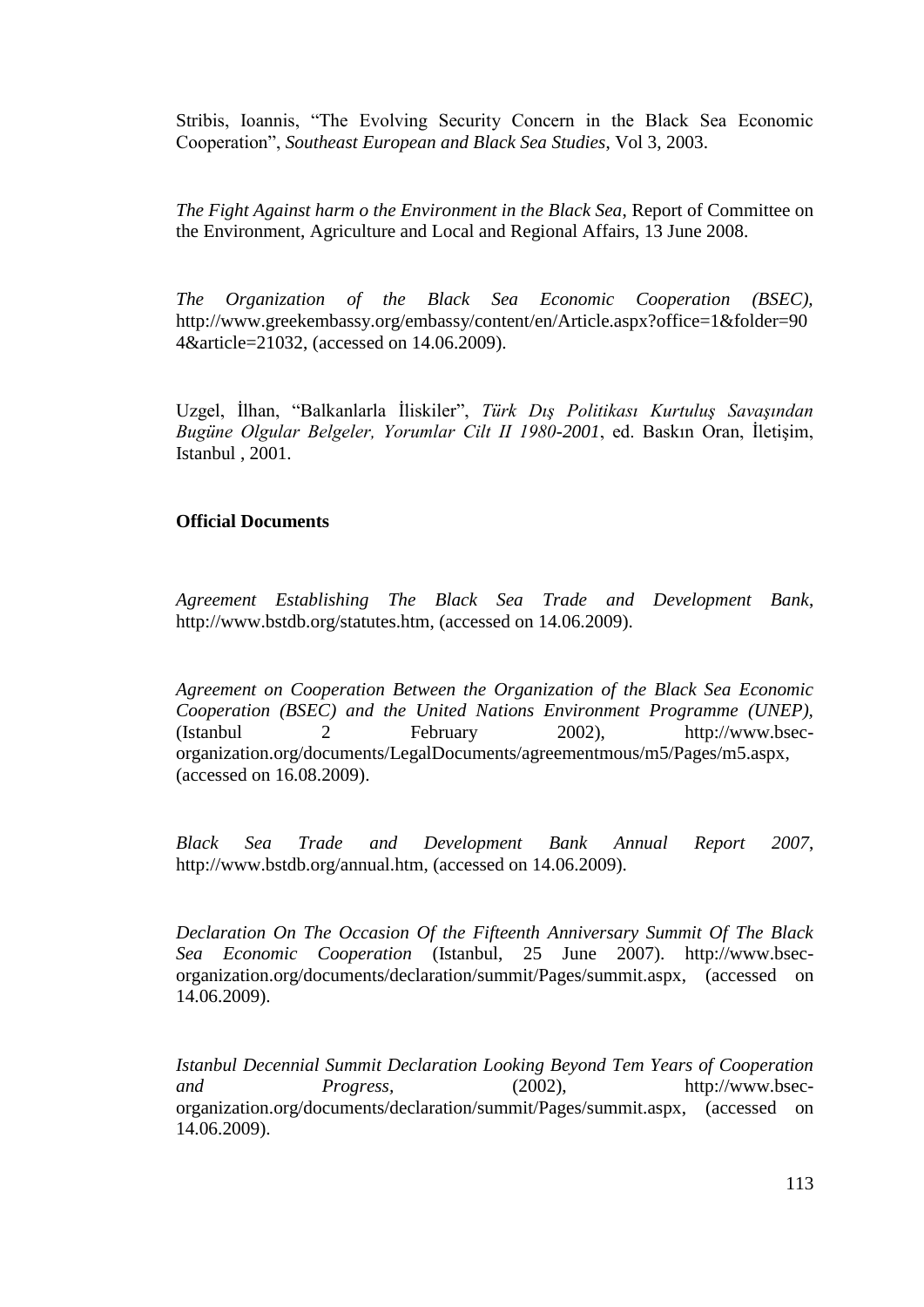*Istanbul Summit Declaration*, (17 November 1999), http://www.bsecorganization.org/documents/declaration/summit/Pages/summit.aspx, (accessed on 16.08.2009).

*Moscow Summit Declaration*, (Moscow, 25 October 1996), http://www.bsecorganization.org/documents/declaration/summit/Pages/summit.aspx, (accessed on 16.08.2009).

*Report of the Meeting of the Working Group on Trade and Economic Development, plan of Action for the Establishment of BSEC Free Trade Area,* (Yeravan 1998), http://www.bsec-organization.org/aoc/TradeEconomic/Pages/Reports.aspx, (accessed on 14.06.2009).

*Report of the Meeting of the Working Group on Trade and Economic Development,(Thessaloniki,* 2000), http://www.bsecorganization.org/aoc/TradeEconomic/Pages/Reports.aspx, (accessed on 14.06.2009).

*Report of the Meeting of the Working Group on Trade and Economic Development*,  $2001$ , http://www.bsecorganization.org/aoc/TradeEconomic/Pages/Reports.aspx, (accessed on 14.06.2009).

*Report of the Seventh Meeting of the Council of Ministers of Foreign Affairs of BSEC Member States*, (Tirana, 25 October 2002), http://www.bsecorganization.org/COMOFA/Pages/Reports.aspx, (accessed on 14.06.2009).

*Rules of Procedure* , (June 1993), http://www.pabsec.org/documents.asp?islem=Detay&ID=1, (accessed on 14.06.2009).

*Statement of Ministers of Energy of the Member States of BSEC*, (Sochi 27 September 2006), http://www.bsecorganization.org/documents/declaration/ministerial/Pages/ministerial.aspx, (accessed on 14.06.2009)

*Statement of the High Level Meeting of BSEC Participating States*, (Bucharest, 30 June 1995), http://www.bsecorganization.org/documents/declaration/summit/Pages/summit.aspx, (accessed on 14.06.2009).